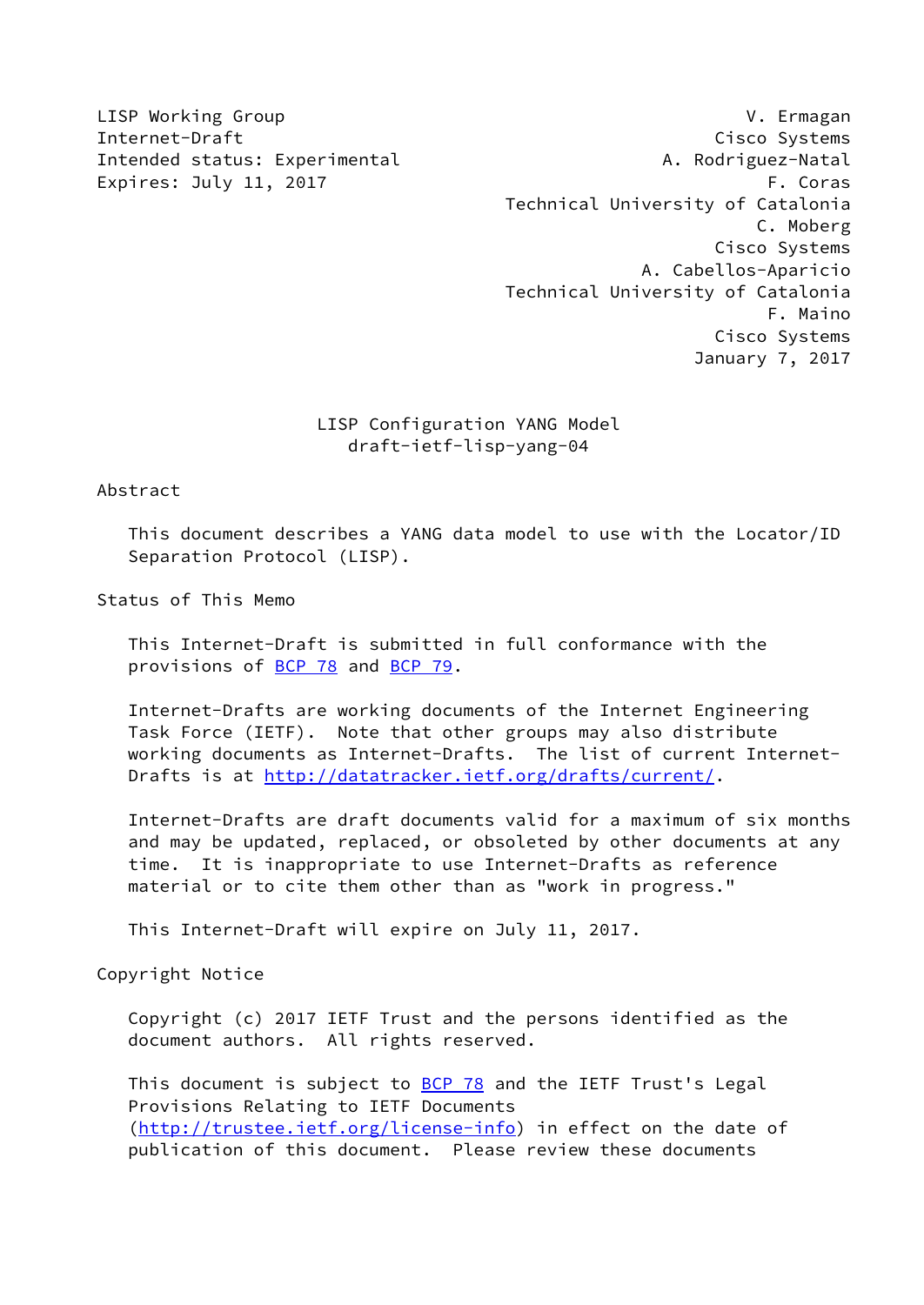<span id="page-1-1"></span>Internet-Draft LISP-YANG January 2017

 carefully, as they describe your rights and restrictions with respect to this document. Code Components extracted from this document must include Simplified BSD License text as described in Section 4.e of the Trust Legal Provisions and are provided without warranty as described in the Simplified BSD License.

Table of Contents

| 1.                          |  |  |  |  |  |  |  | $\overline{2}$ |
|-----------------------------|--|--|--|--|--|--|--|----------------|
| 2.                          |  |  |  |  |  |  |  | $\overline{3}$ |
| 2.1.                        |  |  |  |  |  |  |  | $\overline{3}$ |
|                             |  |  |  |  |  |  |  | $\overline{5}$ |
|                             |  |  |  |  |  |  |  | 13             |
|                             |  |  |  |  |  |  |  | 14             |
| 3.2.                        |  |  |  |  |  |  |  | 27             |
|                             |  |  |  |  |  |  |  | 30             |
|                             |  |  |  |  |  |  |  | 31             |
| 4.2.                        |  |  |  |  |  |  |  | 33             |
|                             |  |  |  |  |  |  |  | 36             |
| 5.1.                        |  |  |  |  |  |  |  |                |
| 5.2.                        |  |  |  |  |  |  |  | 42             |
| 6. LISP Map Resolver Module |  |  |  |  |  |  |  | 45             |
| 6.1.                        |  |  |  |  |  |  |  | 45             |
| 6.2.                        |  |  |  |  |  |  |  | 45             |
|                             |  |  |  |  |  |  |  |                |
| 7.1.                        |  |  |  |  |  |  |  | 47             |
|                             |  |  |  |  |  |  |  | 59             |
|                             |  |  |  |  |  |  |  | 61             |
|                             |  |  |  |  |  |  |  | 61             |
| 8.2.                        |  |  |  |  |  |  |  | 63             |
|                             |  |  |  |  |  |  |  | 65             |
|                             |  |  |  |  |  |  |  | 65             |
|                             |  |  |  |  |  |  |  | 79             |
|                             |  |  |  |  |  |  |  | <u>79</u>      |
|                             |  |  |  |  |  |  |  | <u>79</u>      |
|                             |  |  |  |  |  |  |  | <u>79</u>      |
|                             |  |  |  |  |  |  |  | 80             |
|                             |  |  |  |  |  |  |  |                |

## <span id="page-1-0"></span>[1](#page-1-0). Introduction

 The Locator/ID Separation Protocol (LISP) defines several network elements subject to be configured. This document presents the YANG data models required for basic configuration of all major LISP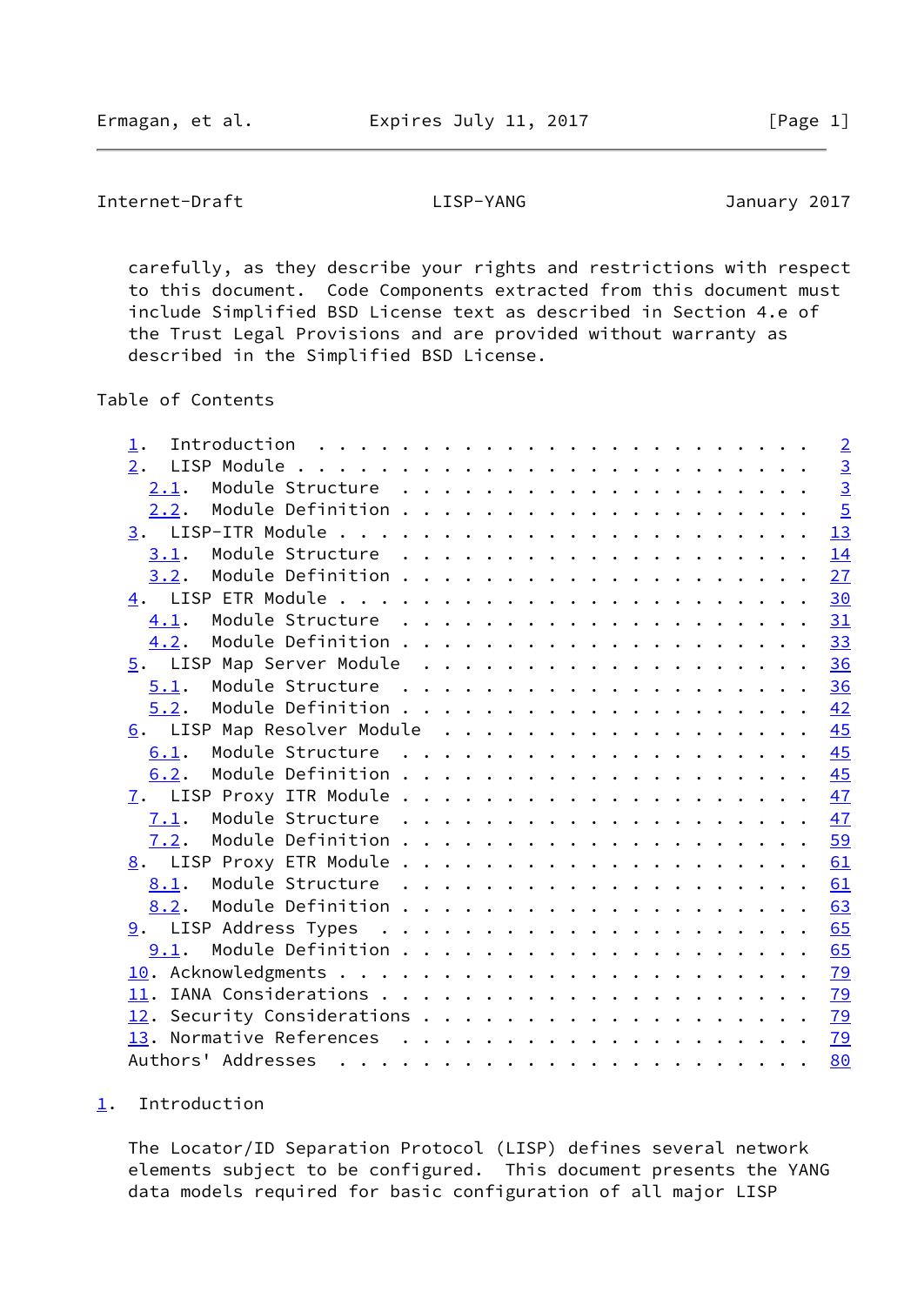[\[RFC6830](https://datatracker.ietf.org/doc/pdf/rfc6830)]elements. The models also capture some essential operational data elements as well.

| Ermagan, et al. | Expires July 11, 2017 | [Page 2] |
|-----------------|-----------------------|----------|
|                 |                       |          |

<span id="page-2-1"></span>Internet-Draft LISP-YANG January 2017

<span id="page-2-0"></span>[2](#page-2-0). LISP Module

 This module is the base LISP module that is augmented in multiple models to represent various LISP device roles.

<span id="page-2-2"></span>[2.1](#page-2-2). Module Structure

```
module: ietf-lisp
   +--rw lisp
      | +--rw locator-sets
         | | +--rw locator-set* [locator-set-name]
            | | +--rw locator-set-name string
            | | +--rw (locator-type)?
               | | +--:(local-interface)
                  | | | +--rw interface* [interface-ref]
                     | | | +--rw interface-ref if:interface-ref
                     | | | +--rw priority? uint8
                     | | | +--rw weight? uint8
                     | | | +--rw multicast-priority? uint8
                     | | | +--rw multicast-weight? uint8
               | | +--:(general-locator)
                  | | +--rw locator* [id]
                    +--rw id string
                     | | +--rw locator-address
                       | | | +--rw address-type lisp-address-family-ref
                        | | | +--rw virtual-network-id? instance-id-type
                        | | | +--rw (address)?
                          +--: (no-address)
                          | +--rw no-address? empty
                          +--: (ipv4)
                          | +-rw ipv4? inet:ipv4-address
                          +-: (ipv4-prefix)
                          | +-rw ipv4-prefix? inet:ipv4-prefix
                          +--:(ipv6)
                          | +-rw ipv6? inet:ipv6-address
                          +-: (ipv6-prefix)
```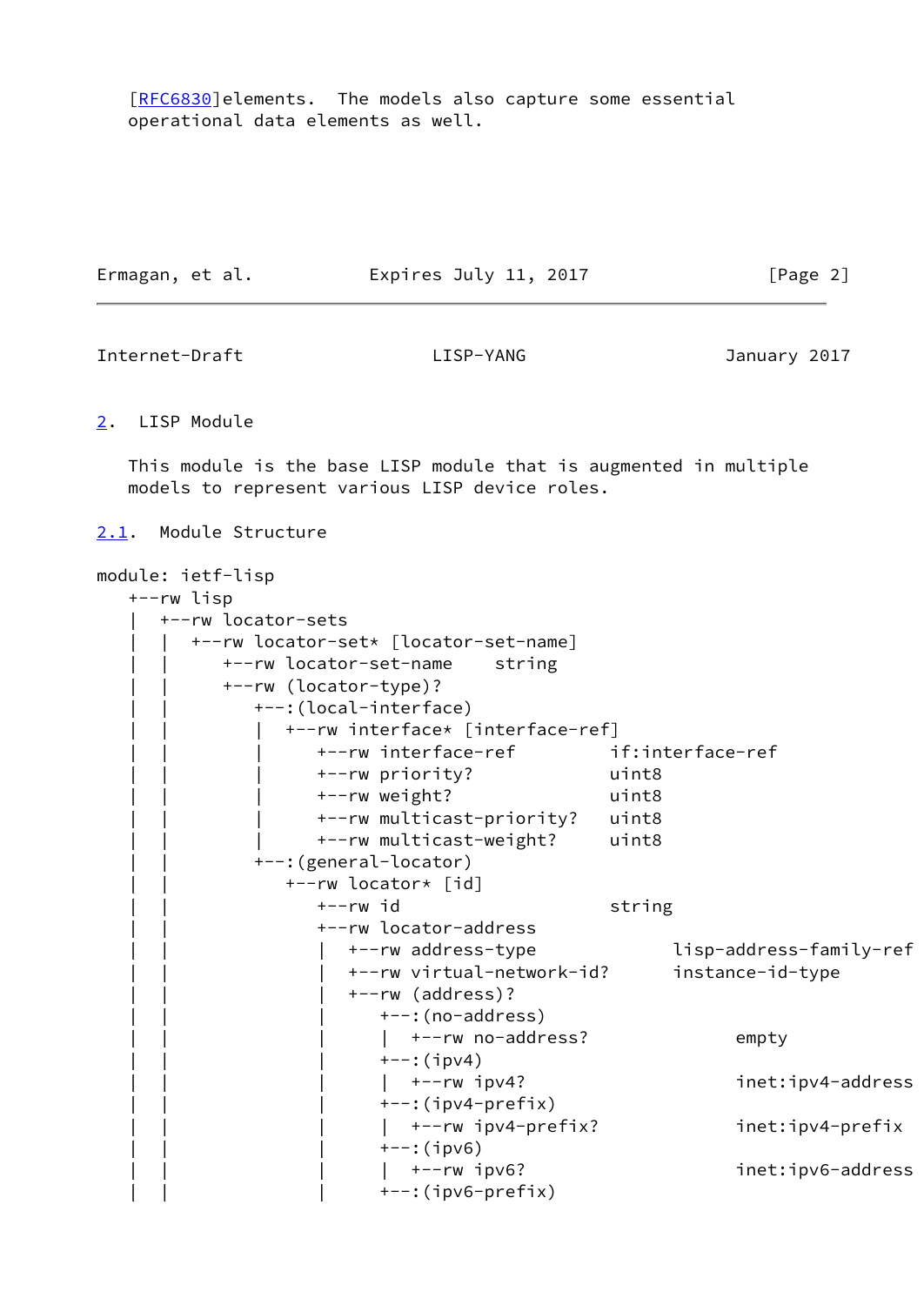|  | +--rw ipv6-prefix?        | inet:ipv6-prefix   |
|--|---------------------------|--------------------|
|  | $+--:$ (mac)              |                    |
|  | $+--rw$ mac?              | yang:mac-address   |
|  | +--: (distinguished-name) |                    |
|  | +--rw distinguished-name? | distinguished-name |
|  | $+--$ : (as-number)       |                    |
|  | +--rw as-number?          | inet:as-number     |
|  | +--:(null-address)        |                    |
|  | +--rw null-address        |                    |
|  | +--rw address?<br>empty   |                    |
|  | $+-$ : (afi-list)         |                    |
|  | +--rw afi-list            |                    |

Ermagan, et al. 
Expires July 11, 2017  $[Page 3]$ 

Internet-Draft LISP-YANG January 2017

 | | | | +--rw address-list\* simple-address +--:(instance-id) | | | | +--rw instance-id | | | | +--rw iid? instance-id-type | | | | +--rw mask-length? uint8 | | | | +--rw address? simple-address | | | +--:(as-number-lcaf) | | | | +--rw as-number-lcaf | | | | +--rw as? inet:as-number | | | | +--rw address? simple-address +--: (application-data) | | | | +--rw application-data | | | | +--rw address? simple-address | | | | +--rw protocol? uint8 | | | | +--rw ip-tos? int32 | | | | +--rw local-port-low? inet:port-number | | | | +--rw local-port-high? inet:port-number | | | | +--rw remote-port-low? inet:port-number | | | | +--rw remote-port-high? inet:port-number +--: (geo-coordinates) | | | | +--rw geo-coordinates | | | | +--rw latitude? bits | | | | +--rw latitude-degrees? uint8 | | | | +--rw latitude-minutes? uint8 | | | | +--rw latitude-seconds? uint8 | | | | +--rw longitude? bits | | | | +--rw longitude-degrees? uint16 | | | | +--rw longitude-minutes? uint8 | | | | +--rw longitude-seconds? uint8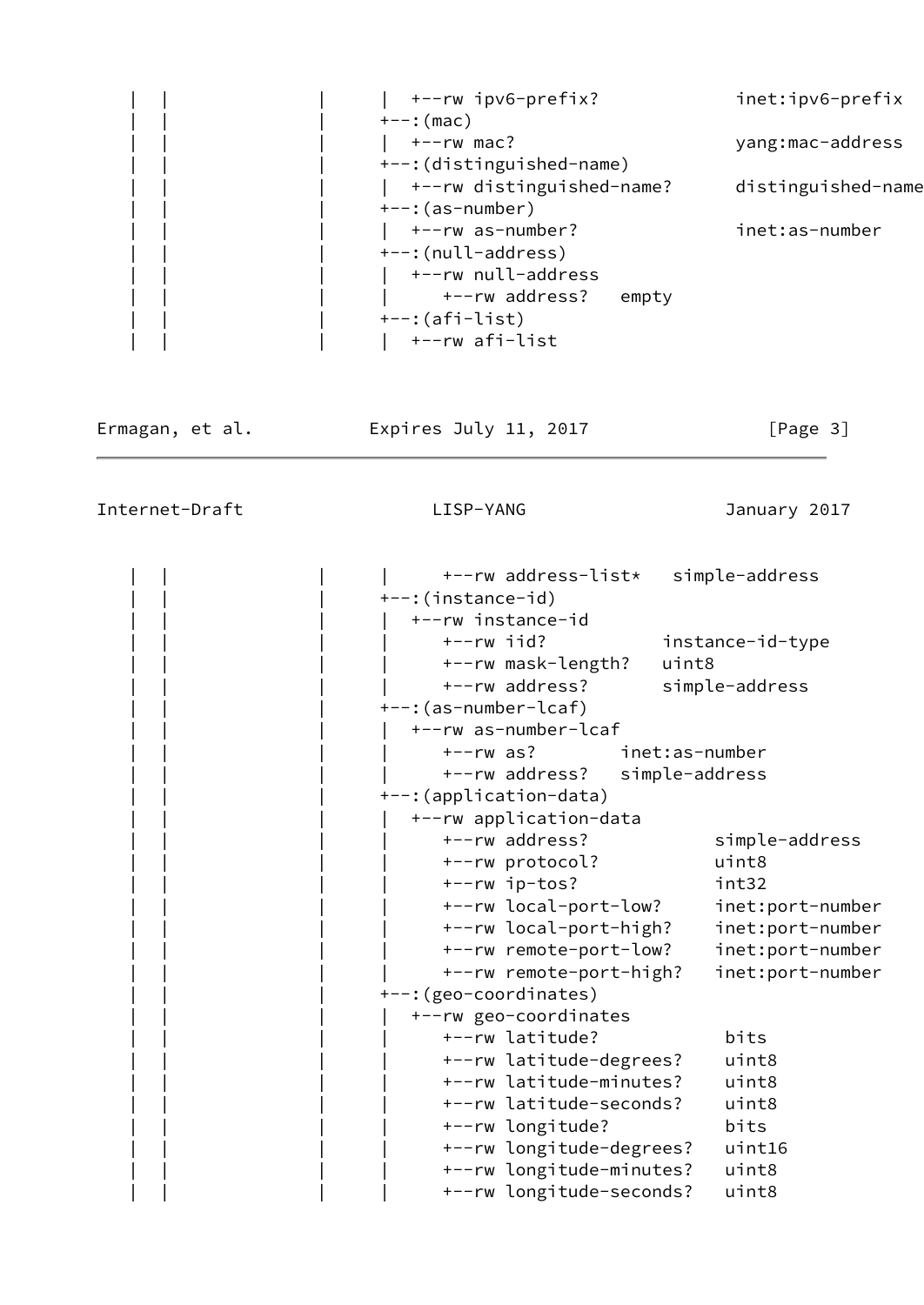|  | +--rw altitude?               | int32          |
|--|-------------------------------|----------------|
|  | +--rw address?                | simple-address |
|  | +--: (nat-traversal)          |                |
|  | +--rw nat-traversal           |                |
|  | +--rw ms-udp-port?            | uint16         |
|  | +--rw etr-udp-port?           | uint16         |
|  | +--rw global-etr-rloc?        | simple-address |
|  | +--rw ms-rloc?                | simple-address |
|  | +--rw private-etr-rloc?       | simple-address |
|  | +--rw rtr-rlocs*              | simple-address |
|  | +--: (explicit-locator-path)  |                |
|  | +--rw explicit-locator-path   |                |
|  | +--rw hop* [hop-id]           |                |
|  | +--rw hop-id string           |                |
|  | +--rw address? simple-address |                |
|  | +--rw lrs-bits?<br>bits       |                |
|  | +--: (source-dest-key)        |                |
|  | +--rw source-dest-key         |                |
|  | +--rw source? simple-address  |                |

Ermagan, et al. **Expires July 11, 2017** [Page 4]

<span id="page-4-0"></span>Internet-Draft LISP-YANG January 2017

 | | | | +--rw dest? simple-address +--: (key-value-address) +--rw key-value-address | | | | +--rw key? simple-address | | | | +--rw value? simple-address | | | +--:(service-path) | | | +--rw service-path | | | +--rw service-path-id? service-path-id-type | | | +--rw service-index? uint8 | | +--rw priority? uint8 | | +--rw weight? uint8 | | +--rw multicast-priority? uint8 | | +--rw multicast-weight? uint8 | +--rw lisp-router-instances | +--rw lisp-router-instance\* [lisp-router-instance-id] | +--rw lisp-router-instance-id int32 | +--rw lisp-role\* [lisp-role-type] | +--rw lisp-role-type lisp-role-ref | +--rw enabled? boolean +--ro lisp-state +--ro lisp-router-instances +--ro lisp-router-instance\* [lisp-router-instance-id]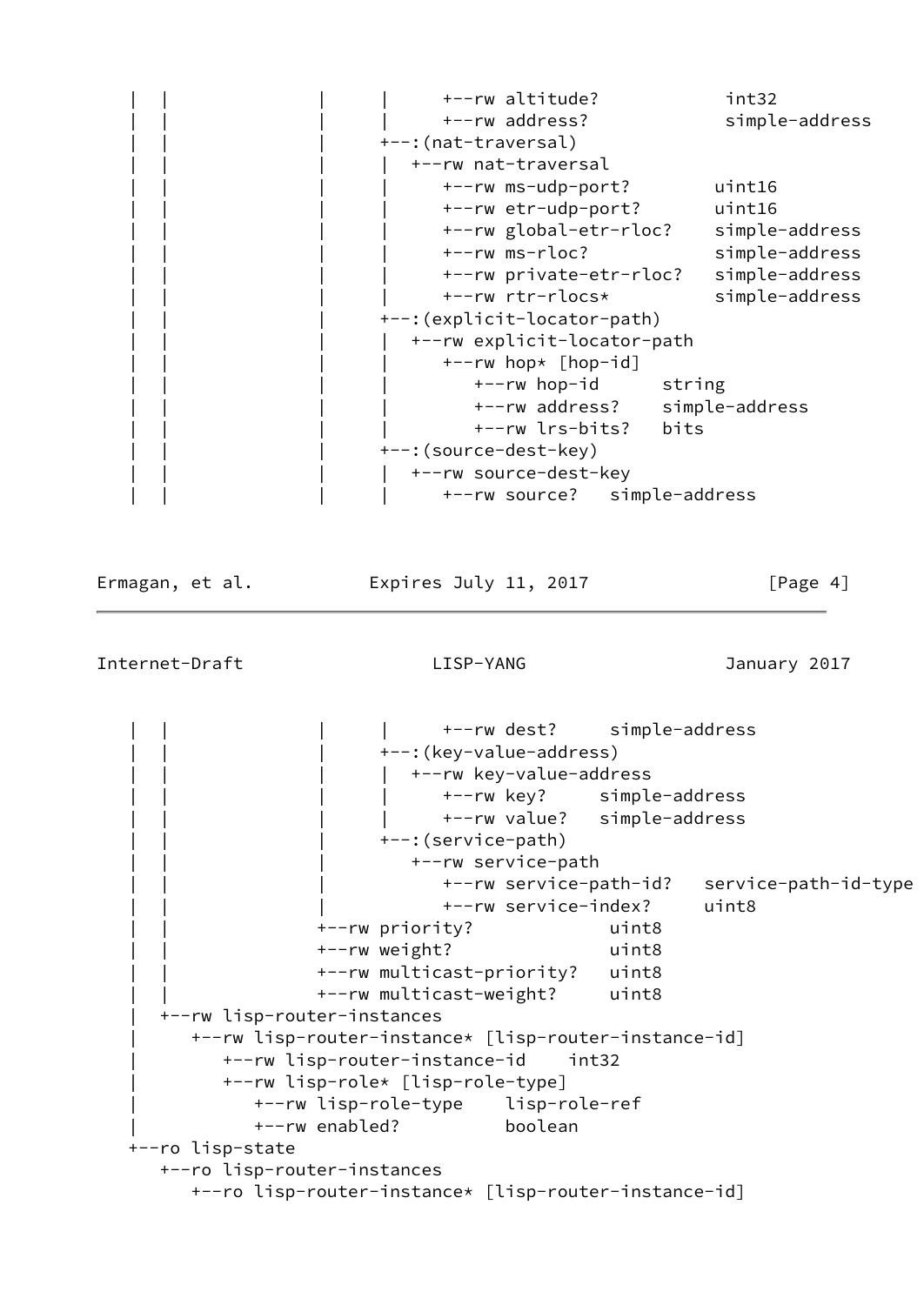```
 +--ro lisp-router-instance-id int32
 +--ro lisp-role* [lisp-role-type]
   +--ro lisp-role-type lisp-role-ref
   +--ro enabled? boolean
```
<span id="page-5-0"></span>[2.2](#page-5-0). Module Definition

```
 <CODE BEGINS> file "ietf-lisp@2016-06-30.yang"
 module ietf-lisp {
   namespace "urn:ietf:params:xml:ns:yang:ietf-lisp";
   prefix lisp;
   import ietf-interfaces {
     prefix if;
   }
   import ietf-lisp-address-types {
     prefix lcaf;
   }
   organization
     "IETF LISP (Locator/ID Separation Protocol) Working Group";
   contact
     "lisp@ietf.org";
   description
     "This YANG module defines the generic configuration
      and operational data for LISP. The module can be extended by
      vendors to define vendor-specific LISP configuration
      parameters and policies.
```

| Ermagan, et al. | Expires July 11, 2017 | [Page 5] |
|-----------------|-----------------------|----------|
|-----------------|-----------------------|----------|

Internet-Draft LISP-YANG January 2017

 Copyright (c) 2014 IETF Trust and the persons identified as authors of the code. All rights reserved.

 Redistribution and use in source and binary forms, with or without modification, is permitted pursuant to, and subject to the license terms contained in, the Simplified BSD License set forth in [Section 4.](#page-33-0)c of the IETF Trust's Legal Provisions Relating to IETF Documents [\(http://trustee.ietf.org/license-info](http://trustee.ietf.org/license-info)).

This version of this YANG module is part of [RFC 6338](https://datatracker.ietf.org/doc/pdf/rfc6338); see the RFC itself for full legal notices. ";

revision 2016-06-30 {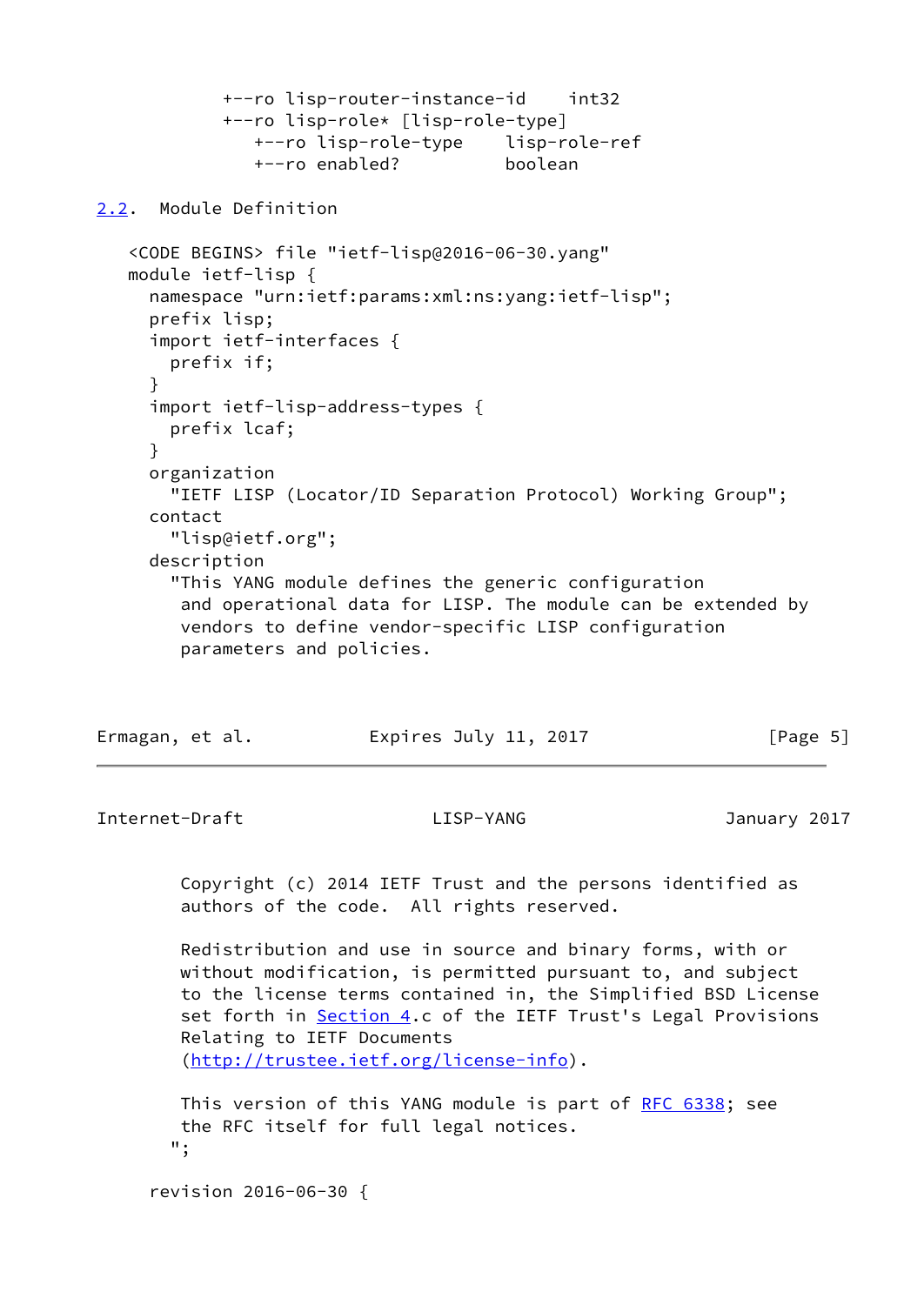```
 description
          "Initial revision.";
        reference
          "https://tools.ietf.org/html/rfc6830";
      }
      identity lisp-role {
        description
          "LISP router role.";
      }
      identity mapping-system {
        description
          "Mapping System interface";
      }
      identity single-node-mapping-system {
        base mapping-system;
        description
          "logically singular Map Server";
      }
      typedef mapping-system-ref {
        type identityref {
          base mapping-system;
        }
        description
          "Mapping System reference";
      }
      typedef lisp-role-ref {
        type identityref {
         base lisp-role;
        }
        description
          "LISP role reference";
      }
Ermagan, et al. 
Expires July 11, 2017 [Page 6]
Internet-Draft LISP-YANG January 2017
      typedef map-reply-action {
        type enumeration {
          enum no-action {
           value 0;
```

```
 description
             "Mapping is kept alive and no encapsulation occurs.";
 }
         enum natively-forward {
```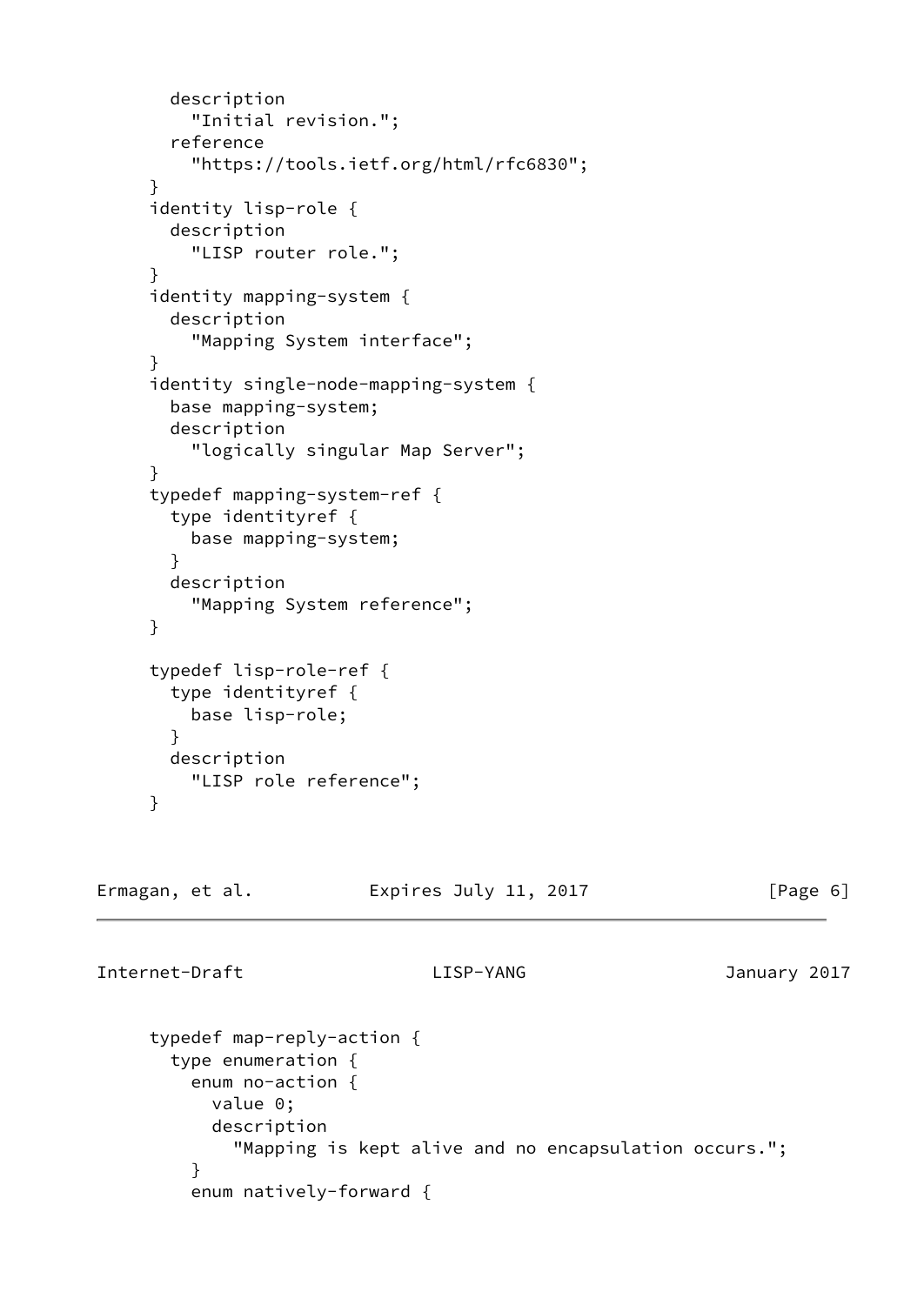```
 value 1;
            description
              "Matching packets are not encapsulated or dropped but
               natively forwarded.";
 }
          enum send-map-request {
            value 2;
            description
              "Matching packets invoke Map-Requests.";
          }
          enum drop {
            value 3;
            description
              "Matching packets are dropped.";
          }
        }
        description
          "Defines the lisp map-cache ACT type";
        reference "https://tools.ietf.org/html/rfc6830#section-6.1.4";
      }
      typedef eid-id {
        type string;
        description
          "Type encoding of lisp-addresses to be generally used in EID
          keyed lists.";
      }
      typedef auth-key-type {
        type enumeration {
          enum none {
            value 0;
            description
              "No authentication.";
          }
          enum hmac-sha-1-96 {
           value 1;
            description
             (RFC2404) authentication is used.";
          }
          enum hmac-sha-256-128 {
            value 2;
```
Ermagan, et al. 
Expires July 11, 2017

Exmagan, et al.

Internet-Draft LISP-YANG January 2017

description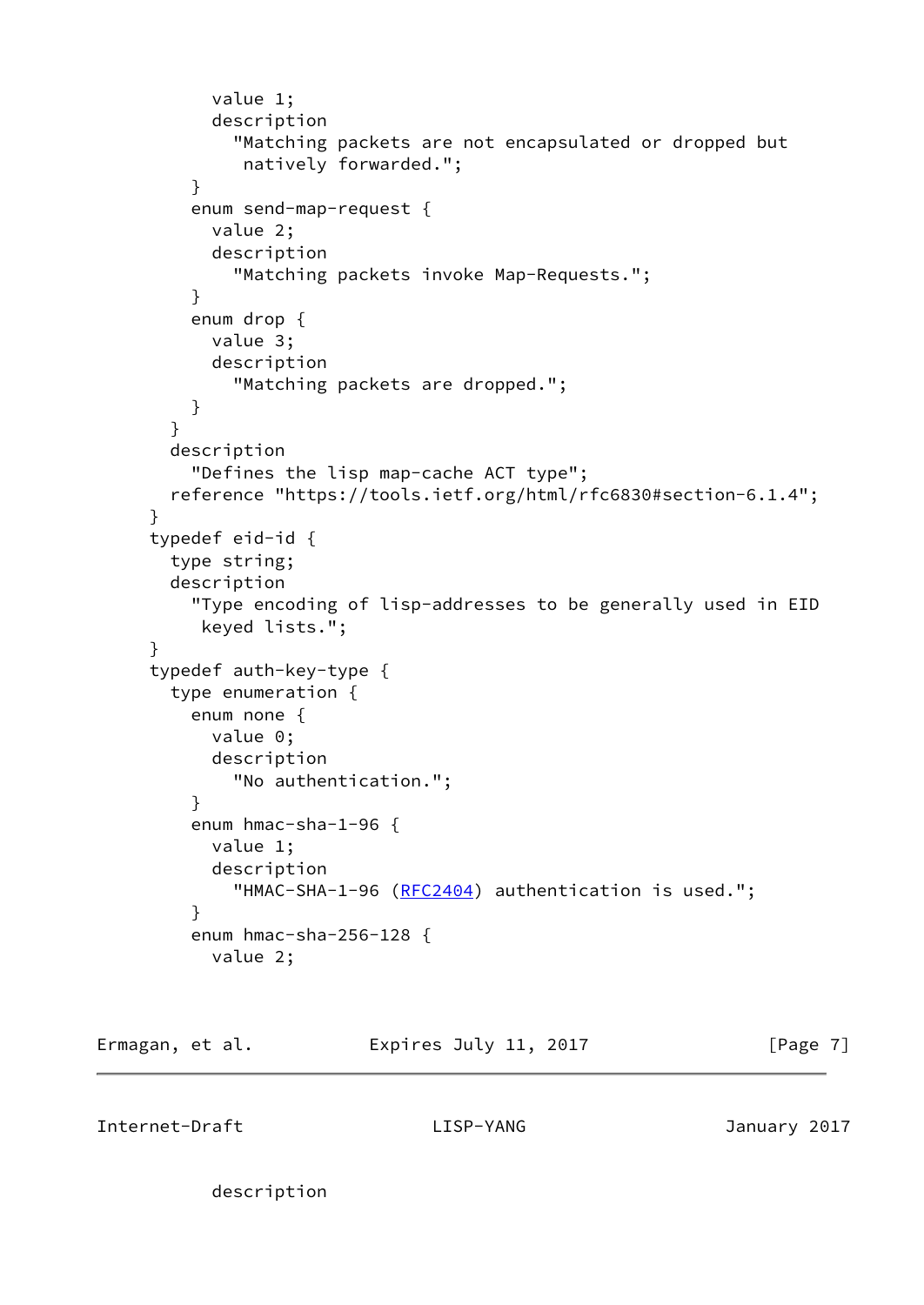```
(RFC4868) authentication is used.";
          }
        }
        description
          "Enumeration of the authentication mechansms supported by
           LISP.";
        reference
          "https://tools.ietf.org/html/rfc6830#section-6.1.6";
      }
      grouping locator-properties {
        description
          "Properties of a RLOC";
        leaf priority {
          type uint8;
          description
            "Locator priority.";
        }
        leaf weight {
          type uint8;
          description
            "Locator weight.";
        }
        leaf multicast-priority {
          type uint8;
          description
            "Locator's multicast priority";
        }
        leaf multicast-weight {
          type uint8;
          description
            "Locator's multicast weight";
        }
      }
      grouping locators-grouping {
        description
          "Group that defines a list of LISP locators.";
        // vina: container?
          list locator {
            key "id";
            description
              "List of routing locators";
            leaf id {
              type string {
                length "1..64";
 }
```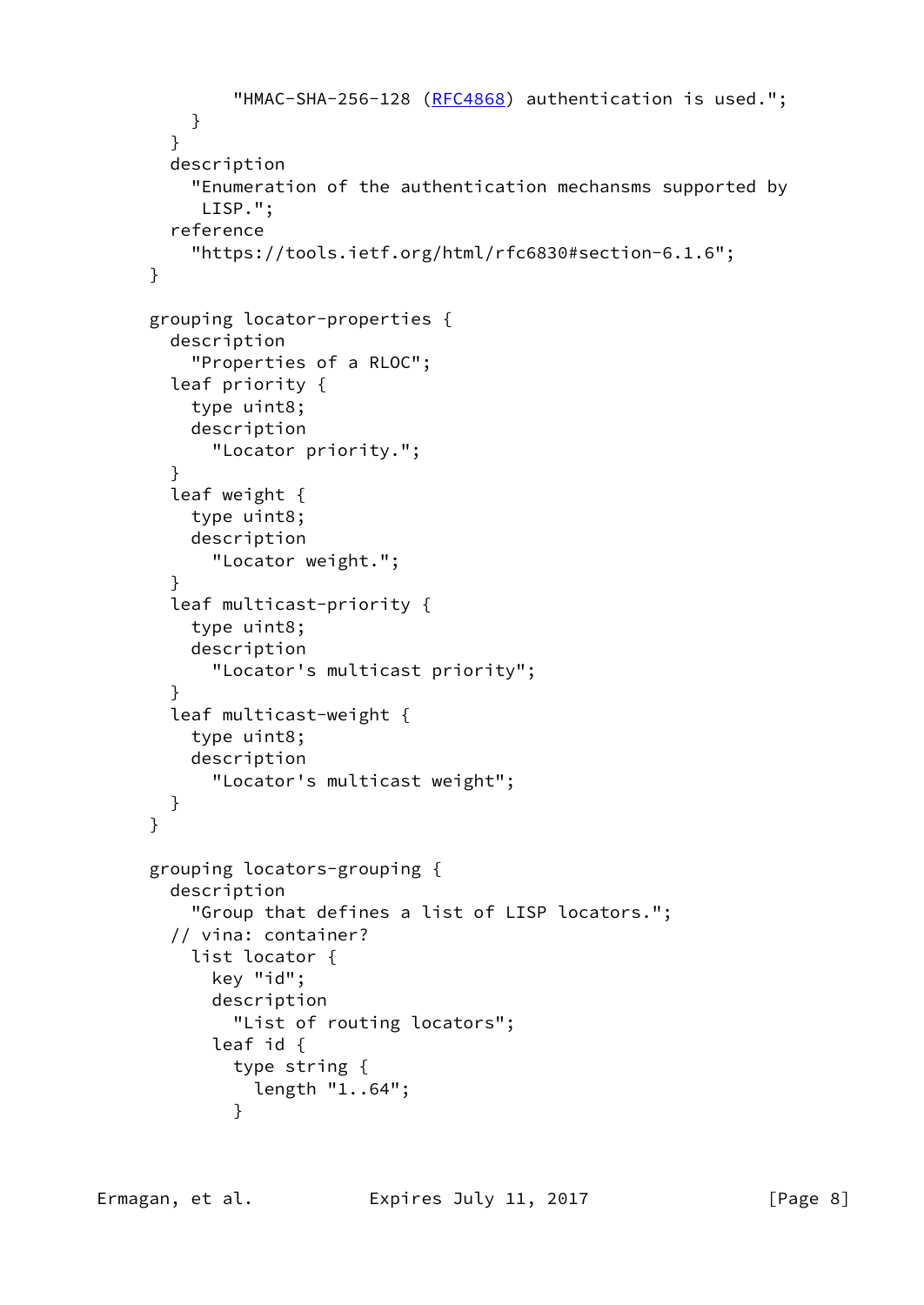```
 description
                "Locator id";
 }
            container locator-address {
             uses lcaf:lisp-address;
              description
                "The locator address provided in LISP canonincal
                 address format.";
 }
            uses locator-properties;
 }
     }
     grouping local-locators-grouping {
       description
          "Group that defines a list of LISP locators.";
       list interface {
         key "interface-ref";
         description
            "The address type of the locator";
         leaf interface-ref {
            type if:interface-ref;
            description
              "The name of the interface supporting the locator.";
 }
         uses locator-properties;
       }
     }
     grouping servicing-eids-grouping {
       description
          "Group of EIDs serviced by the this lisp device.";
       container servicing-eids {
          description
            "This node defines list of EIDs serviced by the this"
            + " lisp device.";
          list servicing-eid {
            key "id";
            description
              "List of EIDs serviced by the this lisp device.";
            leaf id {
              type lisp:eid-id;
             description
                "Id of serviced EID.";
 }
            container eid-address {
```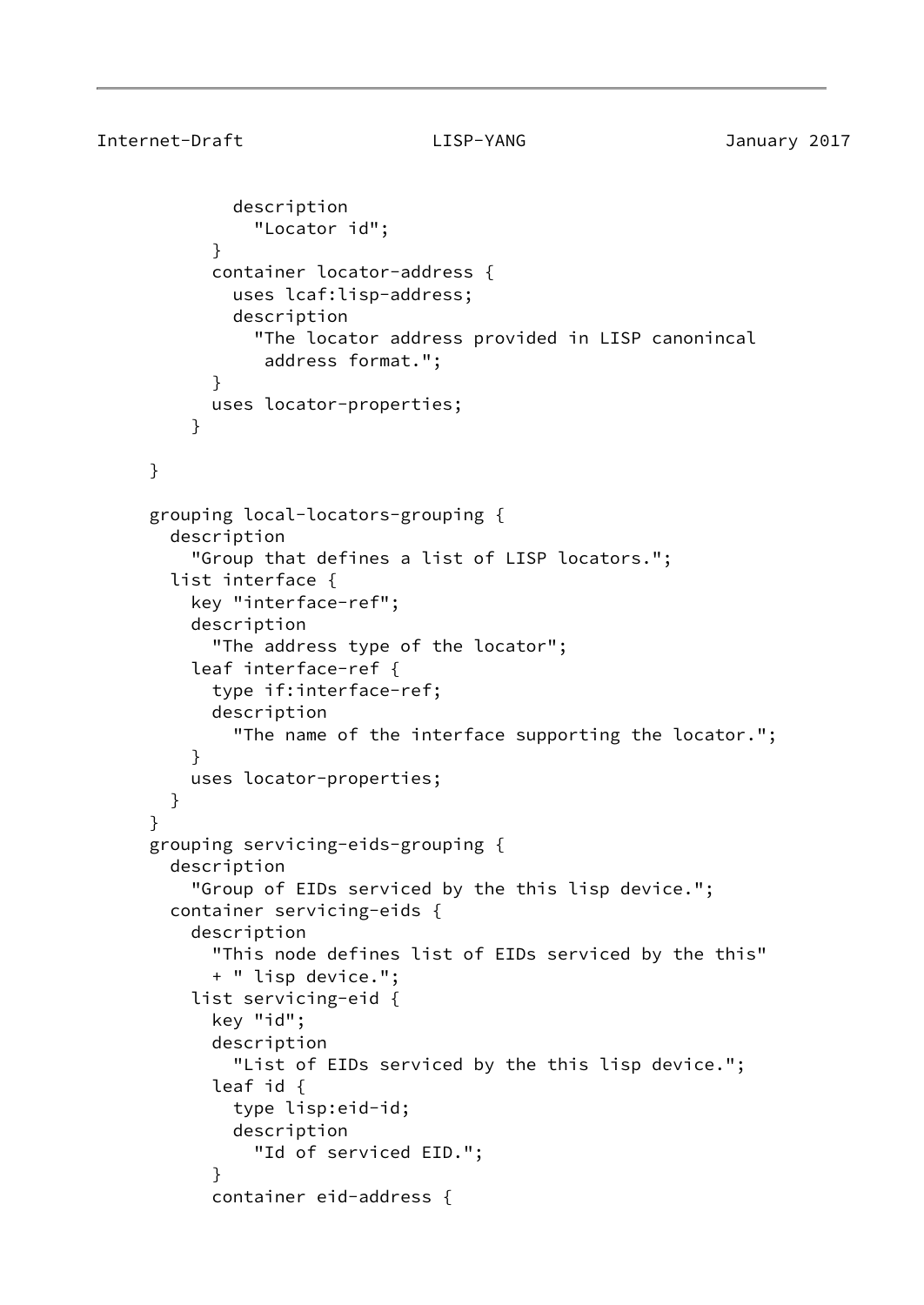```
Internet-Draft LISP-YANG January 2017
```
 "Serviced EID address in generic LISP address format."; } } } } grouping mappings { description "Group that defines a list of LISP mappings."; list mapping { key "id"; description "List of EID to RLOCs mappings."; leaf id { type eid-id; description "Id that uniquely identifies a mapping."; } container eid { uses lcaf:lisp-address; description "End-host Identifier (EID) to be mapped to a list of locators"; } leaf ttl { type uint32; description "Mapping validity period."; } leaf authoritative { type bits { bit A { description "Authoritative bit."; } } description "Bit that indicates if mapping comes from an authoritative source."; }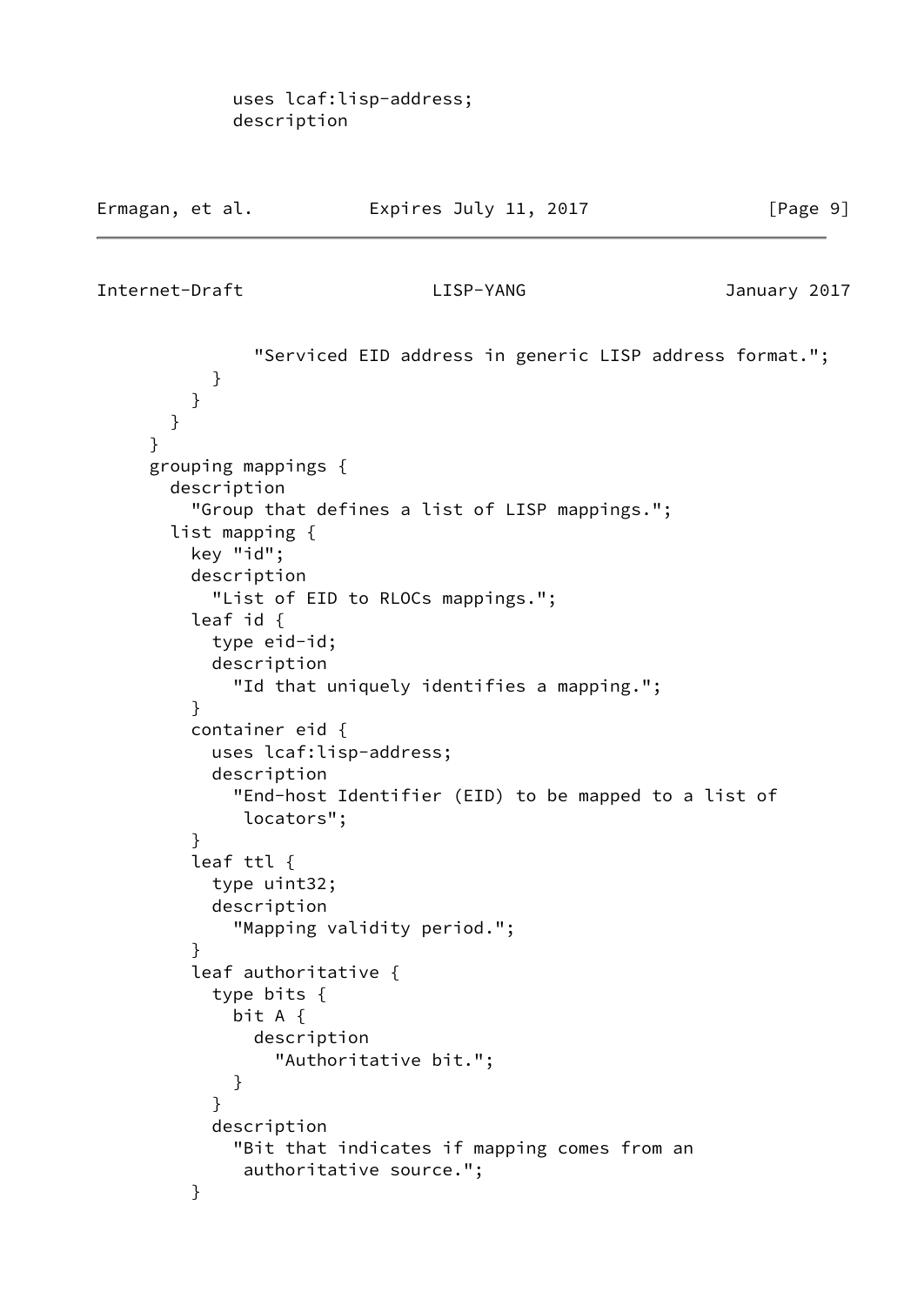leaf static { type boolean; default "false"; description "This leaf should be true if the mapping is static."; } choice locator-list { description "list of locartors are either negative, or positive.";

Ermagan, et al. 
Expires July 11, 2017  $[Page 10]$ 

Internet-Draft LISP-YANG January 2017

 case negative-mapping { leaf map-reply-action { type map-reply-action; description "Forwarding action for a negative mapping."; } } case positive-mapping { container rlocs { uses locators-grouping; description "List of locators for a positive mapping."; } } } } } /\* Configuration Data \*/ container lisp { description "Configuration parameters for LISP subsystem."; container locator-sets { description "Container that defines a named locator set which can be referenced elsewhere."; list locator-set { key "locator-set-name"; description "Multiple locator sets can be configured."; leaf locator-set-name {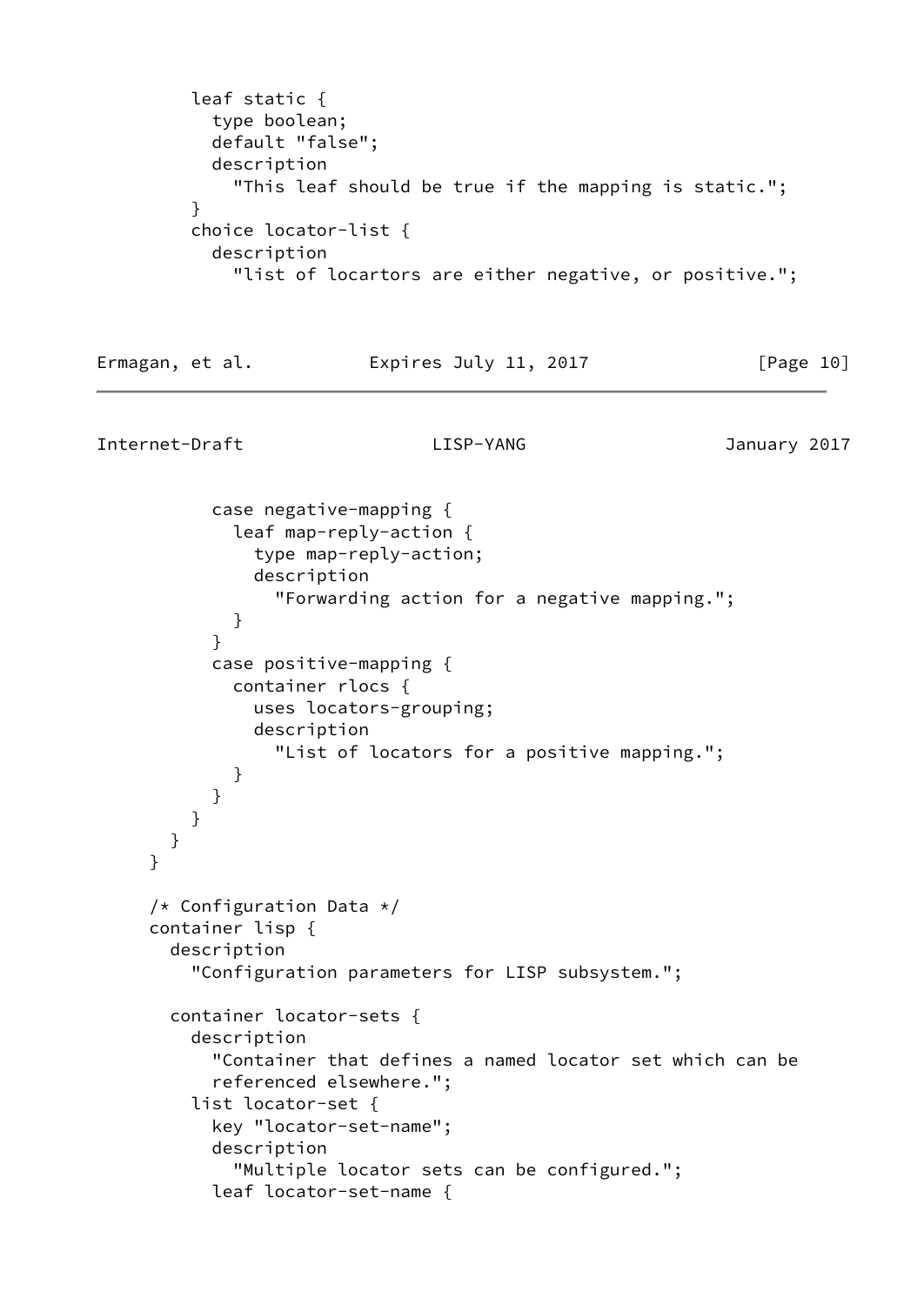```
 type string {
               length "1..64";
 }
             description
               "Locator set name";
 }
           choice locator-type {
             description
               "Locator sets can be based on local interfaces, or
                general locators.";
             case local-interface {
               uses local-locators-grouping;
               description
                 "List of locators in this set based on local
                 interfaces.";
 }
```
Ermagan, et al. **Expires July 11, 2017** [Page 11]

```
Internet-Draft LISP-YANG January 2017
```

```
 case general-locator {
               uses locators-grouping;
               description
                  "List of locators in this set based on lisp-address.";
 }
 }
         }
       }
       container lisp-router-instances {
         description
           "Configuration of LISP router instances.";
         list lisp-router-instance {
           key "lisp-router-instance-id";
           description
             "Each entry contains configuration of a lisp-router
              instance.";
           leaf lisp-router-instance-id {
             type int32;
             description
                "Arbitrary lisp-router id.";
 }
           list lisp-role {
             key lisp-role-type;
             description
```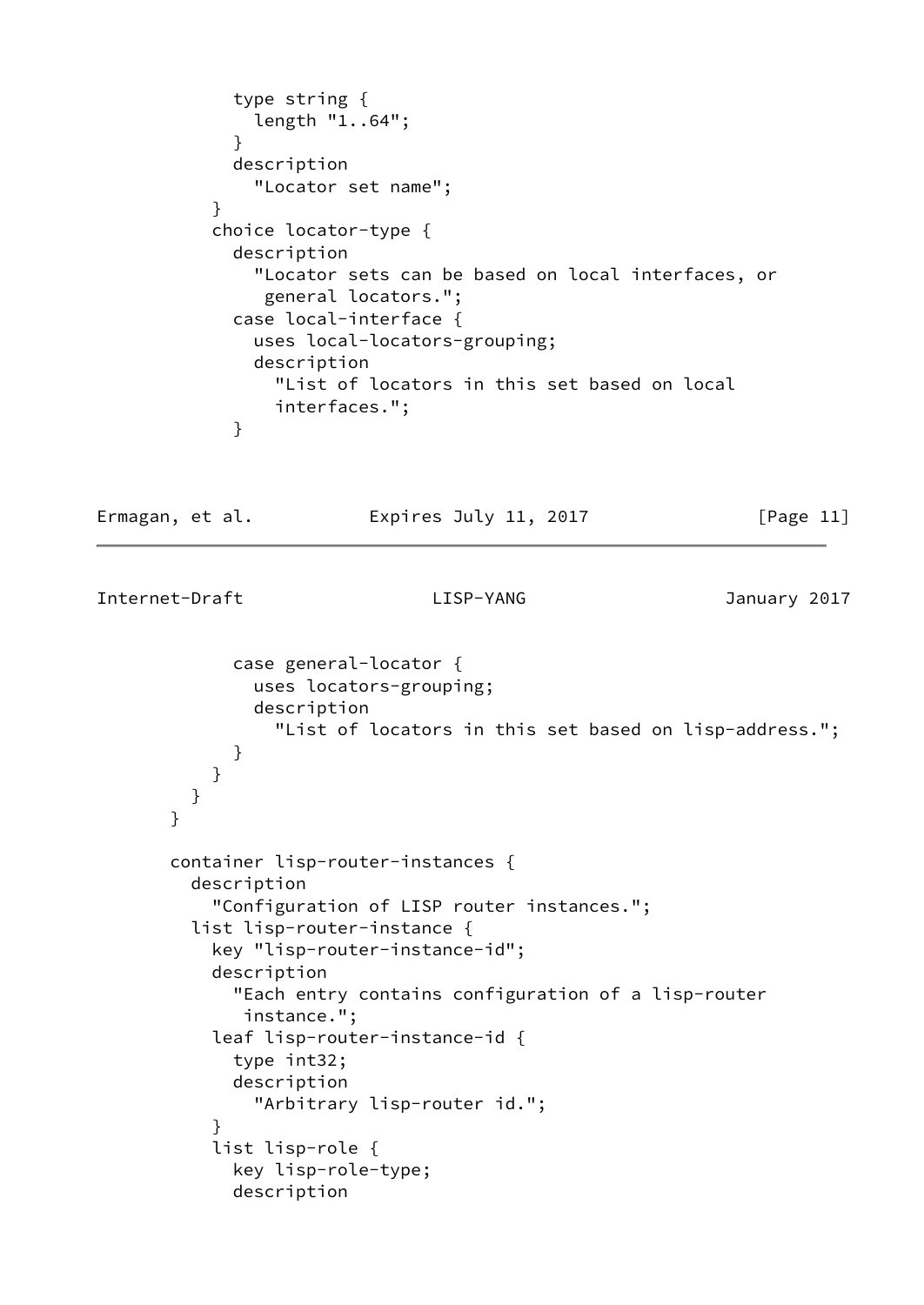```
 "List of lisp device roles such as MS, MR, ITR,
               ETR, RTR.";
              leaf lisp-role-type {
               type lisp-role-ref;
               description
                 "The type of LISP device - identity derived from the
                   'lisp-device' base identity.";
 }
             leaf enabled {
               type boolean;
               default "true";
               description
                 "Enable/disable the lisp-role.";
 }
           }
         }
       }
     }
     /* Operational state data */ container lisp-state {
       config false;
       description
Ermagan, et al.               Expires July 11, 2017               [Page 12]
Internet-Draft LISP-YANG January 2017
          "Operational state of the LISP subsystem.";
       container lisp-router-instances {
         description
            "Configuration of LISP router instances.";
          list lisp-router-instance {
           key "lisp-router-instance-id";
           description
              "Each entry contains configuration of a lisp-router
             instance.";
            leaf lisp-router-instance-id {
             type int32;
             description
                "Arbitrary lisp-router id.";
 }
            list lisp-role {
             key lisp-role-type;
             description
                "List of lisp device roles such as MS, MR, ITR,
```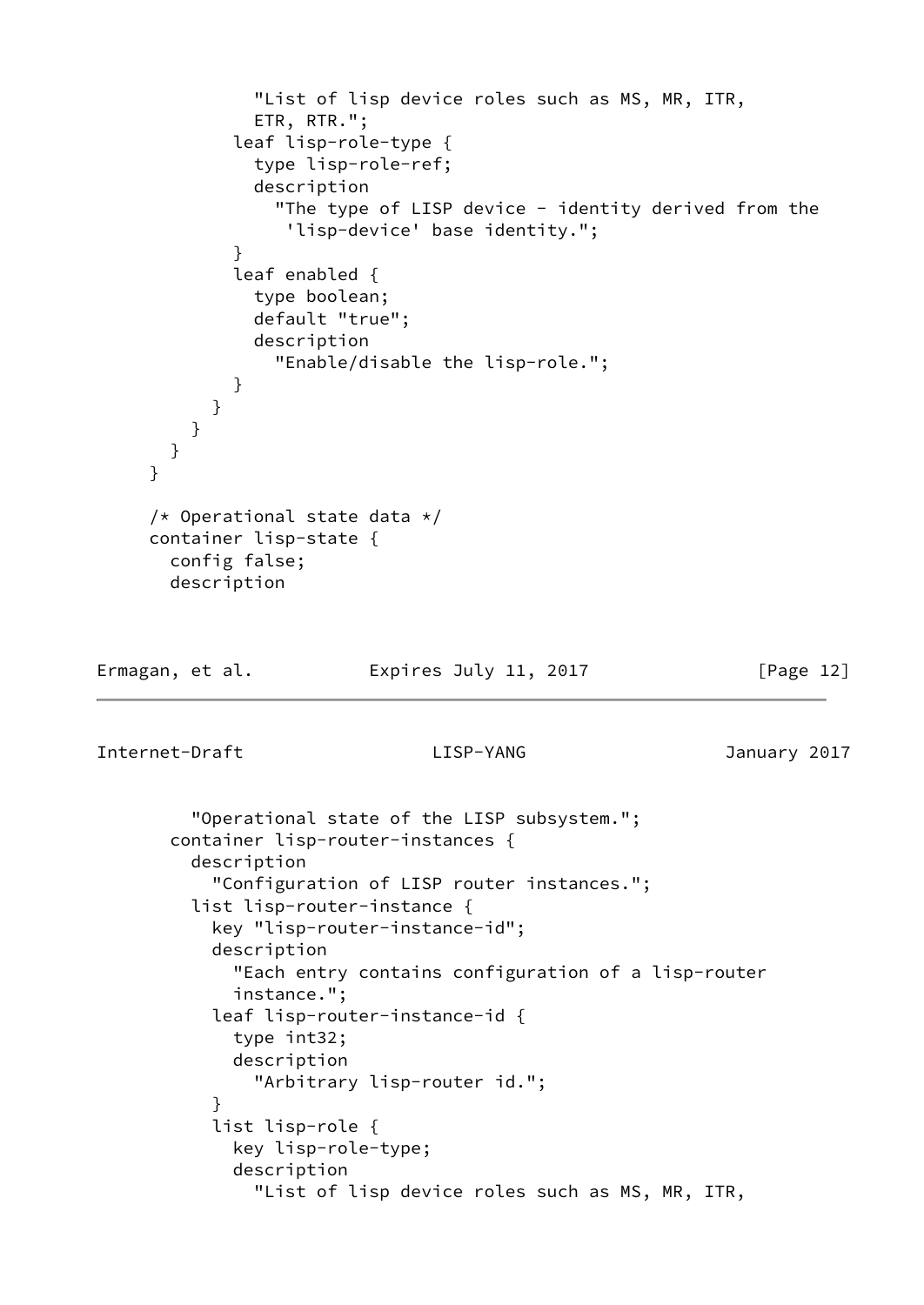```
 ETR, RTR.";
              leaf lisp-role-type {
                type lisp-role-ref;
                description
                  "The type of LISP device - identity derived from the
                   'lisp-device' base identity.";
 }
              leaf enabled {
                type boolean;
                default "true";
                description
                  "Enable/disable the lisp-role.";
 }
           }
          }
       }
     }
   }
   <CODE ENDS>
```

```
3. LISP-ITR Module
```
 This module captures the configuration data model of a LISP ITR. The model also captures some operational data elements.

Ermagan, et al. Expires July 11, 2017 [Page 13]

```
Internet-Draft LISP-YANG January 2017
3.1. Module Structure
module: ietf-lisp-itr
augment /lisp:lisp/lisp:lisp-router-instances/lisp:lisp-router-instance/lisp:li
   +--rw itr-cfg!
      +--rw rloc-probing!
        | +--rw interval? uint16
        | +--rw retries? uint8
        | +--rw retries-interval? uint16
     +--rw itr-rlocs? -> /lisp:lisp/locator-sets/locator-set/locator-se
      +--rw map-resolvers
```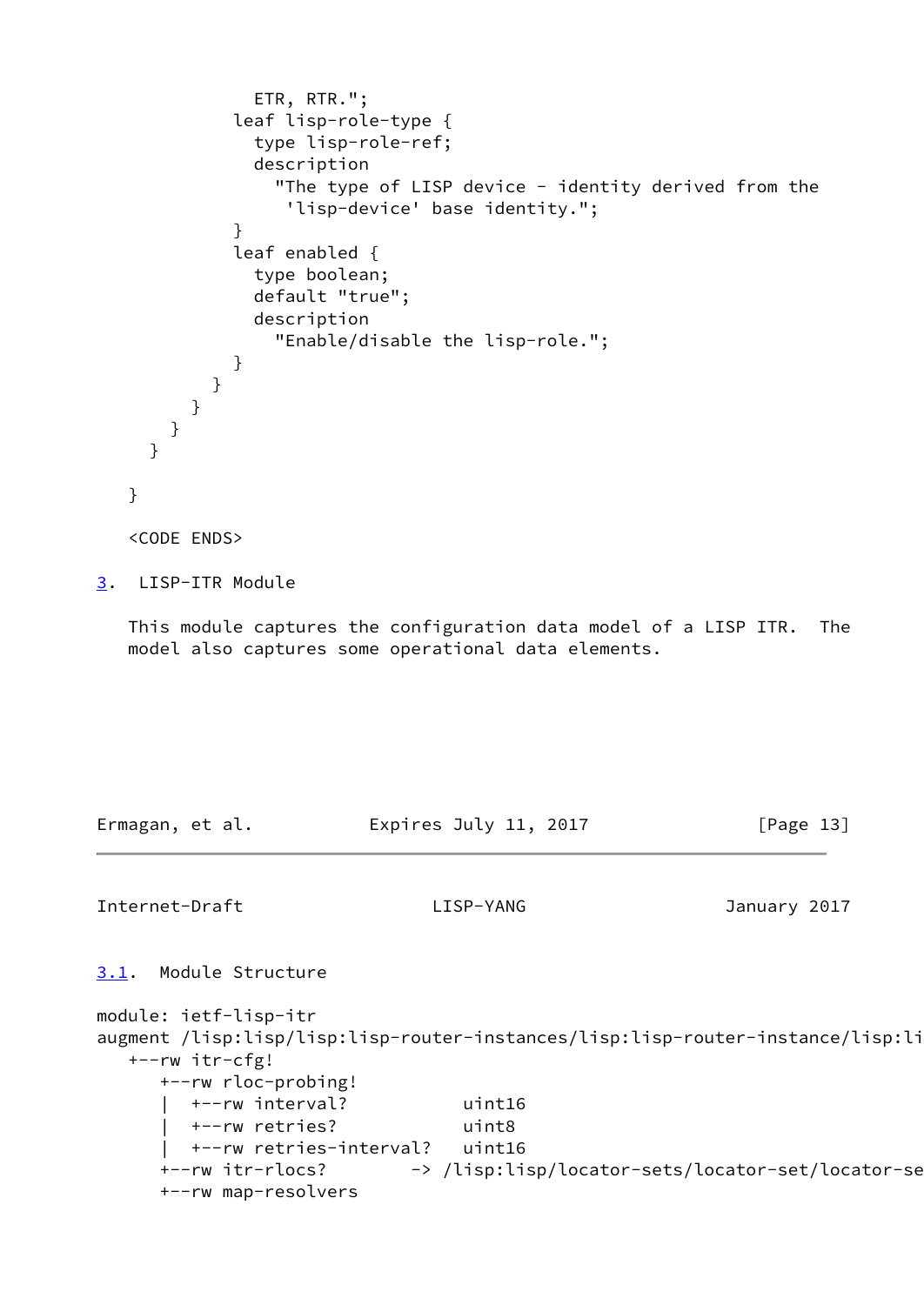```
 | +--rw map-resolver* [id]
   | +--rw id lisp:eid-id
   | +--rw eid-address
      | | +--rw address-type lisp-address-family-ref
      | | +--rw virtual-network-id? instance-id-type
      | | +--rw (address)?
        +-: (no-address)
        | +--rw no-address? empty
        +--:(ipv4)
        | +-rw ipv4? inet:ipv4-address
         | | +--:(ipv4-prefix)
         | | | +--rw ipv4-prefix? inet:ipv4-prefix
        +--:(ipv6)
        | +--rw ipv6? inet:ipv6-address
         | | +--:(ipv6-prefix)
        | +-rw ipv6-prefix? inet:ipv6-prefix
        +--: (mac)
        | +--rw mac? yang:mac-address
         | | +--:(distinguished-name)
         | | | +--rw distinguished-name? distinguished-name-type
        +--: (as-number)
         | | | +--rw as-number? inet:as-number
        +--:(null-address)
        | +--rw null-address
             +--rw address? empty
        +--: (afi-list) | | | +--rw afi-list
              | | | +--rw address-list* simple-address
         | | +--:(instance-id)
           | | | +--rw instance-id
              | | | +--rw iid? instance-id-type
              | | | +--rw mask-length? uint8
              | | | +--rw address? simple-address
         | | +--:(as-number-lcaf)
           | | | +--rw as-number-lcaf
              | | | +--rw as? inet:as-number
              | | | +--rw address? simple-address
```
Ermagan, et al. 
Expires July 11, 2017  $[Page 14]$ 

Internet-Draft LISP-YANG January 2017

 | | +--:(application-data) | | | +--rw application-data | | | +--rw address? simple-address | | | +--rw protocol? uint8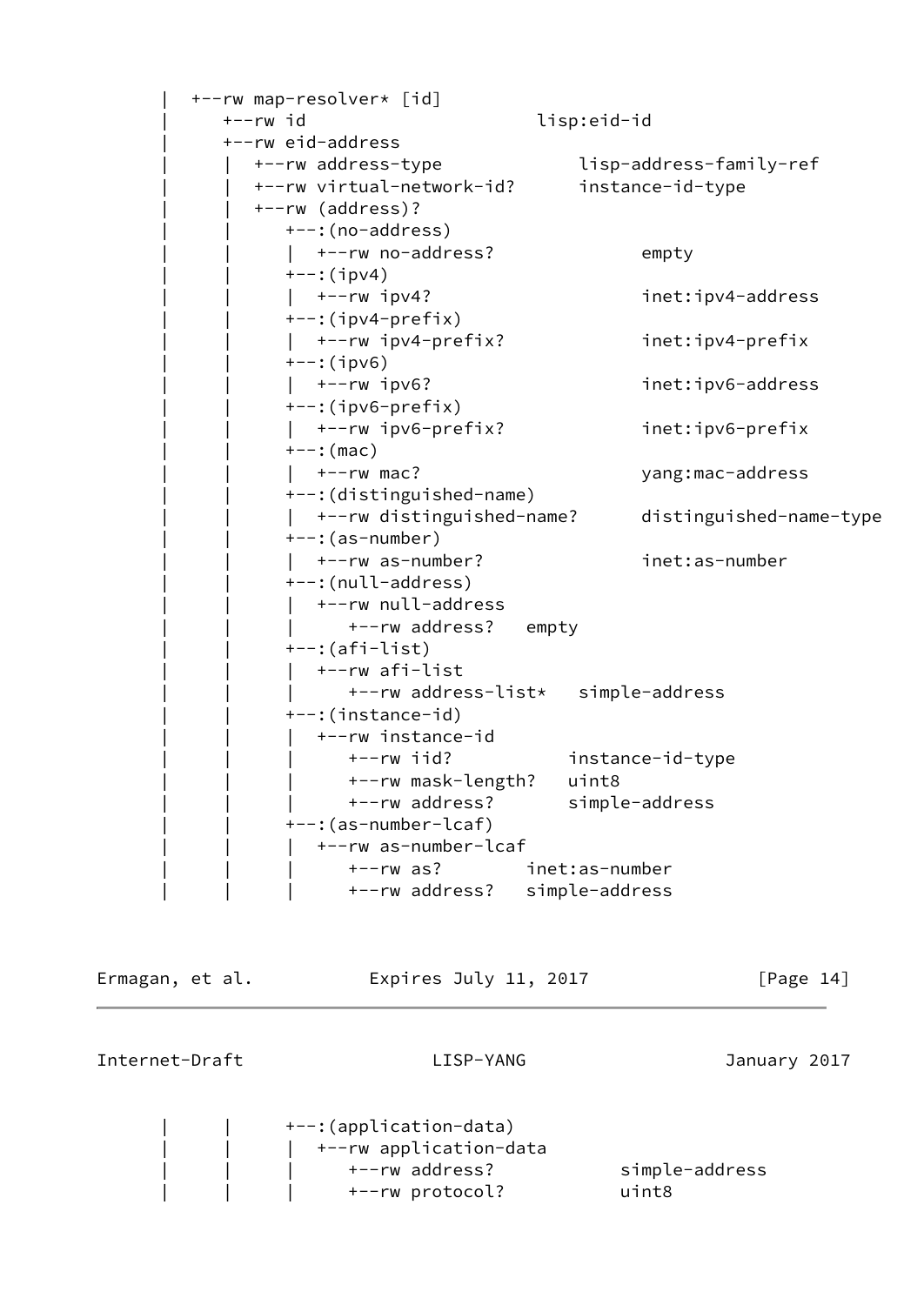| | | +--rw ip-tos? int32 | | | +--rw local-port-low? inet:port-number | | | +--rw local-port-high? inet:port-number | | | +--rw remote-port-low? inet:port-number | | | +--rw remote-port-high? inet:port-number +--: (geo-coordinates) | | | +--rw geo-coordinates | | | +--rw latitude? bits | | | +--rw latitude-degrees? uint8 | | | +--rw latitude-minutes? uint8 | | | +--rw latitude-seconds? uint8 | | | +--rw longitude? bits | | | +--rw longitude-degrees? uint16 | | | +--rw longitude-minutes? uint8 | | | +--rw longitude-seconds? uint8 | | | +--rw altitude? int32 +--rw address? simple-address +--:(nat-traversal) | | | +--rw nat-traversal | | | +--rw ms-udp-port? uint16 | | | +--rw etr-udp-port? uint16 | | | +--rw global-etr-rloc? simple-address | | | +--rw ms-rloc? simple-address | | | +--rw private-etr-rloc? simple-address | | | +--rw rtr-rlocs\* simple-address | | +--:(explicit-locator-path) | | | +--rw explicit-locator-path | | | +--rw hop\* [hop-id] +--rw hop-id string | | | +--rw address? simple-address | | | +--rw lrs-bits? bits +--: (source-dest-key) +--rw source-dest-key | | | +--rw source? simple-address | | | +--rw dest? simple-address +--: (key-value-address) | | | +--rw key-value-address | | | +--rw key? simple-address | | | +--rw value? simple-address | | +--:(service-path) | | +--rw service-path | | +--rw service-path-id? service-path-id-type | | +--rw service-index? uint8 | +--rw map-resolver-address\* inet:ip-address

Ermagan, et al. 
Expires July 11, 2017  $[Page 15]$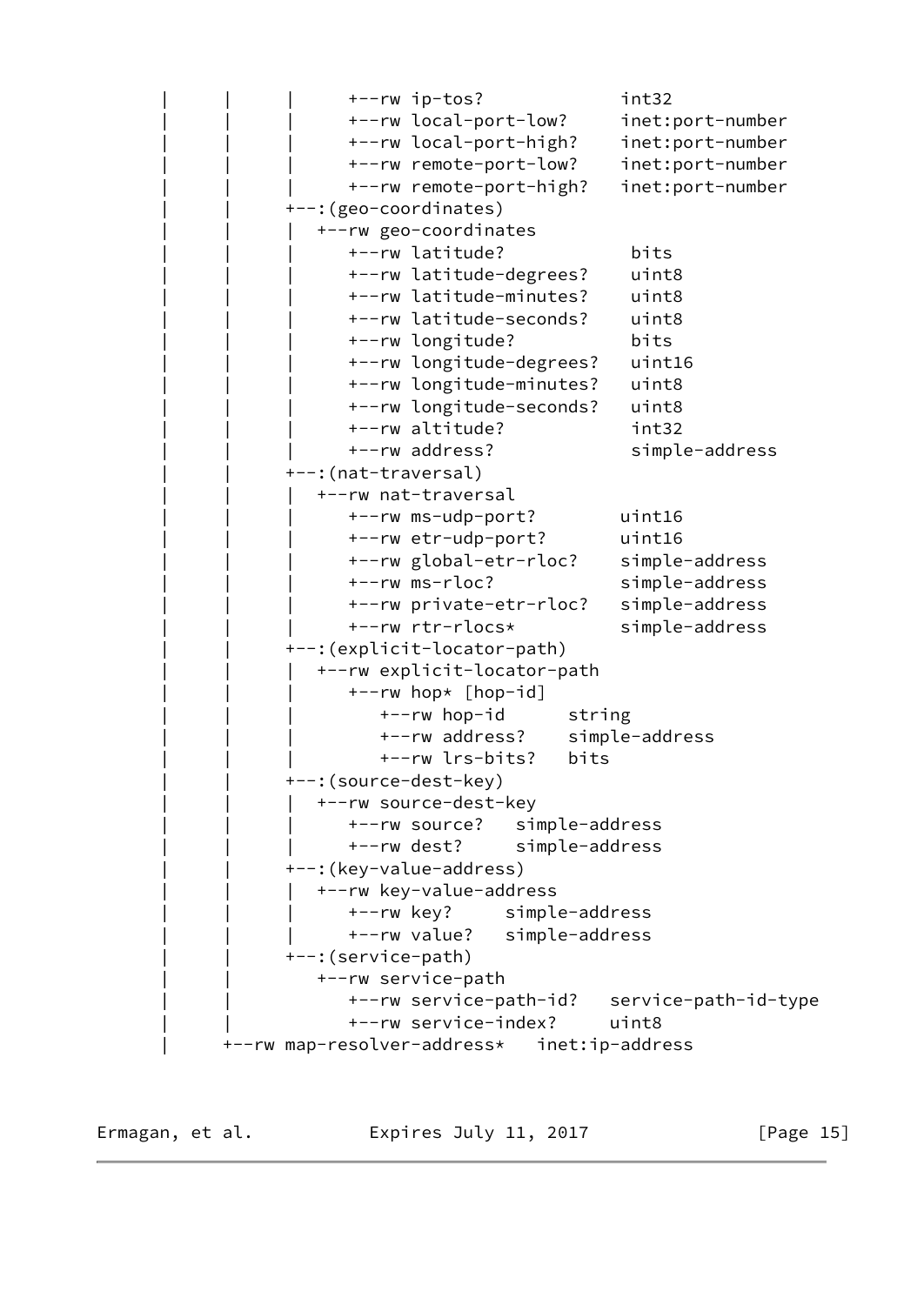```
 +--rw proxy-etrs
   | +--rw proxy-etr* [id]
      | +--rw id lisp:eid-id
      | +--rw eid-address
         | | +--rw address-type lisp-address-family-ref
         | | +--rw virtual-network-id? instance-id-type
         | | +--rw (address)?
           ---:(no-address)| +--rw no-address? empty
           +--:(ipv4)
           | +--rw ipv4? inet:ipv4-address
           +--: (ipv4-prefix)
           | +-rw ipv4-prefix? inet:ipv4-prefix
           +--:(ipv6)
              | | | +--rw ipv6? inet:ipv6-address
           +-:(ipv6-prefix)
            | | | +--rw ipv6-prefix? inet:ipv6-prefix
           +--: (mac)
               | | | +--rw mac? yang:mac-address
            | | +--:(distinguished-name)
            | | | +--rw distinguished-name? distinguished-name-type
           +--: (as-number)
               | | | +--rw as-number? inet:as-number
           +--: (null-address)
              | | | +--rw null-address
                 +--rw address? empty
           +--: (afi-list) | | | +--rw afi-list
                  | | | +--rw address-list* simple-address
            | | +--:(instance-id)
               | | | +--rw instance-id
                  | | | +--rw iid? instance-id-type
                  | | | +--rw mask-length? uint8
                  | | | +--rw address? simple-address
            | | +--:(as-number-lcaf)
               | | | +--rw as-number-lcaf
                  | | | +--rw as? inet:as-number
                  | | | +--rw address? simple-address
            | | +--:(application-data)
               | | | +--rw application-data
                  | | | +--rw address? simple-address
                  | | | +--rw protocol? uint8
                  | | | +--rw ip-tos? int32
                  | | | +--rw local-port-low? inet:port-number
                  | | | +--rw local-port-high? inet:port-number
                  | | | +--rw remote-port-low? inet:port-number
                  | | | +--rw remote-port-high? inet:port-number
```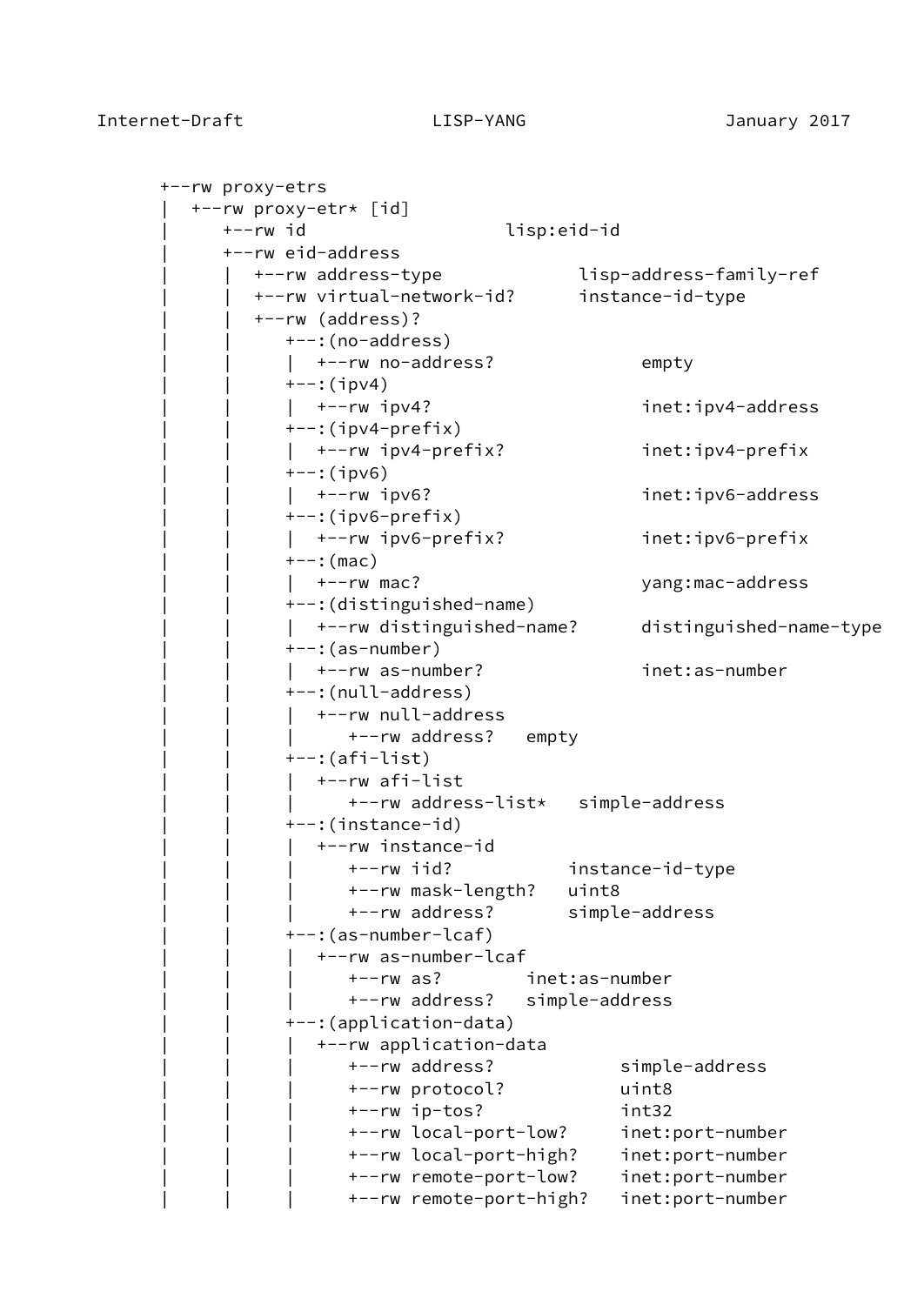| | +--:(geo-coordinates)

## Internet-Draft LISP-YANG January 2017

 | | | +--rw geo-coordinates | | | +--rw latitude? bits | | | +--rw latitude-degrees? uint8 | | | +--rw latitude-minutes? uint8 | | | +--rw latitude-seconds? uint8 | | | +--rw longitude? bits | | | +--rw longitude-degrees? uint16 | | | +--rw longitude-minutes? uint8 | | | +--rw longitude-seconds? uint8 | | | +--rw altitude? int32 | | | +--rw address? simple-address +--: (nat-traversal) | | | +--rw nat-traversal | | | +--rw ms-udp-port? uint16 | | | +--rw etr-udp-port? uint16 | | | +--rw global-etr-rloc? simple-address | | | +--rw ms-rloc? simple-address | | | +--rw private-etr-rloc? simple-address | | | +--rw rtr-rlocs\* simple-address | | +--:(explicit-locator-path) | | | +--rw explicit-locator-path  $+--rw$  hop\*  $[hop-id]$ +--rw hop-id string | | | +--rw address? simple-address | | | +--rw lrs-bits? bits +--: (source-dest-key) | | | +--rw source-dest-key | | | +--rw source? simple-address | | | +--rw dest? simple-address +--: (key-value-address) +--rw key-value-address | | | +--rw key? simple-address | | | +--rw value? simple-address | | +--:(service-path) | | +--rw service-path | | +--rw service-path-id? service-path-id-type | | +--rw service-index? uint8 | +--rw proxy-etr-address\* inet:ip-address +--rw map-cache | +--rw mapping\* [id]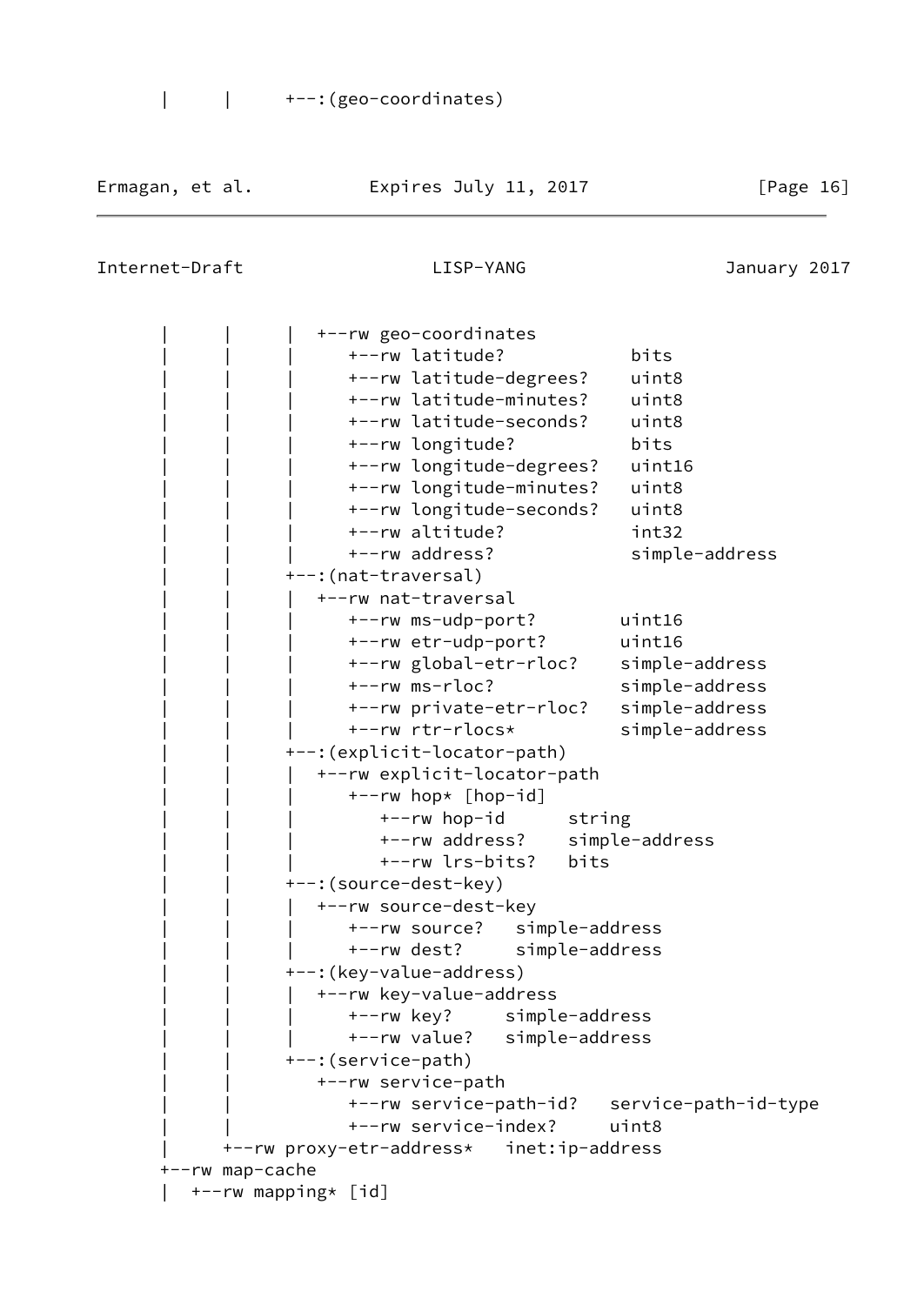| +--rw id                  | eid-id |                         |
|---------------------------|--------|-------------------------|
| $+--rw$ eid               |        |                         |
| +--rw address-type        |        | lisp-address-family-ref |
| +--rw virtual-network-id? |        | instance-id-type        |
| +--rw (address)?          |        |                         |
| +--:(no-address)          |        |                         |
| +--rw no-address?         |        | empty                   |
| $+--$ : (ipv4)            |        |                         |

Ermagan, et al. Expires July 11, 2017 [Page 17]

Internet-Draft LISP-YANG January 2017

|  $+--rw$  ipv4? inet:ipv4-address  $+-:$ (ipv4-prefix) | | | +--rw ipv4-prefix? inet:ipv4-prefix  $+--:$ (ipv6) |  $+-rw$  ipv6? inet:ipv6-address  $+-$ : (ipv6-prefix) | | | +--rw ipv6-prefix? inet:ipv6-prefix  $+--:$  (mac) | | | +--rw mac? yang:mac-address | | +--:(distinguished-name) | | | +--rw distinguished-name? distinguished-name-type  $---: (as-number)$ |  $+-rw$  as-number? inet:as-number | | +--:(null-address) | +--rw null-address +--rw address? empty  $+-$ : (afi-list) | | | +--rw afi-list | | | +--rw address-list\* simple-address | | +--:(instance-id) | | | +--rw instance-id | | | +--rw iid? instance-id-type | | | +--rw mask-length? uint8 | | | +--rw address? simple-address | | +--:(as-number-lcaf) | | | +--rw as-number-lcaf | | | +--rw as? inet:as-number | | | +--rw address? simple-address | | +--:(application-data) | | | +--rw application-data | | | +--rw address? simple-address | | | +--rw protocol? uint8 | | | +--rw ip-tos? int32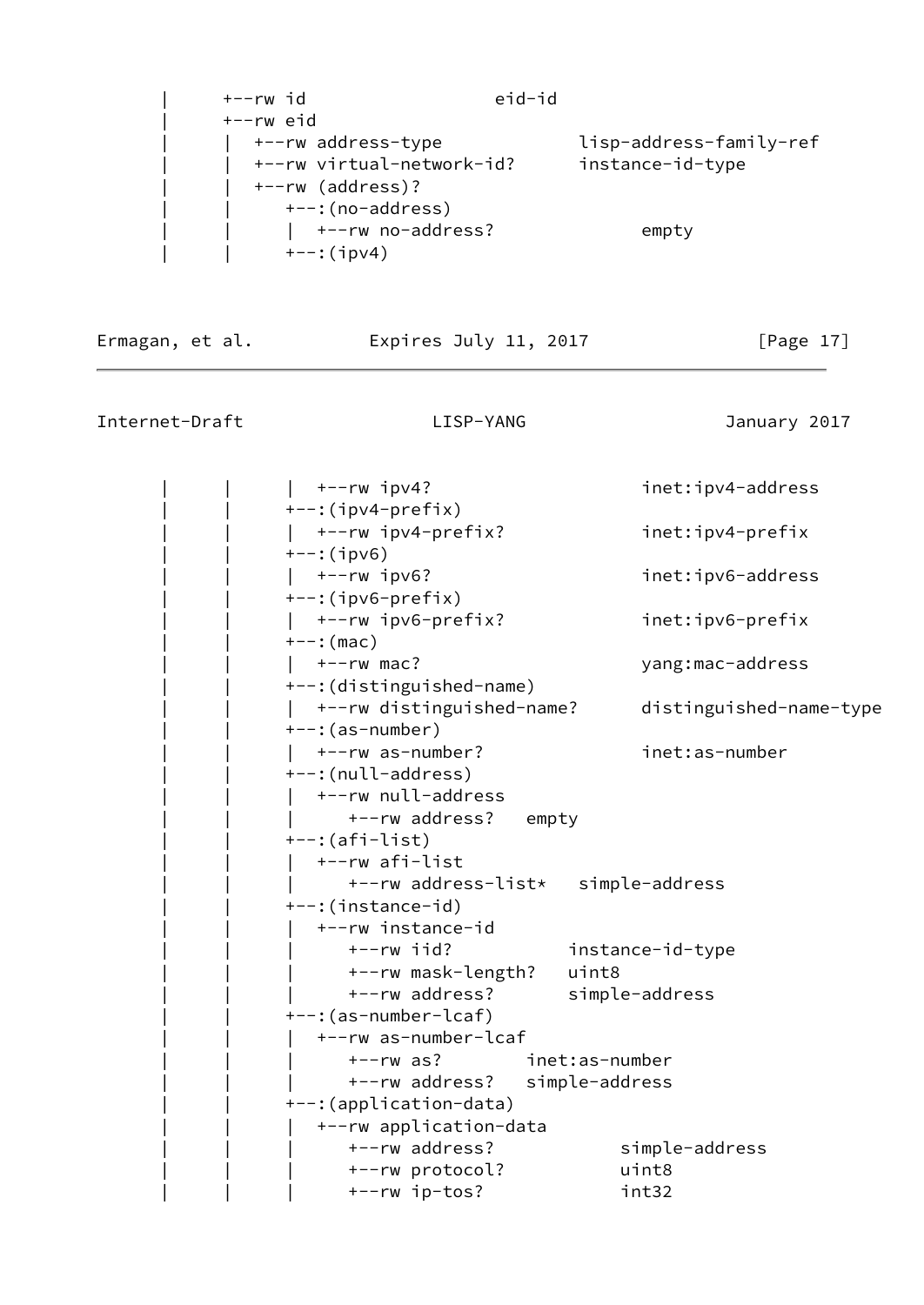| +--rw local-port-low?    | inet:port-number |
|--------------------------|------------------|
| +--rw local-port-high?   | inet:port-number |
| +--rw remote-port-low?   | inet:port-number |
| +--rw remote-port-high?  | inet:port-number |
| +--: (geo-coordinates)   |                  |
| +--rw geo-coordinates    |                  |
| +--rw latitude?          | bits             |
| +--rw latitude-degrees?  | uint8            |
| +--rw latitude-minutes?  | uint8            |
| +--rw latitude-seconds?  | uint8            |
| +--rw longitude?         | bits             |
| +--rw longitude-degrees? | uint16           |
| +--rw longitude-minutes? | uint8            |
| +--rw longitude-seconds? | uint8            |
| +--rw altitude?          | int32            |

Ermagan, et al. Expires July 11, 2017 [Page 18]

| +--rw address?                              | simple-address |
|---------------------------------------------|----------------|
| +--: (nat-traversal)                        |                |
| +--rw nat-traversal                         |                |
| +--rw ms-udp-port?                          | uint16         |
| +--rw etr-udp-port?                         | uint16         |
| +--rw global-etr-rloc?                      | simple-address |
| $+--rw$ ms-rloc?                            | simple-address |
| +--rw private-etr-rloc?                     | simple-address |
| +--rw rtr-rlocs*                            | simple-address |
| +--: (explicit-locator-path)                |                |
| +--rw explicit-locator-path                 |                |
| +--rw hop* [hop-id]                         |                |
| +--rw hop-id string                         |                |
| +--rw address? simple-address               |                |
| +--rw lrs-bits? bits                        |                |
| +--: (source-dest-key)                      |                |
| +--rw source-dest-key                       |                |
| +--rw source? simple-address                |                |
| +--rw dest? simple-address                  |                |
| +--: (key-value-address)                    |                |
| +--rw key-value-address                     |                |
| +--rw key? simple-address                   |                |
| +--rw value? simple-address                 |                |
| +--: (service-path)                         |                |
| +--rw service-path                          |                |
| +--rw service-path-id? service-path-id-type |                |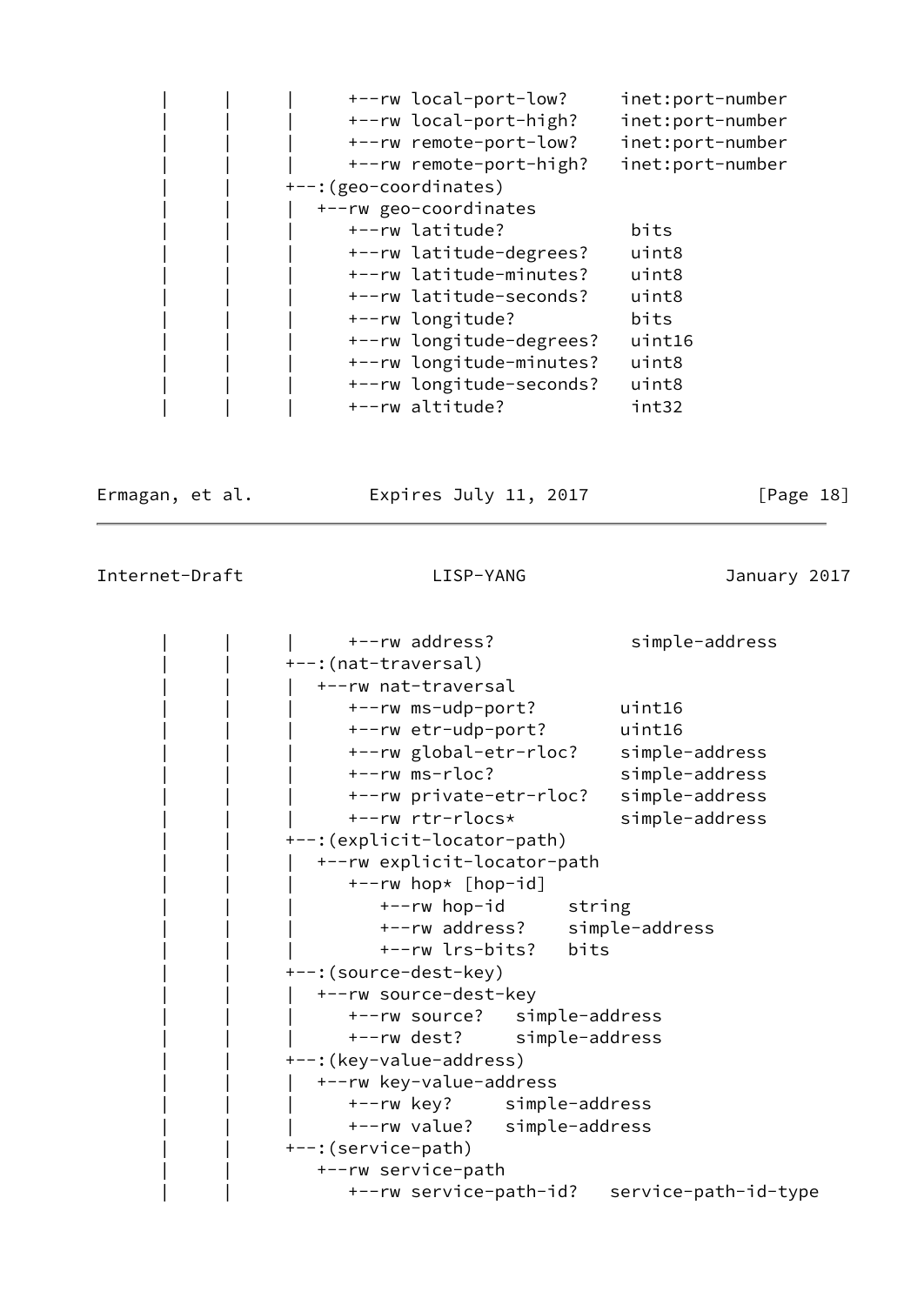```
 | | +--rw service-index? uint8
 | +--rw ttl? uint32
 | +--rw authoritative? bits
 | +--rw static? boolean
 | +--rw (locator-list)?
   | +--:(negative-mapping)
  | +--rw map-reply-action? map-reply-action
   | +--:(positive-mapping)
      | +--rw rlocs
         | +--rw locator* [id]
          +--rw id string
           | +--rw locator-address
             +--rw address-type lisp-address-family-r
              | | +--rw virtual-network-id? instance-id-type
              | | +--rw (address)?
                 | | +--:(no-address)
                | +--rw no-address? empty
                +--:(ipv4)
                | +--rw ipv4? inet:ipv4-addre
                +--: (ipv4-prefix)
                 | | | +--rw ipv4-prefix? inet:ipv4-prefix
                +--:(ipv6)
```
Ermagan, et al. 
Expires July 11, 2017  $[Page 19]$ 

```
| +--rw ipv6? inet:ipv6-addre
 | | +--:(ipv6-prefix)
 | | | +--rw ipv6-prefix? inet:ipv6-prefix
+--: (mac)
| +--rw mac? yang:mac-addres
 | | +--:(distinguished-name)
| +--rw distinguished-name? distinguished-n
---: (as-number)| +-rw as-number? inet:as-number
+--: (null-address)
   | | | +--rw null-address
| +-rw address? empty
+--: (afi-list) | | | +--rw afi-list
      | | | +--rw address-list* simple-address
 | | +--:(instance-id)
   | | | +--rw instance-id
      | | | +--rw iid? instance-id-type
      | | | +--rw mask-length? uint8
```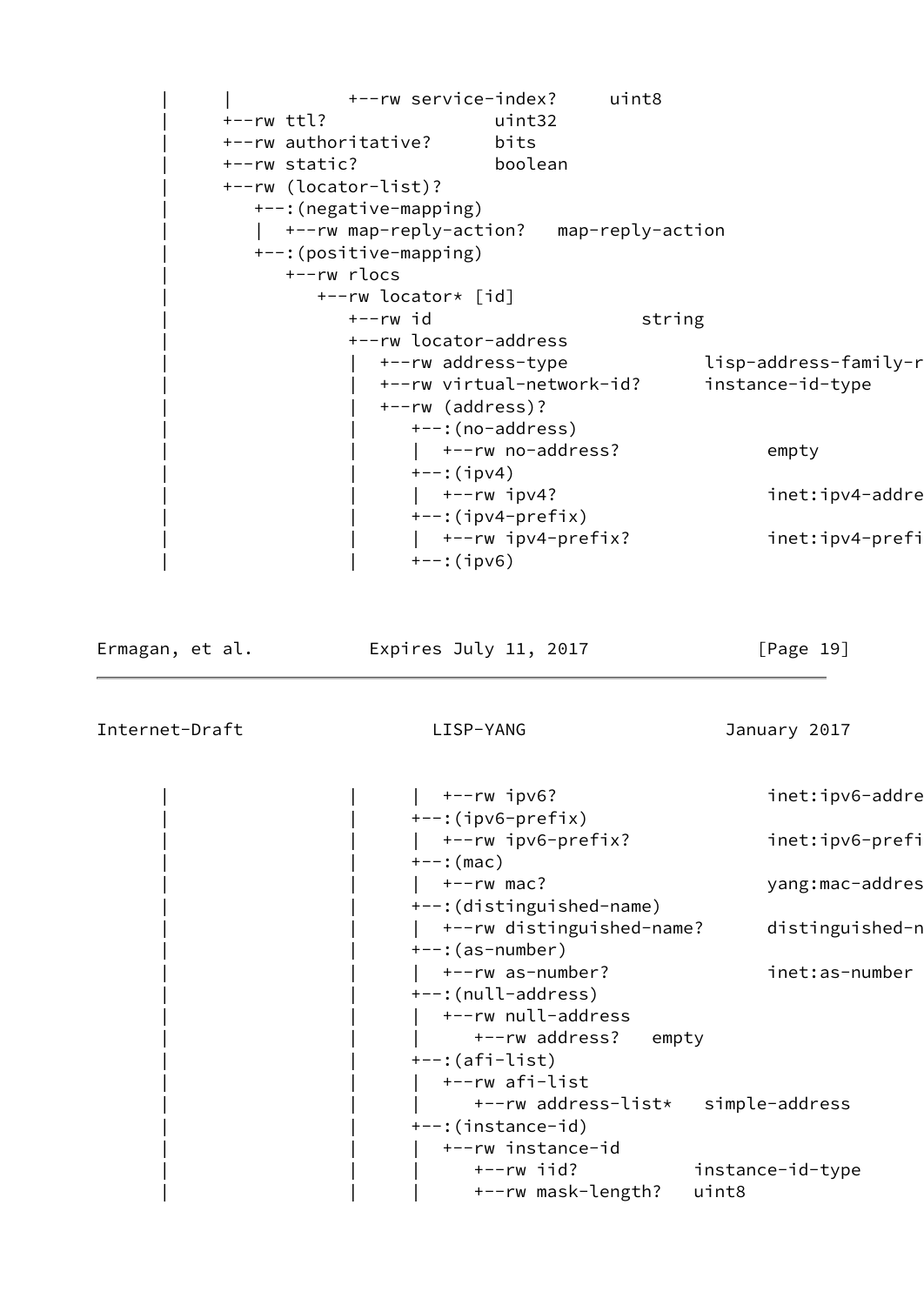| +--rw address?          | simple-address                              |
|-------------------------|---------------------------------------------|
| +--: (as-number-lcaf)   |                                             |
| +--rw as-number-lcaf    |                                             |
| $+--rw$ as?             | inet:as-number                              |
| +--rw address?          | simple-address                              |
| +--: (application-data) |                                             |
| +--rw application-data  |                                             |
| +--rw address?          | simple-address                              |
| +--rw protocol?         | uint8                                       |
| +--rw ip-tos?           | int32                                       |
|                         | +--rw local-port-low?<br>inet:port-number   |
|                         | +--rw local-port-high?<br>inet:port-number  |
|                         | +--rw remote-port-low?<br>inet:port-number  |
|                         | +--rw remote-port-high?<br>inet:port-number |
| +--: (geo-coordinates)  |                                             |
| +--rw geo-coordinates   |                                             |
| +--rw latitude?         | bits                                        |
|                         | +--rw latitude-degrees?<br>uint8            |
|                         | +--rw latitude-minutes?<br>uint8            |
|                         | +--rw latitude-seconds?<br>uint8            |
| +--rw longitude?        | bits                                        |
|                         | +--rw longitude-degrees?<br>uint16          |
|                         | +--rw longitude-minutes?<br>uint8           |
|                         | +--rw longitude-seconds?<br>uint8           |
| +--rw altitude?         | int32                                       |
| +--rw address?          | simple-address                              |
| +--: (nat-traversal)    |                                             |
| +--rw nat-traversal     |                                             |
| +--rw ms-udp-port?      | uint16                                      |
|                         |                                             |

Ermagan, et al. 
Expires July 11, 2017

Exmagan, et al.

Internet-Draft LISP-YANG January 2017

 | | | +--rw etr-udp-port? uint16 | | | +--rw global-etr-rloc? simple-address | | | +--rw ms-rloc? simple-address | | | +--rw private-etr-rloc? simple-address | | | +--rw rtr-rlocs\* simple-address --: (explicit-locator-path) | | | +--rw explicit-locator-path | | | +--rw hop\* [hop-id] +--rw hop-id string | | | +--rw address? simple-address | | | +--rw lrs-bits? bits +--: (source-dest-key)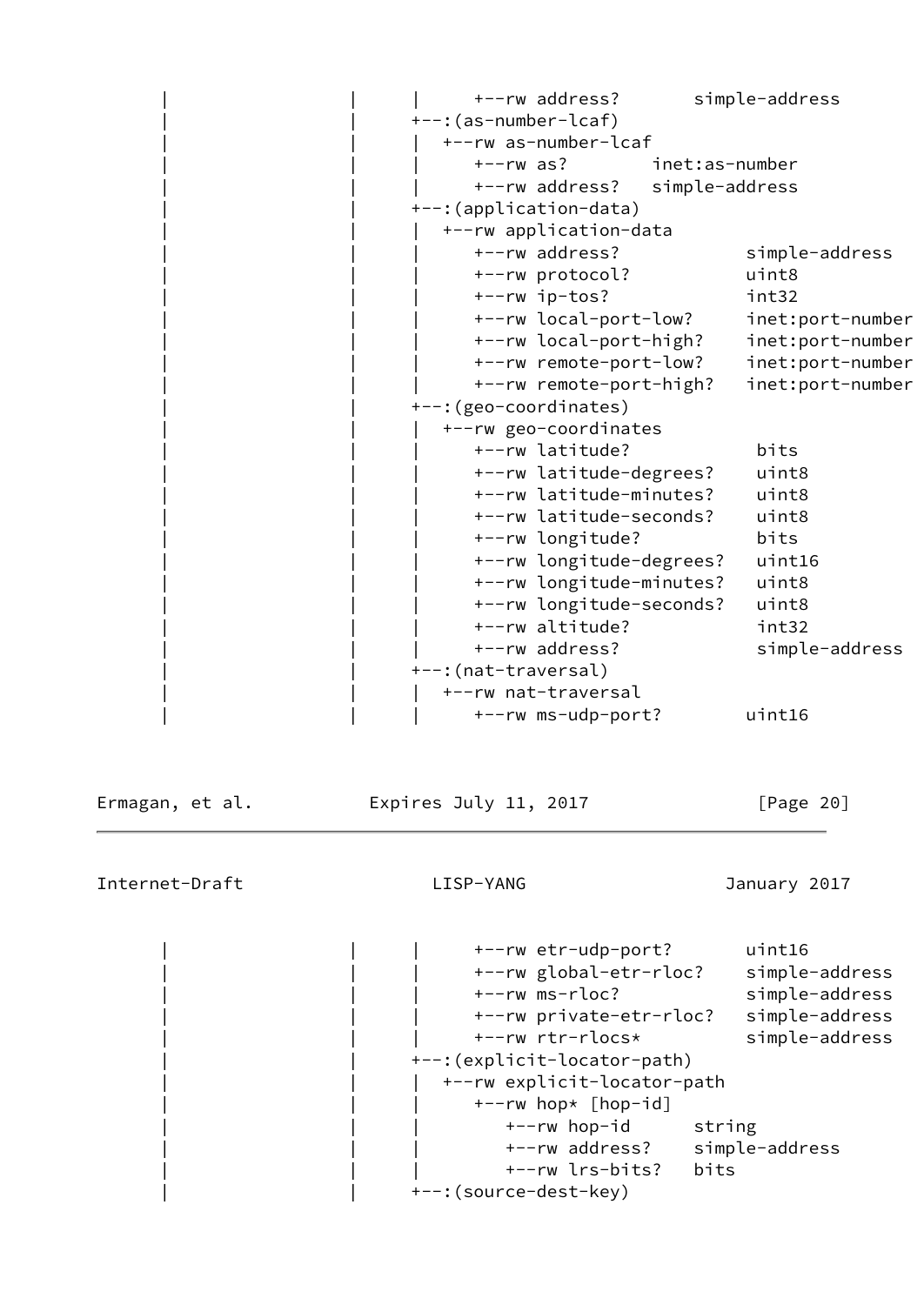+--rw source-dest-key | | | +--rw source? simple-address | | | +--rw dest? simple-address | | +--:(key-value-address) | | | +--rw key-value-address | | | +--rw key? simple-address | | | +--rw value? simple-address | | +--:(service-path) | | +--rw service-path +--rw service-path-id? service-path-id-ty | | +--rw service-index? uint8 | +--rw priority? uint8 | +--rw weight? uint8 | +--rw multicast-priority? uint8 | +--rw multicast-weight? uint8 +--rw servicing-eids +--rw servicing-eid\* [id] +--rw id lisp:eid-id +--rw eid-address +--rw address-type lisp-address-family-ref +--rw virtual-network-id? instance-id-type +--rw (address)? +--:(no-address) | +--rw no-address? empty +--:(ipv4) | +--rw ipv4? inet:ipv4-address +--:(ipv4-prefix) | +--rw ipv4-prefix? inet:ipv4-prefix +--:(ipv6) | +--rw ipv6? inet:ipv6-address +--:(ipv6-prefix) | +--rw ipv6-prefix? inet:ipv6-prefix  $+--:$  (mac) | +--rw mac? yang:mac-address +--:(distinguished-name) | +--rw distinguished-name? distinguished-name-type Ermagan, et al. Expires July 11, 2017 [Page 21]

> +--:(as-number) | +--rw as-number? inet:as-number +--:(null-address) | +--rw null-address | +--rw address? empty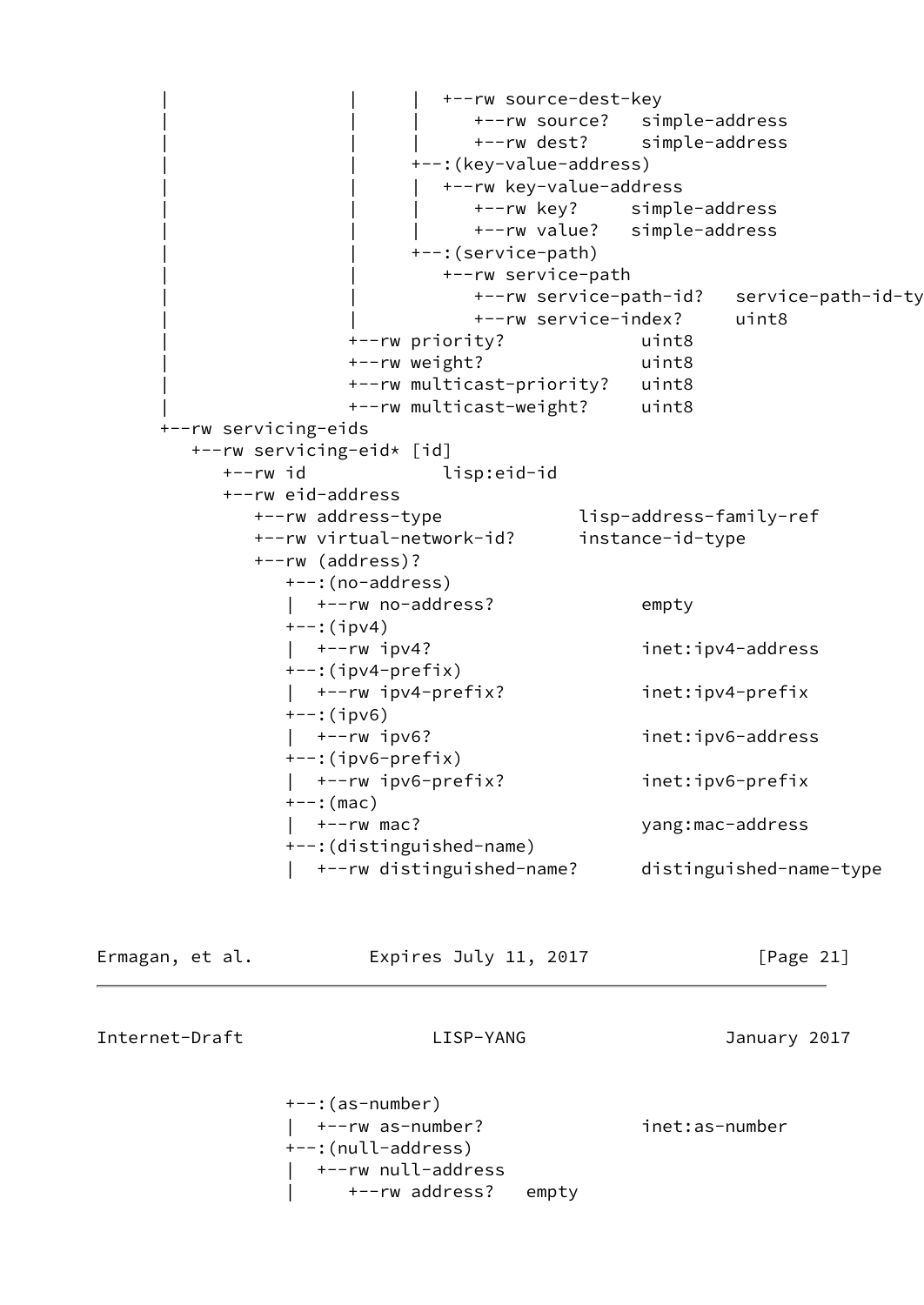```
 +--:(afi-list)
   | +--rw afi-list
      | +--rw address-list* simple-address
 +--:(instance-id)
   | +--rw instance-id
      | +--rw iid? instance-id-type
      | +--rw mask-length? uint8
      | +--rw address? simple-address
 +--:(as-number-lcaf)
   | +--rw as-number-lcaf
      | +--rw as? inet:as-number
      | +--rw address? simple-address
 +--:(application-data)
   | +--rw application-data
      | +--rw address? simple-address
      | +--rw protocol? uint8
      | +--rw ip-tos? int32
      | +--rw local-port-low? inet:port-number
      | +--rw local-port-high? inet:port-number
      | +--rw remote-port-low? inet:port-number
      | +--rw remote-port-high? inet:port-number
 +--:(geo-coordinates)
   | +--rw geo-coordinates
      | +--rw latitude? bits
      | +--rw latitude-degrees? uint8
      | +--rw latitude-minutes? uint8
      | +--rw latitude-seconds? uint8
      | +--rw longitude? bits
      | +--rw longitude-degrees? uint16
      | +--rw longitude-minutes? uint8
      | +--rw longitude-seconds? uint8
      | +--rw altitude? int32
      | +--rw address? simple-address
 +--:(nat-traversal)
   | +--rw nat-traversal
      | +--rw ms-udp-port? uint16
      | +--rw etr-udp-port? uint16
      | +--rw global-etr-rloc? simple-address
      | +--rw ms-rloc? simple-address
      | +--rw private-etr-rloc? simple-address
      | +--rw rtr-rlocs* simple-address
 +--:(explicit-locator-path)
   | +--rw explicit-locator-path
```
Ermagan, et al. Expires July 11, 2017 [Page 22]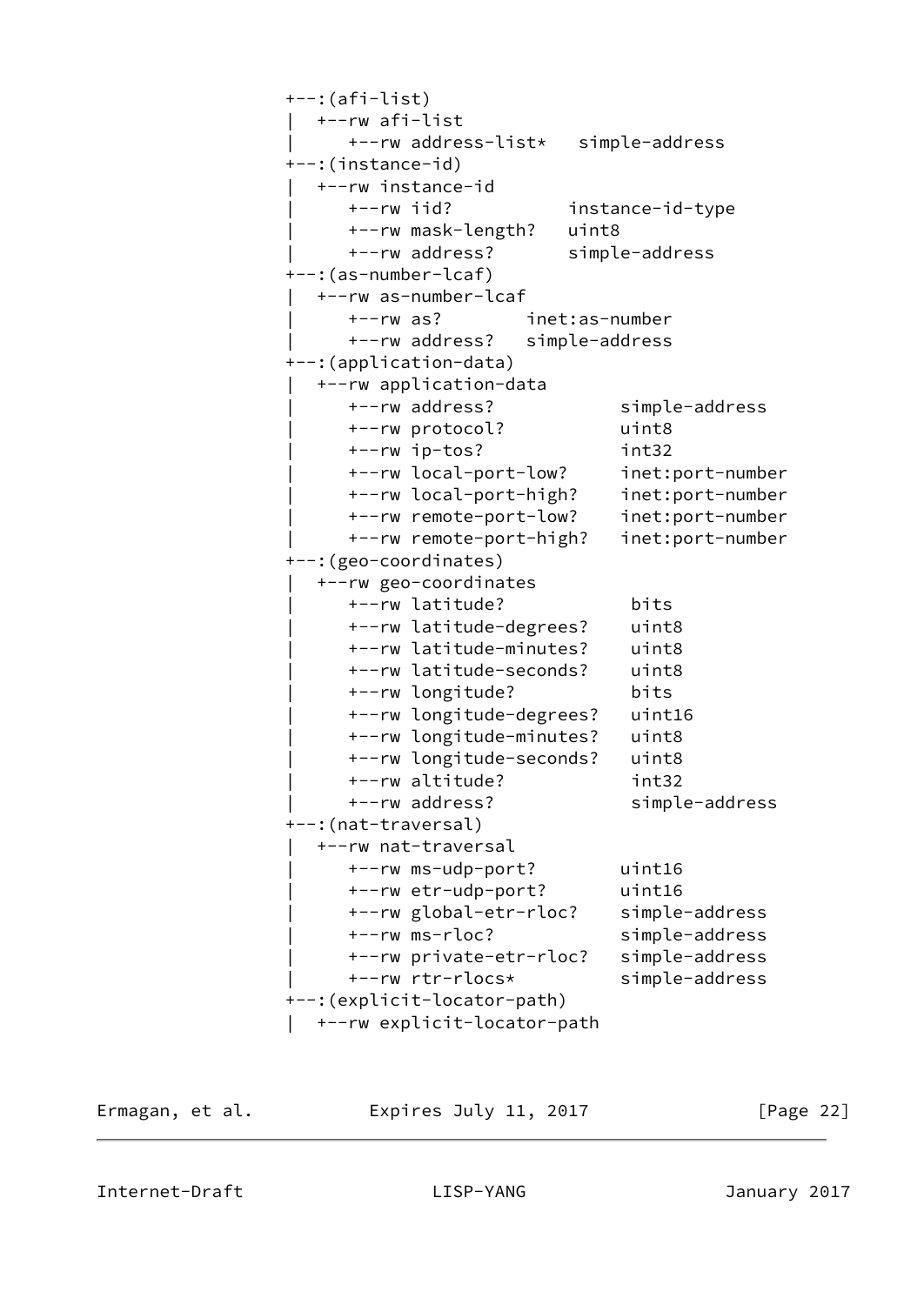```
 | +--rw hop* [hop-id]
                          | +--rw hop-id string
                          | +--rw address? simple-address
                          | +--rw lrs-bits? bits
                  +--:(source-dest-key)
                    | +--rw source-dest-key
                       | +--rw source? simple-address
                       | +--rw dest? simple-address
                  +--:(key-value-address)
                     | +--rw key-value-address
                       | +--rw key? simple-address
                       | +--rw value? simple-address
                  +--:(service-path)
                     +--rw service-path
                       +--rw service-path-id? service-path-id-type
                       +--rw service-index? uint8
augment /lisp:lisp-state/lisp:lisp-router-instances/lisp:lisp-router-instance/l
   +--ro itr-state
      +--ro map-cache
         +--ro mapping* [id]
            +--ro id eid-id
            +--ro eid
               | +--ro address-type lisp-address-family-ref
               | +--ro virtual-network-id? instance-id-type
               | +--ro (address)?
                  | +--:(no-address)
                    | | +--ro no-address? empty
                 +--:(ipv4)
                 | +--ro ipv4? inet:ipv4-address
                 +-:(ipv4-prefix)
                  | | +--ro ipv4-prefix? inet:ipv4-prefix
                 +--:(ipv6)
                 | +--ro ipv6? inet:ipv6-address
                 +-:(ipv6-prefix)
                  | | +--ro ipv6-prefix? inet:ipv6-prefix
                 +--: (mac)
                  | | +--ro mac? yang:mac-address
                  | +--:(distinguished-name)
                  | | +--ro distinguished-name? distinguished-name-type
                 +--: (as-number)
                  | | +--ro as-number? inet:as-number
                  | +--:(null-address)
                    | | +--ro null-address
                      +--ro address? empty
                  | +--:(afi-list)
                   | | +--ro afi-list
                       | | +--ro address-list* simple-address
                  | +--:(instance-id)
```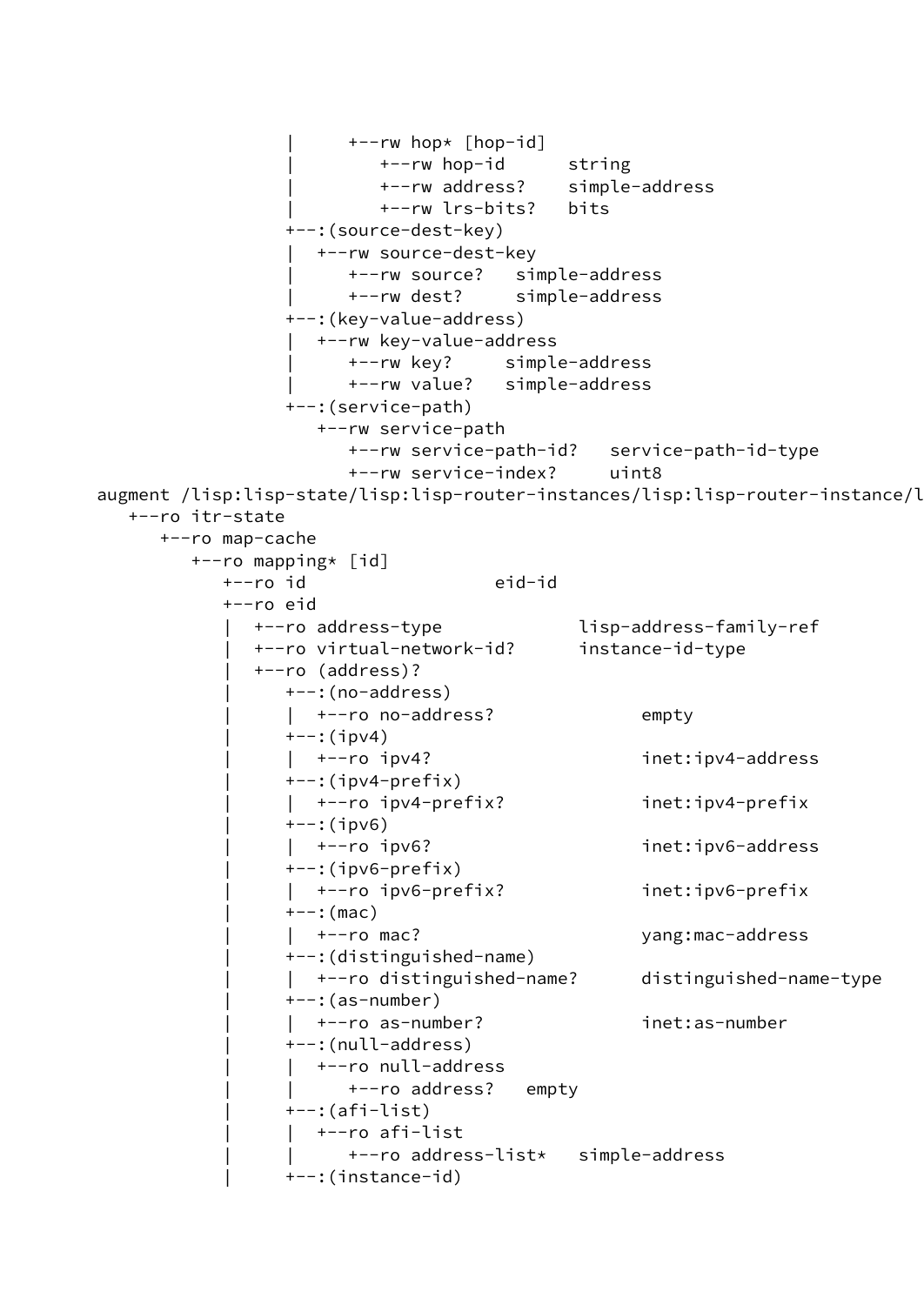|                         | +--ro instance-id            |                |                  |
|-------------------------|------------------------------|----------------|------------------|
| $+--ro$ iid?            |                              |                | instance-id-type |
|                         | +--ro mask-length?           | uint8          |                  |
|                         | +--ro address?               |                | simple-address   |
| +--:(as-number-lcaf)    |                              |                |                  |
|                         | +--ro as-number-lcaf         |                |                  |
| $+--ro$ as?             |                              | inet:as-number |                  |
|                         | +--ro address?               | simple-address |                  |
| +--: (application-data) |                              |                |                  |
|                         | +--ro application-data       |                |                  |
|                         | +--ro address?               |                | simple-address   |
|                         | +--ro protocol?              |                | uint8            |
|                         | +--ro ip-tos?                |                | int32            |
|                         | +--ro local-port-low?        |                | inet:port-number |
|                         | +--ro local-port-high?       |                | inet:port-number |
|                         | +--ro remote-port-low?       |                | inet:port-number |
|                         | +--ro remote-port-high?      |                | inet:port-number |
| +--: (geo-coordinates)  |                              |                |                  |
|                         | +--ro geo-coordinates        |                |                  |
|                         | +--ro latitude?              |                | bits             |
|                         | +--ro latitude-degrees?      |                | uint8            |
|                         | +--ro latitude-minutes?      |                | uint8            |
|                         | +--ro latitude-seconds?      |                | uint8            |
|                         | +--ro longitude?             |                | bits             |
|                         | +--ro longitude-degrees?     |                | uint16           |
|                         | +--ro longitude-minutes?     |                | uint8            |
|                         | +--ro longitude-seconds?     |                | uint8            |
|                         | +--ro altitude?              |                | int32            |
|                         | +--ro address?               |                | simple-address   |
| +--: (nat-traversal)    |                              |                |                  |
|                         | +--ro nat-traversal          |                |                  |
|                         | +--ro ms-udp-port?           |                | uint16           |
|                         | +--ro etr-udp-port?          |                | uint16           |
|                         | +--ro global-etr-rloc?       |                | simple-address   |
|                         | +--ro ms-rloc?               |                | simple-address   |
|                         | +--ro private-etr-rloc?      |                | simple-address   |
|                         | +--ro rtr-rlocs*             |                | simple-address   |
|                         | +--: (explicit-locator-path) |                |                  |
|                         | +--ro explicit-locator-path  |                |                  |
|                         | +--ro hop* [hop-id]          |                |                  |
|                         | +--ro hop-id                 | string         |                  |
|                         | +--ro address?               |                | simple-address   |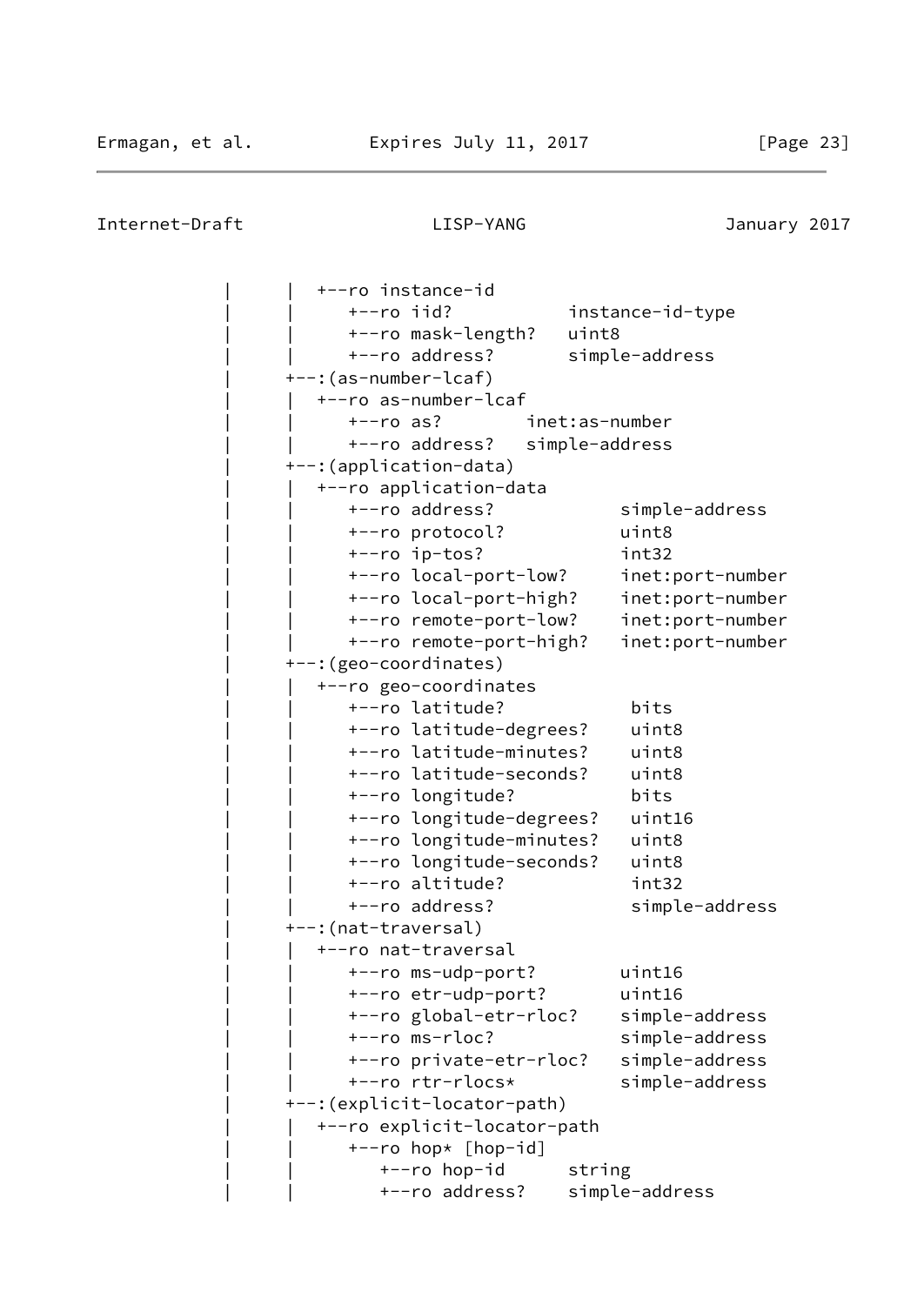```
 | | +--ro lrs-bits? bits
 | +--:(source-dest-key)
| +--ro source-dest-key
       | | +--ro source? simple-address
      | | +--ro dest? simple-address
 | +--:(key-value-address)
```
Ermagan, et al. Expires July 11, 2017 [Page 24]

```
Internet-Draft LISP-YANG January 2017
```
 | | +--ro key-value-address | | +--ro key? simple-address | | +--ro value? simple-address | +--:(service-path) | +--ro service-path | +--ro service-path-id? service-path-id-type | +--ro service-index? uint8 +--ro ttl? uint32 +--ro authoritative? bits +--ro static? boolean +--ro (locator-list)? +--:(negative-mapping) | +--ro map-reply-action? map-reply-action +--:(positive-mapping) +--ro rlocs +--ro locator\* [id] +--ro id string +--ro locator-address +--ro address-type lisp-address-family-r | +--ro virtual-network-id? instance-id-type | +--ro (address)? | +--:(no-address) | +--ro no-address? empty  $+--:$ (ipv4) | +--ro ipv4? inet:ipv4-addre  $+-:$ (ipv4-prefix) | | +--ro ipv4-prefix? inet:ipv4-prefix  $+--:$ (ipv6) | +--ro ipv6? inet:ipv6-addre  $+--$ : (ipv6-prefix) | | +--ro ipv6-prefix? inet:ipv6-prefix  $+--:$  (mac) |  $+--$ ro mac? yang:mac-addres | +--:(distinguished-name) | +--ro distinguished-name? distinguished-n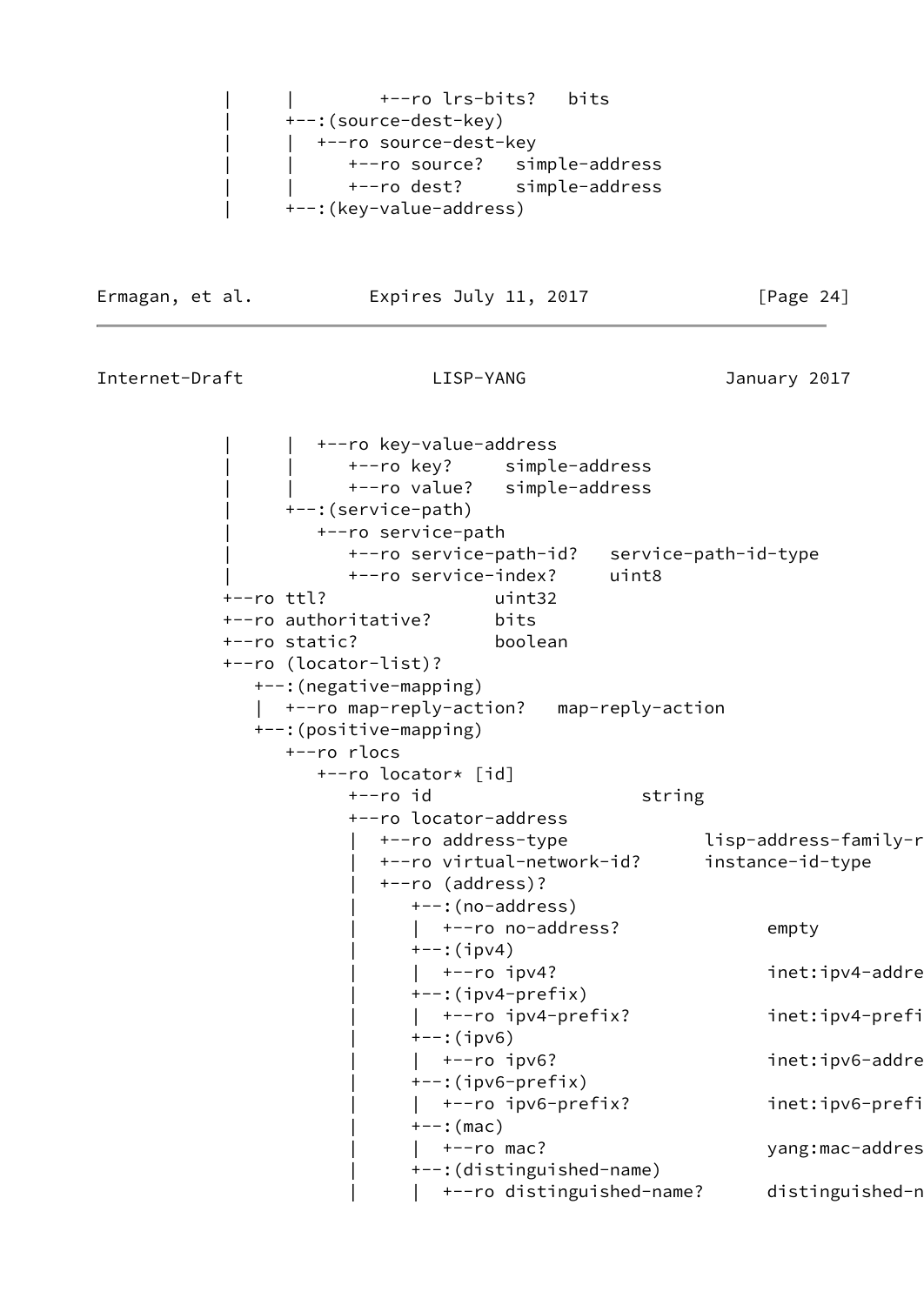| $+--$ : (as-number)                |                  |
|------------------------------------|------------------|
| $+--ro$ as-number?                 | inet:as-number   |
| +--:(null-address)                 |                  |
| +--ro null-address                 |                  |
| +--ro address?<br>empty            |                  |
| $+-$ : (afi-list)                  |                  |
| +--ro afi-list                     |                  |
| +--ro address-list* simple-address |                  |
| +--:(instance-id)                  |                  |
| +--ro instance-id                  |                  |
| $+--ro$ iid?                       | instance-id-type |
| +--ro mask-length?                 | uint8            |
| +--ro address?                     | simple-address   |
|                                    |                  |

Ermagan, et al. 
Expires July 11, 2017  $[Page 25]$ 

Internet-Draft LISP-YANG January 2017

 | +--:(as-number-lcaf) | | +--ro as-number-lcaf | | +--ro as? inet:as-number | | +--ro address? simple-address | +--:(application-data) | | +--ro application-data | | +--ro address? simple-address | | +--ro protocol? uint8 | | +--ro ip-tos? int32 | | +--ro local-port-low? inet:port-number | | +--ro local-port-high? inet:port-number | | +--ro remote-port-low? inet:port-number | | +--ro remote-port-high? inet:port-number --: (geo-coordinates) | | +--ro geo-coordinates | | +--ro latitude? bits | | +--ro latitude-degrees? uint8 | | +--ro latitude-minutes? uint8 | | +--ro latitude-seconds? uint8 | | +--ro longitude? bits | | +--ro longitude-degrees? uint16 | | +--ro longitude-minutes? uint8 | | +--ro longitude-seconds? uint8 | | +--ro altitude? int32 | | +--ro address? simple-address | +--:(nat-traversal) | | +--ro nat-traversal | | +--ro ms-udp-port? uint16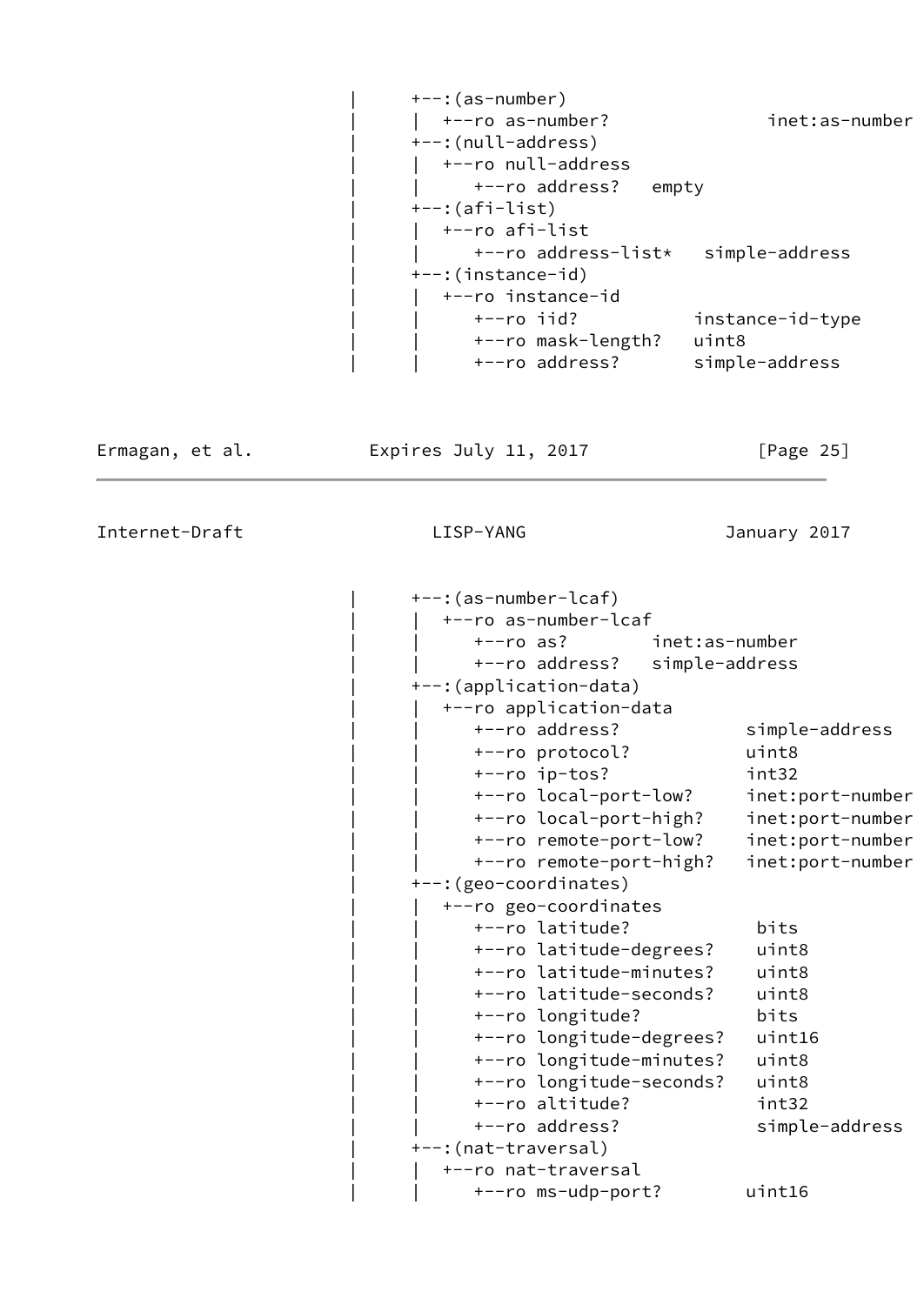```
 | | +--ro etr-udp-port? uint16
       | | +--ro global-etr-rloc? simple-address
       | | +--ro ms-rloc? simple-address
       | | +--ro private-etr-rloc? simple-address
       | | +--ro rtr-rlocs* simple-address
 | +--:(explicit-locator-path)
    | | +--ro explicit-locator-path
     +--ro hop* [hop-id]+--ro hop-id string
          | | +--ro address? simple-address
          | | +--ro lrs-bits? bits
 | +--:(source-dest-key)
  +--ro source-dest-key
       | | +--ro source? simple-address
       | | +--ro dest? simple-address
 | +--:(key-value-address)
   +--ro key-value-address
      | | +--ro key? simple-address
      | | +--ro value? simple-address
 | +--:(service-path)
```
Ermagan, et al. Expires July 11, 2017 [Page 26]

<span id="page-29-1"></span>Internet-Draft LISP-YANG January 2017

 | +--ro service-path | +--ro service-path-id? service-path-id-type | +--ro service-index? uint8 +--ro priority? uint8 +--ro weight? uint8 +--ro multicast-priority? uint8 +--ro multicast-weight? uint8

<span id="page-29-0"></span>[3.2](#page-29-0). Module Definition

```
 <CODE BEGINS> file "ietf-lisp-itr@2016-06-30.yang"
 module ietf-lisp-itr {
   namespace "urn:ietf:params:xml:ns:yang:ietf-lisp-itr";
   prefix lisp-itr;
   import ietf-lisp {
     prefix lisp;
   }
   import ietf-lisp-address-types {
     prefix lcaf;
   }
   import ietf-inet-types {
```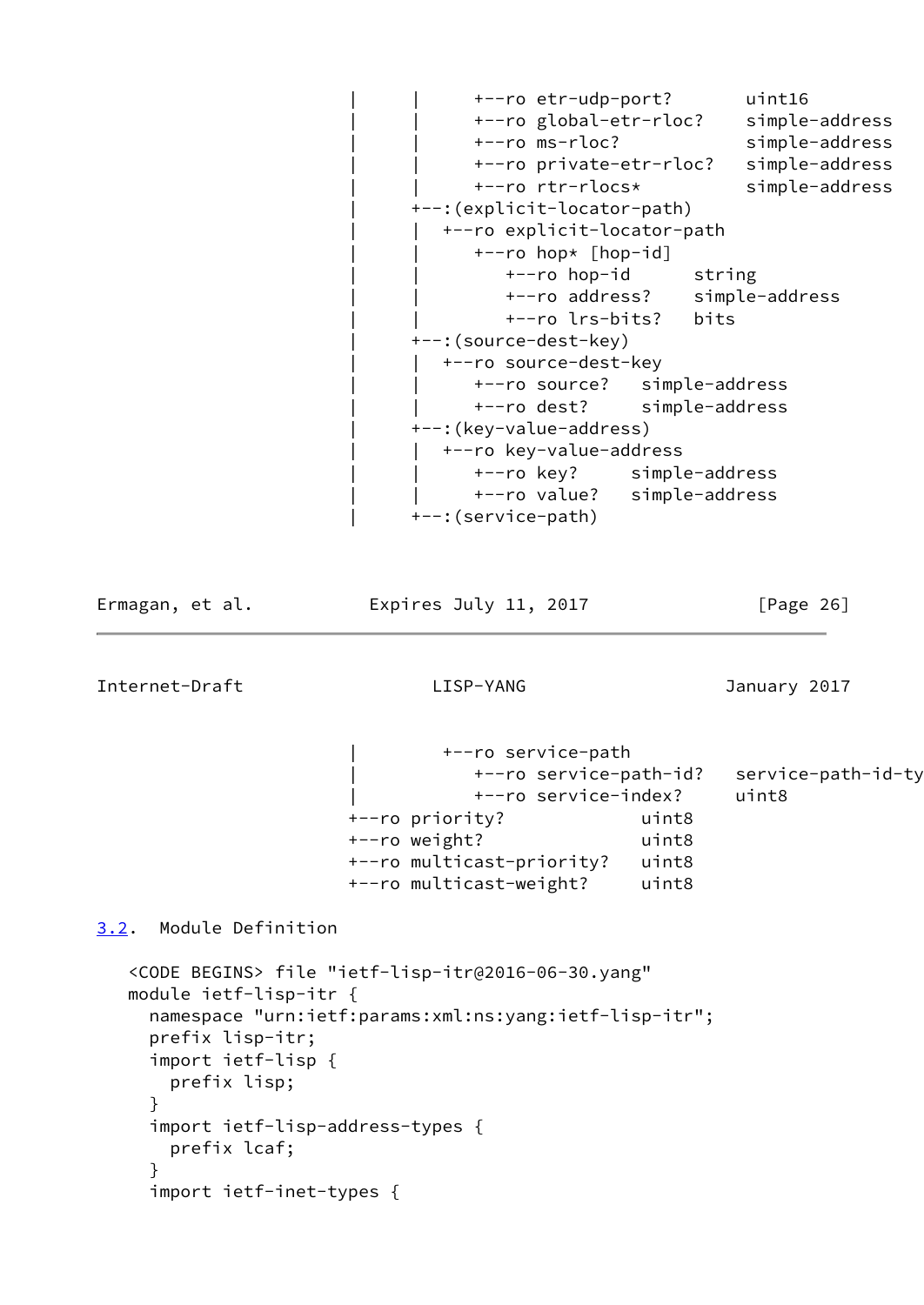```
 prefix inet;
      }
     organization
       "IETF LISP (Locator/ID Separation Protocol) Working Group";
     contact
       "lisp@ietf.org";
     description
        "This YANG module defines the generic configuration
        data for a LISP ITR. The module can be extended by vendors
        to define vendor-specific configuration parameters and
        policies.
        Copyright (c) 2015 IETF Trust and the persons identified as
        authors of the code. All rights reserved.
        Redistribution and use in source and binary forms, with or
        without modification, is permitted pursuant to, and subject
        to the license terms contained in, the Simplified BSD License
        Section 4.c of the IETF Trust's Legal Provisions
        Relating to IETF Documents
         (http://trustee.ietf.org/license-info).
        RFC 6338; see
        the RFC itself for full legal notices.
       ";
      revision 2016-06-30 {
       description
Ermagan, et al.               Expires July 11, 2017               [Page 27]
```

```
Internet-Draft LISP-YANG January 2017
```

```
 "Initial revision.";
   reference
     "https://tools.ietf.org/html/rfc6830";
 }
 identity itr {
   base lisp:lisp-role;
   description
     "LISP ITR.";
 }
 augment "/lisp:lisp/lisp:lisp-router-instances/"
 + "lisp:lisp-router-instance/lisp:lisp-role" {
   when "lisp:lisp-role-type = 'lisp-itr:itr'" {
     description
       "Augment is valid when LISP role type is ITR.";
```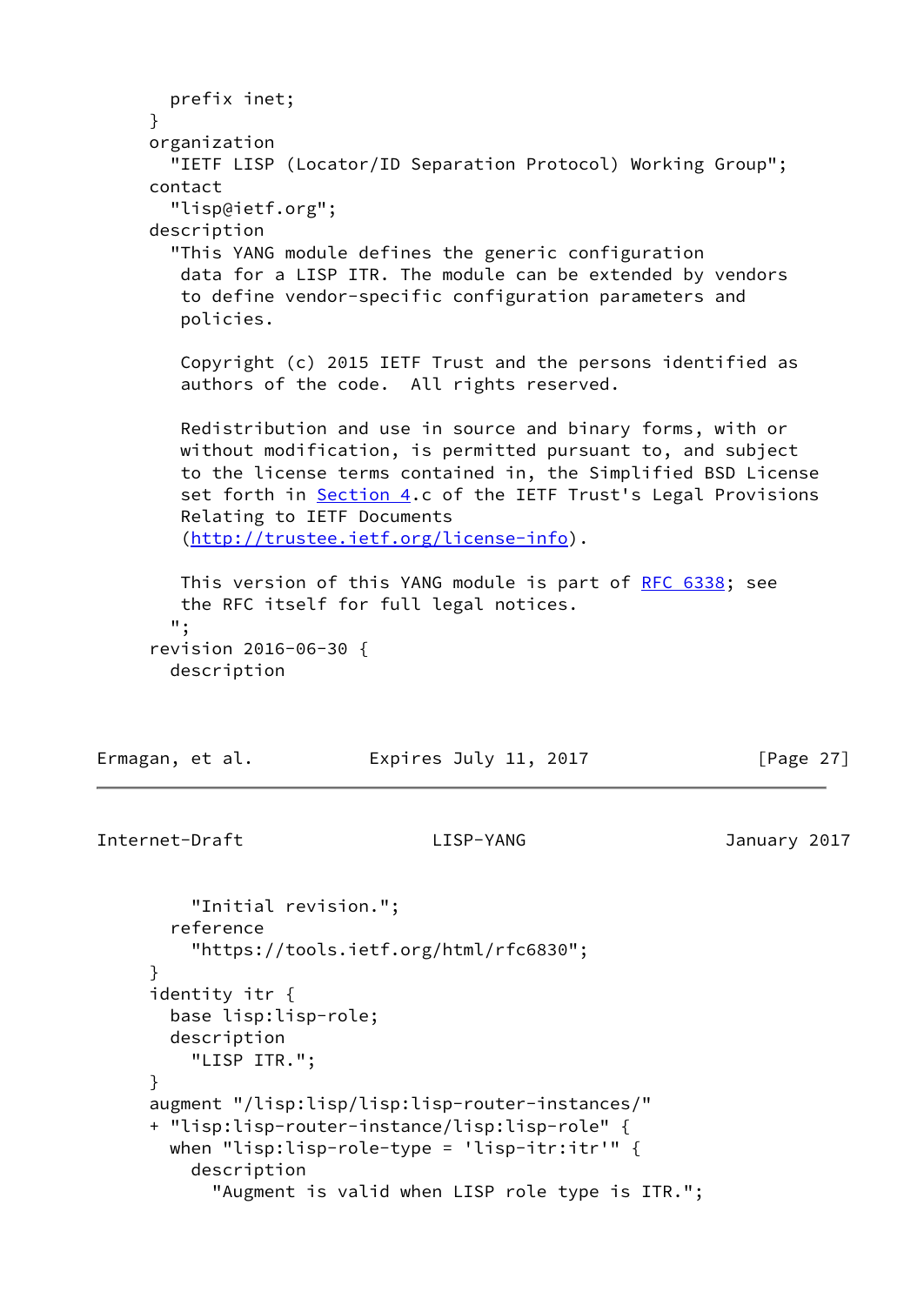```
 }
       description
          "This augments LISP devices list with ITR specific
          parameters.";
       container itr-cfg {
          presence "LISP ITR operation enabled";
          description
            "ITR configuration";
         container rloc-probing {
            presence "RLOC probing active";
            description
              "RLOC-probing parameters";
            leaf interval {
             type uint16;
             units "seconds";
             description
                "Interval in seconds";
 }
            leaf retries {
             type uint8;
             description
                "Number of retries";
 }
            leaf retries-interval {
              type uint16;
             units "seconds";
             description
                "Interval in seconds between retries";
 }
 }
         leaf itr-rlocs {
            type leafref {
             path "/lisp:lisp/lisp:locator-sets/lisp:locator-set/"
              + "lisp:locator-set-name";
```

| Ermagan, et al. | Expires July 11, 2017 | [Page 28] |
|-----------------|-----------------------|-----------|
|-----------------|-----------------------|-----------|

Internet-Draft LISP-YANG January 2017

 } description "Refrence to a locator set that the ITR includes in Map-Requests"; } container map-resolvers { description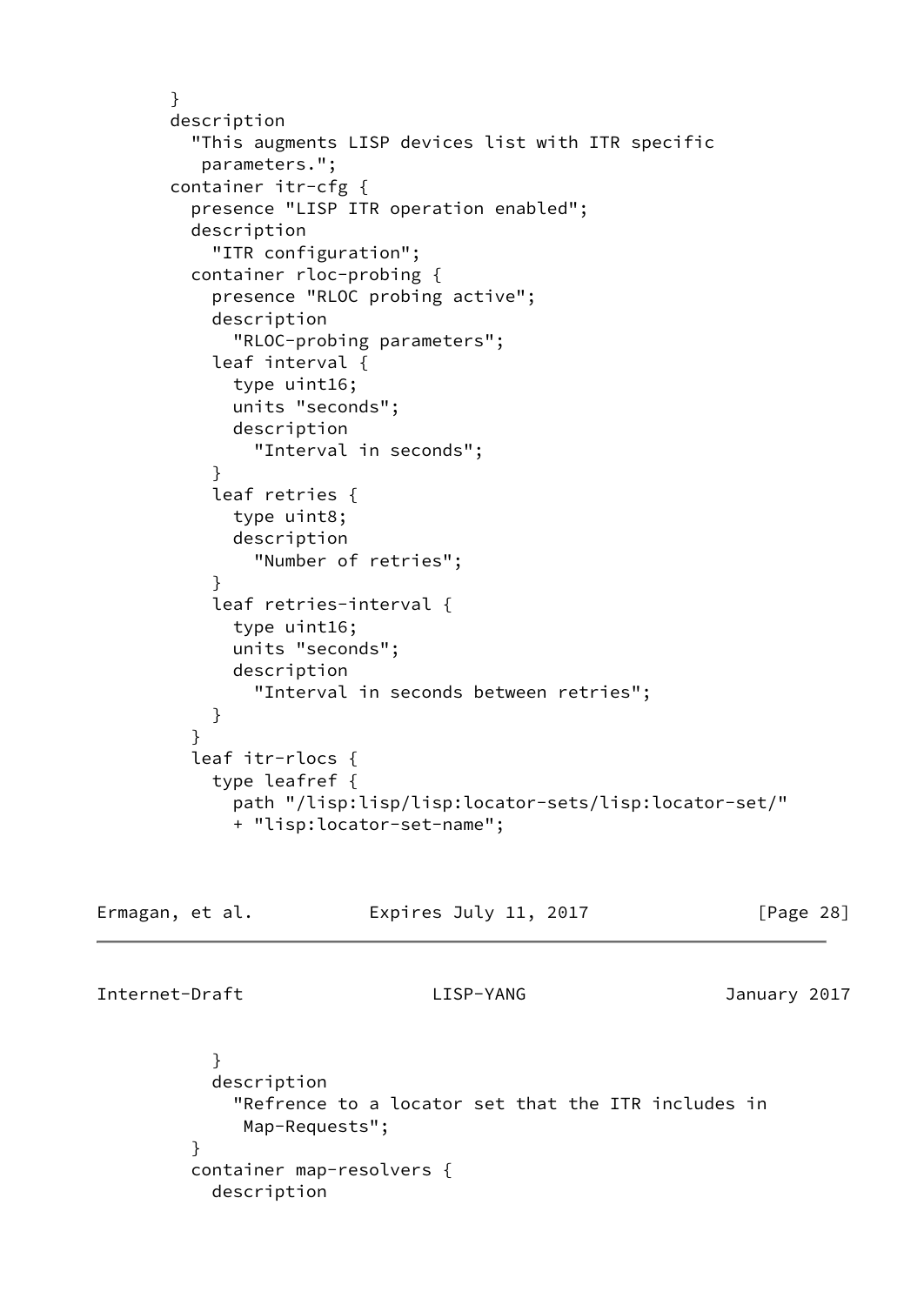```
 "The Map-Resolvers configured for the ITR.";
           list map-resolver {
             key "id";
             min-elements 1;
             description
               "List of Map-Resolvers configured for the ITR.";
             leaf id {
               type lisp:eid-id;
               description
                 "Id of the EID for which the Map-Server is
                  configured.";
 }
             container eid-address {
               uses lcaf:lisp-address;
               description
                 "EID for which the Map-Resolver is configured.";
 }
             leaf-list map-resolver-address {
               type inet:ip-address;
               description
                 "Map-Resolver RLOC address.";
 }
 }
 }
         container proxy-etrs {
           description
             "Proxy ETRs configured for the ITR.";
           list proxy-etr {
             key "id";
             description
               "List of PETR configured for the ITR.";
             leaf id {
               type lisp:eid-id;
               description
                 "Id of the EID for which the PETR is configured.";
 }
             container eid-address {
               uses lcaf:lisp-address;
               description
                 "EID for which the PETR is configured.";
 }
```
<span id="page-32-0"></span>

| Ermagan, et al. | Expires July 11, 2017 | [Page 29] |
|-----------------|-----------------------|-----------|
|-----------------|-----------------------|-----------|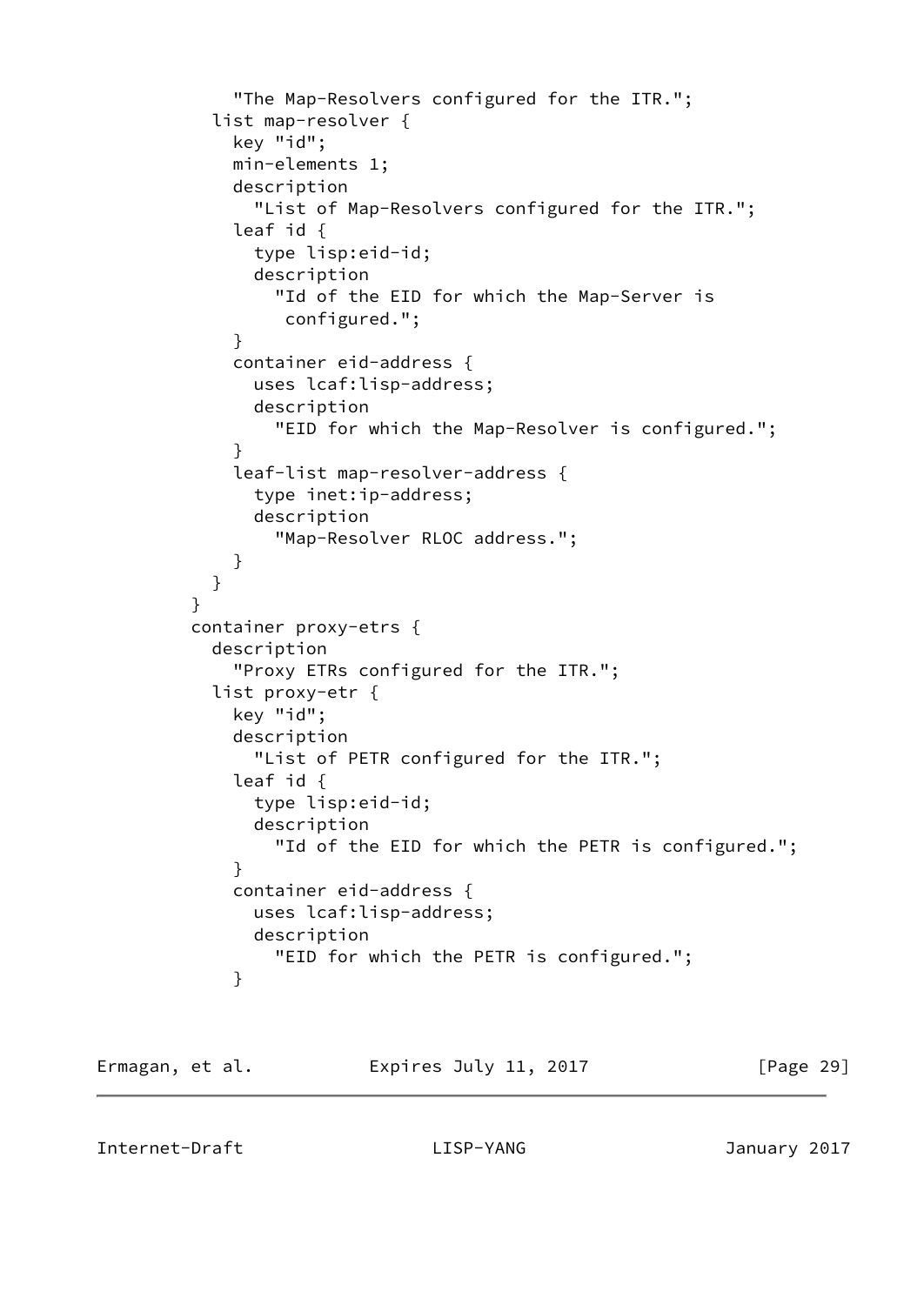```
 leaf-list proxy-etr-address{
                type inet:ip-address;
                description
                  "PETR RLOC address.";
 }
 }
          }
          container map-cache{
            uses lisp:mappings;
            description
              "EID to RLOCs mappings cache.";
          }
          uses lisp:servicing-eids-grouping;
        }
      }
      augment "/lisp:lisp-state/lisp:lisp-router-instances/"
      + "lisp:lisp-router-instance/lisp:lisp-role" {
        when "lisp:lisp-role-type = 'lisp-itr:itr'" {
          description
            "Augment is valid when LISP role type is ITR.";
        }
        description
          "This augments LISP devices list state with ITR specific
           parameters.";
        container itr-state {
          config false;
          description
            "ITR state.";
          container map-cache{
            uses lisp:mappings;
            description
              "EID to RLOCs mappings cache.";
          }
        }
      }
    }
    <CODE ENDS>
```
<span id="page-33-0"></span>[4](#page-33-0). LISP ETR Module

 This module captures the configuration data model of a LISP ETR. The model also captures some operational data elements.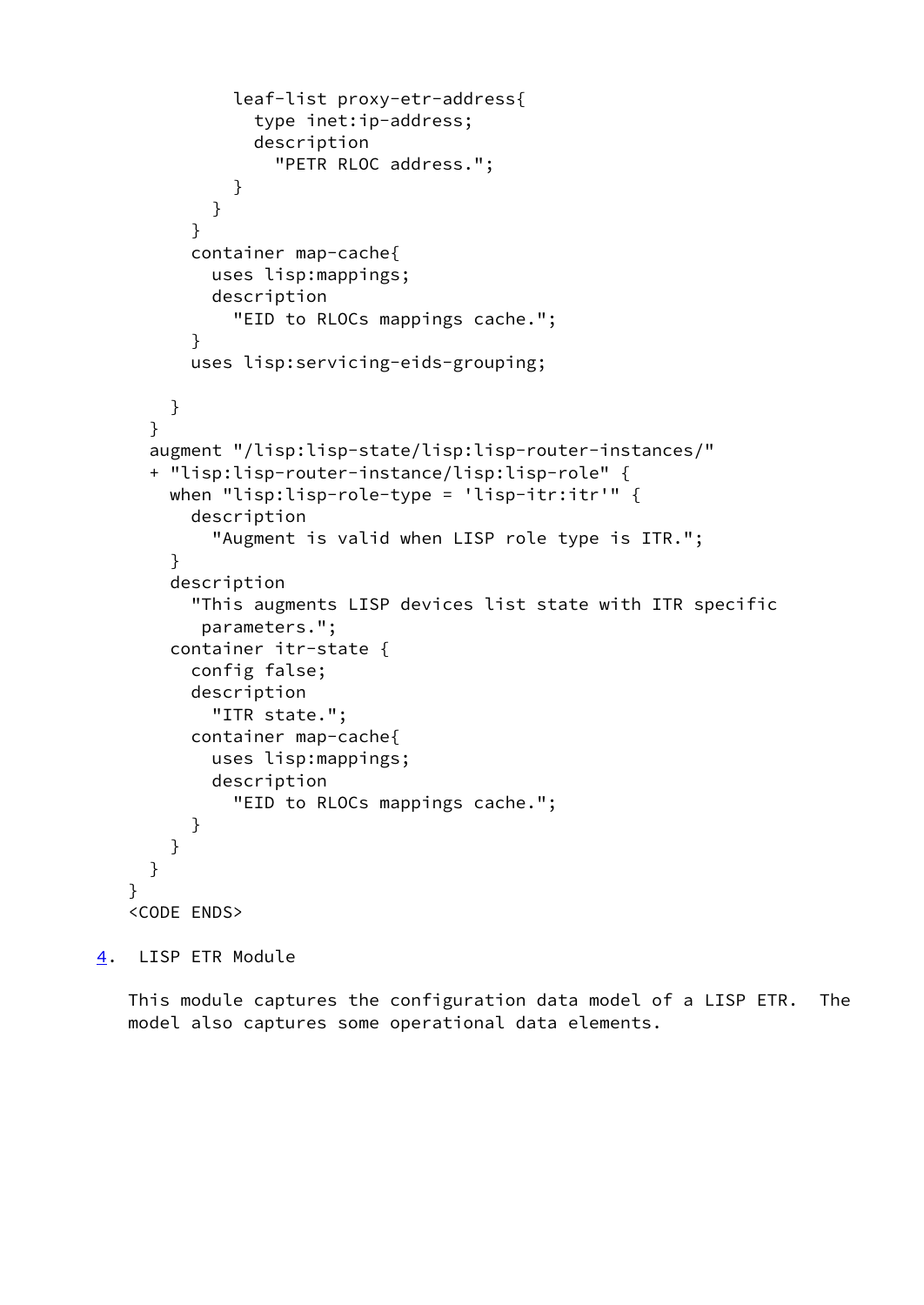```
Internet-Draft LISP-YANG January 2017
4.1. Module Structure
module: ietf-lisp-etr
augment /lisp:lisp/lisp:lisp-router-instances/lisp:lisp-router-instance/lisp:li
   +--rw etr-cfg!
      +--rw local-eids
         +--rw local-eid* [id]
            +--rw id lisp:eid-id
            +--rw eid-address
              | +--rw address-type lisp-address-family-ref
              | +--rw virtual-network-id? instance-id-type
               | +--rw (address)?
                 | +--:(no-address)
                | +--rw no-address? empty
                +--:(ipv4)
                 | | +--rw ipv4? inet:ipv4-address
                +-:(ipv4-prefix)
                 | | +--rw ipv4-prefix? inet:ipv4-prefix
                +--:(ipv6)
                 | | +--rw ipv6? inet:ipv6-address
                 | +--:(ipv6-prefix)
                 | | +--rw ipv6-prefix? inet:ipv6-prefix
                +--: (mac)
                 | | +--rw mac? yang:mac-address
                 | +--:(distinguished-name)
                 | | +--rw distinguished-name? distinguished-name-type
                 | +--:(as-number)
                   | | +--rw as-number? inet:as-number
                 | +--:(null-address)
                   | | +--rw null-address
                       | | +--rw address? empty
                +--: (afi-list)
                    | | +--rw afi-list
                       | | +--rw address-list* simple-address
                 | +--:(instance-id)
                    | | +--rw instance-id
                       | | +--rw iid? instance-id-type
                       | | +--rw mask-length? uint8
                       | | +--rw address? simple-address
                 | +--:(as-number-lcaf)
                    | | +--rw as-number-lcaf
                       | | +--rw as? inet:as-number
                       | | +--rw address? simple-address
```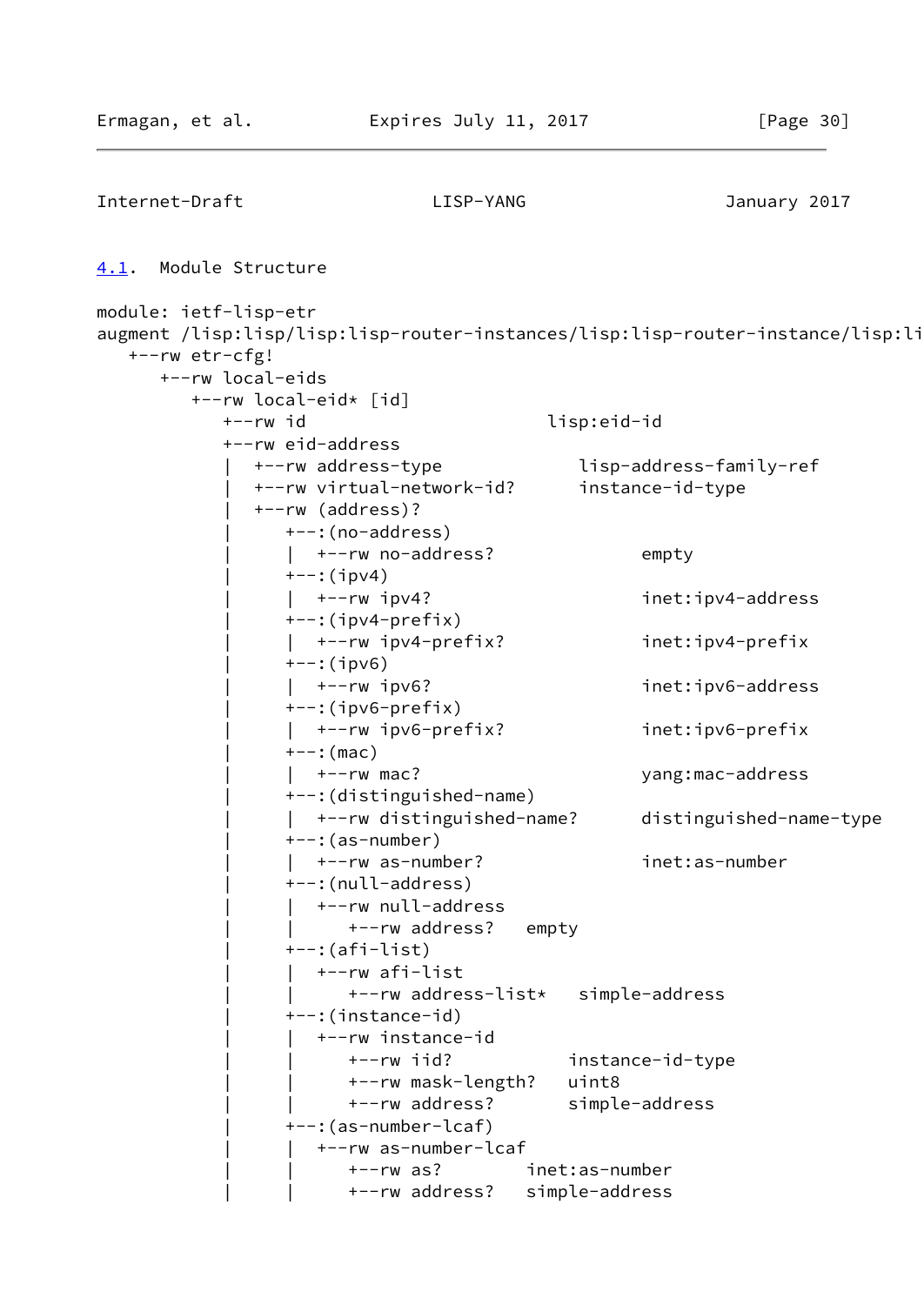|  | +--:(application-data) |                |
|--|------------------------|----------------|
|  | +--rw application-data |                |
|  | +--rw address?         | simple-address |
|  | +--rw protocol?        | uint8          |
|  | +--rw ip-tos?          | int32          |
|  |                        |                |

Ermagan, et al. 
Expires July 11, 2017

Expires 11, 2017

|                              | +--rw local-port-low?        |                | inet:port-number |
|------------------------------|------------------------------|----------------|------------------|
|                              | +--rw local-port-high?       |                | inet:port-number |
|                              | +--rw remote-port-low?       |                | inet:port-number |
|                              | +--rw remote-port-high?      |                | inet:port-number |
| +--: (geo-coordinates)       |                              |                |                  |
|                              | +--rw geo-coordinates        |                |                  |
|                              | +--rw latitude?              |                | bits             |
|                              | +--rw latitude-degrees?      |                | uint8            |
|                              | +--rw latitude-minutes?      |                | uint8            |
|                              | +--rw latitude-seconds?      |                | uint8            |
|                              | +--rw longitude?             |                | bits             |
|                              | +--rw longitude-degrees?     |                | uint16           |
|                              | +--rw longitude-minutes?     |                | uint8            |
|                              | +--rw longitude-seconds?     |                | uint8            |
|                              | +--rw altitude?              |                | int32            |
|                              | +--rw address?               |                | simple-address   |
| +--:(nat-traversal)          |                              |                |                  |
| +--rw nat-traversal          |                              |                |                  |
|                              | +--rw ms-udp-port?           |                | uint16           |
|                              | +--rw etr-udp-port?          |                | uint16           |
|                              | +--rw global-etr-rloc?       |                | simple-address   |
|                              | +--rw ms-rloc?               |                | simple-address   |
|                              | +--rw private-etr-rloc?      |                | simple-address   |
|                              | +--rw rtr-rlocs*             |                | simple-address   |
| +--: (explicit-locator-path) |                              |                |                  |
|                              | +--rw explicit-locator-path  |                |                  |
|                              | +--rw hop* [hop-id]          |                |                  |
|                              | +--rw hop-id                 | string         |                  |
|                              | +--rw address?               |                | simple-address   |
|                              | +--rw lrs-bits?              | bits           |                  |
| +--: (source-dest-key)       |                              |                |                  |
|                              | +--rw source-dest-key        |                |                  |
|                              | +--rw source? simple-address |                |                  |
| $+--rw$ dest?                |                              | simple-address |                  |
| +--: (key-value-address)     |                              |                |                  |
|                              | +--rw key-value-address      |                |                  |
|                              |                              |                |                  |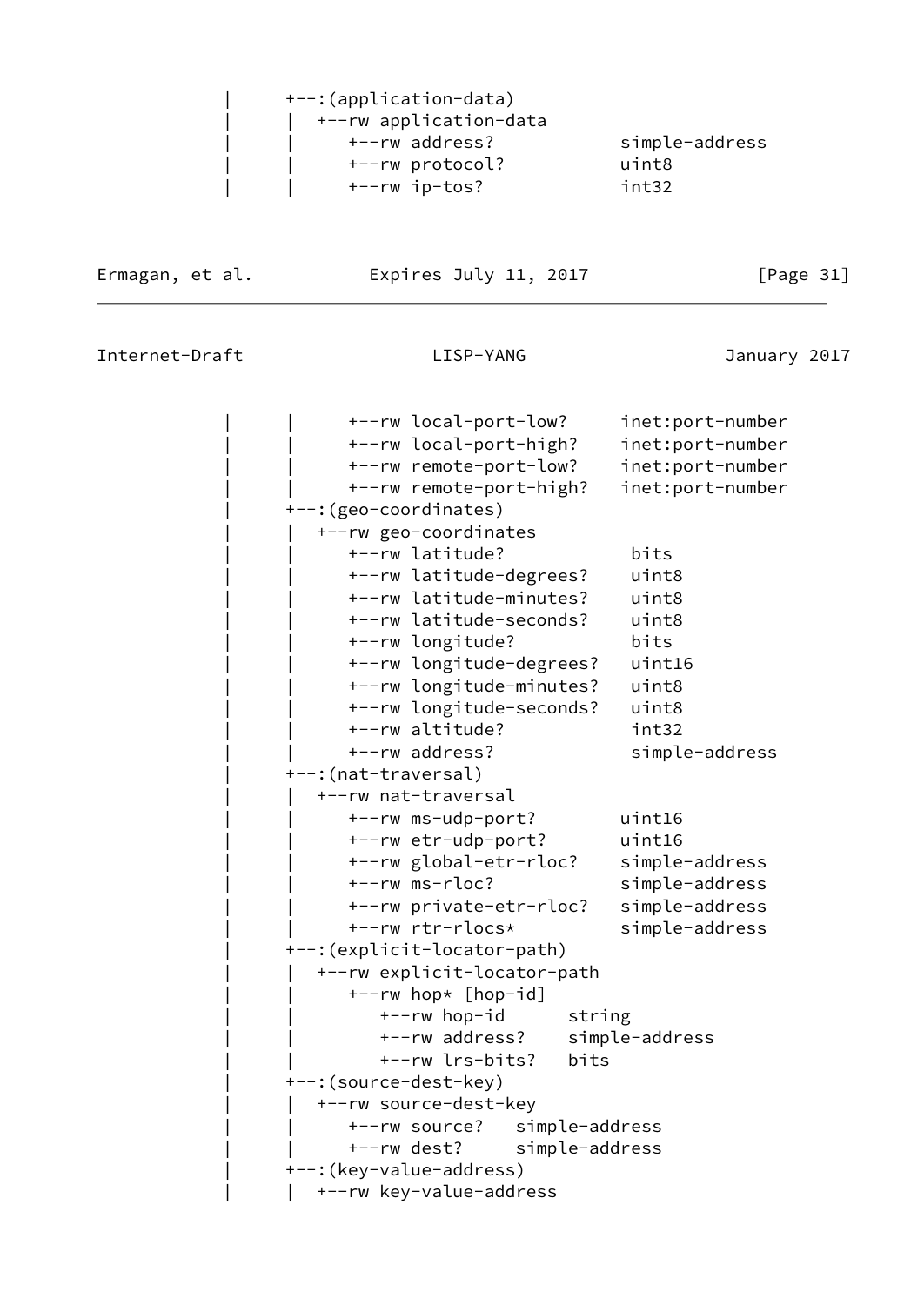<span id="page-36-0"></span> | | +--rw key? simple-address | | +--rw value? simple-address | +--:(service-path) | +--rw service-path | +--rw service-path-id? service-path-id-type | +--rw service-index? uint8 +--rw map-servers | +--rw map-server\* [address] | +--rw address inet:ip-address +--rw auth-key? string | +--rw auth-key-type? lisp:auth-key-type +--rw rlocs?  $\rightarrow$  /lisp:lisp/locator-sets/locator-s Ermagan, et al. Expires July 11, 2017 [Page 32] Internet-Draft LISP-YANG January 2017 +--rw record-ttl? uint32 +--rw want-map-notify? boolean +--rw proxy-reply? boolean +--rw registration-interval? uint16 [4.2](#page-36-0). Module Definition <CODE BEGINS> file "ietf-lisp-etr@2016-06-30.yang" module ietf-lisp-etr { namespace "urn:ietf:params:xml:ns:yang:ietf-lisp-etr"; prefix lisp-etr; import ietf-lisp { prefix lisp; } import ietf-lisp-address-types { prefix lcaf; } import ietf-inet-types { prefix inet; } organization "IETF LISP (Locator/ID Separation Protocol) Working Group"; contact "lisp@ietf.org"; description "This YANG module defines the generic configuration data for a LISP ETR. The module can be extended by vendors to define vendor-specific configuration parameters and policies.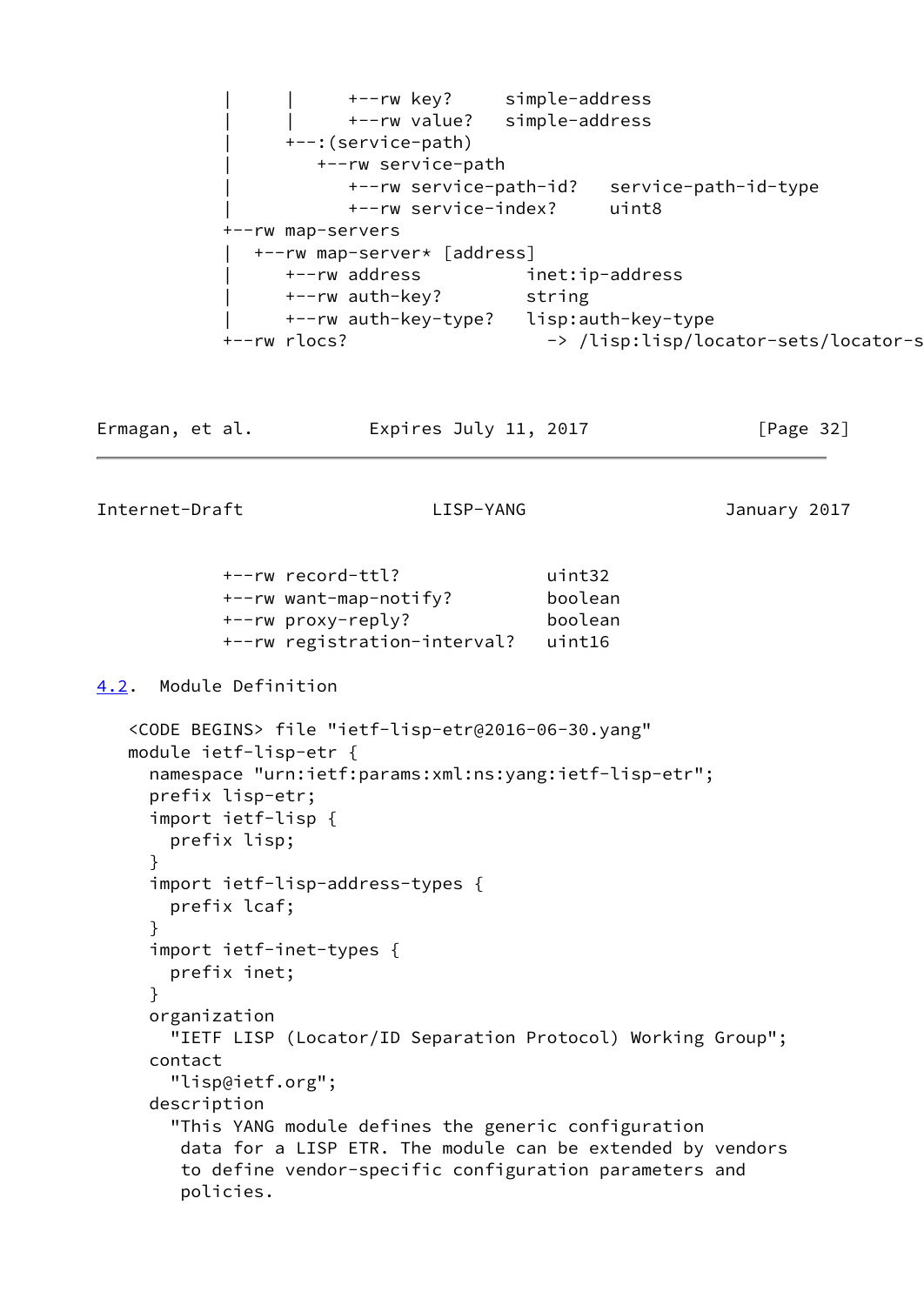Copyright (c) 2015 IETF Trust and the persons identified as authors of the code. All rights reserved.

 Redistribution and use in source and binary forms, with or without modification, is permitted pursuant to, and subject to the license terms contained in, the Simplified BSD License set forth in [Section 4.](#page-33-0)c of the IETF Trust's Legal Provisions Relating to IETF Documents [\(http://trustee.ietf.org/license-info](http://trustee.ietf.org/license-info)).

This version of this YANG module is part of [RFC 6338](https://datatracker.ietf.org/doc/pdf/rfc6338); see the RFC itself for full legal notices. "; revision 2016-06-30 { description "Initial revision."; reference "https://tools.ietf.org/html/rfc6830";

Ermagan, et al. Expires July 11, 2017 [Page 33]

```
Internet-Draft LISP-YANG January 2017
```
 } identity etr { base lisp:lisp-role; description "LISP ETR."; } augment "/lisp:lisp/lisp:lisp-router-instances/" + "lisp:lisp-router-instance/lisp:lisp-role" { when "lisp:lisp-role-type = 'lisp-etr:etr'" { description "Augment is valid when LISP device type is ETR."; } description "This augments LISP devices list with ETR specific parameters."; container etr-cfg { presence "LISP ETR operation enabled"; description "ETR configuration parameters."; container local-eids { description "EIDs served by the ETR.";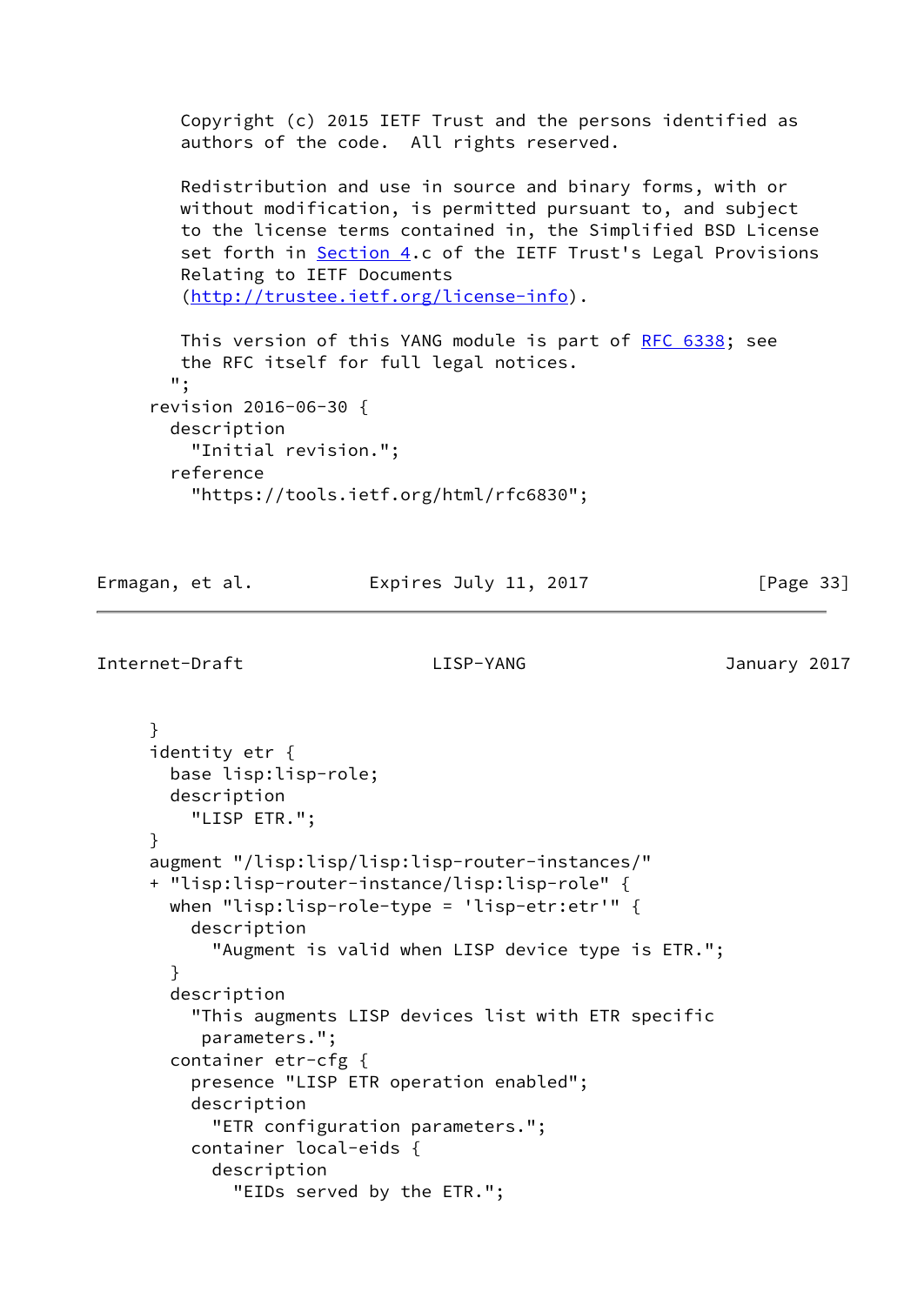```
 list local-eid {
              key "id";
              min-elements 1;
              description
                "List of local EIDs.";
              leaf id {
                type lisp:eid-id;
                description
                  "Unique id of local EID.";
 }
              container eid-address {
                uses lcaf:lisp-address;
                description
                  "EID address in generic LISP address format.";
 }
              container map-servers {
                description
                  "Map-Servers configured for the ETR.";
                list map-server {
                  key "address";
                  description
                    "List of Map-Servers configured for the ETR.";
                  leaf address {
                    type inet:ip-address;
                    description
                      "Map-Server address.";
```
Ermagan, et al. Expires July 11, 2017 [Page 34]

Internet-Draft LISP-YANG January 2017

}

```
 }
              leaf auth-key {
                type string;
                description
                  "Map-Server authentication key.";
 }
              leaf auth-key-type {
                type lisp:auth-key-type;
                description
                  "Map-Server authentication type.";
 }
 }
           leaf rlocs {
             type leafref {
```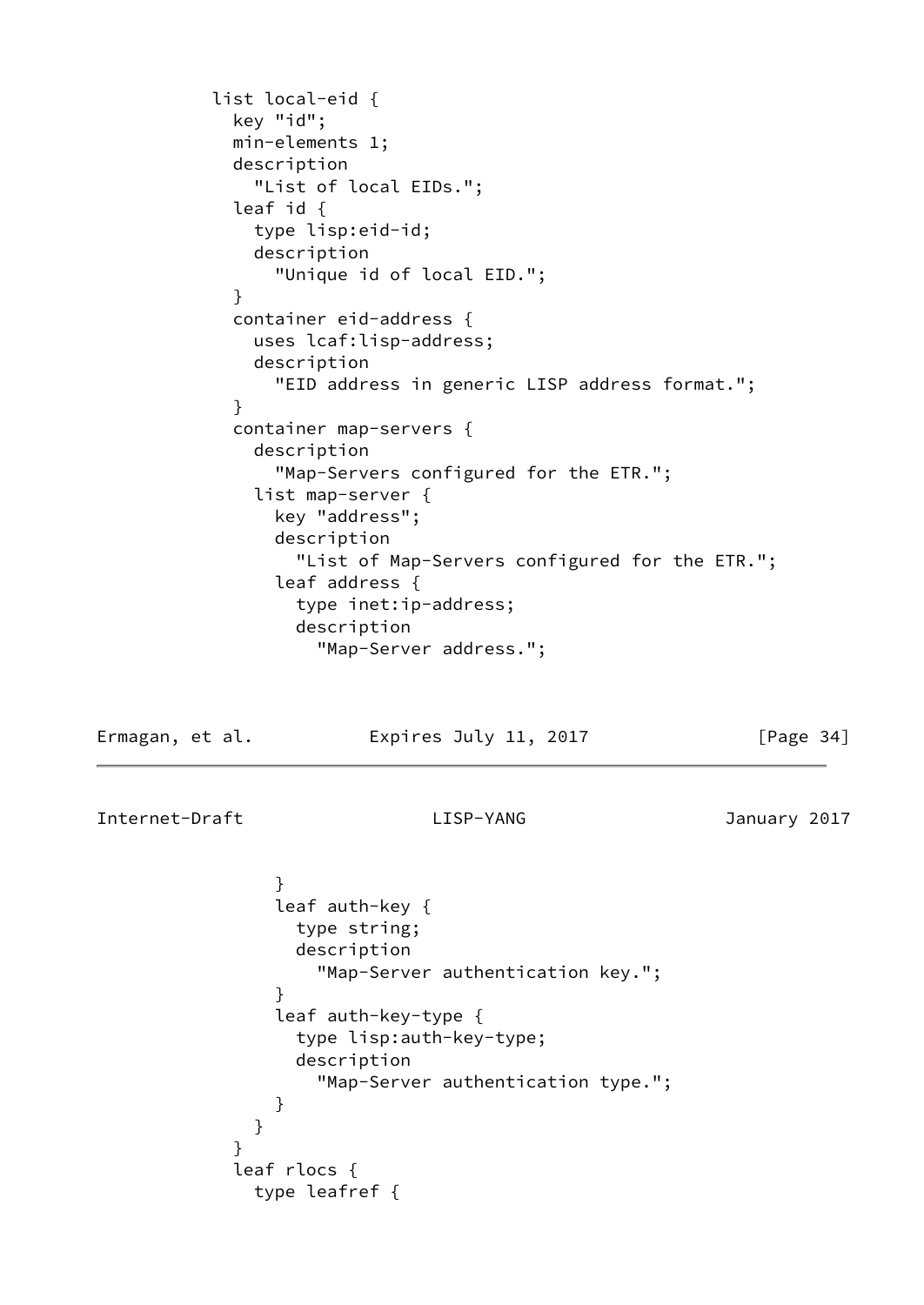```
 path "/lisp:lisp/lisp:locator-sets/lisp:locator-set/"
                 + "lisp:locator-set-name";
 }
               description
                 "Locator set mapped to this local EID.";
 }
             leaf record-ttl {
               type uint32;
               description
                 "Validity period of the EID to RLOCs mapping provided
                  in Map-Replies.";
 }
             leaf want-map-notify {
               type boolean;
               default "true";
               description
                 "Flag which if set in a Map-Register requests that a
                  Map-Notify be sent in response.";
 }
             leaf proxy-reply {
               type boolean;
               default "false";
               description
                 "Flag which if set in a Map-Register requests that the
                  Map-Server proxy Map-Replies for the ETR.";
 }
             leaf registration-interval {
               type uint16;
               units "seconds";
               default "60";
               description
                 "Interval between consecutive Map-Register messages.";
 }
```

```
Ermagan, et al. 
Expires July 11, 2017 [Page 35]
```
Internet-Draft LISP-YANG January 2017

```
 }
         }
       }//etr-cfg
     }//augment
   }// lisp-etr
   <CODE ENDS>
```
<span id="page-39-0"></span>[5](#page-39-0). LISP Map Server Module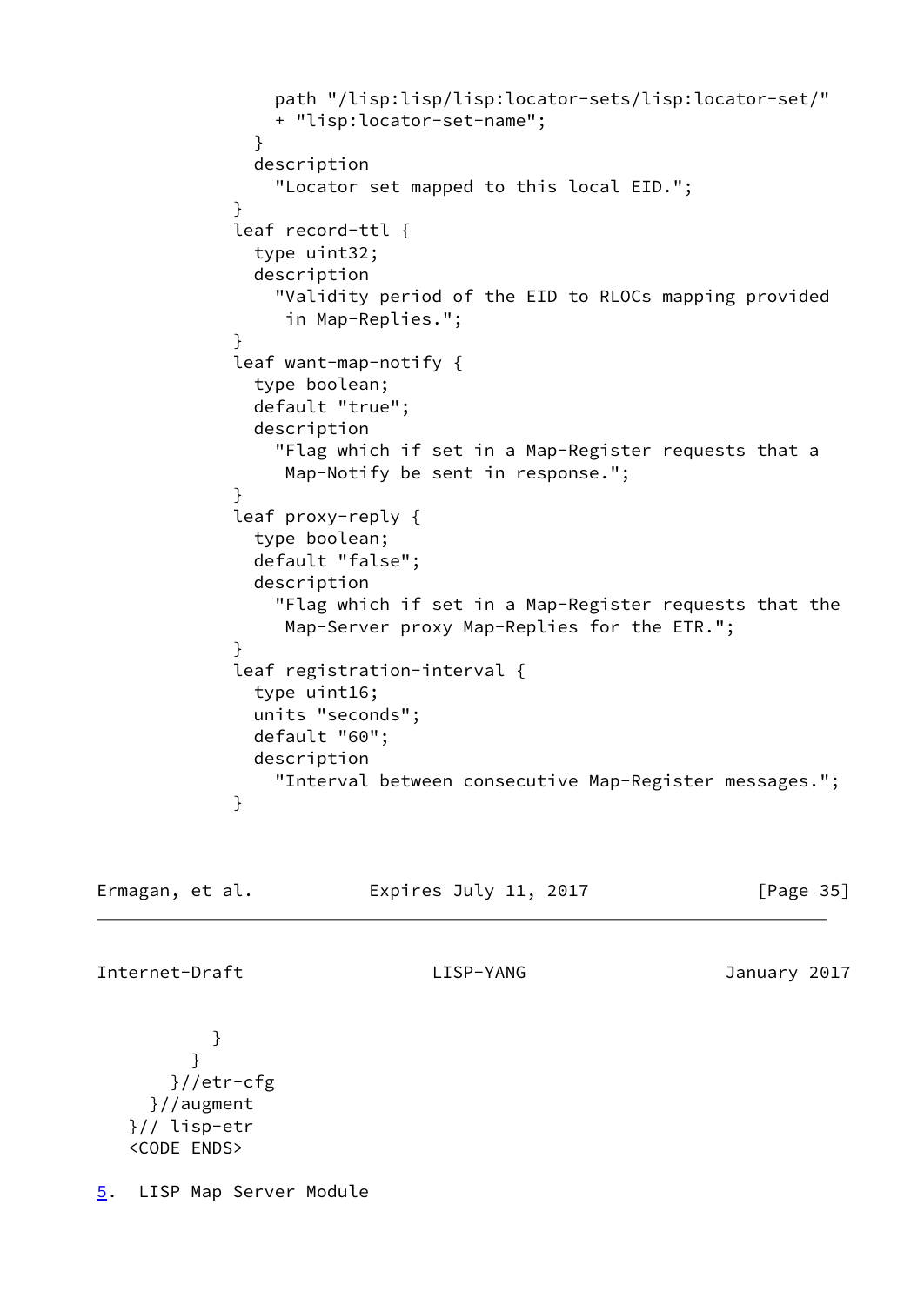```
 This module captures the configuration data model of a LISP Map
  [RFC6833]. The model also captures some operational data
   elements.
5.1. Module Structure
module: ietf-lisp-mapserver
augment /lisp:lisp/lisp:lisp-router-instances/lisp:lisp-router-instance/lisp:li
   +--rw map-server-cfg
      +--rw sites
         | +--rw site* [site-id]
            | +--rw site-id uint64
            | +--rw auth-key
              | | +--rw auth-key-value? string
              | | +--rw auth-key-type? lisp:auth-key-type
            | +--rw eids
              +--rw eid* \lceil id \rceil | +--rw id lisp:eid-id
                 | +--rw eid-address
                    | | +--rw address-type lisp-address-family-ref
                    | | +--rw virtual-network-id? instance-id-type
                    | | +--rw (address)?
                       | | +--:(no-address)
                      | +-rw no-address? empty
                      +--:(ipv4)
                      | +--rw ipv4? inet:ipv4-address
                      +-: (ipv4-prefix)
                       | | | +--rw ipv4-prefix? inet:ipv4-prefix
                      +--:(ipv6)
                      | +--rw ipv6? inet:ipv6-address
                      +-: (ipv6-prefix)
                       | | | +--rw ipv6-prefix? inet:ipv6-prefix
                      +--: (mac)
                      | +--rw mac? yang:mac-address
                       | | +--:(distinguished-name)
                      | +--rw distinguished-name? distinguished-name-ty
                      ---: (as-number)| +-rw as-number? inet:as-number
                       | | +--:(null-address)
```

| Ermagan, et al. | Expires July 11, 2017 | [Page 36]    |
|-----------------|-----------------------|--------------|
| Internet-Draft  | LISP-YANG             | January 2017 |

| | | +--rw null-address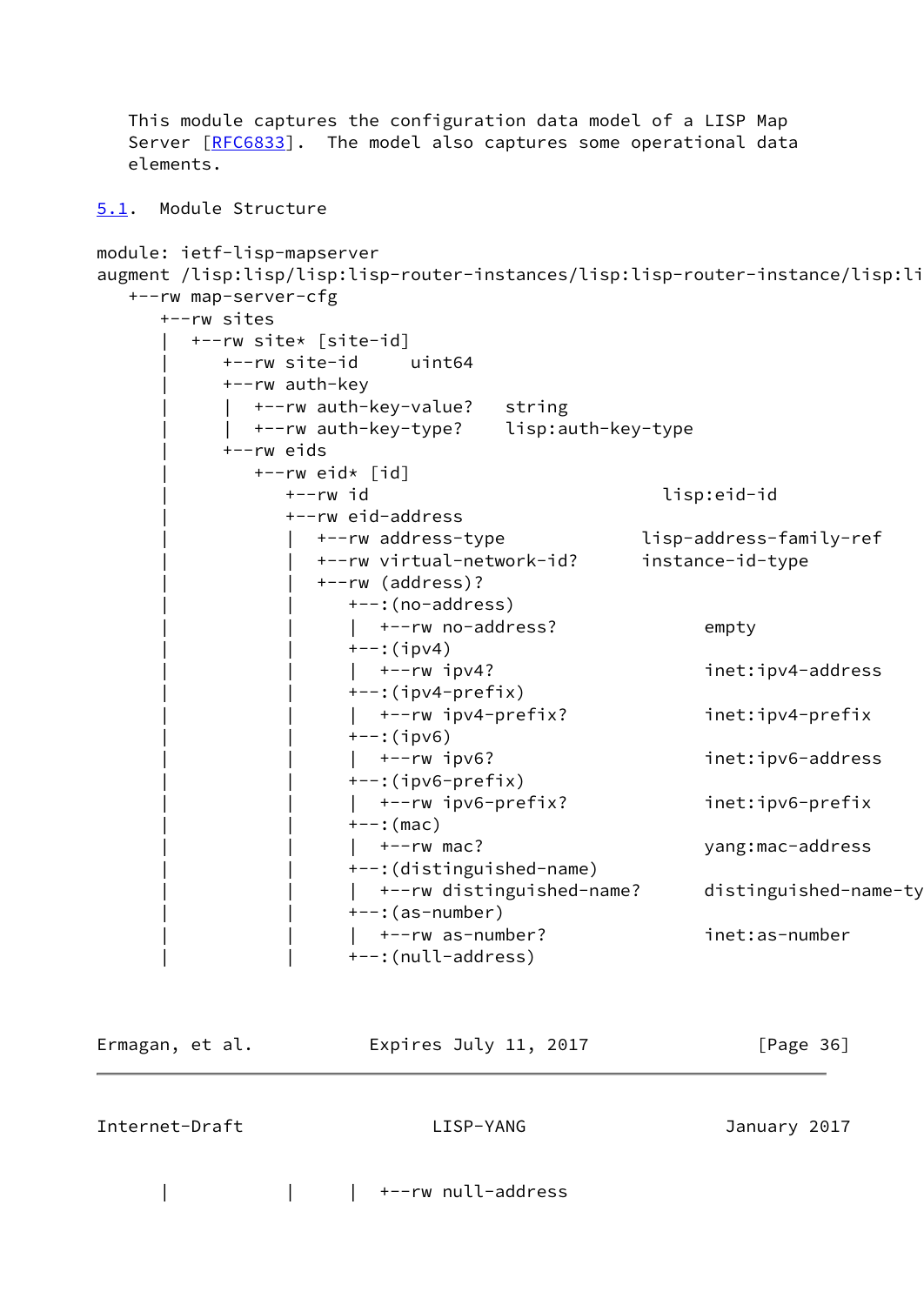```
 | | | +--rw address? empty
 | | +--:(afi-list)
    | | | +--rw afi-list
       | | | +--rw address-list* simple-address
 | | +--:(instance-id)
    | | | +--rw instance-id
       | | | +--rw iid? instance-id-type
       | | | +--rw mask-length? uint8
       | | | +--rw address? simple-address
 | | +--:(as-number-lcaf)
    | | | +--rw as-number-lcaf
       | | | +--rw as? inet:as-number
       | | | +--rw address? simple-address
 | | +--:(application-data)
    | | | +--rw application-data
       | | | +--rw address? simple-address
       | | | +--rw protocol? uint8
       | | | +--rw ip-tos? int32
       | | | +--rw local-port-low? inet:port-number
       | | | +--rw local-port-high? inet:port-number
       | | | +--rw remote-port-low? inet:port-number
       | | | +--rw remote-port-high? inet:port-number
 | | +--:(geo-coordinates)
    | | | +--rw geo-coordinates
       | | | +--rw latitude? bits
       | | | +--rw latitude-degrees? uint8
       | | | +--rw latitude-minutes? uint8
       | | | +--rw latitude-seconds? uint8
       | | | +--rw longitude? bits
       | | | +--rw longitude-degrees? uint16
       | | | +--rw longitude-minutes? uint8
       | | | +--rw longitude-seconds? uint8
       | | | +--rw altitude? int32
      +--rw address? simple-address
+--: (nat-traversal)
    | | | +--rw nat-traversal
       | | | +--rw ms-udp-port? uint16
       | | | +--rw etr-udp-port? uint16
       | | | +--rw global-etr-rloc? simple-address
       | | | +--rw ms-rloc? simple-address
       | | | +--rw private-etr-rloc? simple-address
       | | | +--rw rtr-rlocs* simple-address
 | | +--:(explicit-locator-path)
    | | | +--rw explicit-locator-path
      +--rw hop* [hop-id]+--rw hop-id string
          | | | +--rw address? simple-address
```
Ermagan, et al. Expires July 11, 2017 [Page 37]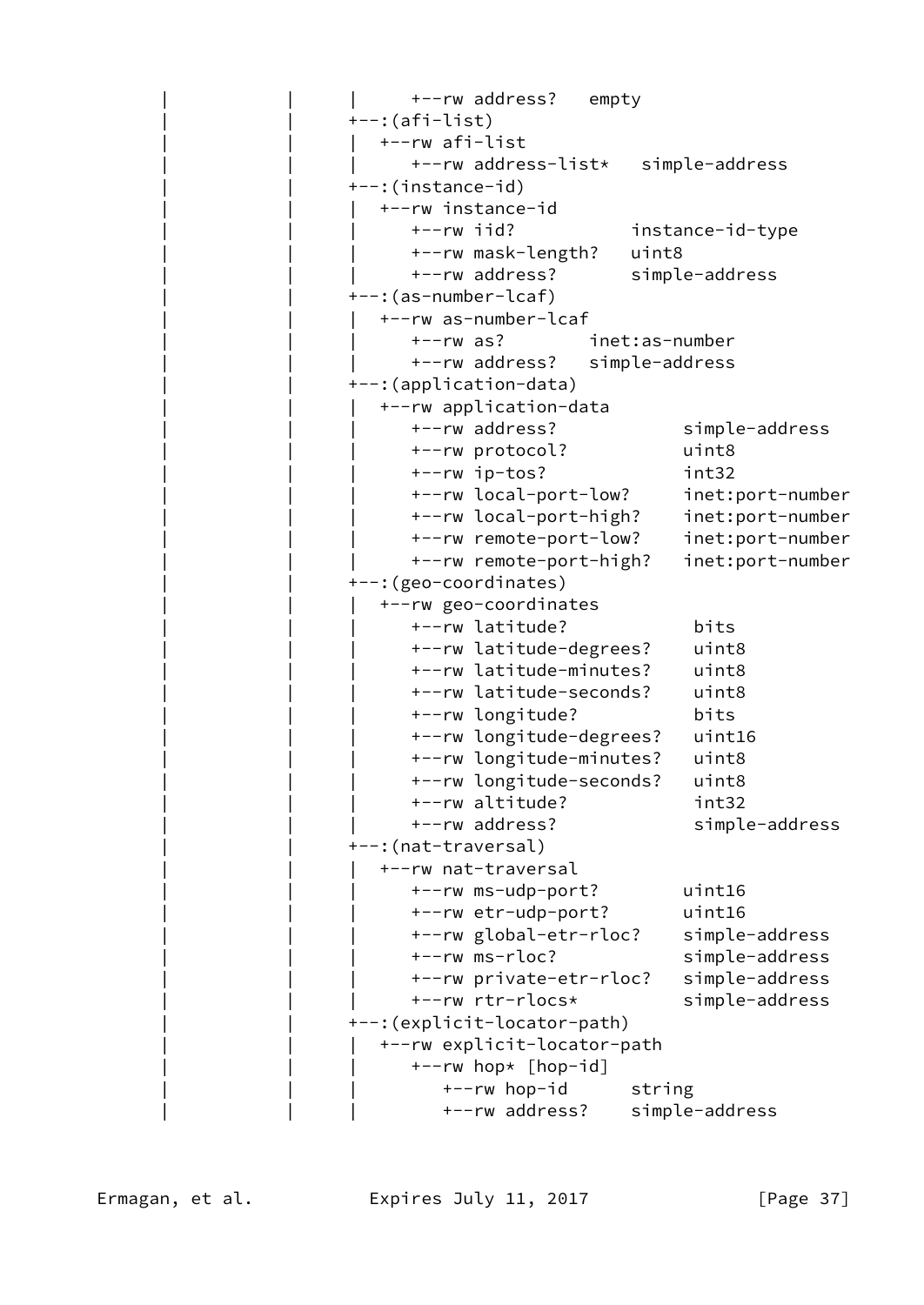```
 | | | +--rw lrs-bits? bits
                       +--: (source-dest-key)
                          +--rw source-dest-key
                              | | | +--rw source? simple-address
                              | | | +--rw dest? simple-address
                       +--: (key-value-address)
                           | | | +--rw key-value-address
                              | | | +--rw key? simple-address
                              | | | +--rw value? simple-address
                        | | +--:(service-path)
                           | | +--rw service-path
                              | | +--rw service-path-id? service-path-id-type
                              | | +--rw service-index? uint8
                  | +--rw more-specifics-accepted? boolean
                  | +--rw mapping-expiration-timeout? int16
      +--rw mapping-system-type? lisp:mapping-system-ref
augment /lisp:lisp-state/lisp:lisp-router-instances/lisp:lisp-router-instance/l
   +--ro ms-state
      +--ro registered-mappings
         +--ro mapping* [id]
            +--ro id eid-id
            +--ro eid
               | +--ro address-type lisp-address-family-ref
               | +--ro virtual-network-id? instance-id-type
               | +--ro (address)?
                  | +--:(no-address)
                 | +--ro no-address? empty
                 +--:(ipv4)
                  | | +--ro ipv4? inet:ipv4-address
                 +-: (ipv4-prefix)
                  | | +--ro ipv4-prefix? inet:ipv4-prefix
                 +--:(ipv6)
                    | | +--ro ipv6? inet:ipv6-address
                 +-: (ipv6-prefix)
                  | | +--ro ipv6-prefix? inet:ipv6-prefix
                 ---:(mac)
                     | | +--ro mac? yang:mac-address
                  | +--:(distinguished-name)
                  | | +--ro distinguished-name? distinguished-name-type
                 +--: (as-number)
                     | | +--ro as-number? inet:as-number
                  | +--:(null-address)
                    | | +--ro null-address
                       +--ro address? empty
                  | +--:(afi-list)
                     | | +--ro afi-list
```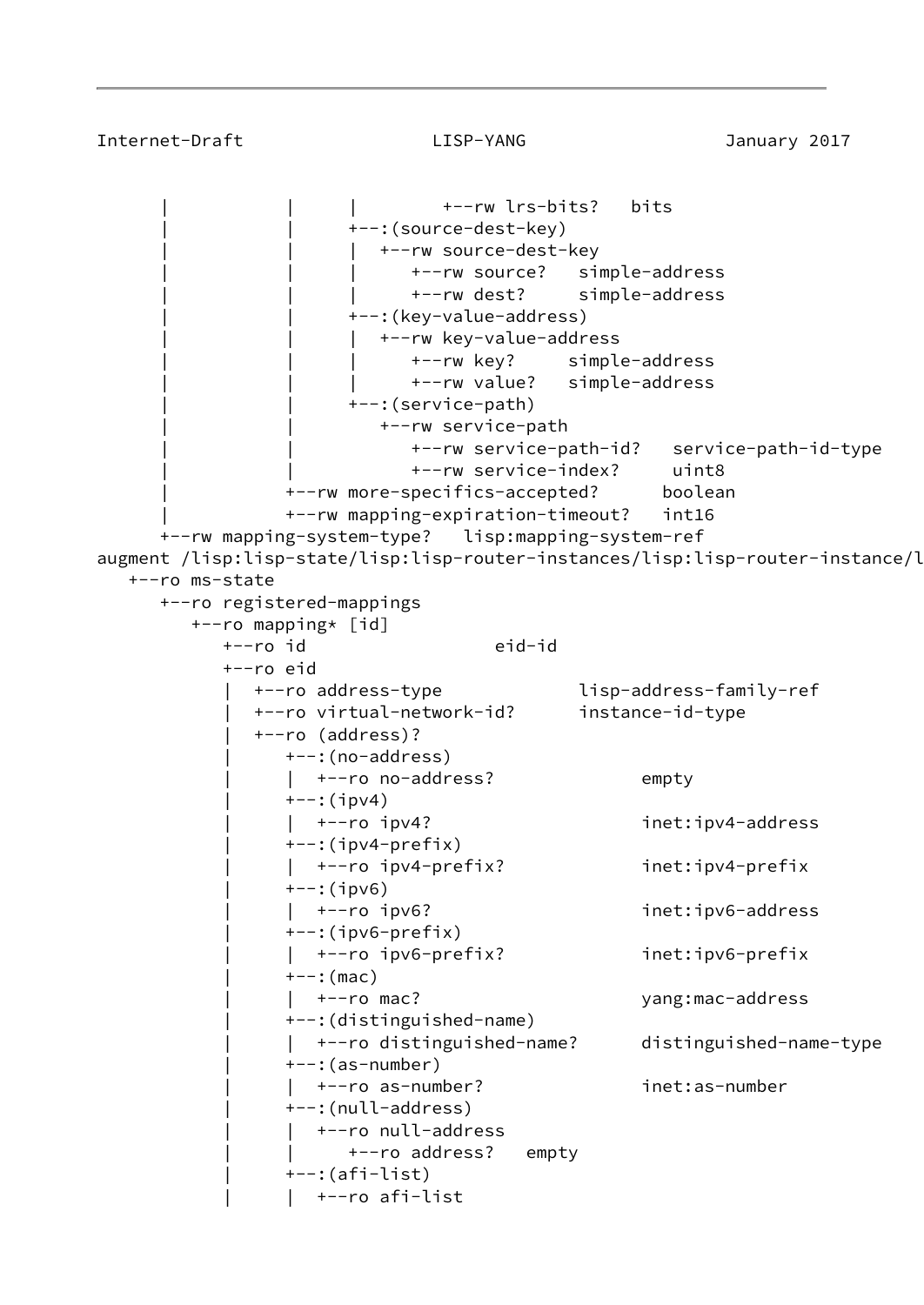| | +--ro address-list\* simple-address | +--:(instance-id)

Internet-Draft LISP-YANG January 2017

 | | +--ro instance-id | | +--ro iid? instance-id-type | | +--ro mask-length? uint8 | | +--ro address? simple-address | +--:(as-number-lcaf) | | +--ro as-number-lcaf | | +--ro as? inet:as-number | | +--ro address? simple-address | +--:(application-data) | | +--ro application-data | | +--ro address? simple-address | | +--ro protocol? uint8 | | +--ro ip-tos? int32 | | +--ro local-port-low? inet:port-number | | +--ro local-port-high? inet:port-number | | +--ro remote-port-low? inet:port-number | | +--ro remote-port-high? inet:port-number | +--:(geo-coordinates) | | +--ro geo-coordinates | | +--ro latitude? bits | | +--ro latitude-degrees? uint8 | | +--ro latitude-minutes? uint8 | | +--ro latitude-seconds? uint8 | | +--ro longitude? bits | | +--ro longitude-degrees? uint16 | | +--ro longitude-minutes? uint8 | | +--ro longitude-seconds? uint8 | | +--ro altitude? int32 | | +--ro address? simple-address | +--:(nat-traversal) | | +--ro nat-traversal | | +--ro ms-udp-port? uint16 | | +--ro etr-udp-port? uint16 | | +--ro global-etr-rloc? simple-address | | +--ro ms-rloc? simple-address | | +--ro private-etr-rloc? simple-address | | +--ro rtr-rlocs\* simple-address | +--:(explicit-locator-path) | | +--ro explicit-locator-path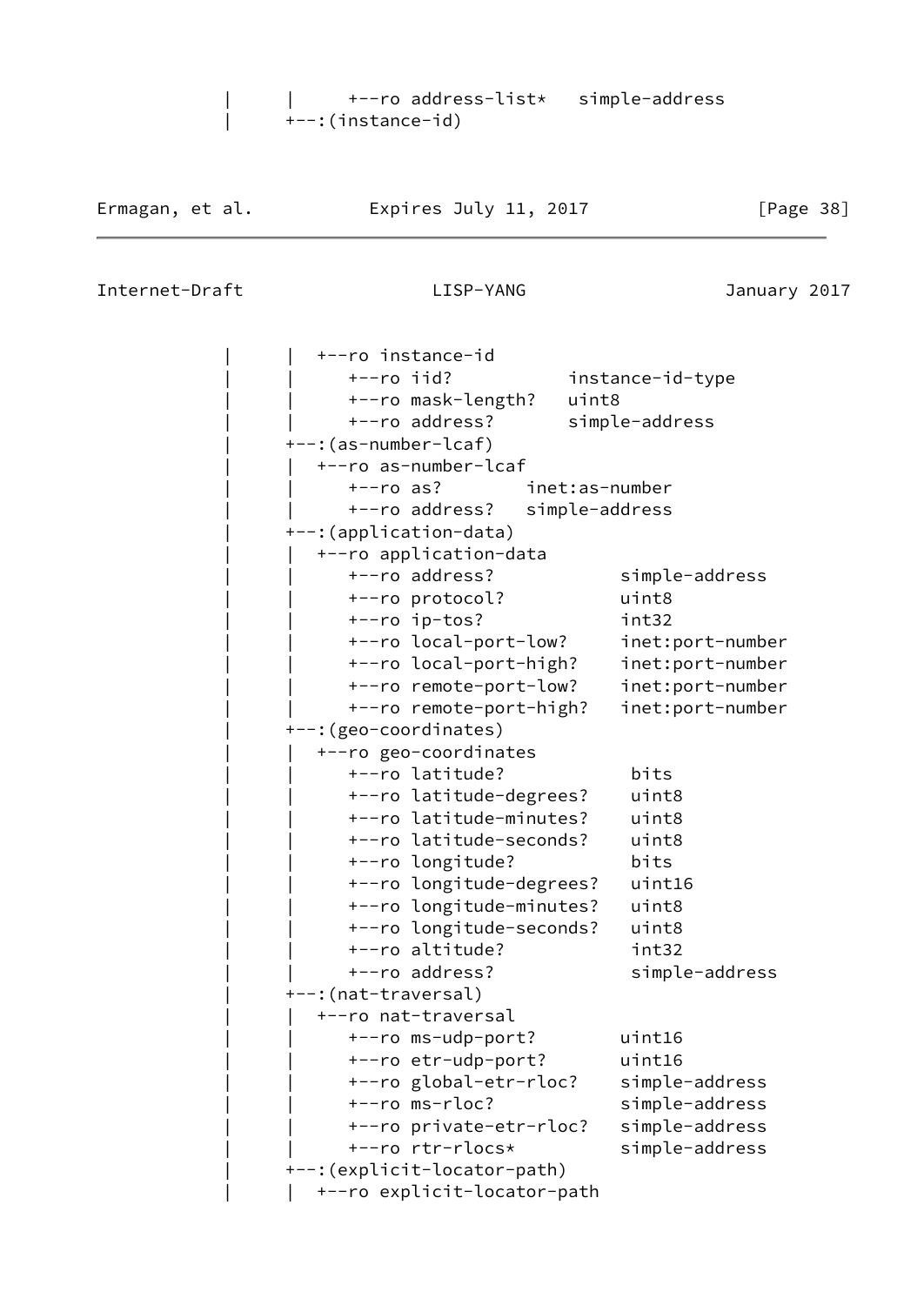

Ermagan, et al. **Expires July 11, 2017** [Page 39]

Internet-Draft LISP-YANG January 2017

+--ro key-value-address | | +--ro key? simple-address | | +--ro value? simple-address | +--:(service-path) | +--ro service-path | +--ro service-path-id? service-path-id-type | +--ro service-index? uint8 +--ro ttl? uint32 +--ro authoritative? bits +--ro static? boolean +--ro (locator-list)? +--:(negative-mapping) | +--ro map-reply-action? map-reply-action +--:(positive-mapping) +--ro rlocs +--ro locator\* [id] +--ro id string +--ro locator-address +--ro address-type lisp-address-family-ref- | +--ro virtual-network-id? instance-id-type | +--ro (address)? | +--:(no-address) |  $+--$ ro no-address? empty  $+--:$ (ipv4) | | +--ro ipv4? inet:ipv4-address | +--:(ipv4-prefix) | +--ro ipv4-prefix? inet:ipv4-prefi  $+--:$ (ipv6) | +--ro ipv6? inet:ipv6-addre  $+--$ :(ipv6-prefix) | | +--ro ipv6-prefix? inet:ipv6-prefix  $+--:$  (mac)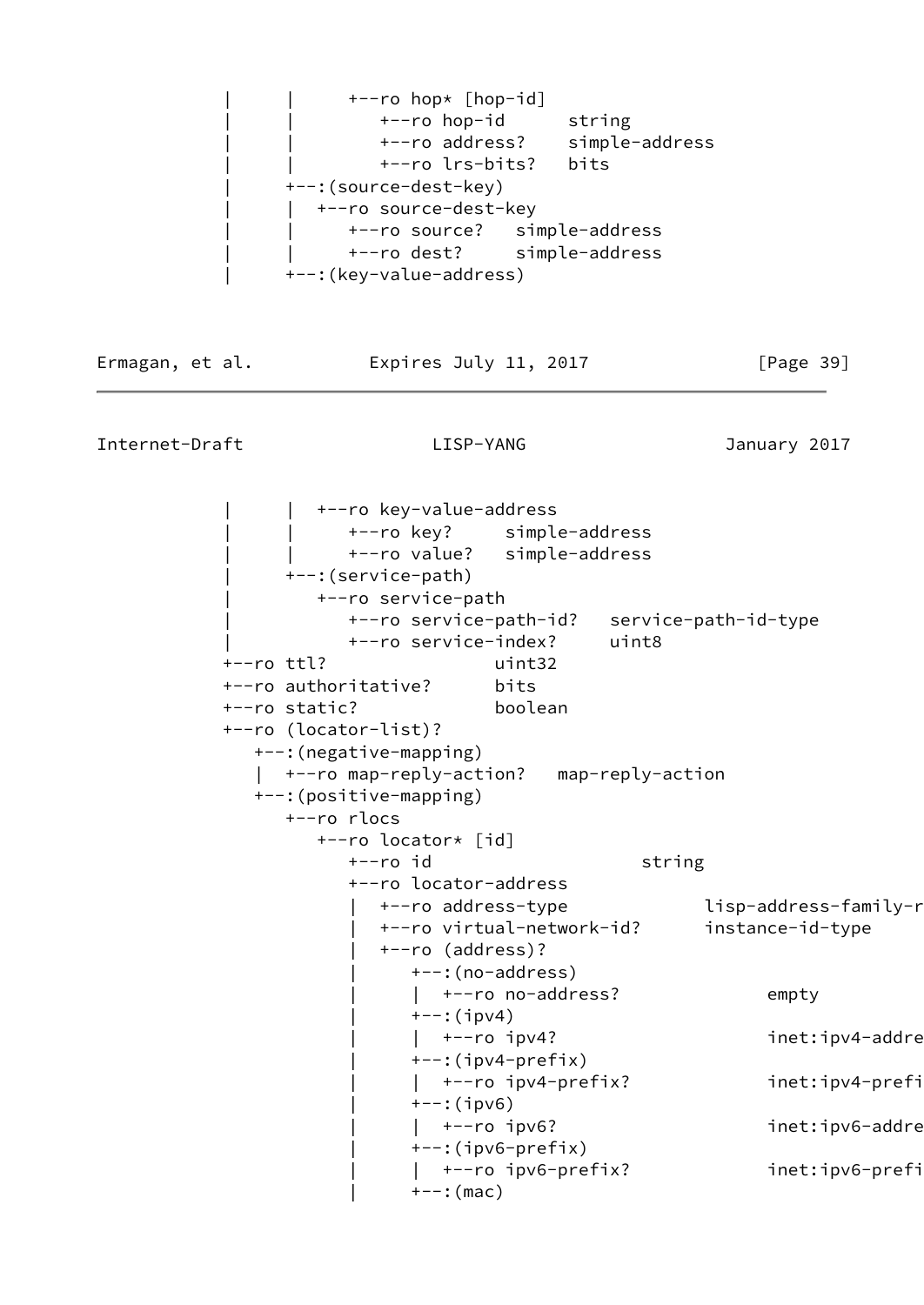| $+--ro$ mac?                       | yang:mac-addres  |
|------------------------------------|------------------|
| +--: (distinguished-name)          |                  |
| +--ro distinguished-name?          | distinguished-n  |
| $+-$ : (as-number)                 |                  |
| +--ro as-number?                   | inet:as-number   |
| +--:(null-address)                 |                  |
| +--ro null-address                 |                  |
| +--ro address?<br>empty            |                  |
| $+-$ : (afi-list)                  |                  |
| +--ro afi-list                     |                  |
| +--ro address-list* simple-address |                  |
| +--:(instance-id)                  |                  |
| +--ro instance-id                  |                  |
| $+--ro$ iid?                       | instance-id-type |
| +--ro mask-length?                 | uint8            |
| +--ro address?                     | simple-address   |

Ermagan, et al. 
Expires July 11, 2017  $[Page 40]$ 

Internet-Draft LISP-YANG January 2017

 | +--:(as-number-lcaf) | | +--ro as-number-lcaf | | +--ro as? inet:as-number | | +--ro address? simple-address | +--:(application-data) | | +--ro application-data | | +--ro address? simple-address | | +--ro protocol? uint8 | | +--ro ip-tos? int32 | | +--ro local-port-low? inet:port-number | | +--ro local-port-high? inet:port-number | | +--ro remote-port-low? inet:port-number | | +--ro remote-port-high? inet:port-number | +--:(geo-coordinates) | | +--ro geo-coordinates | | +--ro latitude? bits | | +--ro latitude-degrees? uint8 | | +--ro latitude-minutes? uint8 | | +--ro latitude-seconds? uint8 | | +--ro longitude? bits | | +--ro longitude-degrees? uint16 | | +--ro longitude-minutes? uint8 | | +--ro longitude-seconds? uint8 | | +--ro altitude? int32 +--ro address? simple-address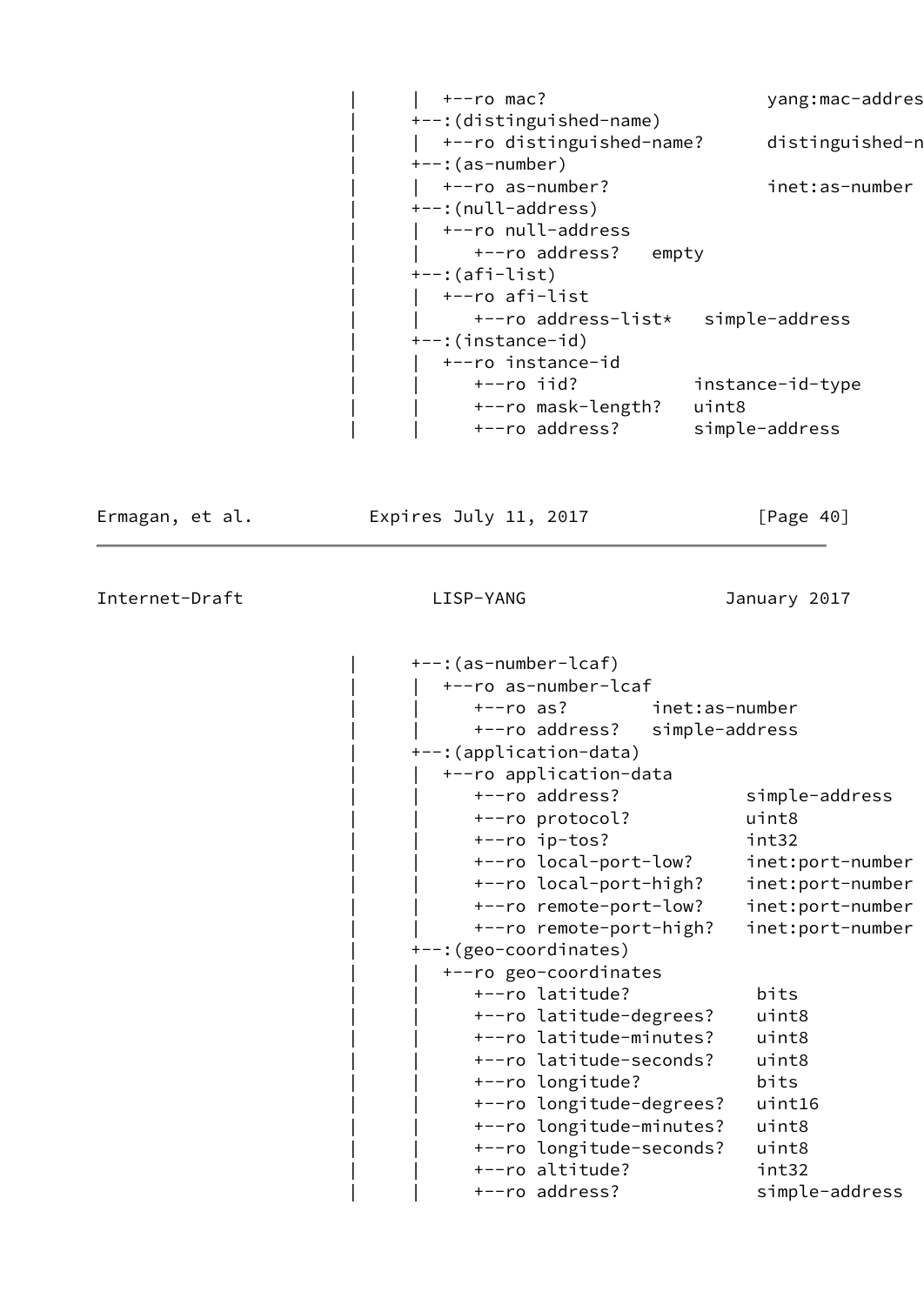| +--:(nat-traversal)           |                |
|-------------------------------|----------------|
| +--ro nat-traversal           |                |
| +--ro ms-udp-port?            | uint16         |
| +--ro etr-udp-port?           | uint16         |
| +--ro global-etr-rloc?        | simple-address |
| $+--ro$ ms-rloc?              | simple-address |
| +--ro private-etr-rloc?       | simple-address |
| +--ro rtr-rlocs*              | simple-address |
| +--: (explicit-locator-path)  |                |
| +--ro explicit-locator-path   |                |
| +--ro hop* [hop-id]           |                |
| +--ro hop-id<br>string        |                |
| +--ro address? simple-address |                |
| +--ro lrs-bits?<br>bits       |                |
| +--: (source-dest-key)        |                |
| +--ro source-dest-key         |                |
| +--ro source? simple-address  |                |
| +--ro dest? simple-address    |                |
| +--: (key-value-address)      |                |
| +--ro key-value-address       |                |
| +--ro key? simple-address     |                |
| +--ro value? simple-address   |                |
| +--: (service-path)           |                |

Ermagan, et al. 
Expires July 11, 2017  $[Page 41]$ 

Internet-Draft LISP-YANG January 2017

 | +--ro service-path | +--ro service-path-id? service-path-id-type | +--ro service-index? uint8 +--ro priority? uint8 +--ro weight? uint8 +--ro multicast-priority? uint8 +--ro multicast-weight? uint8

<span id="page-46-0"></span>[5.2](#page-46-0). Module Definition

```
 <CODE BEGINS> file "ietf-lisp-mapserver@2016-06-30.yang"
 module ietf-lisp-mapserver {
   namespace "urn:ietf:params:xml:ns:yang:ietf-lisp-mapserver";
   prefix lisp-ms;
   import ietf-lisp {
     prefix lisp;
   }
   import ietf-lisp-address-types {
```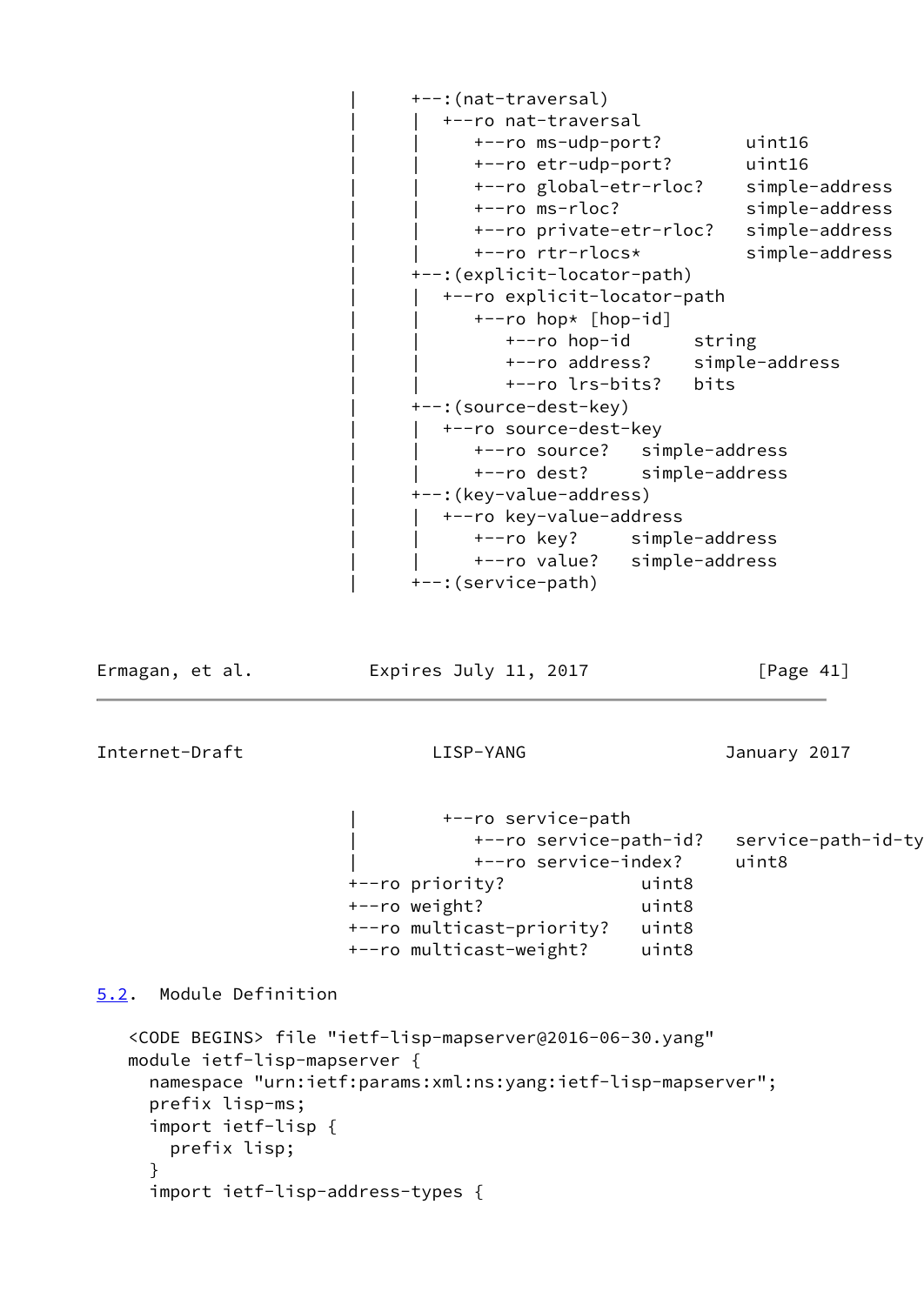```
 prefix lcaf;
     }
     organization
       "IETF LISP (Locator/ID Separation Protocol) Working Group";
     contact
       "lisp@ietf.org";
     description
       "This YANG module defines the generic configuration
        data for a LISP Map-Server. The module can be extended by
        vendors to define vendor-specific configuration parameters
        and policies.
        Copyright (c) 2015 IETF Trust and the persons identified as
        authors of the code. All rights reserved.
        Redistribution and use in source and binary forms, with or
        without modification, is permitted pursuant to, and subject
        to the license terms contained in, the Simplified BSD License
        Section 4.c of the IETF Trust's Legal Provisions
        Relating to IETF Documents
        (http://trustee.ietf.org/license-info).
        RFC 6338; see
        the RFC itself for full legal notices.
       ";
     revision 2016-06-30 {
       description
         "Initial revision.";
       reference
Ermagan, et al.             Expires July 11, 2017               [Page 42]
Internet-Draft LISP-YANG January 2017
         "https://tools.ietf.org/html/rfc6833";
     }
     identity ms {
       base lisp:lisp-role;
         description
           "LISP Map-Server.";
```

```
 augment "/lisp:lisp/lisp:lisp-router-instances"
 + "/lisp:lisp-router-instance/lisp:lisp-role" {
```
}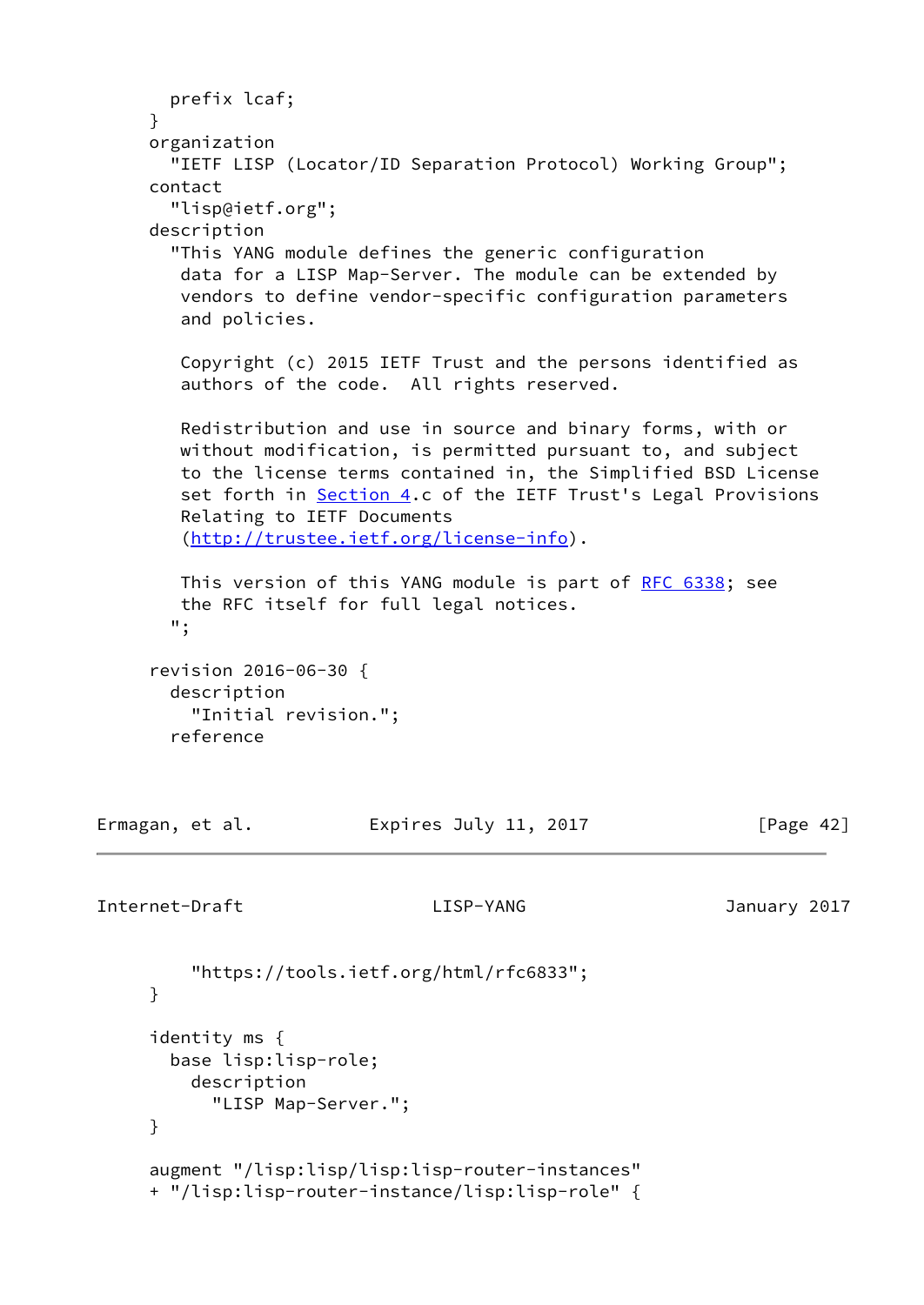```
 when "lisp:lisp-role-type = 'lisp-ms:ms'" {
         description
           "Augment is valid when LISP device type is Map-Server.";
       }
       description
         "This augments LISP devices list with Map-Server specific
          parameters.";
       container map-server-cfg {
         description
           "Map-Server configuration parameters.";
         container sites {
           description
             "Sites for which the Map-Server accepts registrations.";
           list site {
             key "site-id";
             description
               "List of sites for which the Map-Server acceptes
                registrations.";
             leaf site-id {
               type uint64;
               description
                 "Site identifier.";
 }
             container auth-key {
               description
                 "Site authentication key.";
               leaf auth-key-value {
                 type string;
                 description
                    "Clear text authentication key";
 }
               leaf auth-key-type {
                 type lisp:auth-key-type;
                 description
                    "Authentication key type.";
 }
 }
```
Ermagan, et al. **Expires July 11, 2017** [Page 43]

Internet-Draft LISP-YANG January 2017

 container eids { description "EIDs registered by device."; list eid {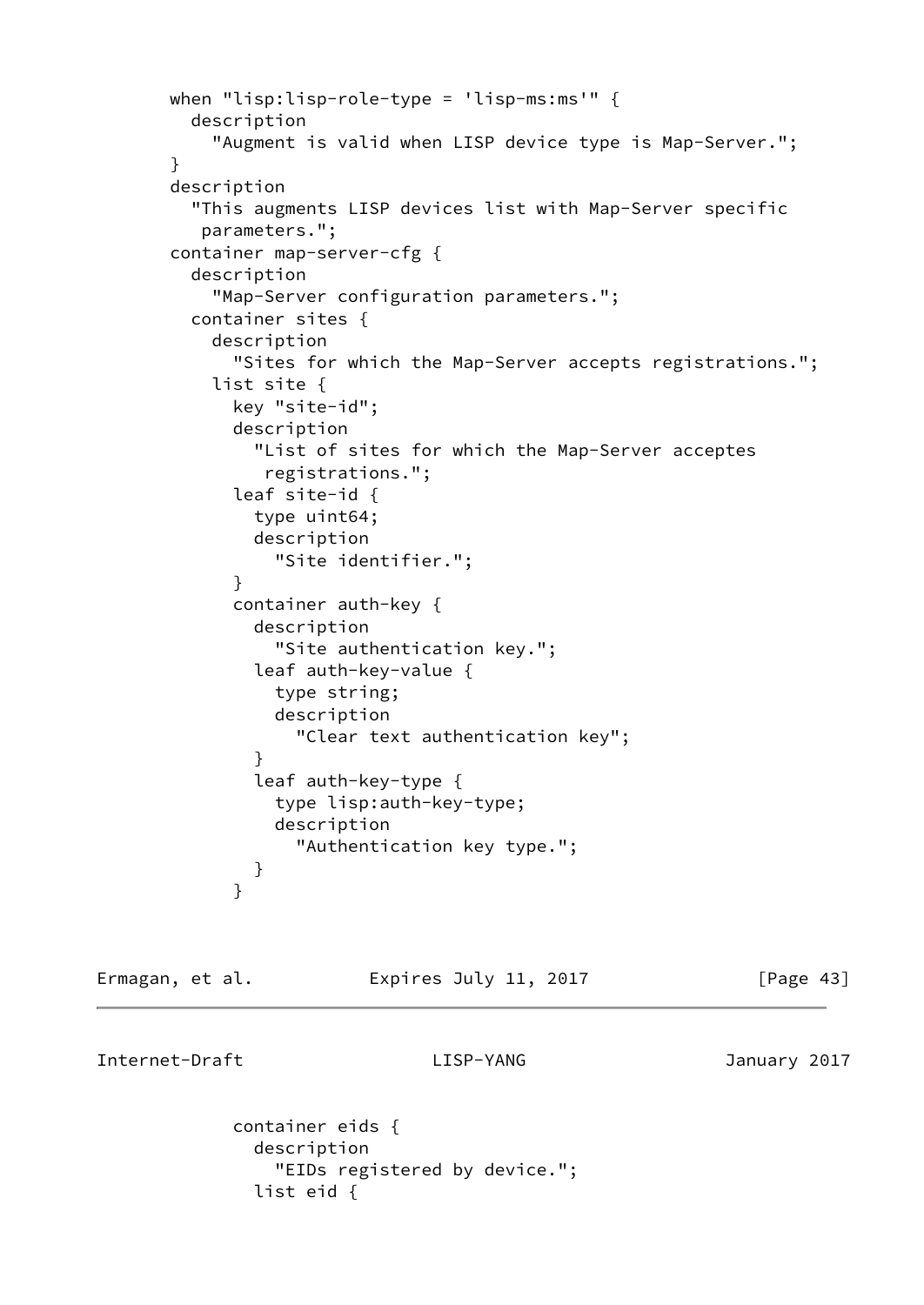```
 key "id";
                description
                  "List of EIDs registered by device.";
                leaf id {
                  type lisp:eid-id;
                  description
                    "Id of the EID registered.";
 }
                container eid-address {
                  uses lcaf:lisp-address;
                  description
                    "EID in generic LISP address format registered
                     with the Map-Server.";
 }
                leaf more-specifics-accepted {
                    type boolean;
                    default "false";
                    description
                      "Flag indicating if more specific prefixes
                       can be registered.";
 }
                leaf mapping-expiration-timeout {
                    type int16;
                    units "seconds";
                    default "180"; //3 times the mapregister int
                    description
                      "Time before mapping is expired if no new
                       registrations are received.";
 }
       // This model can be augmented to have below for per-eid auth-key
       // leaf auth-key {
       // description "clear text authentication key";
       // type string;
      \frac{1}{2} }
 }
 }
 }
 }
         leaf mapping-system-type {
          type lisp:mapping-system-ref;
          description
            "A reference to the mapping system";
         }
       }
```
Ermagan, et al. **Expires July 11, 2017** [Page 44]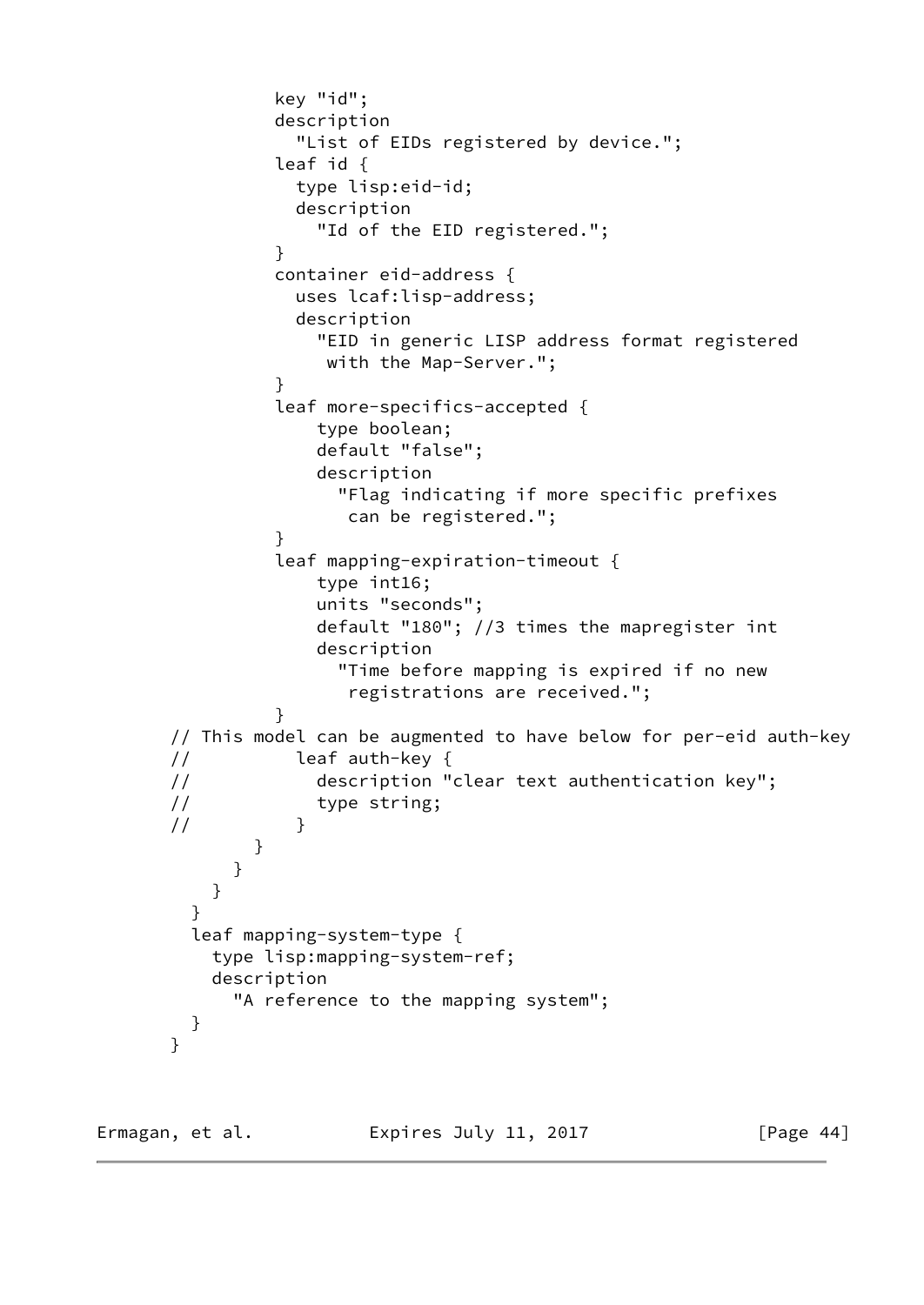```
 }
      augment "/lisp:lisp-state/lisp:lisp-router-instances"
      + "/lisp:lisp-router-instance/lisp:lisp-role" {
        when "lisp:lisp-role-type = 'lisp-ms:ms'" {
          description
            "Augment is valid when LISP device type is Map-Server.";
        }
        description
          "This augments LISP devices list state with Map-Server
           specific parameters.";
        container ms-state {
          config false;
          description
            "Map-Server state.";
          container registered-mappings {
            uses lisp:mappings;
            description
              "Datastore of registred mappings.";
          }
       }
      }
    }
    <CODE ENDS>
6. LISP Map Resolver Module
    This module captures the configuration data model of a LISP Map
   [RFC6833]. The model also captures some operational data
    elements.
6.1. Module Structure
module: ietf-lisp-mapresolver
augment /lisp:lisp/lisp:lisp-router-instances/lisp:lisp-router-instance/lisp:li
    +--rw map-resolver-cfg
       +--rw mapping-system-type? lisp:mapping-system-ref
       +--rw ms-address? inet:ip-address
6.2. Module Definition
<CODE BEGINS> file "ietf-lisp-mapresolver@2016-06-30.yang"
module ietf-lisp-mapresolver {
   namespace "urn:ietf:params:xml:ns:yang:ietf-lisp-mapresolver";
   prefix lisp-mr;
   import ietf-lisp {
     prefix lisp;
```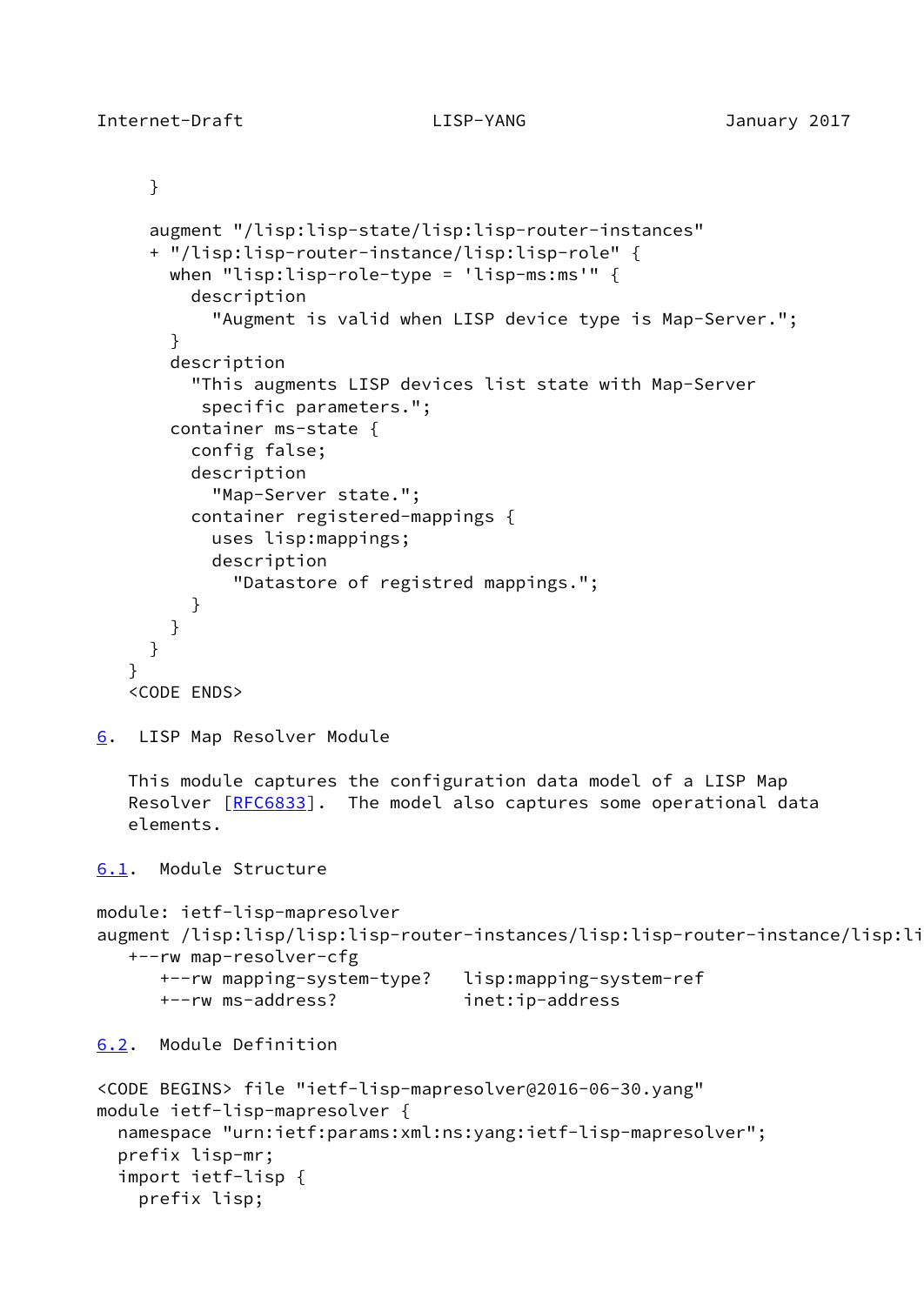```
Internet-Draft LISP-YANG January 2017
  import ietf-inet-types {
    prefix inet;
  }
  organization
    "IETF LISP (Locator/ID Separation Protocol) Working Group";
  contact
    "lisp@ietf.org";
  description
    "This YANG module defines the generic configuration
     data for a LISP Map-Resolver. The module can be extended by
     vendors to define vendor-specific configuration parameters
     and policies.
     Copyright (c) 2015 IETF Trust and the persons identified as
     authors of the code. All rights reserved.
     Redistribution and use in source and binary forms, with or
     without modification, is permitted pursuant to, and subject
     to the license terms contained in, the Simplified BSD License
    Section 4.c of the IETF Trust's Legal Provisions
     Relating to IETF Documents
     (http://trustee.ietf.org/license-info).
     RFC 6338; see
     the RFC itself for full legal notices.
    ";
  revision 2016-06-30 {
    description
      "Initial revision.";
    reference
      "https://tools.ietf.org/html/rfc6833";
  }
  identity mr {
    base lisp:lisp-role;
    description
      "LISP Map-Resolver.";
  }
  augment "/lisp:lisp/lisp:lisp-router-instances"
  +"/lisp:lisp-router-instance/lisp:lisp-role" {
```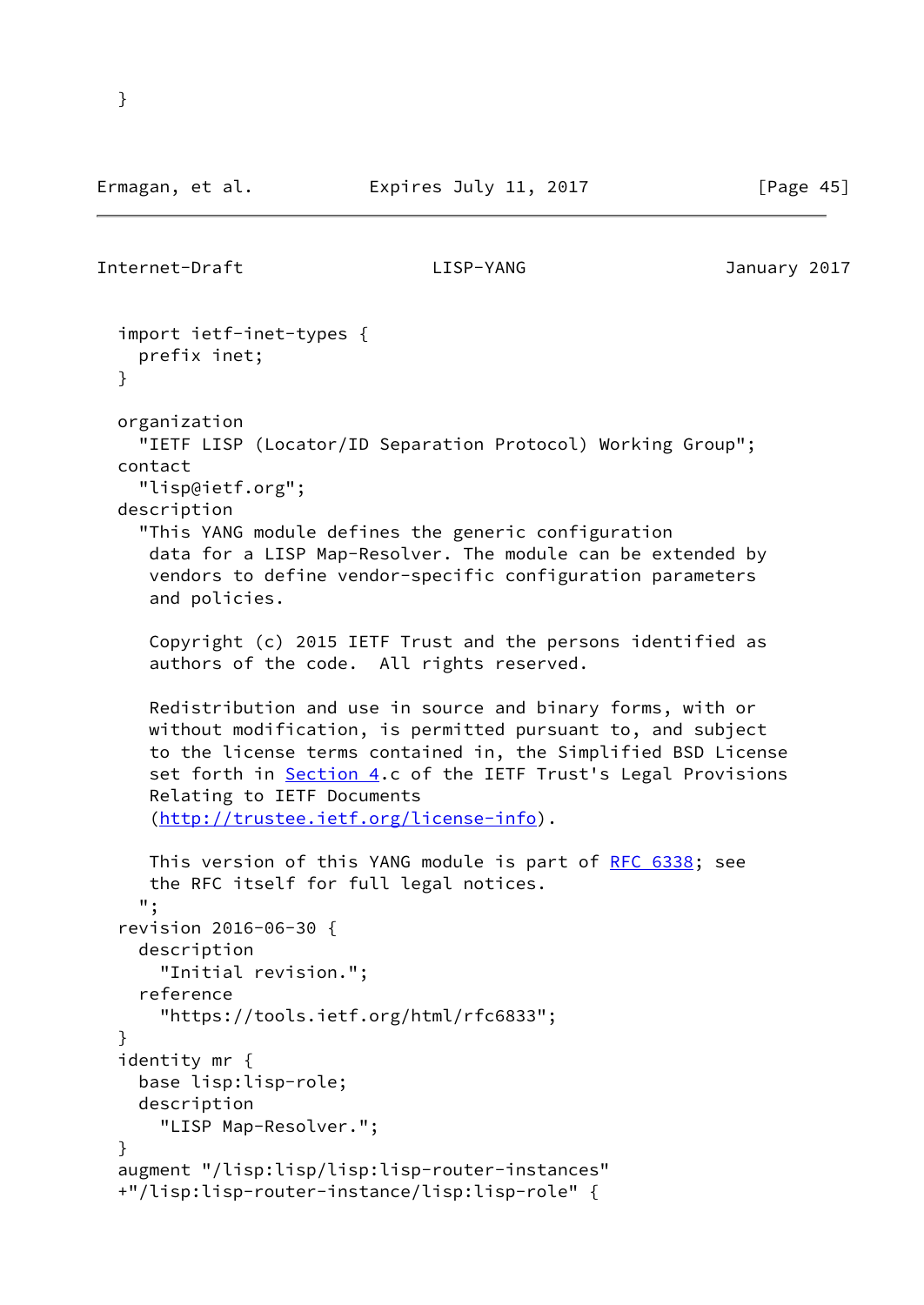```
 when "lisp:lisp-role-type = 'lisp-mr:mr'" {
      description
        "Augment is valid when LISP device type is Map-Resolver.";
     }
     description
      "This augments LISP devices list with Map-Resolver specific
       parameters.";
     container map-resolver-cfg {
Ermagan, et al. 
Expires July 11, 2017 [Page 46]
Internet-Draft LISP-YANG January 2017
      description
        "Map-Resolver configuration parameters.";
      leaf mapping-system-type {
        type lisp:mapping-system-ref;
        description
        "A reference to the mapping system";
      }
      leaf ms-address {
        when "../mapping-system-type = 'lisp-mr:single-node-mapping-system'";
        type inet:ip-address;
        description
          "address to reach the Map Server when "
          + "lisp-mr:single-node-mapping-system is being used.";
      }
    }//map-resolver-cfg
  }//aug
  // TBD Operational model/container
  // container cached-mappings {
  // config false;
  // uses mappings;
 // }
}
<CODE ENDS>
7. LISP Proxy ITR Module
   This module captures the configuration data model of a LISP Proxy ITR
   [RFC6832]. The model may also capture some operational data
   elements.
```

```
7.1. Module Structure
```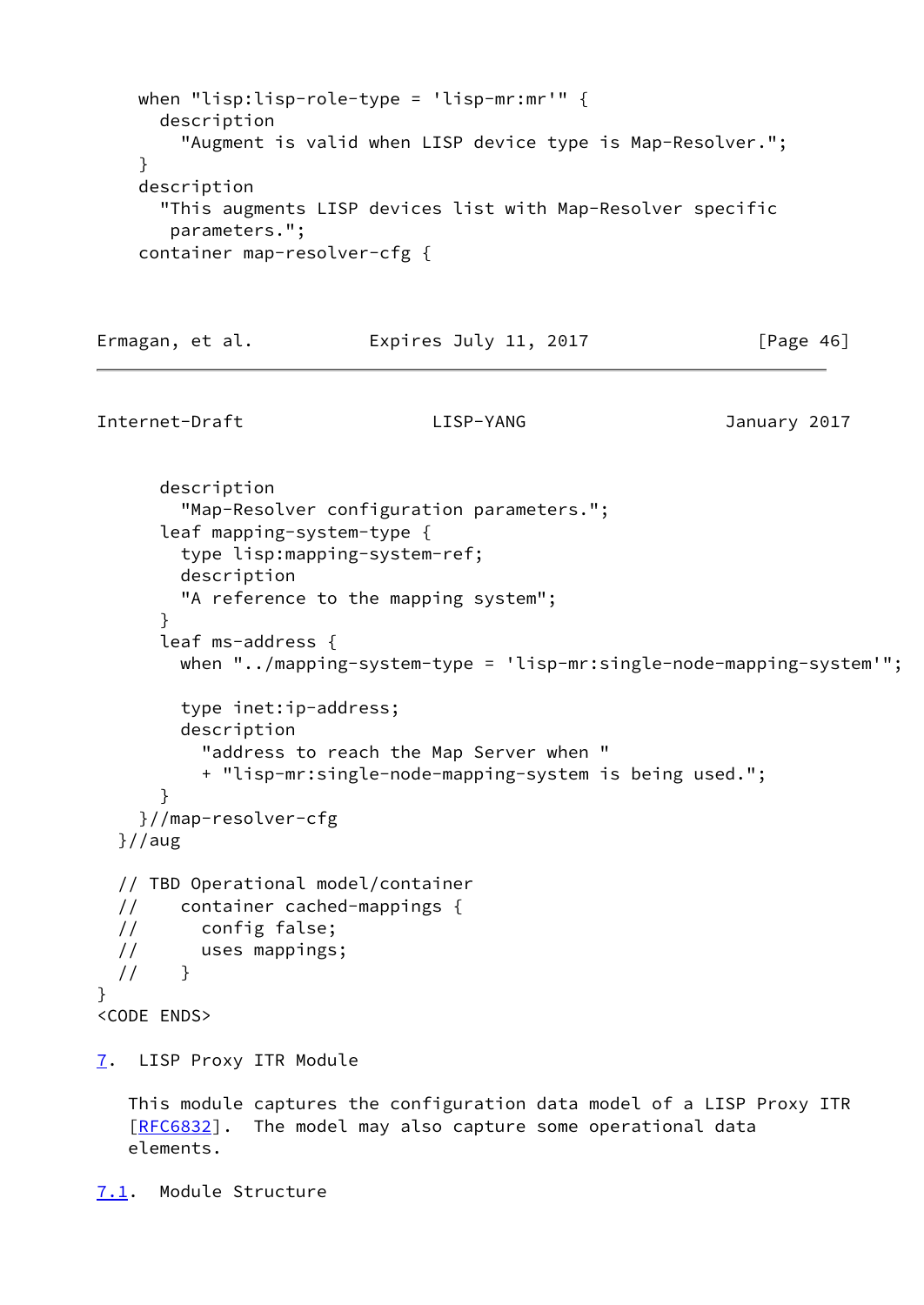```
module: ietf-lisp-pitr
augment /lisp:lisp/lisp:lisp-router-instances/lisp:lisp-router-instance/lisp:li
   +--rw proxy-itr-cfg!
      +--rw servicing-eids
        | +--rw servicing-eid* [id]
           | +--rw id lisp:eid-id
           | +--rw eid-address
              | +--rw address-type lisp-address-family-ref
              | +--rw virtual-network-id? instance-id-type
              | +--rw (address)?
                | +--:(no-address)
               | +--rw no-address? empty
               +--:(ipv4)
                | | +--rw ipv4? inet:ipv4-address
Ermagan, et al. 
Expires July 11, 2017

[Page 47]Internet-Draft LISP-YANG January 2017
               +--: (ipv4-prefix)
                | | +--rw ipv4-prefix? inet:ipv4-prefix
               +--:(ipv6)
                | | +--rw ipv6? inet:ipv6-address
               +-:(ipv6-prefix)
                | | +--rw ipv6-prefix? inet:ipv6-prefix
               +--: (mac)
                | | +--rw mac? yang:mac-address
                | +--:(distinguished-name)
                | | +--rw distinguished-name? distinguished-name-type
                | +--:(as-number)
                | | +--rw as-number? inet:as-number
                | +--:(null-address)
                 | | +--rw null-address
                    +--rw address? empty
```

```
 | +--:(afi-list)
 | | +--rw afi-list
       | | +--rw address-list* simple-address
 | +--:(instance-id)
  | | +--rw instance-id
       | | +--rw iid? instance-id-type
       | | +--rw mask-length? uint8
      | | +--rw address? simple-address
 | +--:(as-number-lcaf)
   | | +--rw as-number-lcaf
       | | +--rw as? inet:as-number
```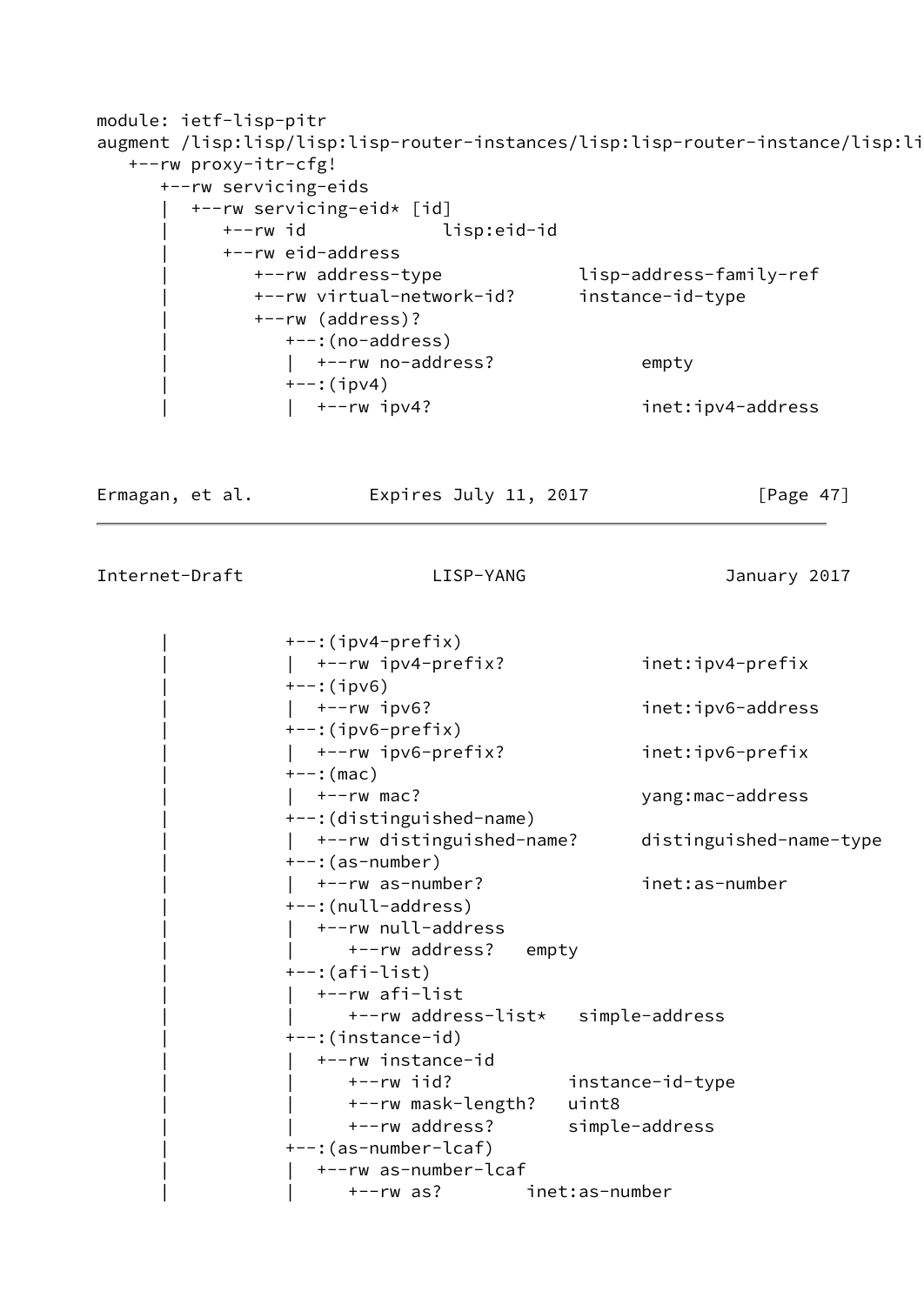| | +--rw address? simple-address | +--:(application-data) | | +--rw application-data | | +--rw address? simple-address | | +--rw protocol? uint8 | | +--rw ip-tos? int32 | | +--rw local-port-low? inet:port-number | | +--rw local-port-high? inet:port-number | | +--rw remote-port-low? inet:port-number | | +--rw remote-port-high? inet:port-number | +--:(geo-coordinates) | | +--rw geo-coordinates | | +--rw latitude? bits | | +--rw latitude-degrees? uint8 | | +--rw latitude-minutes? uint8 | | +--rw latitude-seconds? uint8 | | +--rw longitude? bits | | +--rw longitude-degrees? uint16 | | +--rw longitude-minutes? uint8 | | +--rw longitude-seconds? uint8 | | +--rw altitude? int32 +--rw address? simple-address

Ermagan, et al. 
Expires July 11, 2017  $[Page 48]$ 

Internet-Draft LISP-YANG January 2017

 | +--:(nat-traversal) | | +--rw nat-traversal | | +--rw ms-udp-port? uint16 | | +--rw etr-udp-port? uint16 | | +--rw global-etr-rloc? simple-address | | +--rw ms-rloc? simple-address | | +--rw private-etr-rloc? simple-address | | +--rw rtr-rlocs\* simple-address | +--:(explicit-locator-path) | | +--rw explicit-locator-path | | +--rw hop\* [hop-id] +--rw hop-id string | | +--rw address? simple-address | | +--rw lrs-bits? bits | +--:(source-dest-key) +--rw source-dest-key | | +--rw source? simple-address | | +--rw dest? simple-address | +--:(key-value-address)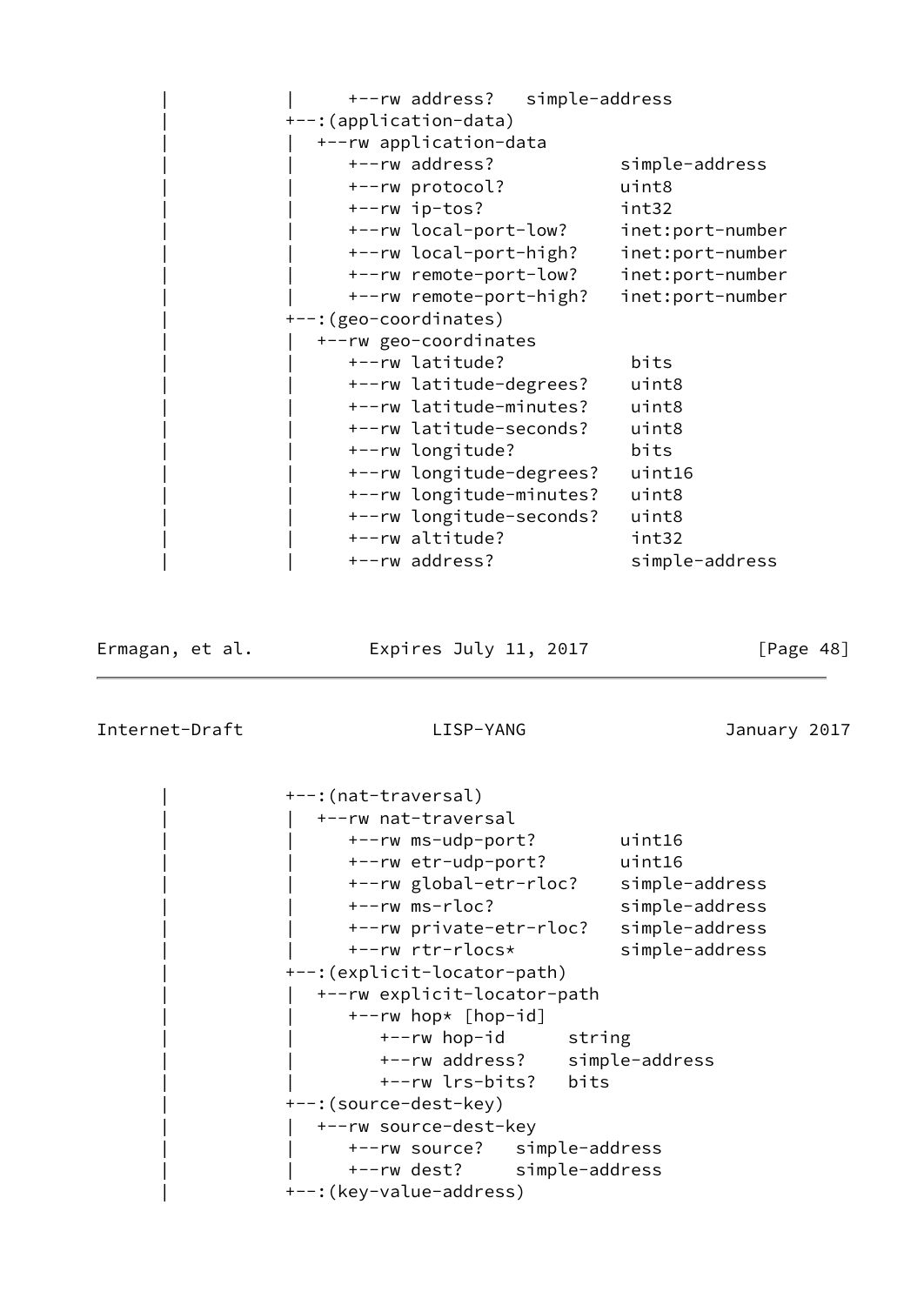| | +--rw key-value-address | | +--rw key? simple-address | | +--rw value? simple-address | +--:(service-path) | +--rw service-path | +--rw service-path-id? service-path-id-type | +--rw service-index? uint8 +--rw map-resolvers | +--rw map-resolver\* [id] | +--rw id lisp:eid-id | +--rw eid | | +--rw address-type lisp-address-family-ref | | +--rw virtual-network-id? instance-id-type | | +--rw (address)? | | +--:(no-address) | | | +--rw no-address? empty | | +--:(ipv4) | | | +--rw ipv4? inet:ipv4-address | | +--:(ipv4-prefix) | | | +--rw ipv4-prefix? inet:ipv4-prefix | | +--:(ipv6) | | | +--rw ipv6? inet:ipv6-address | | +--:(ipv6-prefix) | | | +--rw ipv6-prefix? inet:ipv6-prefix | | +--:(mac) | | | +--rw mac? yang:mac-address | | +--:(distinguished-name) | | | +--rw distinguished-name? distinguished-name-type | | +--:(as-number)

Ermagan, et al. Expires July 11, 2017 [Page 49]

| +--rw as-number?        | inet:as-number   |
|-------------------------|------------------|
| +--: (null-address)     |                  |
| +--rw null-address      |                  |
| +--rw address?<br>empty |                  |
| $+-$ : (afi-list)       |                  |
| +--rw afi-list          |                  |
| +--rw address-list*     | simple-address   |
| +--:(instance-id)       |                  |
| +--rw instance-id       |                  |
| $+--rw$ iid?            | instance-id-type |
| +--rw mask-length?      | uint8            |
| +--rw address?          | simple-address   |
|                         |                  |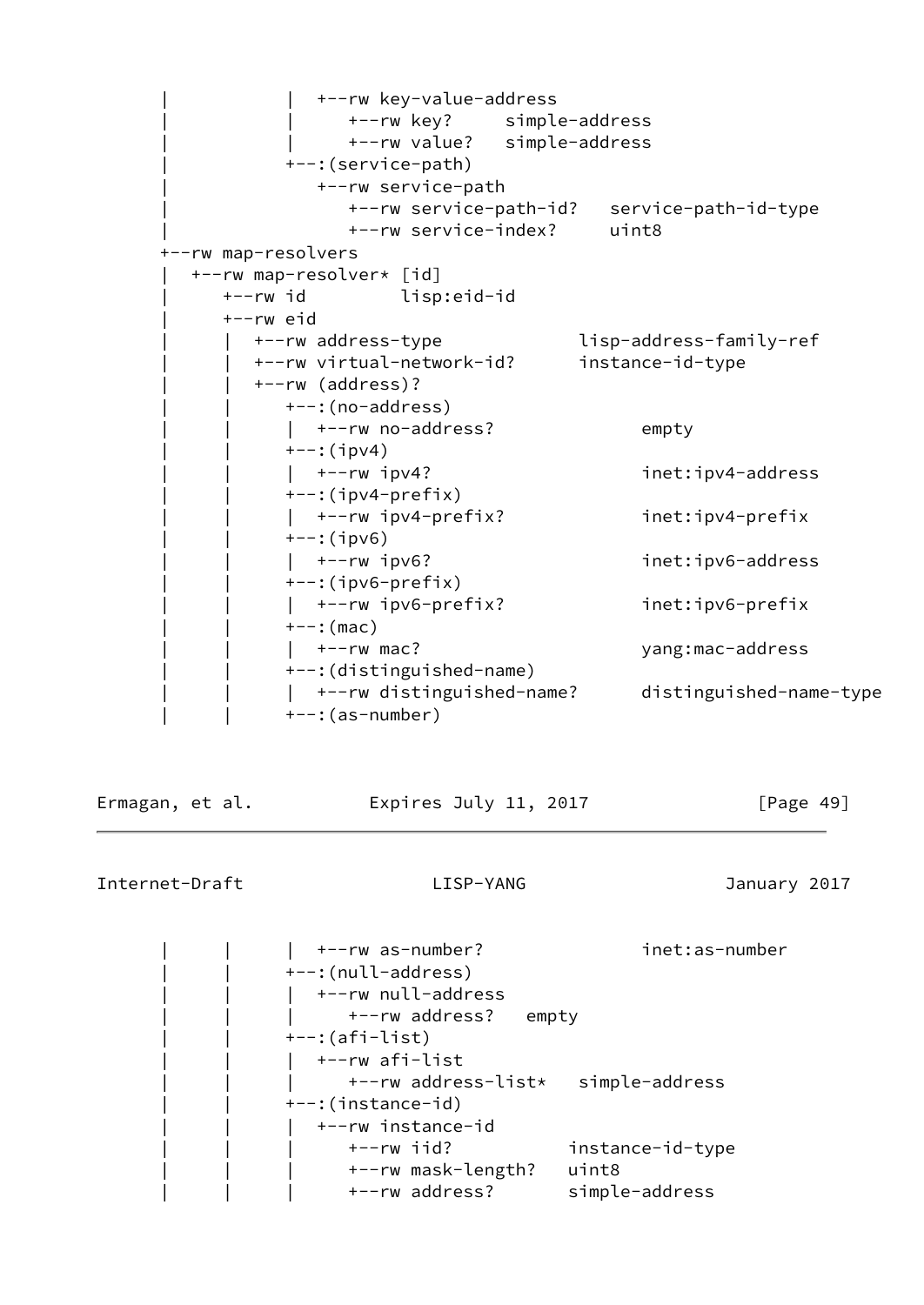| | +--:(as-number-lcaf) | | | +--rw as-number-lcaf | | | +--rw as? inet:as-number | | | +--rw address? simple-address | | +--:(application-data) | | | +--rw application-data | | | +--rw address? simple-address | | | +--rw protocol? uint8 | | | +--rw ip-tos? int32 | | | +--rw local-port-low? inet:port-number | | | +--rw local-port-high? inet:port-number | | | +--rw remote-port-low? inet:port-number | | | +--rw remote-port-high? inet:port-number +--: (geo-coordinates) | | | +--rw geo-coordinates | | | +--rw latitude? bits | | | +--rw latitude-degrees? uint8 | | | +--rw latitude-minutes? uint8 | | | +--rw latitude-seconds? uint8 | | | +--rw longitude? bits | | | +--rw longitude-degrees? uint16 | | | +--rw longitude-minutes? uint8 | | | +--rw longitude-seconds? uint8 | | | +--rw altitude? int32 | | | +--rw address? simple-address +--:(nat-traversal) | | | +--rw nat-traversal | | | +--rw ms-udp-port? uint16 | | | +--rw etr-udp-port? uint16 | | | +--rw global-etr-rloc? simple-address | | | +--rw ms-rloc? simple-address | | | +--rw private-etr-rloc? simple-address | | | +--rw rtr-rlocs\* simple-address | | +--:(explicit-locator-path) | | | +--rw explicit-locator-path  $+--rw$  hop\* [hop-id]

Ermagan, et al. Expires July 11, 2017 [Page 50]

Internet-Draft LISP-YANG January 2017

+--rw hop-id string | | | +--rw address? simple-address | | | +--rw lrs-bits? bits +--: (source-dest-key) +--rw source-dest-key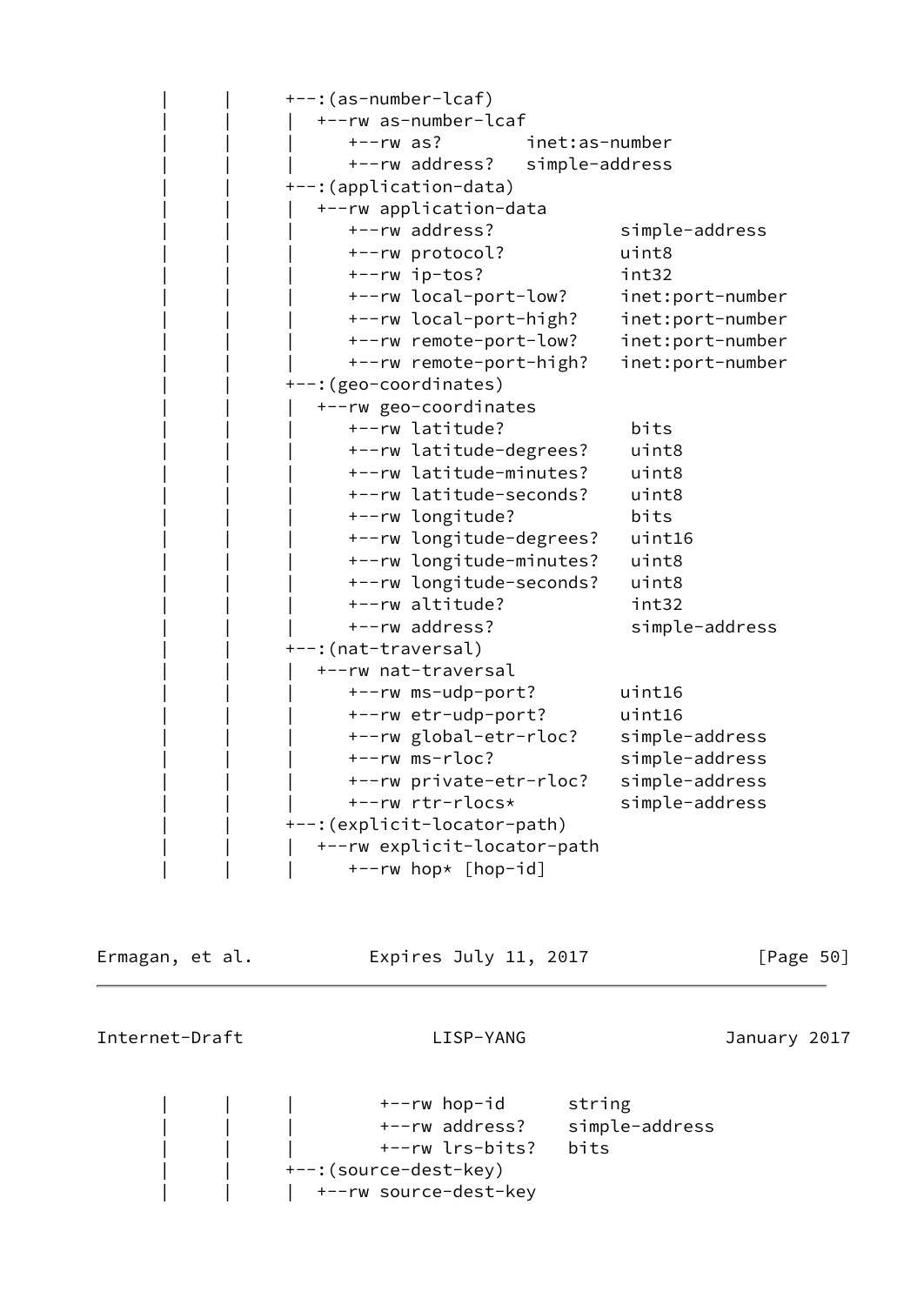```
 | | | +--rw source? simple-address
                  | | | +--rw dest? simple-address
           +--: (key-value-address)
              +--rw key-value-address
                  | | | +--rw key? simple-address
                  | | | +--rw value? simple-address
            | | +--:(service-path)
               | | +--rw service-path
                  | | +--rw service-path-id? service-path-id-type
                  | | +--rw service-index? uint8
      | +--rw address* inet:ip-address
+--rw itr-rlocs? -> /lisp:lisp/locator-sets/locator-set/locator-se
 +--rw map-cache
   +--rw mapping* [id]
      +--rw id eid-id
      +--rw eid
         | +--rw address-type lisp-address-family-ref
         | +--rw virtual-network-id? instance-id-type
         | +--rw (address)?
            | +--:(no-address)
           | +--rw no-address? empty
           +--:(ipv4)
            | | +--rw ipv4? inet:ipv4-address
            | +--:(ipv4-prefix)
            | | +--rw ipv4-prefix? inet:ipv4-prefix
           +--:(ipv6)
           | +--rw ipv6? inet:ipv6-address
            | +--:(ipv6-prefix)
            | | +--rw ipv6-prefix? inet:ipv6-prefix
           +--: (mac)
            | | +--rw mac? yang:mac-address
            | +--:(distinguished-name)
            | | +--rw distinguished-name? distinguished-name-type
           ---:(as-number)
            | | +--rw as-number? inet:as-number
            | +--:(null-address)
           | +--rw null-address
                  | | +--rw address? empty
           +--: (afi-list)
            | | +--rw afi-list
                  | | +--rw address-list* simple-address
            | +--:(instance-id)
            | | +--rw instance-id
```
Ermagan, et al. Expires July 11, 2017 [Page 51]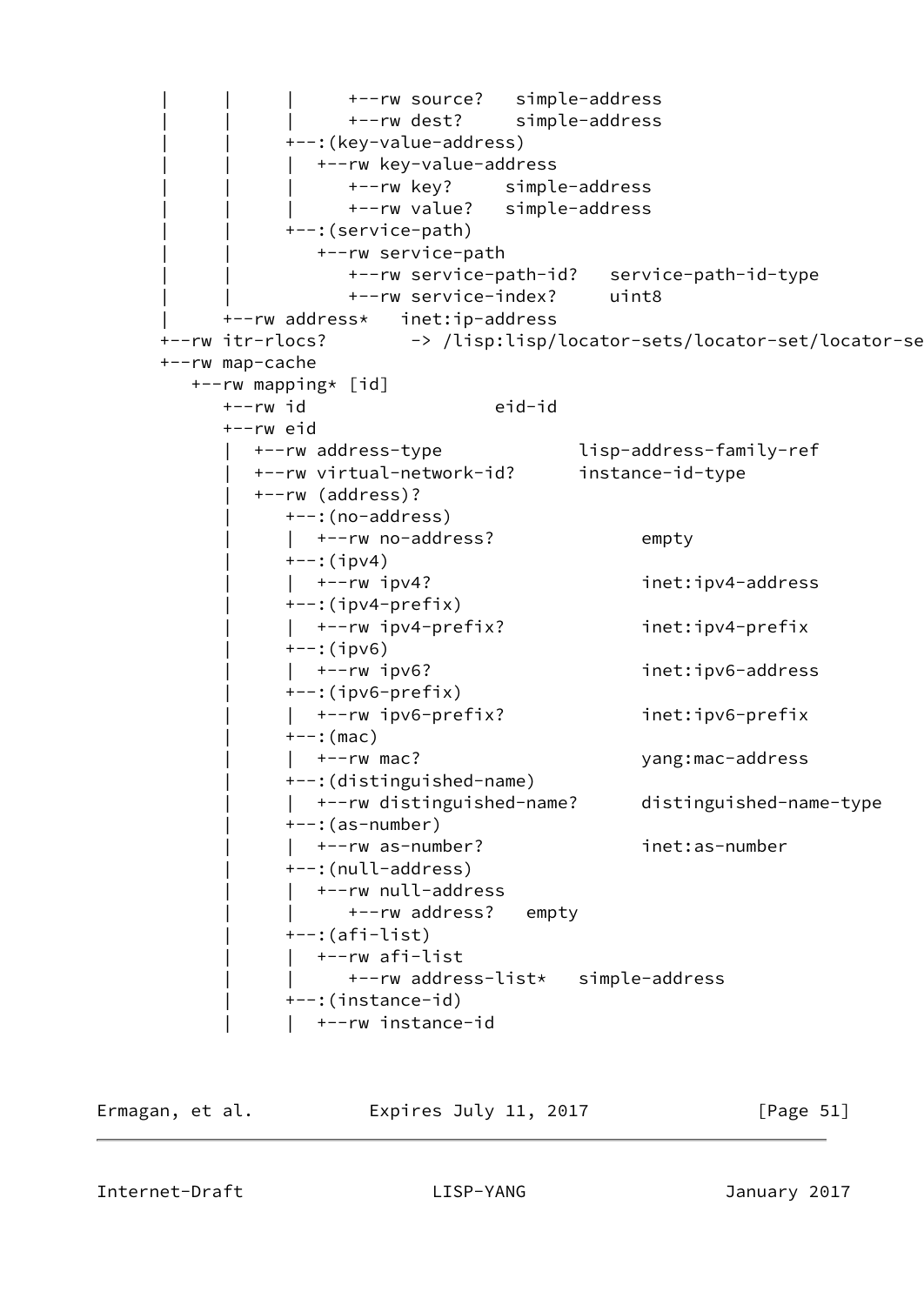```
 | | +--rw iid? instance-id-type
       | | +--rw mask-length? uint8
       | | +--rw address? simple-address
 | +--:(as-number-lcaf)
   | | +--rw as-number-lcaf
       | | +--rw as? inet:as-number
      | | +--rw address? simple-address
 | +--:(application-data)
   | | +--rw application-data
       | | +--rw address? simple-address
       | | +--rw protocol? uint8
       | | +--rw ip-tos? int32
       | | +--rw local-port-low? inet:port-number
      | | +--rw local-port-high? inet:port-number
       | | +--rw remote-port-low? inet:port-number
       | | +--rw remote-port-high? inet:port-number
 | +--:(geo-coordinates)
   | | +--rw geo-coordinates
       | | +--rw latitude? bits
       | | +--rw latitude-degrees? uint8
       | | +--rw latitude-minutes? uint8
       | | +--rw latitude-seconds? uint8
       | | +--rw longitude? bits
       | | +--rw longitude-degrees? uint16
       | | +--rw longitude-minutes? uint8
       | | +--rw longitude-seconds? uint8
       | | +--rw altitude? int32
      +--rw address? simple-address
 | +--:(nat-traversal)
   | | +--rw nat-traversal
       | | +--rw ms-udp-port? uint16
       | | +--rw etr-udp-port? uint16
       | | +--rw global-etr-rloc? simple-address
       | | +--rw ms-rloc? simple-address
       | | +--rw private-etr-rloc? simple-address
       | | +--rw rtr-rlocs* simple-address
 | +--:(explicit-locator-path)
   | | +--rw explicit-locator-path
      +--rw hop* [hop-id]+--rw hop-id string
          | | +--rw address? simple-address
          | | +--rw lrs-bits? bits
 | +--:(source-dest-key)
   | | +--rw source-dest-key
       | | +--rw source? simple-address
      | | +--rw dest? simple-address
 | +--:(key-value-address)
   | | +--rw key-value-address
```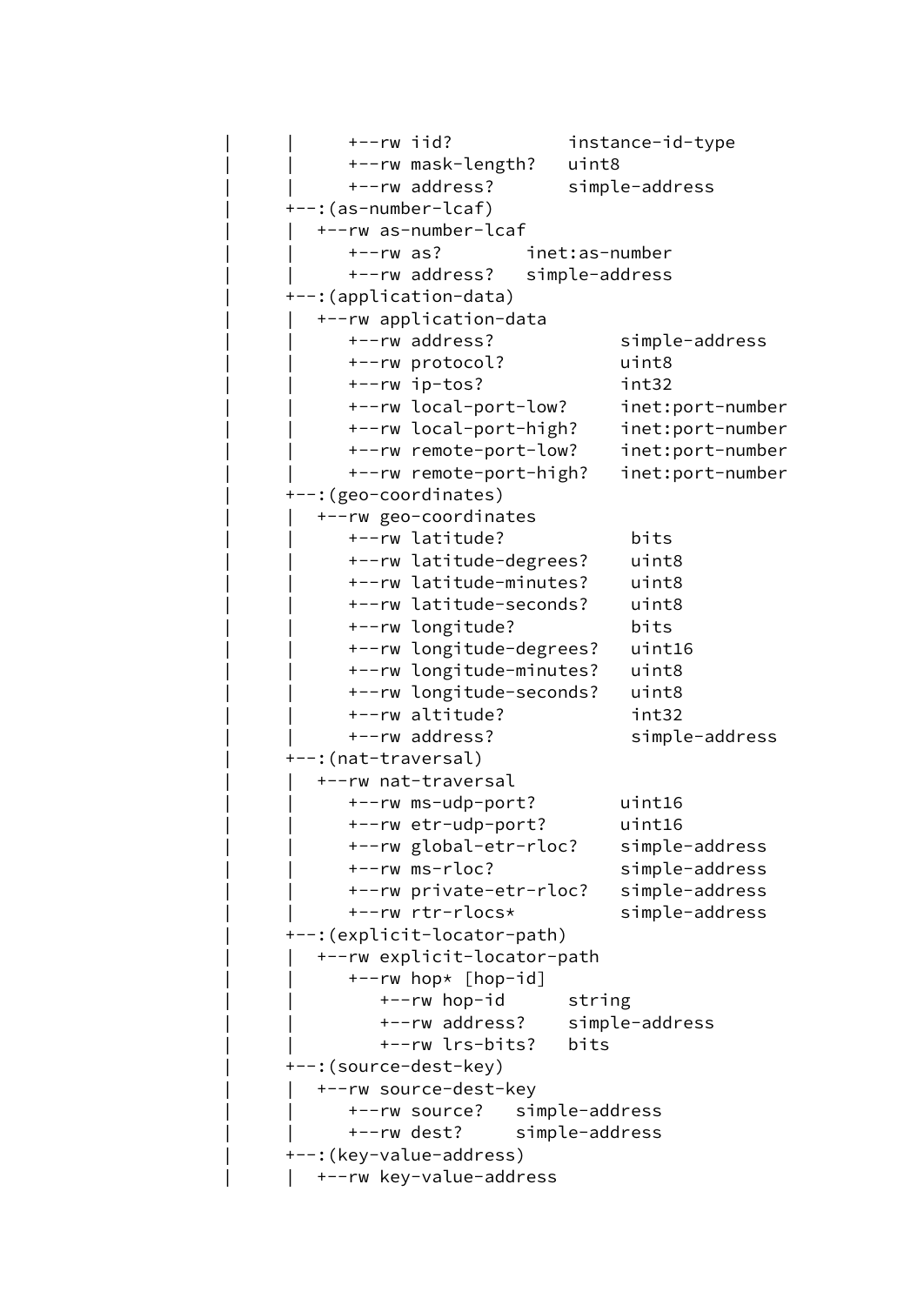```
Internet-Draft LISP-YANG January 2017
```
 | | +--rw key? simple-address | | +--rw value? simple-address | +--:(service-path) | +--rw service-path | +--rw service-path-id? service-path-id-type | +--rw service-index? uint8 +--rw ttl? uint32 +--rw authoritative? bits +--rw static? boolean +--rw (locator-list)? +--:(negative-mapping) | +--rw map-reply-action? map-reply-action +--:(positive-mapping) +--rw rlocs +--rw locator\* [id] +--rw id string +--rw locator-address +--rw address-type lisp-address-family-r | +--rw virtual-network-id? instance-id-type | +--rw (address)? | +--:(no-address) |  $+-rw$  no-address? empty  $+--:$ (ipv4) | +--rw ipv4? inet:ipv4-addre  $+--$ : (ipv4-prefix) | | +--rw ipv4-prefix? inet:ipv4-prefix  $+--:$ (ipv6) | +--rw ipv6? inet:ipv6-address  $+-:$ (ipv6-prefix) | | +--rw ipv6-prefix? inet:ipv6-prefix  $+--:$  (mac) |  $+--rw$  mac? yang:mac-addres | +--:(distinguished-name) | +--rw distinguished-name? distinguished-n  $---:$ (as-number) | | +--rw as-number? inet:as-number | +--:(null-address) | | +--rw null-address | | +--rw address? empty | +--:(afi-list) | | +--rw afi-list | | +--rw address-list\* simple-address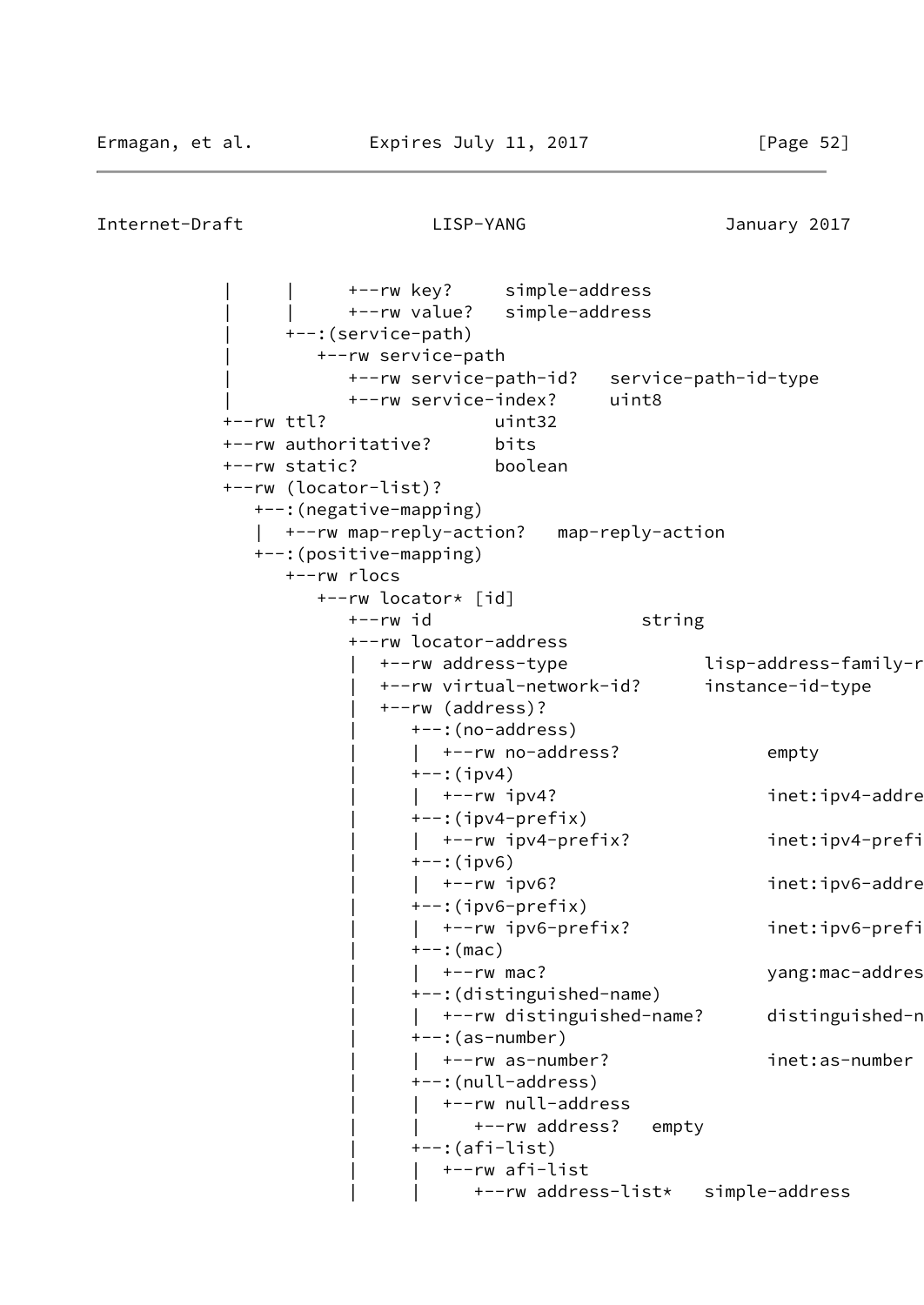| +--:(instance-id)         |                  |
|---------------------------|------------------|
| $\vert$ +--rw instance-id |                  |
| +--rw iid?                | instance-id-type |
| +--rw mask-length?        | uint8            |
| +--rw address?            | simple-address   |
| +--:(as-number-lcaf)      |                  |

Ermagan, et al. Expires July 11, 2017 [Page 53]

 $\overline{a}$ 

| +--rw as-number-lcaf         |                  |
|------------------------------|------------------|
| $+--rw$ as?                  | inet:as-number   |
| +--rw address?               | simple-address   |
| +--: (application-data)      |                  |
| +--rw application-data       |                  |
| +--rw address?               | simple-address   |
| +--rw protocol?              | uint8            |
| +--rw ip-tos?                | int32            |
| +--rw local-port-low?        | inet:port-number |
| +--rw local-port-high?       | inet:port-number |
| +--rw remote-port-low?       | inet:port-number |
| +--rw remote-port-high?      | inet:port-number |
| +--: (geo-coordinates)       |                  |
| +--rw geo-coordinates        |                  |
| +--rw latitude?              | bits             |
| +--rw latitude-degrees?      | uint8            |
| +--rw latitude-minutes?      | uint8            |
| +--rw latitude-seconds?      | uint8            |
| +--rw longitude?             | bits             |
| +--rw longitude-degrees?     | uint16           |
| +--rw longitude-minutes?     | uint8            |
| +--rw longitude-seconds?     | uint8            |
| +--rw altitude?              | int32            |
| +--rw address?               | simple-address   |
| +--: (nat-traversal)         |                  |
| +--rw nat-traversal          |                  |
| +--rw ms-udp-port?           | uint16           |
| +--rw etr-udp-port?          | uint16           |
| +--rw global-etr-rloc?       | simple-address   |
| +--rw ms-rloc?               | simple-address   |
| +--rw private-etr-rloc?      | simple-address   |
| +--rw rtr-rlocs*             | simple-address   |
| +--: (explicit-locator-path) |                  |
| +--rw explicit-locator-path  |                  |
| +--rw hop* [hop-id]          |                  |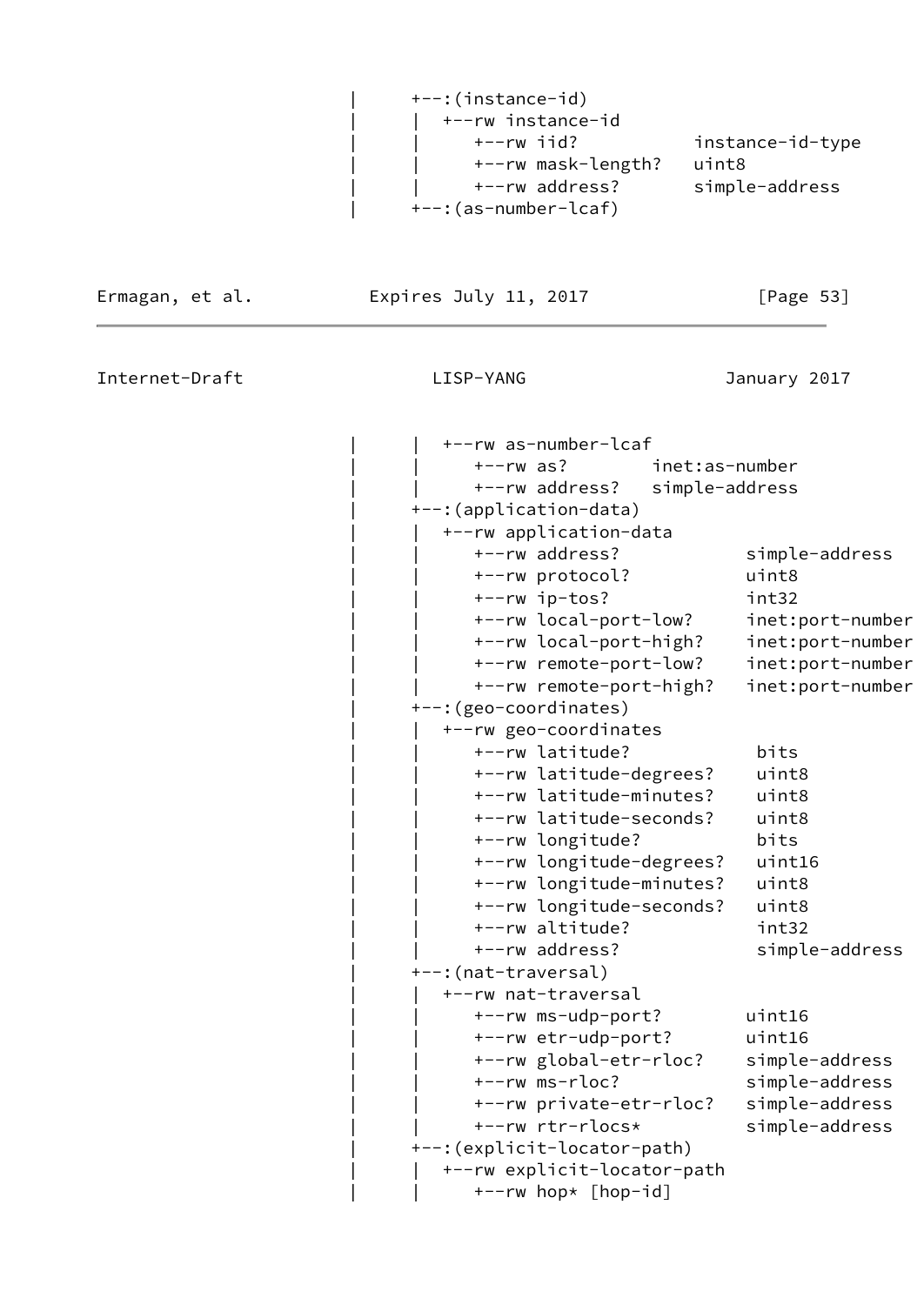| | +--rw hop-id string | | +--rw address? simple-address | | +--rw lrs-bits? bits | +--:(source-dest-key) +--rw source-dest-key | | +--rw source? simple-address | | +--rw dest? simple-address | +--:(key-value-address) | | +--rw key-value-address | | +--rw key? simple-address | | +--rw value? simple-address | +--:(service-path) | +--rw service-path Ermagan, et al. Expires July 11, 2017 [Page 54] Internet-Draft LISP-YANG January 2017 | +--rw service-path-id? service-path-id-type | +--rw service-index? uint8 +--rw priority? uint8 +--rw weight? uint8 +--rw multicast-priority? uint8 +--rw multicast-weight? uint8 augment /lisp:lisp/lisp:lisp-router-instances/lisp:lisp-router-instance/lisp:li +--ro pitr-state +--ro map-cache +--ro mapping\* [id] +--ro id eid-id +--ro eid

 | +--ro address-type lisp-address-family-ref | +--ro virtual-network-id? instance-id-type | +--ro (address)? | +--:(no-address) | +--ro no-address? empty  $+--:$ (ipv4) | | +--ro ipv4? inet:ipv4-address | +--:(ipv4-prefix) | | +--ro ipv4-prefix? inet:ipv4-prefix | +--:(ipv6) | | +--ro ipv6? inet:ipv6-address  $+-:$ (ipv6-prefix) | | +--ro ipv6-prefix? inet:ipv6-prefix  $+--:$  (mac) | | +--ro mac? yang:mac-address | +--:(distinguished-name)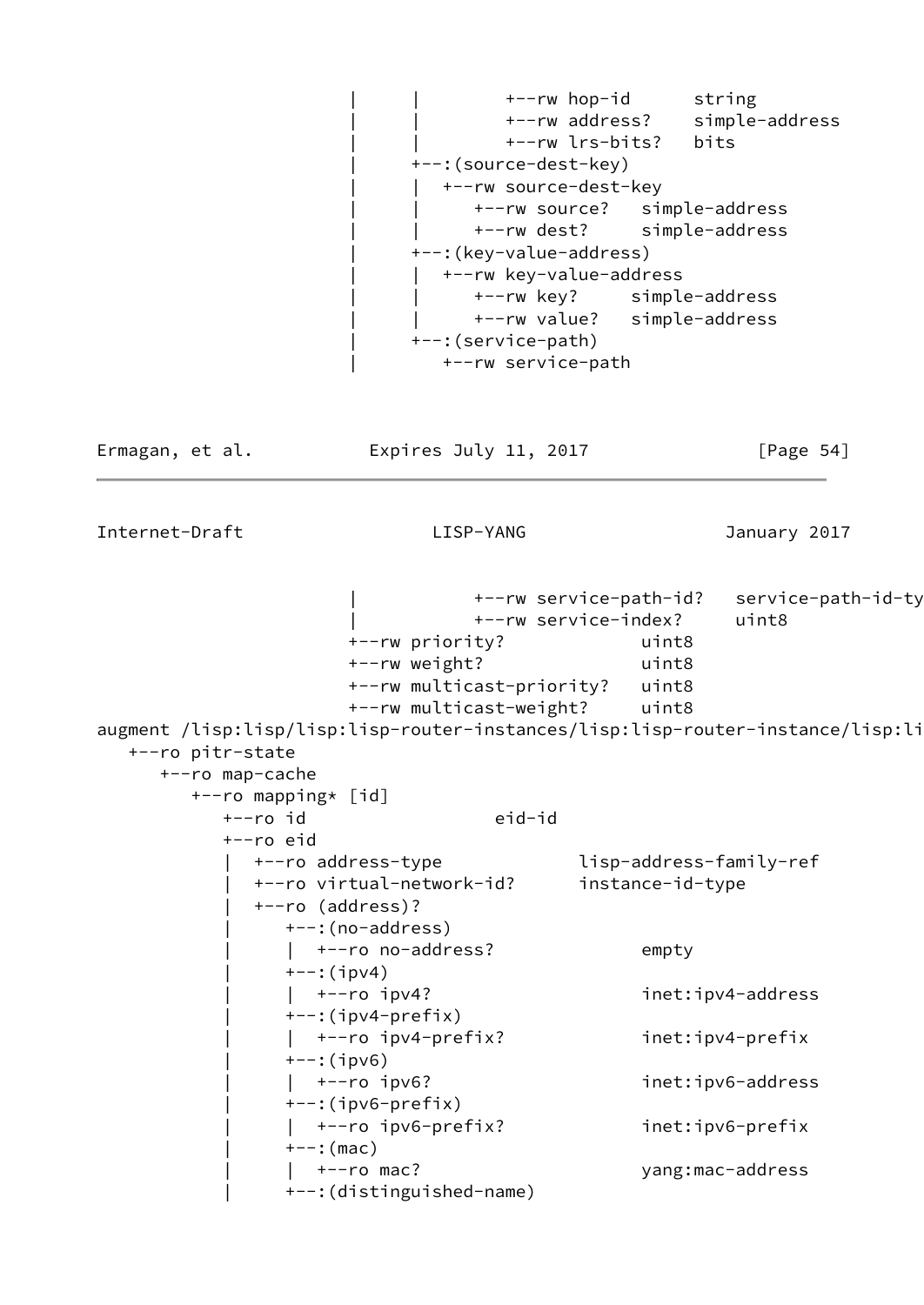| | +--ro distinguished-name? distinguished-name-type | +--:(as-number) | | +--ro as-number? inet:as-number | +--:(null-address) | +--ro null-address +--ro address? empty  $+-$ : (afi-list) | | +--ro afi-list | | +--ro address-list\* simple-address | +--:(instance-id) | | +--ro instance-id | | +--ro iid? instance-id-type | | +--ro mask-length? uint8 | | +--ro address? simple-address | +--:(as-number-lcaf) | +--ro as-number-lcaf | | +--ro as? inet:as-number | | +--ro address? simple-address | +--:(application-data) | +--ro application-data

Ermagan, et al. 
Expires July 11, 2017  $[Page 55]$ 

| +--ro address?           | simple-address   |
|--------------------------|------------------|
| +--ro protocol?          | uint8            |
| +--ro ip-tos?            | int32            |
| +--ro local-port-low?    | inet:port-number |
| +--ro local-port-high?   | inet:port-number |
| +--ro remote-port-low?   | inet:port-number |
| +--ro remote-port-high?  | inet:port-number |
| +--: (geo-coordinates)   |                  |
| +--ro geo-coordinates    |                  |
| +--ro latitude?          | bits             |
| +--ro latitude-degrees?  | uint8            |
| +--ro latitude-minutes?  | uint8            |
| +--ro latitude-seconds?  | uint8            |
| +--ro longitude?         | bits             |
| +--ro longitude-degrees? | uint16           |
| +--ro longitude-minutes? | uint8            |
| +--ro longitude-seconds? | uint8            |
| +--ro altitude?          | int32            |
| +--ro address?           | simple-address   |
| +--:(nat-traversal)      |                  |
| +--ro nat-traversal      |                  |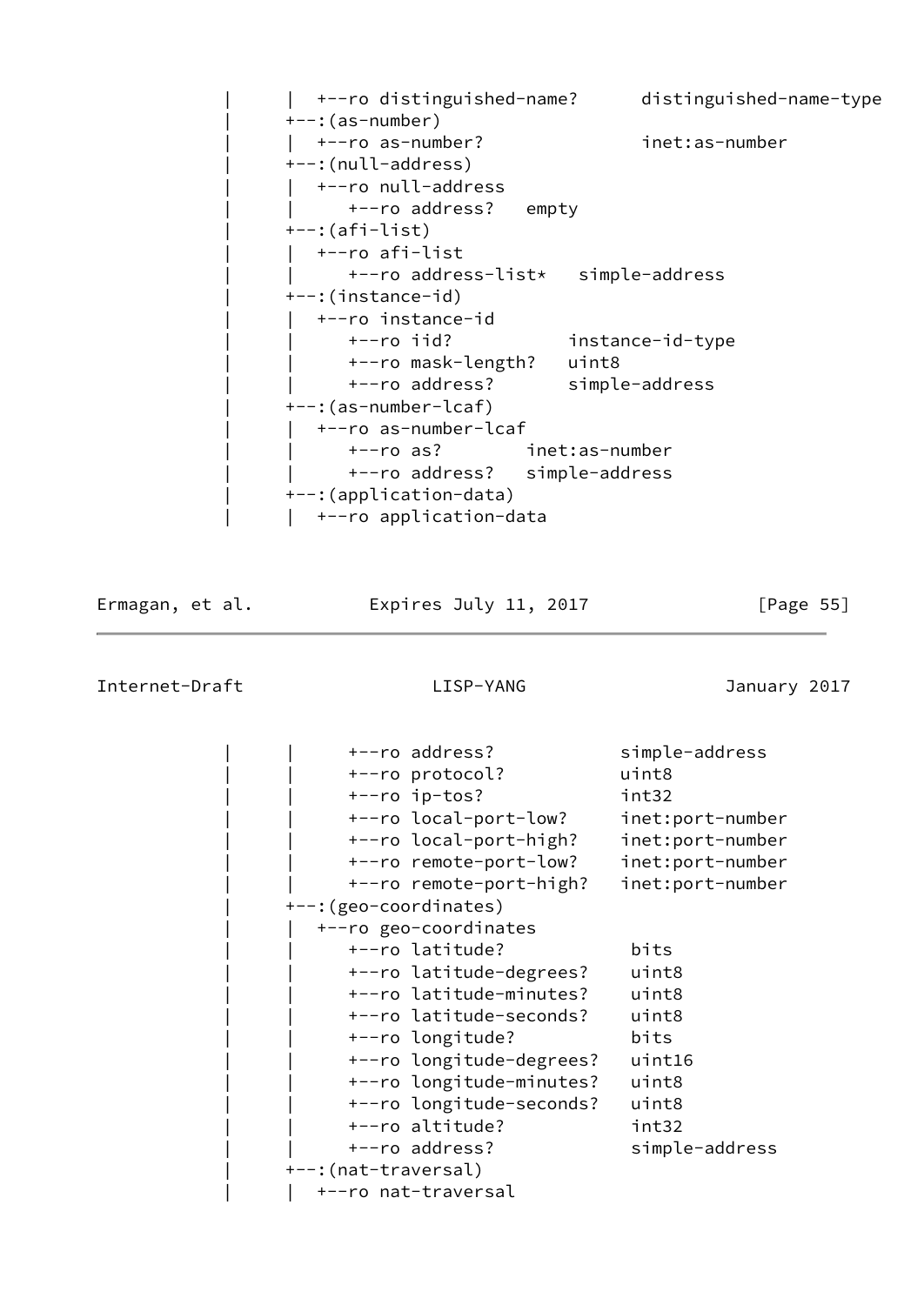| | +--ro ms-udp-port? uint16 | | +--ro etr-udp-port? uint16 | | +--ro global-etr-rloc? simple-address | | +--ro ms-rloc? simple-address | | +--ro private-etr-rloc? simple-address | | +--ro rtr-rlocs\* simple-address | +--:(explicit-locator-path) | | +--ro explicit-locator-path | | +--ro hop\* [hop-id] +--ro hop-id string | | +--ro address? simple-address | | +--ro lrs-bits? bits | +--:(source-dest-key) +--ro source-dest-key | | +--ro source? simple-address | | +--ro dest? simple-address | +--:(key-value-address) | | +--ro key-value-address | | +--ro key? simple-address | | +--ro value? simple-address | +--:(service-path) | +--ro service-path | +--ro service-path-id? service-path-id-type | +--ro service-index? uint8 +--ro ttl? uint32 +--ro authoritative? bits +--ro static? boolean

Ermagan, et al. **Expires July 11, 2017** [Page 56]

Internet-Draft LISP-YANG January 2017

 +--ro (locator-list)? +--:(negative-mapping) | +--ro map-reply-action? map-reply-action +--:(positive-mapping) +--ro rlocs +--ro locator\* [id] +--ro id string +--ro locator-address +--ro address-type lisp-address-family-r | +--ro virtual-network-id? instance-id-type | +--ro (address)? | +--:(no-address) | +--ro no-address? empty  $+--:$ (ipv4)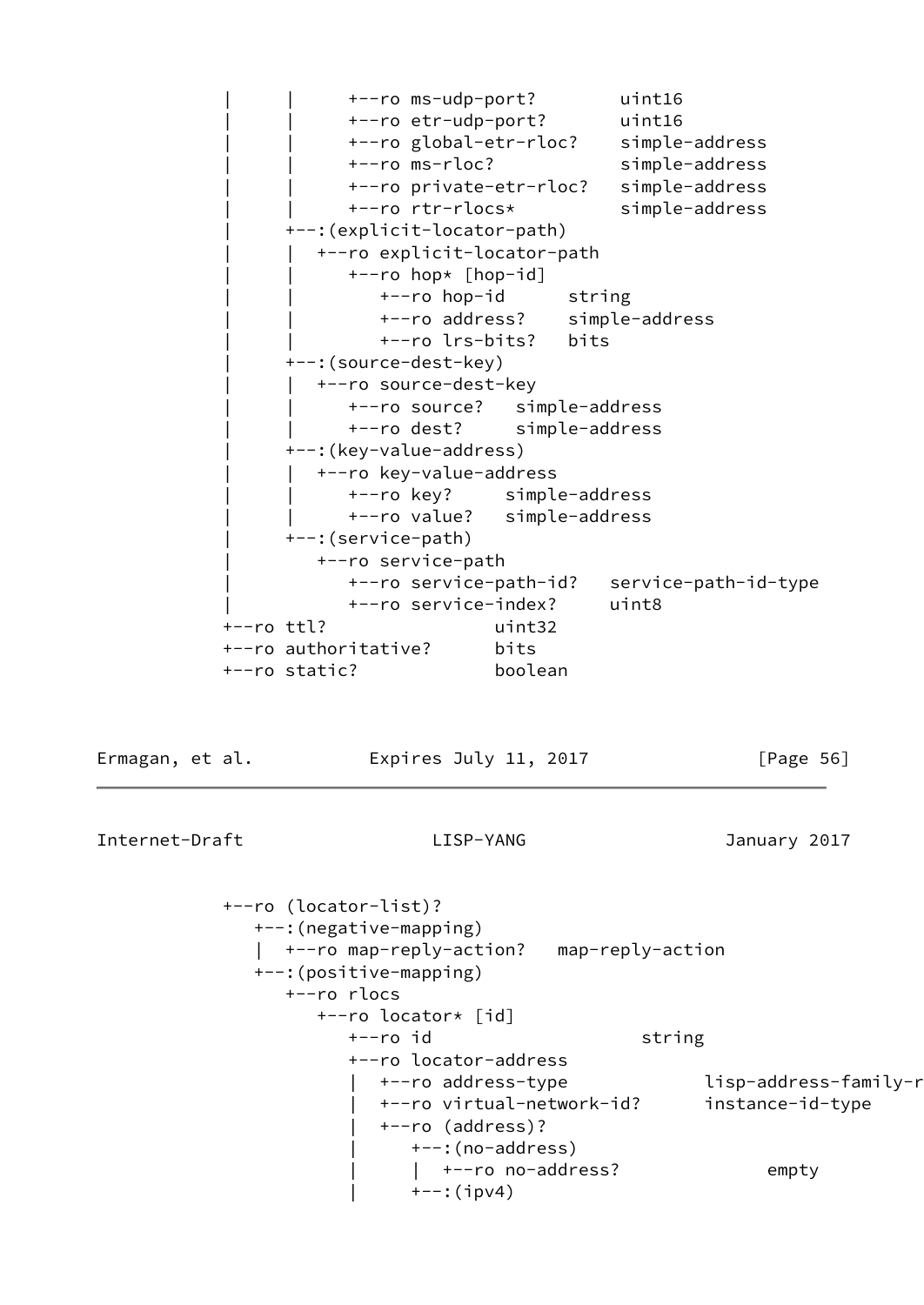```
| +--ro ipv4? inet:ipv4-addre
---:(ipv4-prefix)
 | | +--ro ipv4-prefix? inet:ipv4-prefix
+--:(ipv6)
| +--ro ipv6? inet:ipv6-addre
+-:(ipv6-prefix)
 | | +--ro ipv6-prefix? inet:ipv6-prefix
+--: (mac)
| +--ro mac? yang:mac-addres
 | +--:(distinguished-name)
| +--ro distinguished-name? distinguished-n
---:(as-number)
 | | +--ro as-number? inet:as-number
 | +--:(null-address)
  | | +--ro null-address
 | | +--ro address? empty
 | +--:(afi-list)
 | | +--ro afi-list
      | | +--ro address-list* simple-address
 | +--:(instance-id)
   | | +--ro instance-id
      | | +--ro iid? instance-id-type
      | | +--ro mask-length? uint8
     | | +--ro address? simple-address
 | +--:(as-number-lcaf)
   | | +--ro as-number-lcaf
      | | +--ro as? inet:as-number
     | | +--ro address? simple-address
 | +--:(application-data)
   | | +--ro application-data
      | | +--ro address? simple-address
      | | +--ro protocol? uint8
      | | +--ro ip-tos? int32
      | | +--ro local-port-low? inet:port-number
```
Ermagan, et al. 
Expires July 11, 2017  $[Page 57]$ 

Internet-Draft LISP-YANG January 2017

 | | +--ro local-port-high? inet:port-number | | +--ro remote-port-low? inet:port-number | | +--ro remote-port-high? inet:port-number | +--:(geo-coordinates) | | +--ro geo-coordinates | | +--ro latitude? bits | | +--ro latitude-degrees? uint8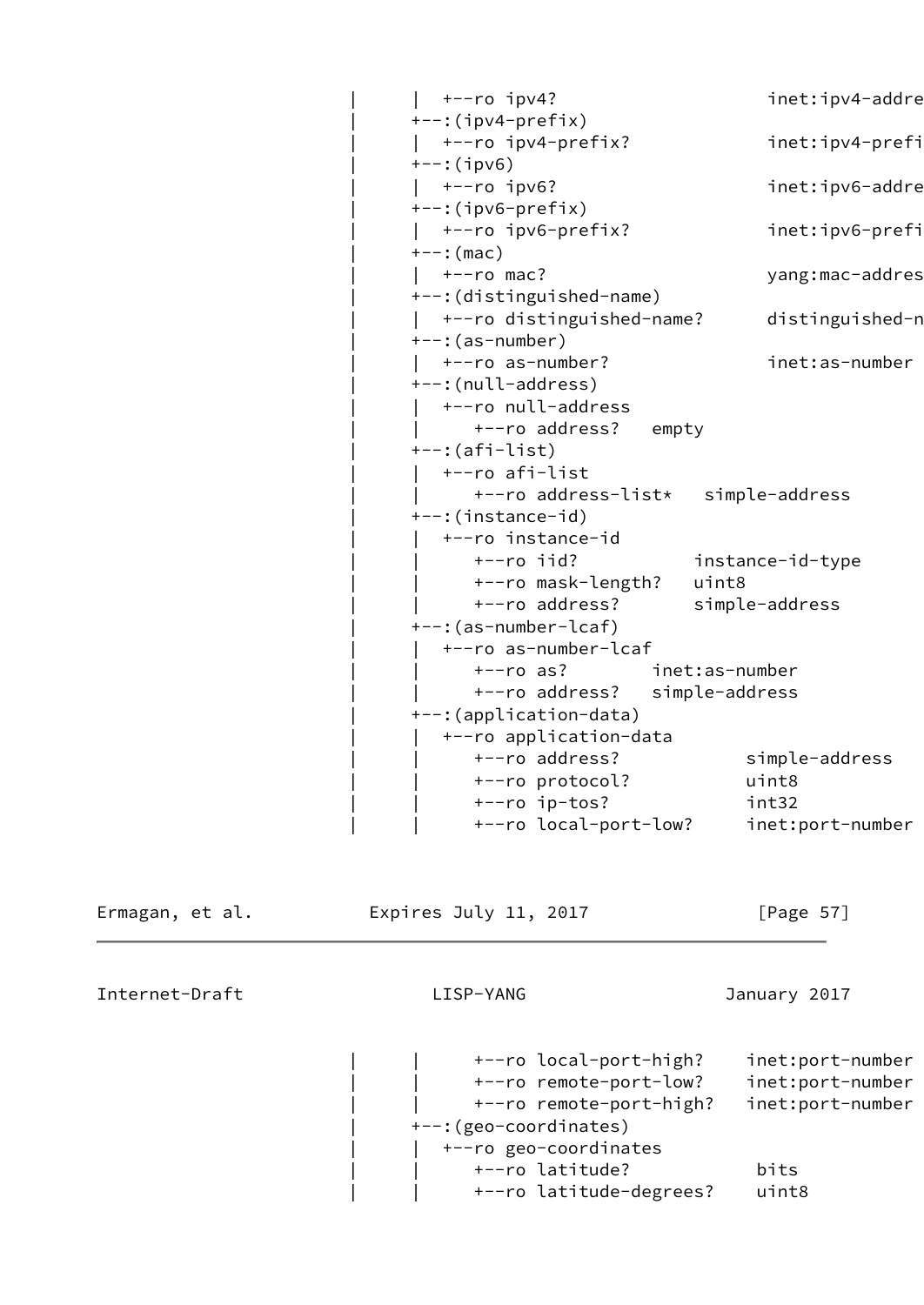```
 | | +--ro latitude-minutes? uint8
             | | +--ro latitude-seconds? uint8
             | | +--ro longitude? bits
             | | +--ro longitude-degrees? uint16
             | | +--ro longitude-minutes? uint8
             | | +--ro longitude-seconds? uint8
             | | +--ro altitude? int32
             | | +--ro address? simple-address
       | +--:(nat-traversal)
          | | +--ro nat-traversal
             | | +--ro ms-udp-port? uint16
             | | +--ro etr-udp-port? uint16
             | | +--ro global-etr-rloc? simple-address
             | | +--ro ms-rloc? simple-address
            +--ro private-etr-rloc? simple-address
             | | +--ro rtr-rlocs* simple-address
       | +--:(explicit-locator-path)
          | | +--ro explicit-locator-path
             | | +--ro hop* [hop-id]
               +--ro hop-id string
                | | +--ro address? simple-address
                | | +--ro lrs-bits? bits
       | +--:(source-dest-key)
          | | +--ro source-dest-key
             | | +--ro source? simple-address
             | | +--ro dest? simple-address
       | +--:(key-value-address)
         +--ro key-value-address
             | | +--ro key? simple-address
             | | +--ro value? simple-address
       | +--:(service-path)
          | +--ro service-path
            +--ro service-path-id? service-path-id-ty
             | +--ro service-index? uint8
 +--ro priority? uint8
 +--ro weight? uint8
 +--ro multicast-priority? uint8
 +--ro multicast-weight? uint8
```
Ermagan, et al. **Expires July 11, 2017** [Page 58]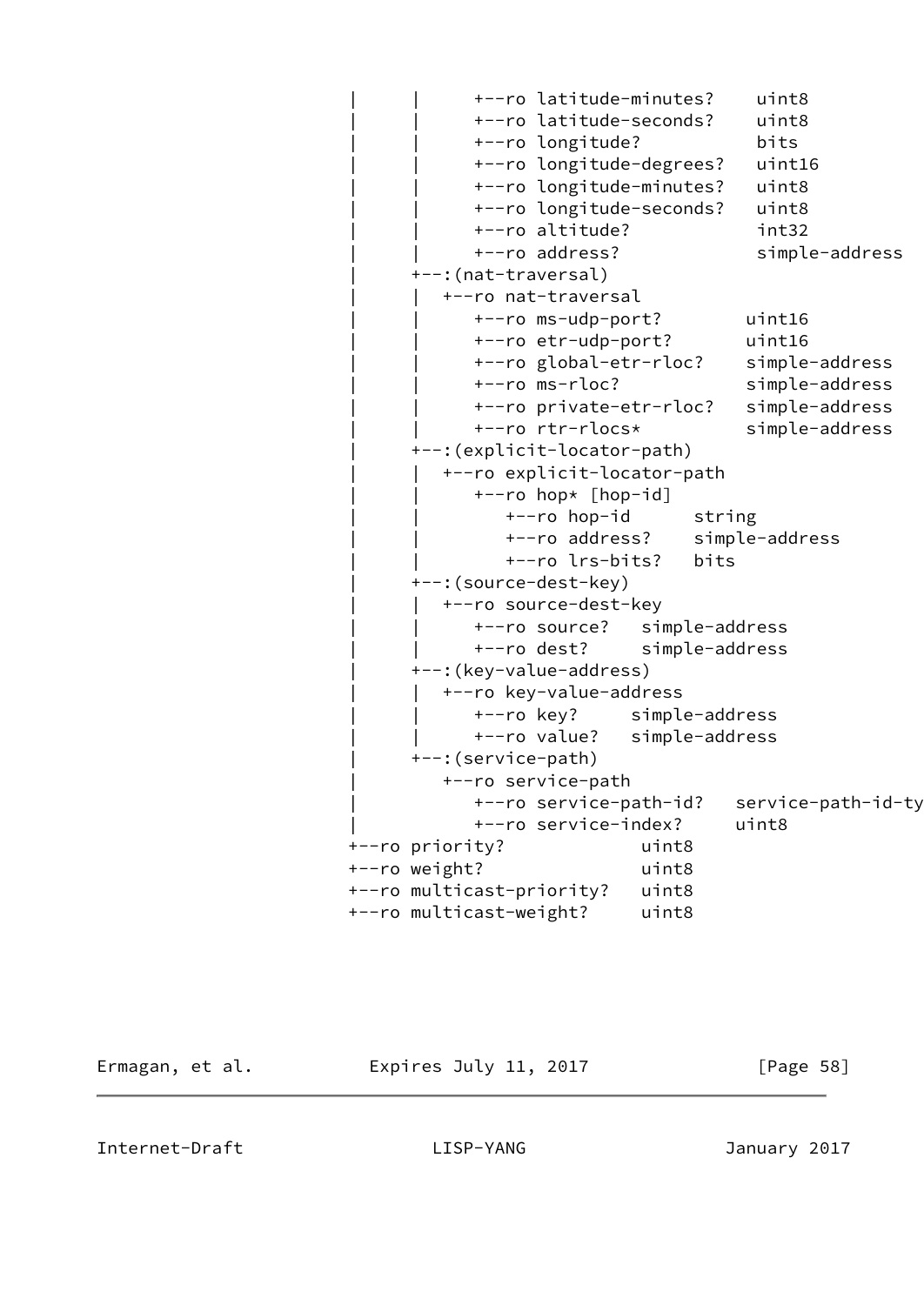<span id="page-66-0"></span>[7.2](#page-66-0). Module Definition

```
 <CODE BEGINS> file "ietf-lisp-pitr@2016-06-30.yang"
 module ietf-lisp-pitr {
   namespace "urn:ietf:params:xml:ns:yang:ietf-lisp-pitr";
   prefix lisp-pitr;
   import ietf-lisp {
     prefix lisp;
   }
   import ietf-lisp-address-types {
     prefix lcaf;
   }
   import ietf-inet-types {
     prefix inet;
   }
   organization
     "IETF LISP (Locator/ID Separation Protocol) Working Group";
   contact
     "lisp@ietf.org";
   description
     "This YANG module defines the generic configuration
      data for a LISP PITR. The module can be extended by vendors
      to define vendor-specific configuration parameters and
      policies.
      Copyright (c) 2015 IETF Trust and the persons identified as
      authors of the code. All rights reserved.
     Redistribution and use in source and binary forms, with or
     without modification, is permitted pursuant to, and subject
      to the license terms contained in, the Simplified BSD License
      Section 4.c of the IETF Trust's Legal Provisions
      Relating to IETF Documents
      (http://trustee.ietf.org/license-info).
     RFC 6338; see
      the RFC itself for full legal notices.
     ";
   revision 2016-06-30 {
     description
       "Initial revision.";
     reference
       "https://tools.ietf.org/html/rfc6832";
   }
   identity pitr {
     base lisp:lisp-role;
     description
       "LISP PITR.";
```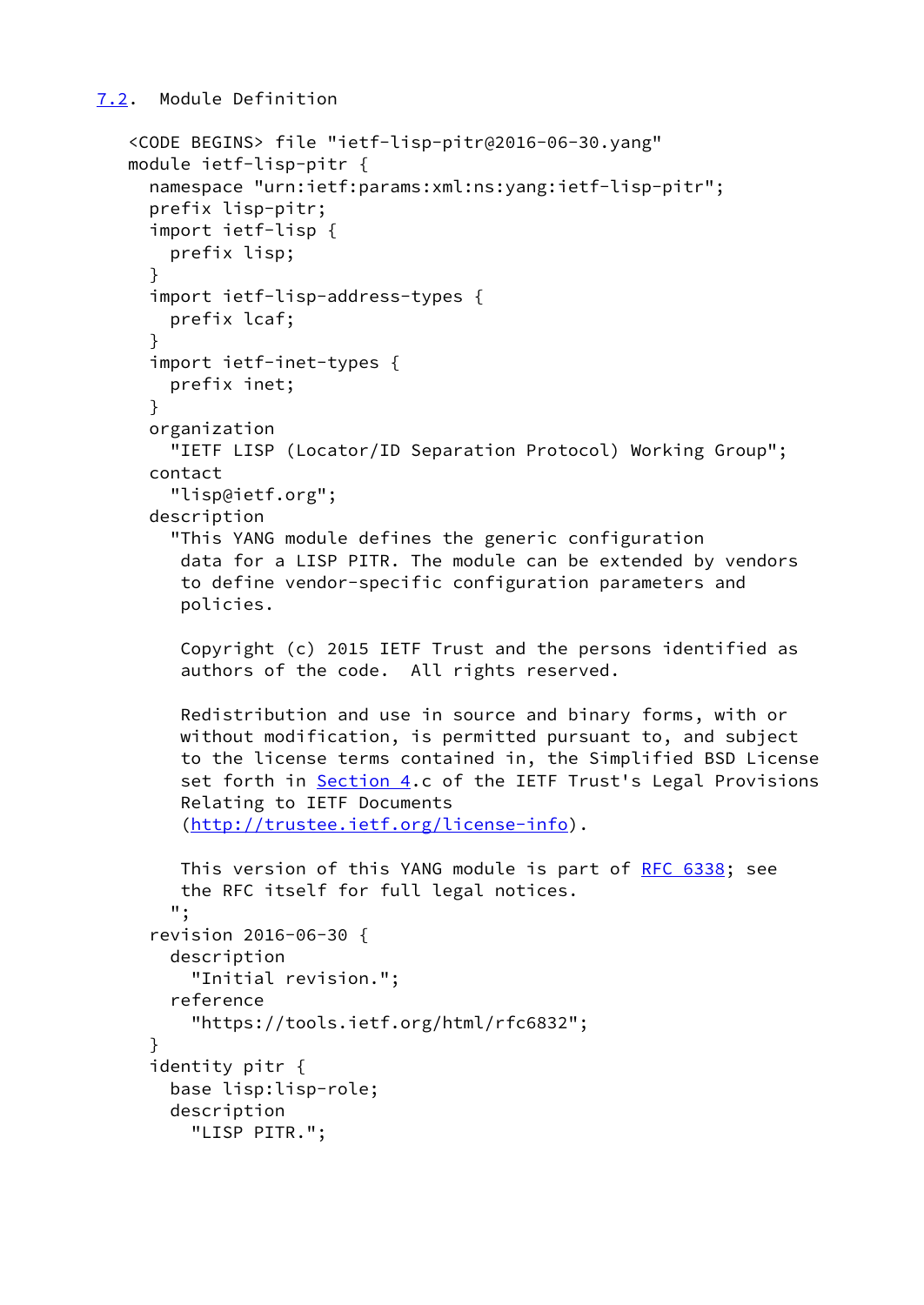```
Internet-Draft LISP-YANG January 2017
     }
     augment "/lisp:lisp/lisp:lisp-router-instances"
     + "/lisp:lisp-router-instance/lisp:lisp-role" {
       when "lisp:lisp-role-type = 'lisp-pitr:pitr'" {
         description
           "Augment is valid when LISP device type is PITR.";
       }
       description
         "This augments LISP devices list with PITR specific
          parameters.";
       container proxy-itr-cfg {
         presence "LISP PITR operation enabled";
         description
           "Proxy-ITR configuration parameters.";
         uses lisp:servicing-eids-grouping;
         container map-resolvers {
           description
             "Map-Resolvers configured for PITR.";
           list map-resolver {
             key "id";
             description
               "List of Map-Resolvers configured for PITR.";
             leaf id {
               type lisp:eid-id;
               description
                 "Id of EID for which the Map-Resolver is used.";
 }
             container eid {
               uses lcaf:lisp-address;
               description
                 "EID for which the Map-Resolver is used.";
 }
             leaf-list address {
               type inet:ip-address;
               min-elements 1;
               description
                 "List of Map-Resolver's addresses.";
 }
 }
 }
         leaf itr-rlocs {
```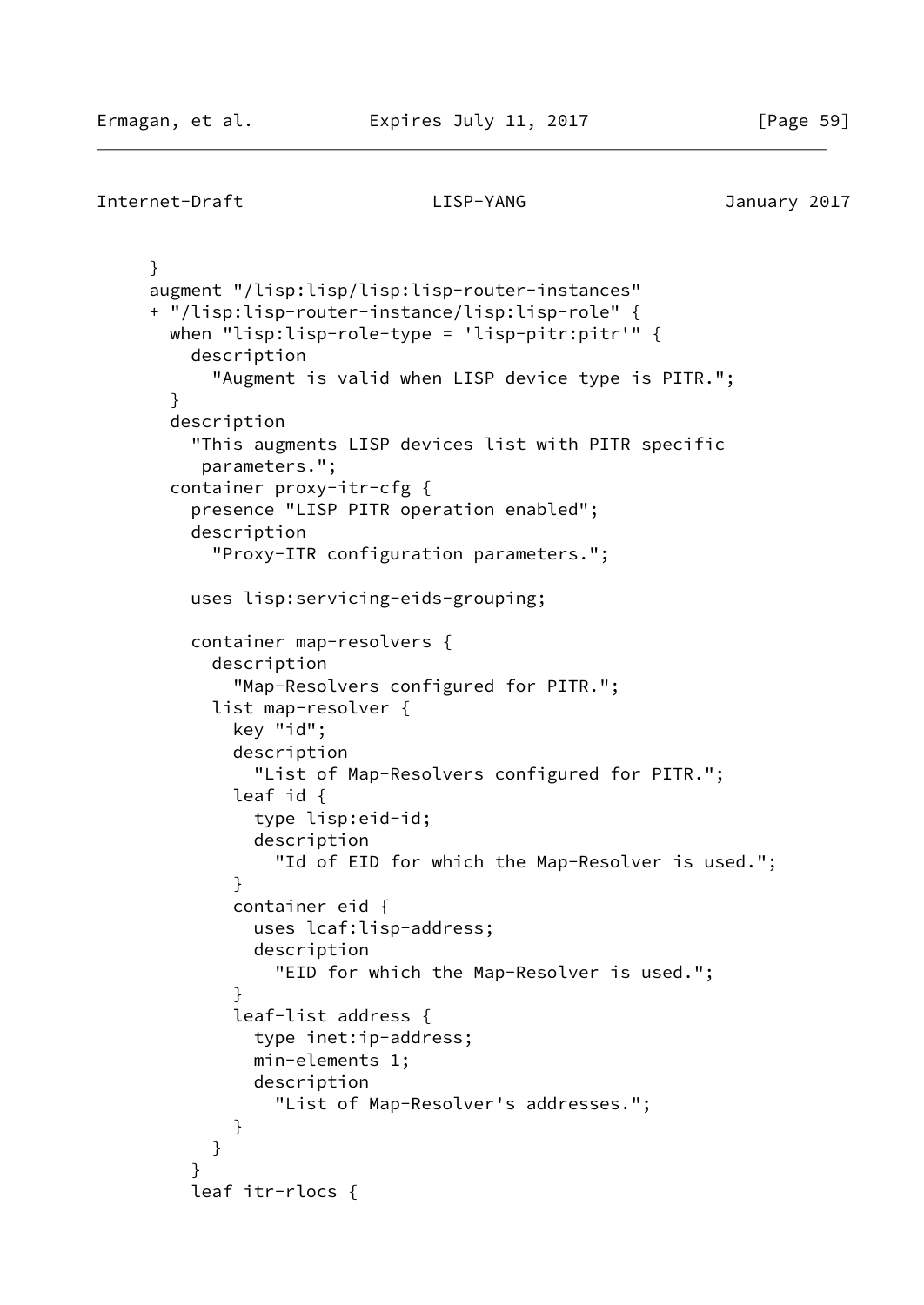```
 type leafref {
             path "/lisp:lisp/lisp:locator-sets/lisp:locator-set/"
             + "lisp:locator-set-name";
 }
           description
```

```
Ermagan, et al. Expires July 11, 2017 [Page 60]
Internet-Draft LISP-YANG January 2017
              "Refrence to a locator set that the PITR includes in
              Map-Requests";
         }
         container map-cache{
           uses lisp:mappings;
           description
              "EID to RLOCs mappings cache.";
         }
       }
     }
      augment "/lisp:lisp/lisp:lisp-router-instances"
      + "/lisp:lisp-router-instance/lisp:lisp-role" {
       when "lisp:lisp-role-type = 'lisp-pitr:pitr'" {
         description
            "Augment is valid when LISP device type is PITR.";
       }
       description
          "This augments LISP devices list state with PITR specific
          parameters.";
       container pitr-state {
          config false;
         description
           "ITR state.";
         container map-cache {
           uses lisp:mappings;
           description
              "EID to RLOCs mappings cache.";
          }
       }
     }
    }
    <CODE ENDS>
```
<span id="page-68-0"></span>[8](#page-68-0). LISP Proxy ETR Module

This module captures the configuration data model of a LISP Proxy ETR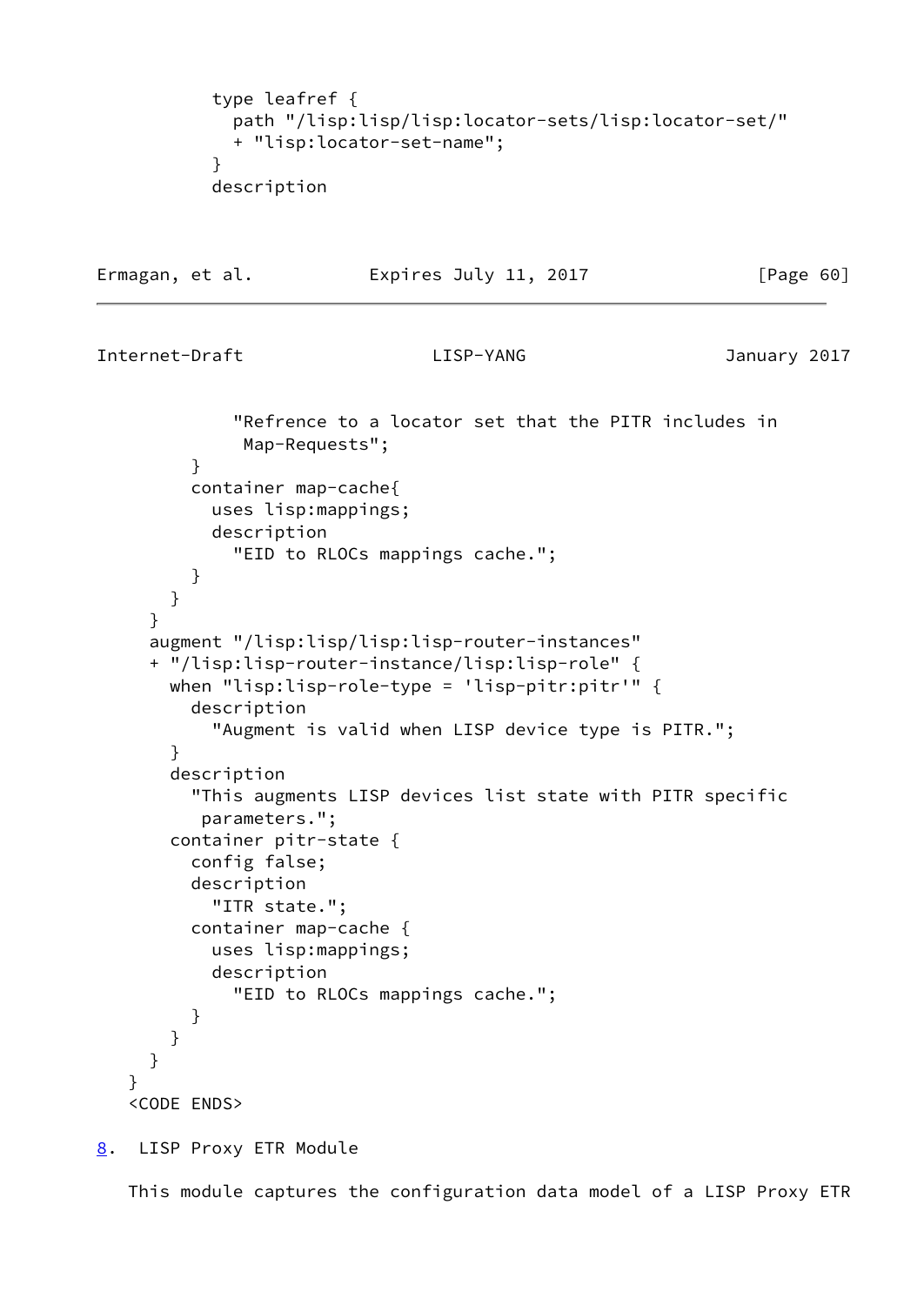```
[RFC6832]. The model may also capture some operational data
   elements.
8.1. Module Structure
module: ietf-lisp-petr
augment /lisp:lisp/lisp:lisp-router-instances/lisp:lisp-router-instance/lisp:li
   +--rw proxy-etr-cfg!
      +--rw servicing-eids
         +--rw servicing-eid* [id]
           +--rw id lisp:eid-id
           +--rw eid-address
Ermagan, et al.             Expires July 11, 2017             [Page 61]
Internet-Draft LISP-YANG January 2017
              +--rw address-type lisp-address-family-ref
              +--rw virtual-network-id? instance-id-type
              +--rw (address)?
                 +--:(no-address)
                 | +--rw no-address? empty
                 +--:(ipv4)
                 | +--rw ipv4? inet:ipv4-address
                 +--:(ipv4-prefix)
                 | +--rw ipv4-prefix? inet:ipv4-prefix
                 +--:(ipv6)
                 | +--rw ipv6? inet:ipv6-address
                 +--:(ipv6-prefix)
                 | +--rw ipv6-prefix? inet:ipv6-prefix
                 +--:(mac)
                 | +--rw mac? yang:mac-address
                 +--:(distinguished-name)
                 | +--rw distinguished-name? distinguished-name-type
                 +--:(as-number)
                 | +--rw as-number? inet:as-number
                 +--:(null-address)
                   | +--rw null-address
                      | +--rw address? empty
                 +--:(afi-list)
                   | +--rw afi-list
                      | +--rw address-list* simple-address
                 +--:(instance-id)
                   | +--rw instance-id
                      | +--rw iid? instance-id-type
                      | +--rw mask-length? uint8
```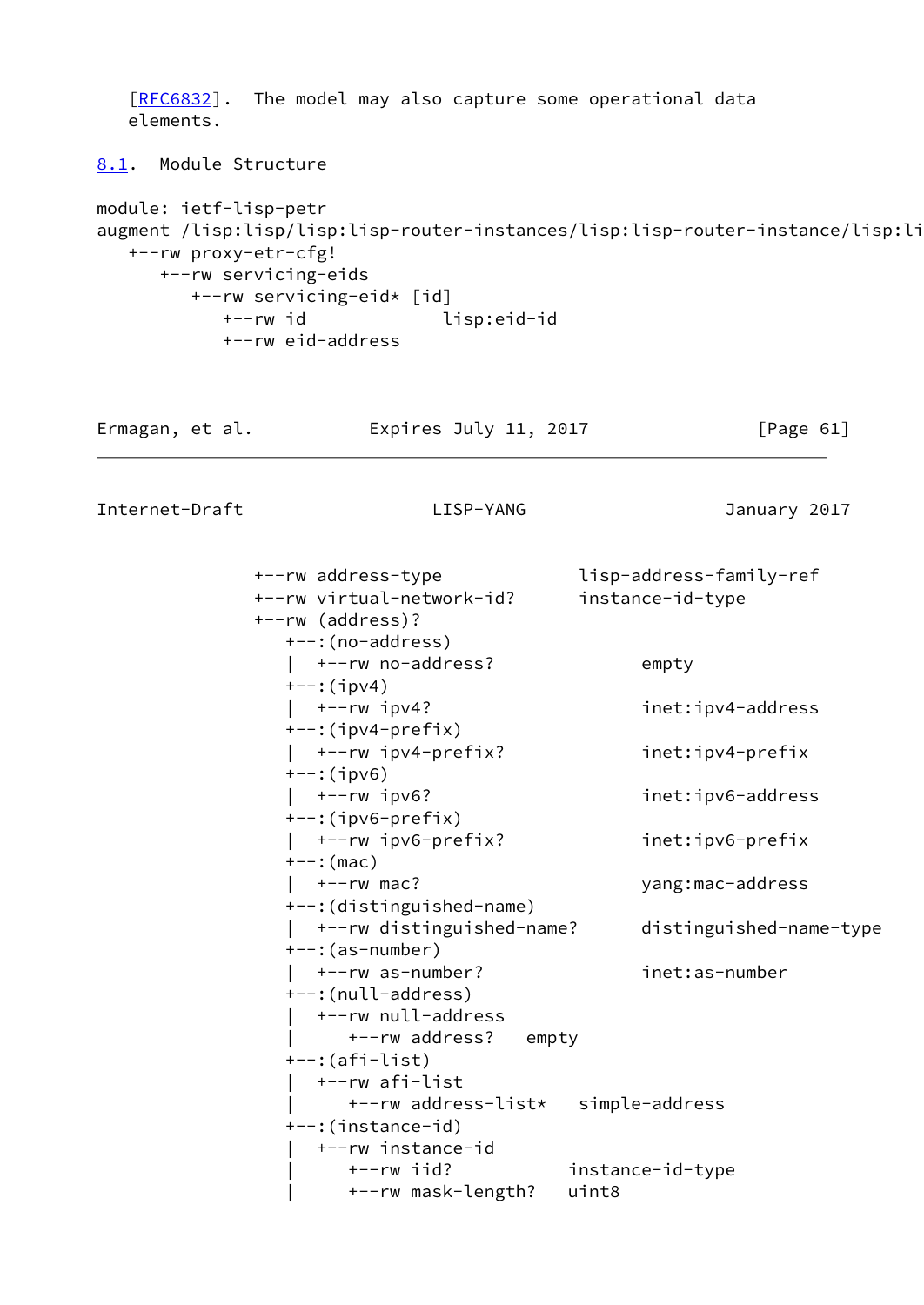| +--rw address?                | simple-address   |
|-------------------------------|------------------|
| +--: (as-number-lcaf)         |                  |
| +--rw as-number-lcaf          |                  |
| +--rw as? inet:as-number      |                  |
| +--rw address? simple-address |                  |
| +--: (application-data)       |                  |
| +--rw application-data        |                  |
| +--rw address?                | simple-address   |
| +--rw protocol?               | uint8            |
| $+--rw$ ip-tos?               | int32            |
| +--rw local-port-low?         | inet:port-number |
| +--rw local-port-high?        | inet:port-number |
| +--rw remote-port-low?        | inet:port-number |
| +--rw remote-port-high?       | inet:port-number |
| +--: (geo-coordinates)        |                  |
| +--rw geo-coordinates         |                  |
| +--rw latitude?               | bits             |
| +--rw latitude-degrees?       | uint8            |
| +--rw latitude-minutes?       | uint8            |

Ermagan, et al. 
Expires July 11, 2017  $[Page 62]$ 

|                       | +--rw latitude-seconds?<br>+--rw longitude?<br>+--rw longitude-degrees?<br>+--rw longitude-minutes?<br>+--rw longitude-seconds?                               |      | uint8<br>bits<br>uint16<br>uint8<br>uint8                                                |
|-----------------------|---------------------------------------------------------------------------------------------------------------------------------------------------------------|------|------------------------------------------------------------------------------------------|
|                       | +--rw altitude?<br>+--rw address?                                                                                                                             |      | int32<br>simple-address                                                                  |
| +--:(nat-traversal)   | +--rw nat-traversal                                                                                                                                           |      |                                                                                          |
|                       | +--rw ms-udp-port?<br>+--rw etr-udp-port?<br>+--rw global-etr-rloc?<br>+--rw ms-rloc?<br>+--rw private-etr-rloc?<br>+--rw rtr-rlocs*                          |      | uint16<br>uint16<br>simple-address<br>simple-address<br>simple-address<br>simple-address |
| +--:(source-dest-key) | +--: (explicit-locator-path)<br>+--rw explicit-locator-path<br>+--rw hop* [hop-id]<br>+--rw hop-id string<br>+--rw address? simple-address<br>+--rw lrs-bits? | bits |                                                                                          |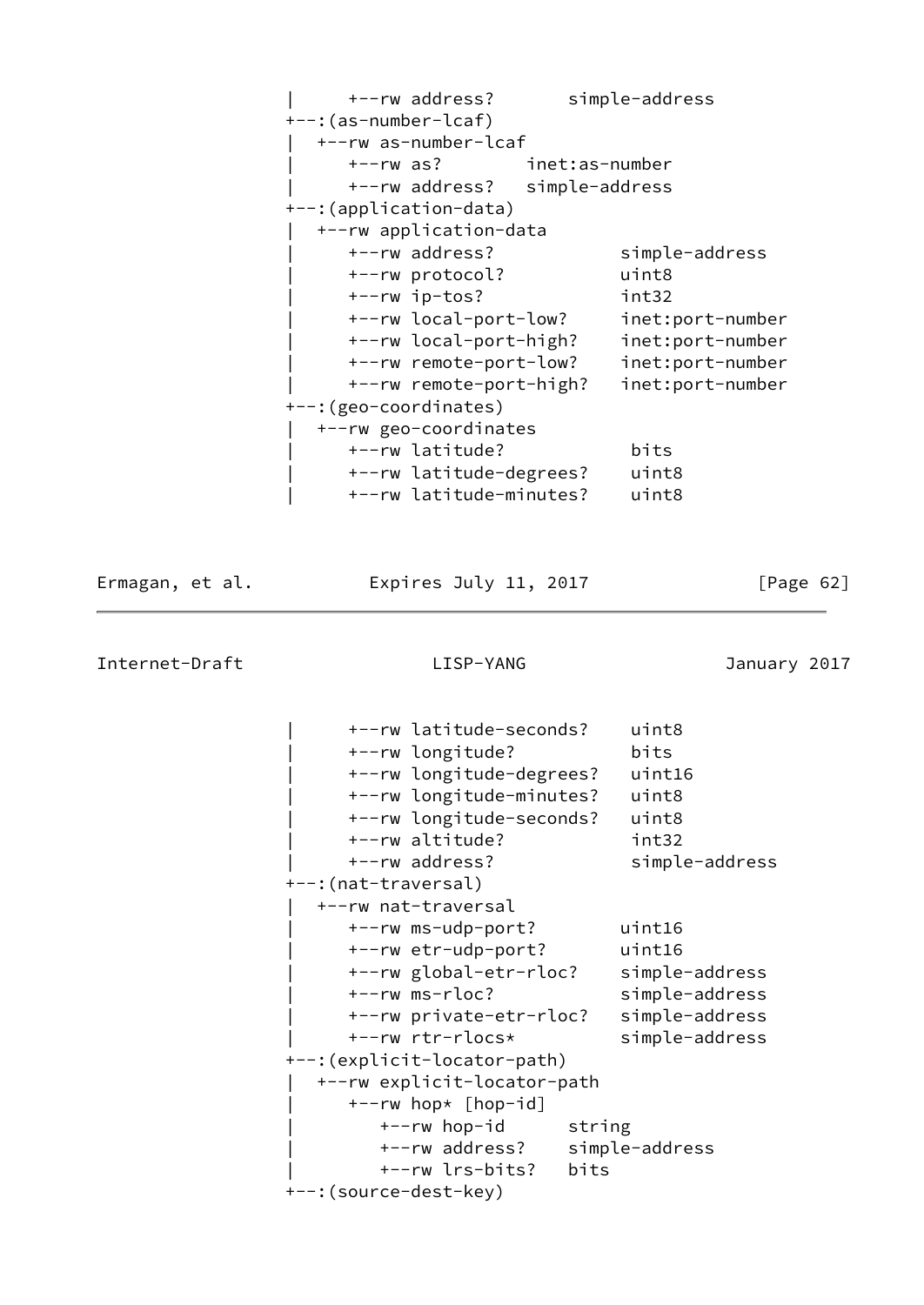

<span id="page-71-0"></span>[8.2](#page-71-0). Module Definition

```
 <CODE BEGINS> file "ietf-lisp-petr@2016-06-30.yang"
 module ietf-lisp-petr {
   namespace "urn:ietf:params:xml:ns:yang:ietf-lisp-petr";
   prefix lisp-petr;
   import ietf-lisp {
     prefix lisp;
   }
   organization
     "IETF LISP (Locator/ID Separation Protocol) Working Group";
   contact
     "lisp@ietf.org";
   description
```
Ermagan, et al. Expires July 11, 2017 [Page 63]

Internet-Draft LISP-YANG January 2017

 "This YANG module defines the generic configuration data for a LISP PETR. The module can be extended by vendors to define vendor-specific configuration parameters and policies.

 Copyright (c) 2015 IETF Trust and the persons identified as authors of the code. All rights reserved.

 Redistribution and use in source and binary forms, with or without modification, is permitted pursuant to, and subject to the license terms contained in, the Simplified BSD License set forth in [Section 4.](#page-33-0)c of the IETF Trust's Legal Provisions Relating to IETF Documents [\(http://trustee.ietf.org/license-info](http://trustee.ietf.org/license-info)).

This version of this YANG module is part of [RFC 6338](https://datatracker.ietf.org/doc/pdf/rfc6338); see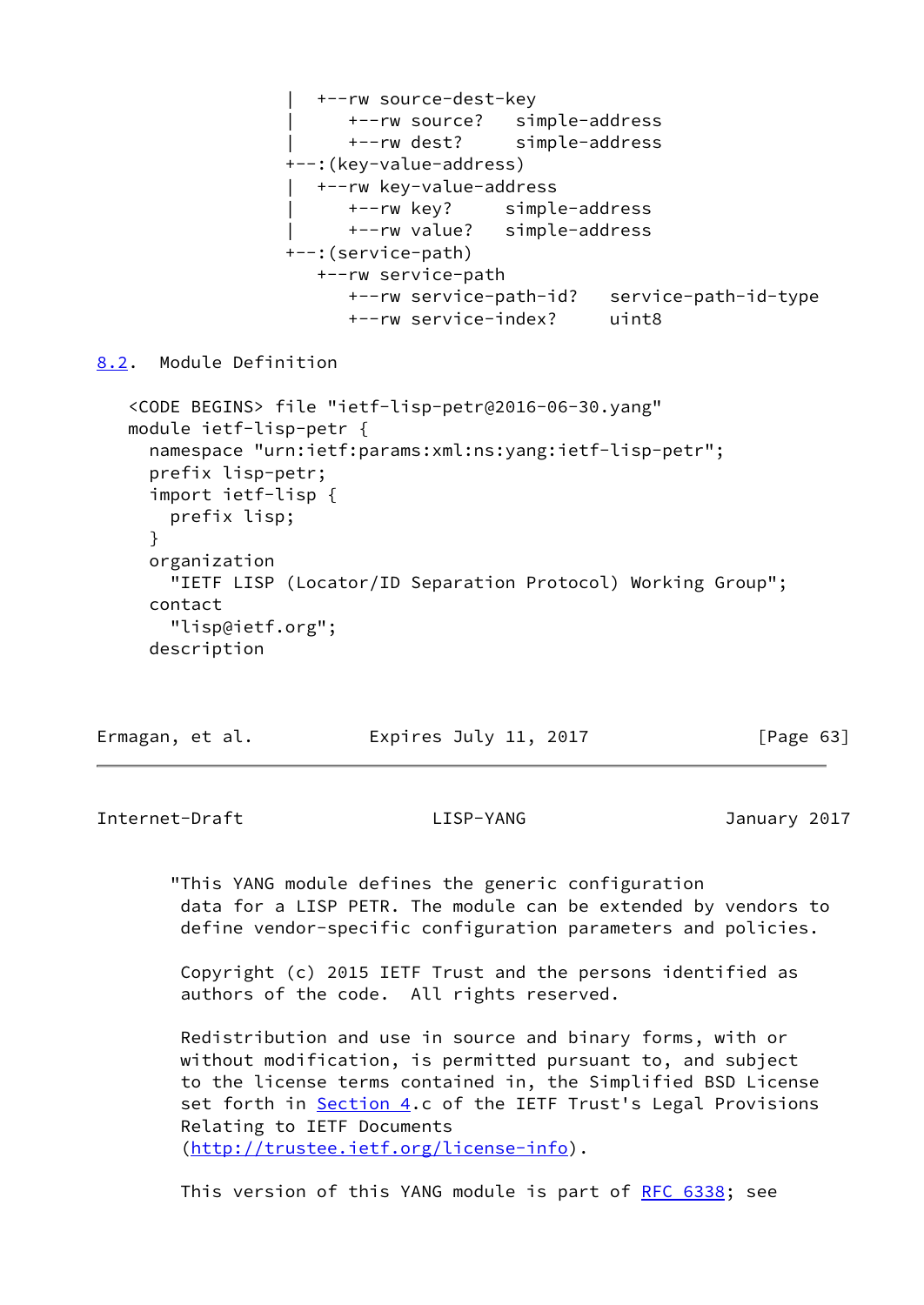```
 the RFC itself for full legal notices.
     ";
   revision 2016-06-30 {
     description
       "Initial revision.";
     reference
       "https://tools.ietf.org/html/rfc6832";
   }
   identity petr {
     base lisp:lisp-role;
     description
       "LISP PETR.";
   }
   augment "/lisp:lisp/lisp:lisp-router-instances"
   + "/lisp:lisp-router-instance/lisp:lisp-role" {
     when "lisp:lisp-role-type = 'lisp-petr:petr'" {
       description
         "Augment is valid when LISP device type is PETR.";
     }
     description
       "This augments LISP devices list with PETR specific
        parameters.";
     container proxy-etr-cfg {
       presence "LISP PETR operation enabled";
       description
         "Proxy ETR configuration parameters.";
       uses lisp:servicing-eids-grouping;
     }//proxy-etr-cfg
   }
 }
 <CODE ENDS>
```

| Ermagan, et al. | Expires July 11, 2017 | [Page 64] |
|-----------------|-----------------------|-----------|
|                 |                       |           |

Internet-Draft LISP-YANG January 2017

## <span id="page-72-0"></span>[9](#page-72-0). LISP Address Types

 This module captures the various LISP address types, and is an essential building block used in other LISP modules.

<span id="page-72-1"></span>[9.1](#page-72-1). Module Definition

<CODE BEGINS> file "ietf-lisp-address-types@2015-11-05.yang"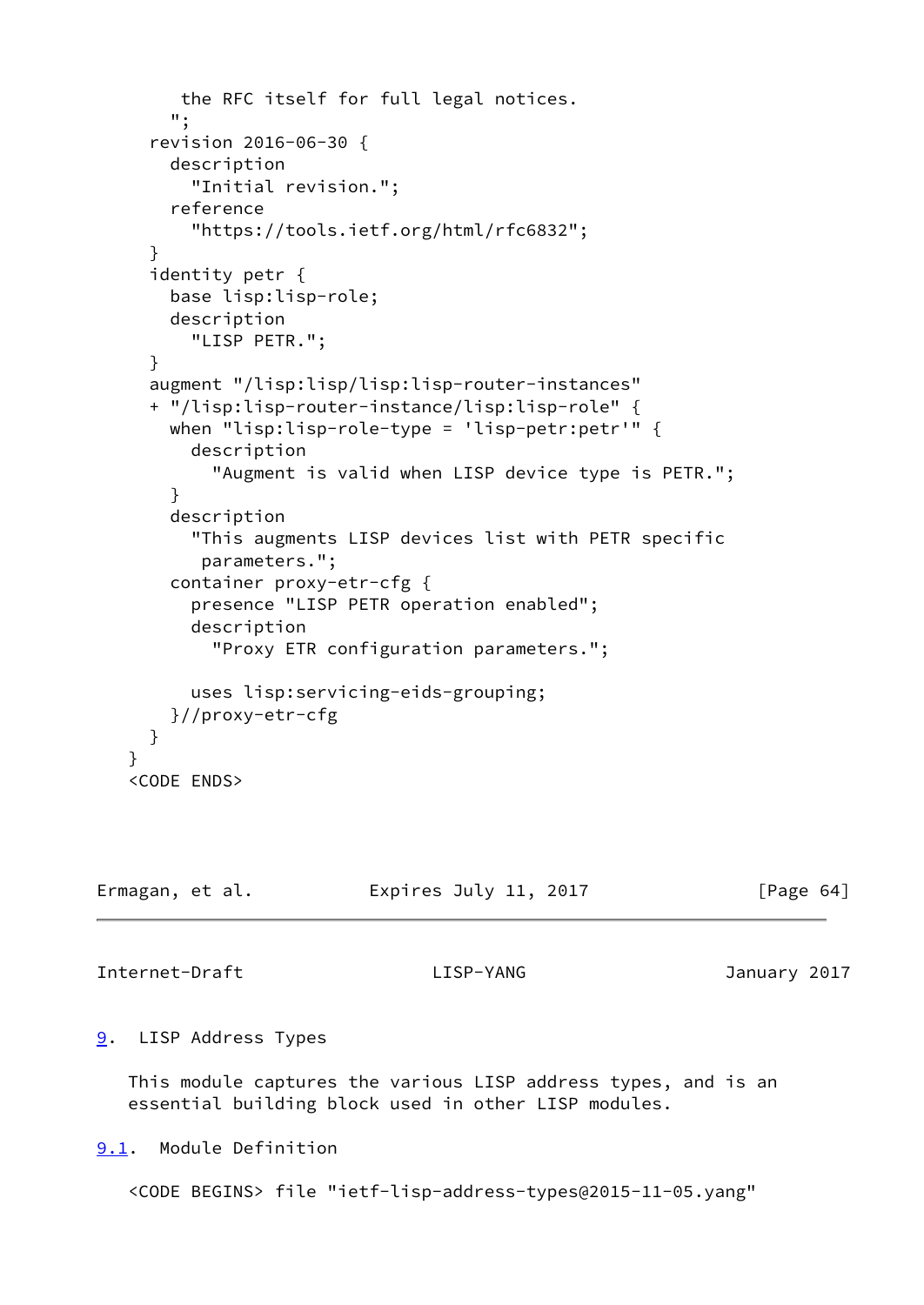```
 module ietf-lisp-address-types {
   namespace "urn:ietf:params:xml:ns:yang:ietf-lisp-address-types";
   prefix laddr;
   import ietf-inet-types {
     prefix inet;
     revision-date 2013-07-15;
   }
   import ietf-yang-types {
     prefix yang;
     revision-date 2013-07-15;
   }
   organization
     "IETF LISP (Locator/ID Separation Protocol) Working Group";
   contact
     "lisp@ietf.org";
   description
     "This YANG module defines the LISP Canonical Address Formats
      (LCAF) for LISP. The module can be extended by vendors to
      define vendor-specific parameters.
      Copyright (c) 2014 IETF Trust and the persons identified as
      authors of the code. All rights reserved.
      Redistribution and use in source and binary forms, with or
     without modification, is permitted pursuant to, and subject
      to the license terms contained in, the Simplified BSD License
      Section 4.c of the IETF Trust's Legal Provisions
      Relating to IETF Documents
      (http://trustee.ietf.org/license-info).
     RFC 6338; see
      the RFC itself for full legal notices.
     ";
   revision 2015-11-05 {
     description
       "Initial revision.";
     reference
       "http://tools.ietf.org/html/draft-ietf-lisp-lcaf-10";
   }
```
Ermagan, et al. **Expires July 11, 2017** [Page 65]

Internet-Draft LISP-YANG January 2017

identity lisp-address-family {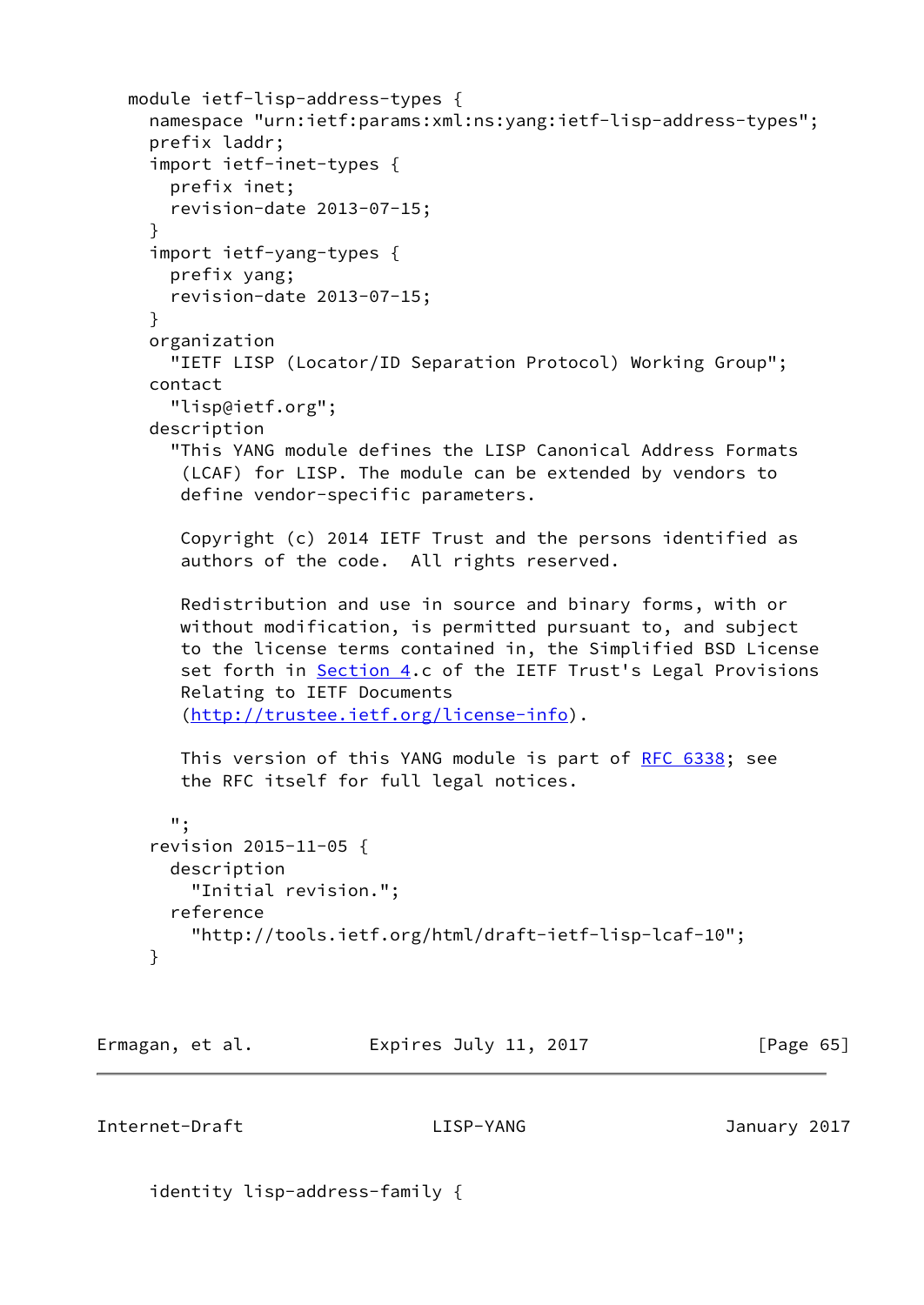```
 description
     "Base identity from which identities describing LISP address
      families are derived.";
 }
 identity no-address-afi {
   base lisp-address-family;
   description
     "IANA Reserved.";
   }
 identity ipv4-afi {
   base lisp-address-family;
   description
     "IANA IPv4 address family.";
 }
 identity ipv4-prefix-afi {
   base lisp-address-family;
   description
     "IANA IPv4 address family prefix.";
 }
 identity ipv6-afi {
   base lisp-address-family;
   description
     "IANA IPv6 address family.";
 }
 identity ipv6-prefix-afi {
   base lisp-address-family;
   description
     "IANA IPv6 address family prefix.";
 }
 identity mac-afi {
   base lisp-address-family;
   description
     "IANA MAC address family.";
 }
 identity distinguished-name-afi {
   base lisp-address-family;
   description
     "IANA Distinguished Name address family.";
 }
 identity as-number-afi {
     base lisp-address-family;
     description
       "IANA AS Number address family.";
 }
 identity lcaf {
   base lisp-address-family;
   description
```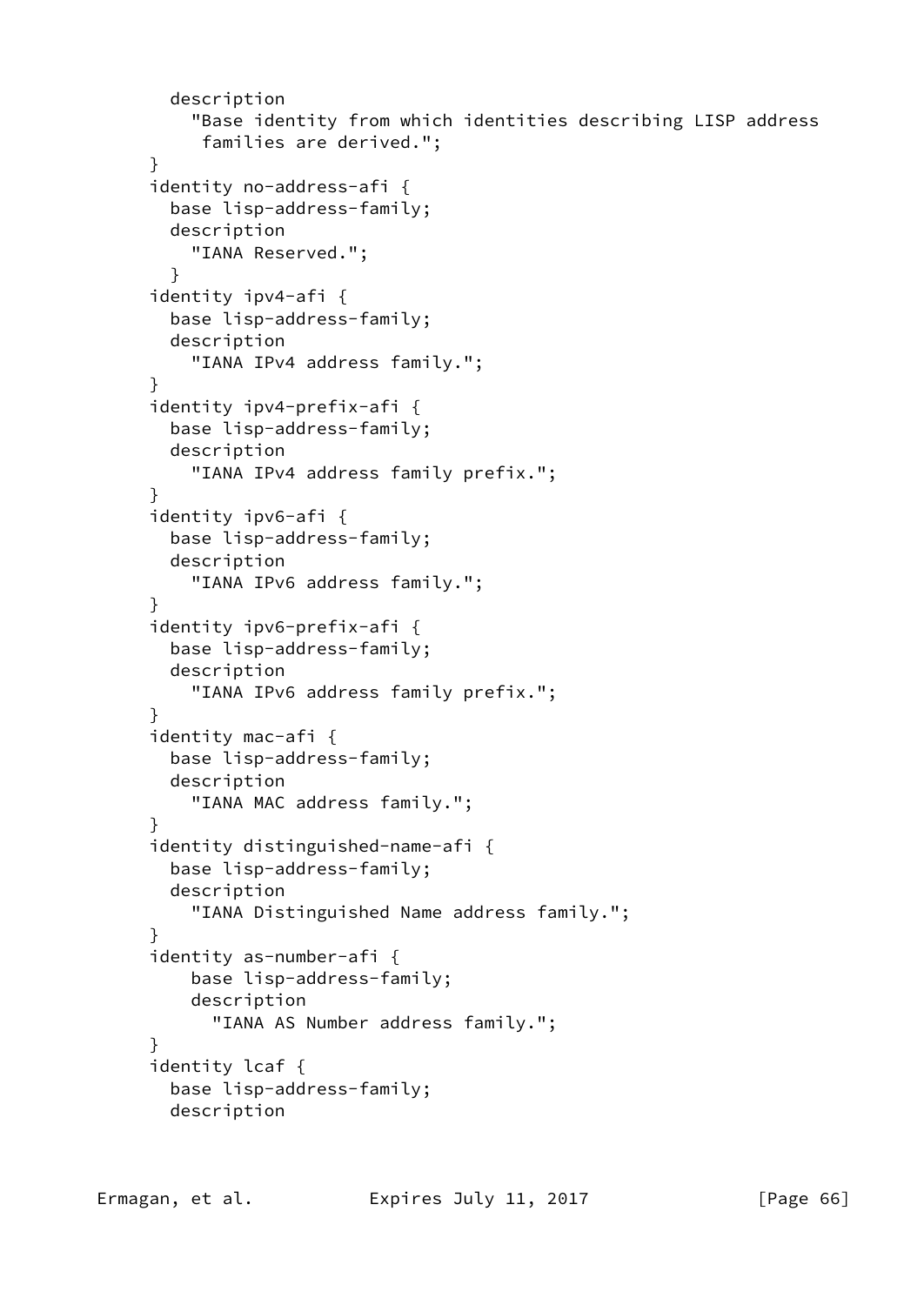```
 "IANA LISP Canonical Address Format address family.";
 }
 identity null-address-lcaf {
   base lcaf;
   description
     "Null body LCAF type.";
 }
 identity afi-list-lcaf {
   base lcaf;
   description
     "AFI-List LCAF type.";
 }
 identity instance-id-lcaf {
   base lcaf;
   description
     "Instance-ID LCAF type.";
 }
 identity as-number-lcaf {
   base lcaf;
   description
     "AS Number LCAF type.";
 }
 identity application-data-lcaf {
   base lcaf;
   description
     "Application Data LCAF type.";
 }
 identity geo-coordinates-lcaf {
   base lcaf;
   description
     "Geo-coordinates LCAF type.";
 }
 identity opaque-key-lcaf {
   base lcaf;
   description
     "Opaque Key LCAF type.";
 }
 identity nat-traversal-lcaf {
   base lcaf;
   description
     "NAT-Traversal LCAF type.";
 }
 identity nonce-locator-lcaf {
   base lcaf;
   description
     "Nonce-Locator LCAF type.";
```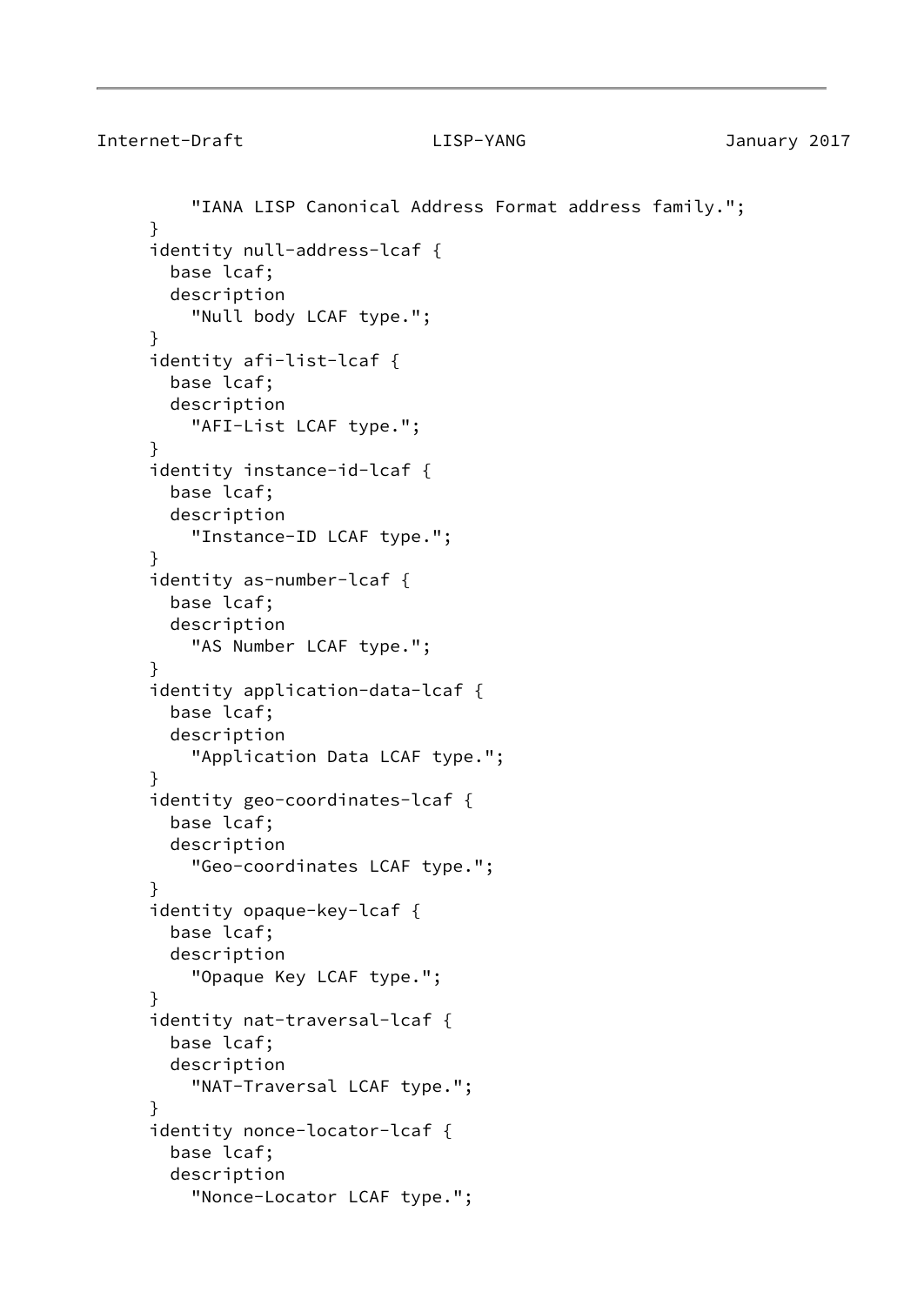```
 }
 identity multicast-info-lcaf {
```

```
Internet-Draft LISP-YANG January 2017
```
 base lcaf; description "Multicast Info LCAF type."; } identity explicit-locator-path-lcaf { base lcaf; description "Explicit Locator Path LCAF type."; } identity security-key-lcaf { base lcaf; description "Security Key LCAF type."; } identity source-dest-key-lcaf { base lcaf; description "Source/Dest LCAF type."; } identity replication-list-lcaf { base lcaf; description "Replication-List LCAF type."; } identity json-data-model-lcaf { base lcaf; description "JSON Data Model LCAF type."; } identity key-value-address-lcaf { base lcaf; description "Key/Value Address LCAF type."; } identity encapsulation-format-lcaf { base lcaf; description "Encapsulation Format LCAF type."; }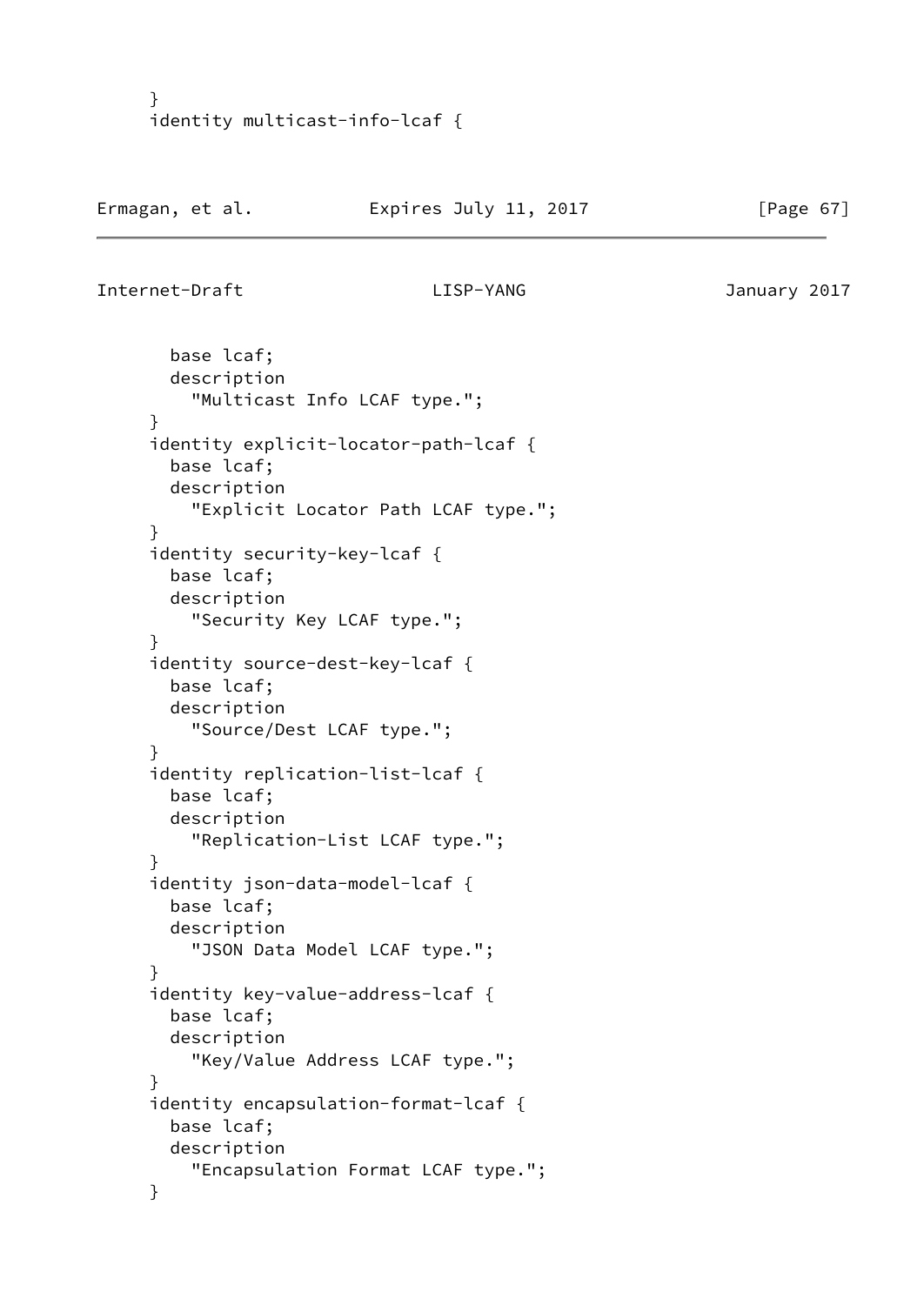```
 identity service-path-lcaf {
   base lcaf;
   description
     "Service Path LCAF type.";
 }
 typedef instance-id-type {
   type uint32 {
    range "0..16777215";
   }
```
Ermagan, et al. **Expires July 11, 2017** [Page 68]

```
 description
     "Defines the range of values for an Instance ID.";
 }
 typedef service-path-id-type {
   type uint32 {
     range "0..16777215";
   }
   description
     "Defines the range of values for a Service Path ID.";
 }
  typedef distinguished-name-type {
   type string;
   description
     "Distinguished Name address.";
   reference
     "http://www.iana.org/assignments/address-family-numbers/
      address-family-numbers.xhtml";
 }
 typedef simple-address {
   type union {
     type inet:ip-address;
     type inet:ip-prefix;
     type yang:mac-address;
     type distinguished-name-type;
     type inet:as-number;
   }
   description
     "Union of address types that can be part of LCAFs.";
 }
 typedef lisp-address-family-ref {
   type identityref {
```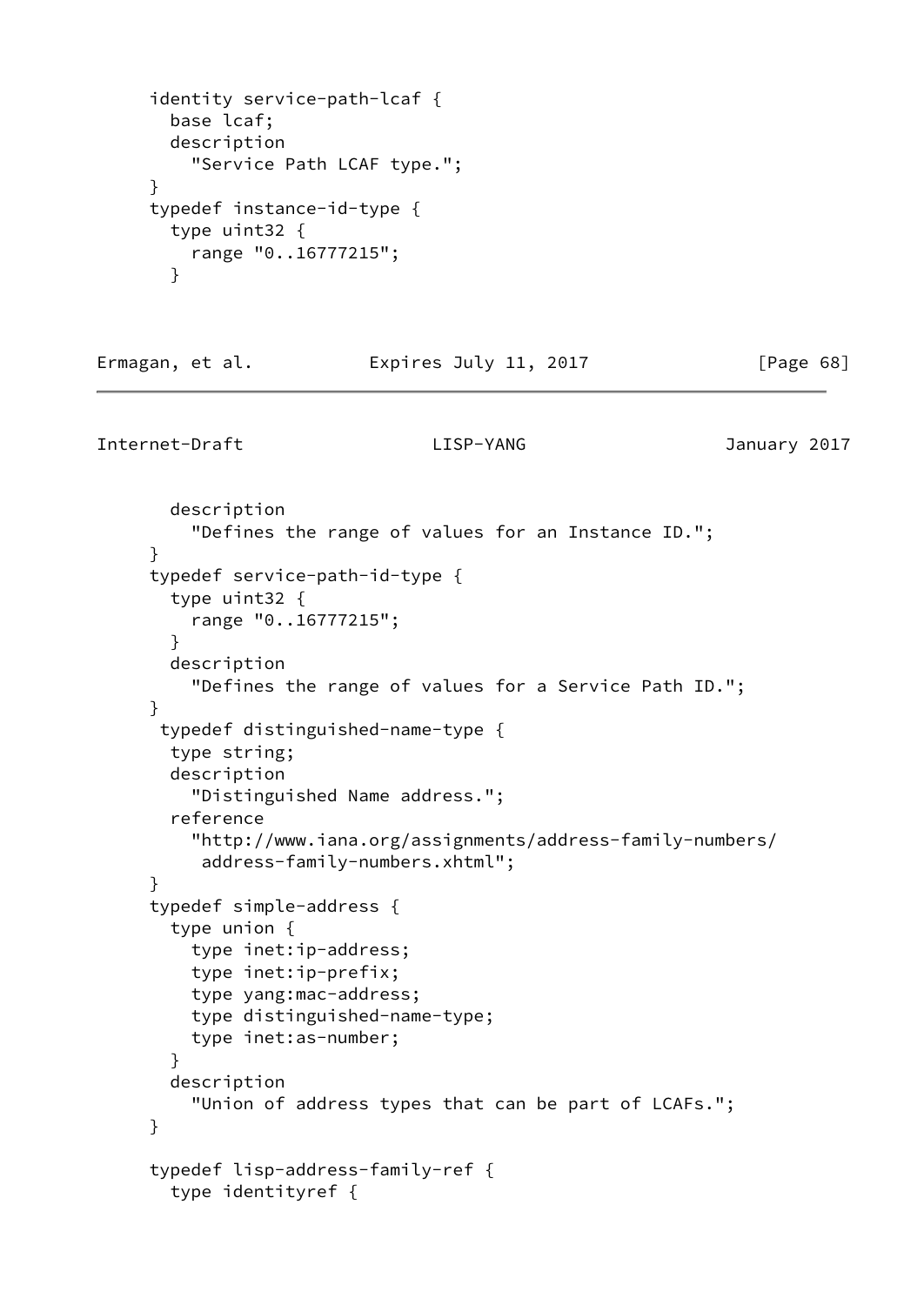```
 base lisp-address-family;
   }
   description
     "LISP address family reference.";
 }
 typedef lcaf-ref {
   type identityref {
    base lcaf;
   }
   description
     "LCAF types reference.";
 }
 grouping lisp-address {
   description
     "Generic LISP address.";
```
Ermagan, et al. **Expires July 11, 2017** [Page 69]

```
Internet-Draft LISP-YANG January 2017
```

```
 leaf address-type {
          type lisp-address-family-ref;
          mandatory true;
          description
            "Type of the LISP address.";
        }
        leaf virtual-network-id {
          type instance-id-type;
          description
            "Virtual Network Identifier (instance-id) of the address.";
        }
        choice address {
          description
            "Various LISP address types, including IP, MAC, and LCAF.";
          leaf no-address {
           when "../address-type = 'laddr:no-addr-afi'" \{ description
                "When AFI is 0.";
 }
            type empty;
            description
              "No address.";
 }
          leaf ipv4 {
```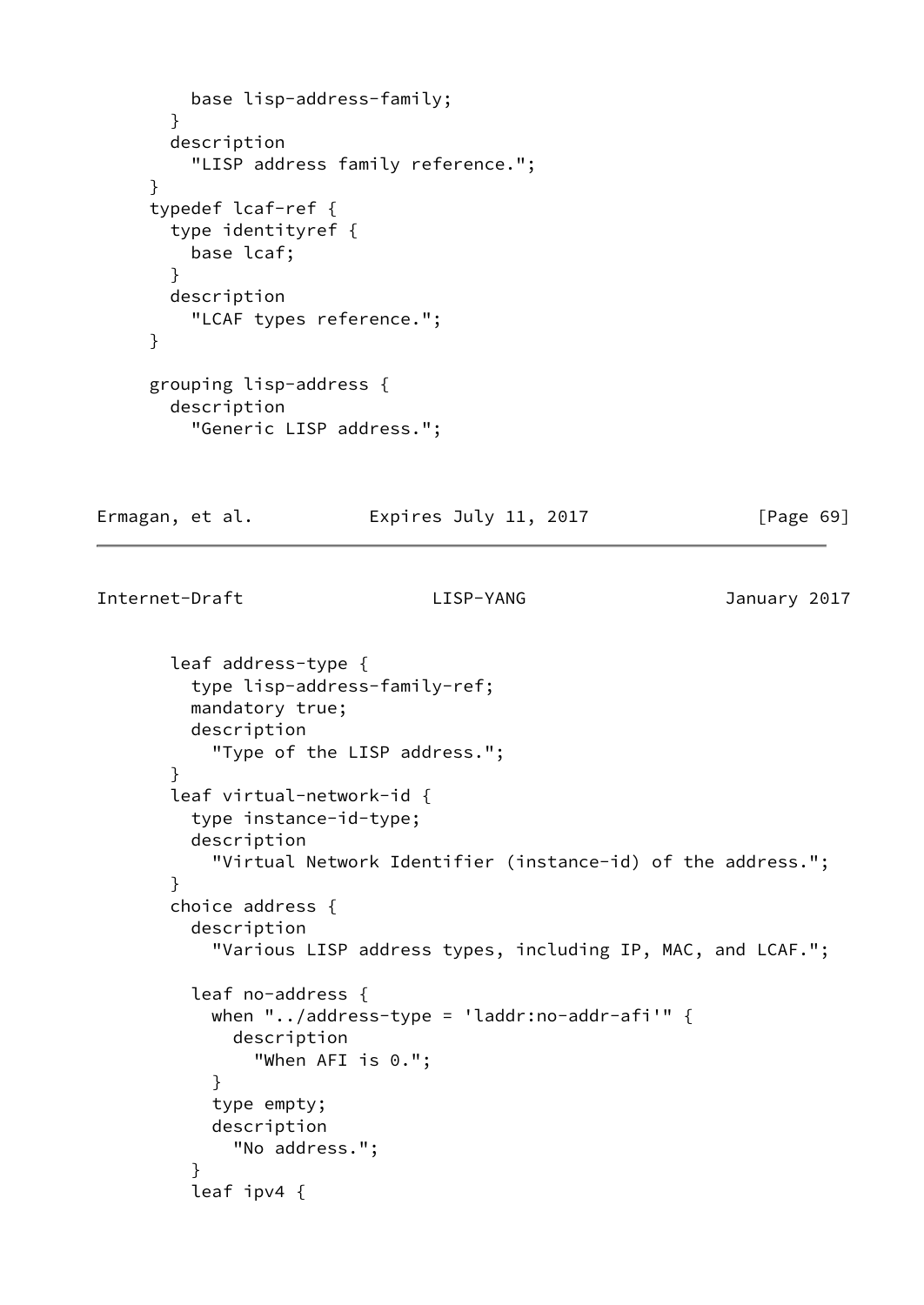```
 when "../address-type = 'laddr:ipv4-afi'" {
             description
               "When AFI is IPv4.";
 }
           type inet:ipv4-address;
           description
             "IPv4 address.";
 }
         leaf ipv4-prefix {
          when "../address-type = 'laddr:ipv4-prefix-afi'" {
             description
               "When AFI is IPv4.";
 }
           type inet:ipv4-prefix;
           description
             "IPv4 prefix.";
 }
         leaf ipv6 {
          when "../address-type = 'laddr:ipv6-afi'" {
             description
               "When AFI is IPv6.";
 }
           type inet:ipv6-address;
```
Ermagan, et al. 
Expires July 11, 2017  $[Page 70]$ 

```
 description
             "IPv6 address.";
         }
         leaf ipv6-prefix {
           when "../address-type = 'laddr:ipv6-prefix-afi'" {
             description
               "When AFI is IPv6.";
 }
           type inet:ipv6-prefix;
           description
             "IPv6 address.";
 }
         leaf mac {
           when "../address-type = 'laddr:mac-afi'" {
             description
               "When AFI is MAC.";
 }
           type yang:mac-address;
```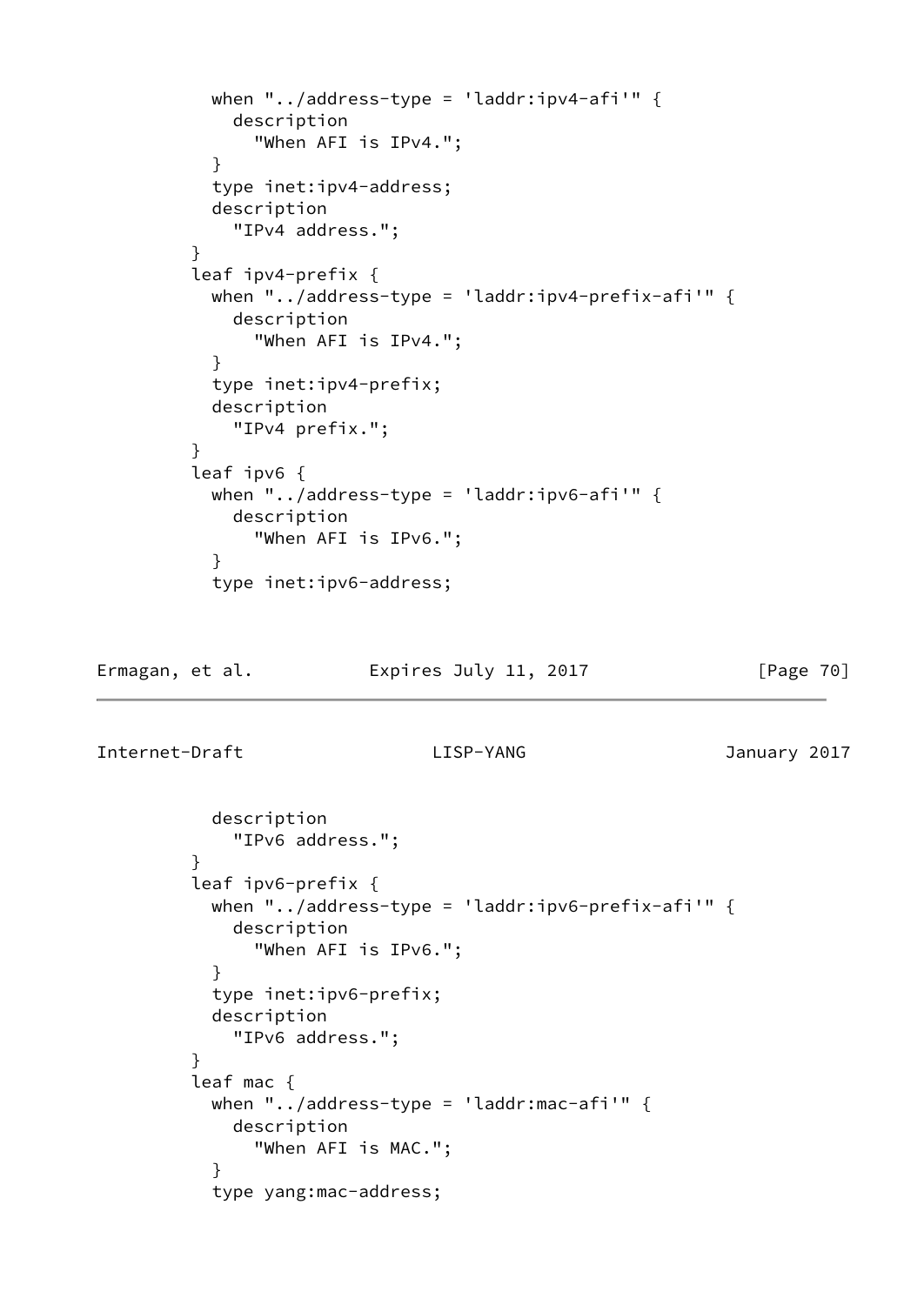```
 description
             "MAC address.";
 }
         leaf distinguished-name {
           when "../address-type = 'laddr:distinguished-name-afi'" {
            description
              "When AFI is distinguished-name.";
 }
           type distinguished-name-type;
           description
             "Distinguished Name address.";
         }
         leaf as-number {
          when "../address-type = 'laddr:as-number-afi'" \{ description
              "When AFI is as-number.";
 }
           type inet:as-number;
           description
             "AS Number.";
 }
         container null-address {
           when "../address-type = 'laddr:null-address-lcaf'" {
            description
              "When LCAF type is null.";
 }
           description
            "Null body LCAF type";
           leaf address {
            type empty;
Ermagan, et al. Expires July 11, 2017 [Page 71]
Internet-Draft LISP-YANG January 2017
```

```
 description
              "AFI address.";
 }
 }
         container afi-list {
         when "../address-type = 'laddr:afi-list-lcaf'" {
            description
              "When LCAF type is AFI-List.";
 }
           description
            "AFI-List LCAF type.";
```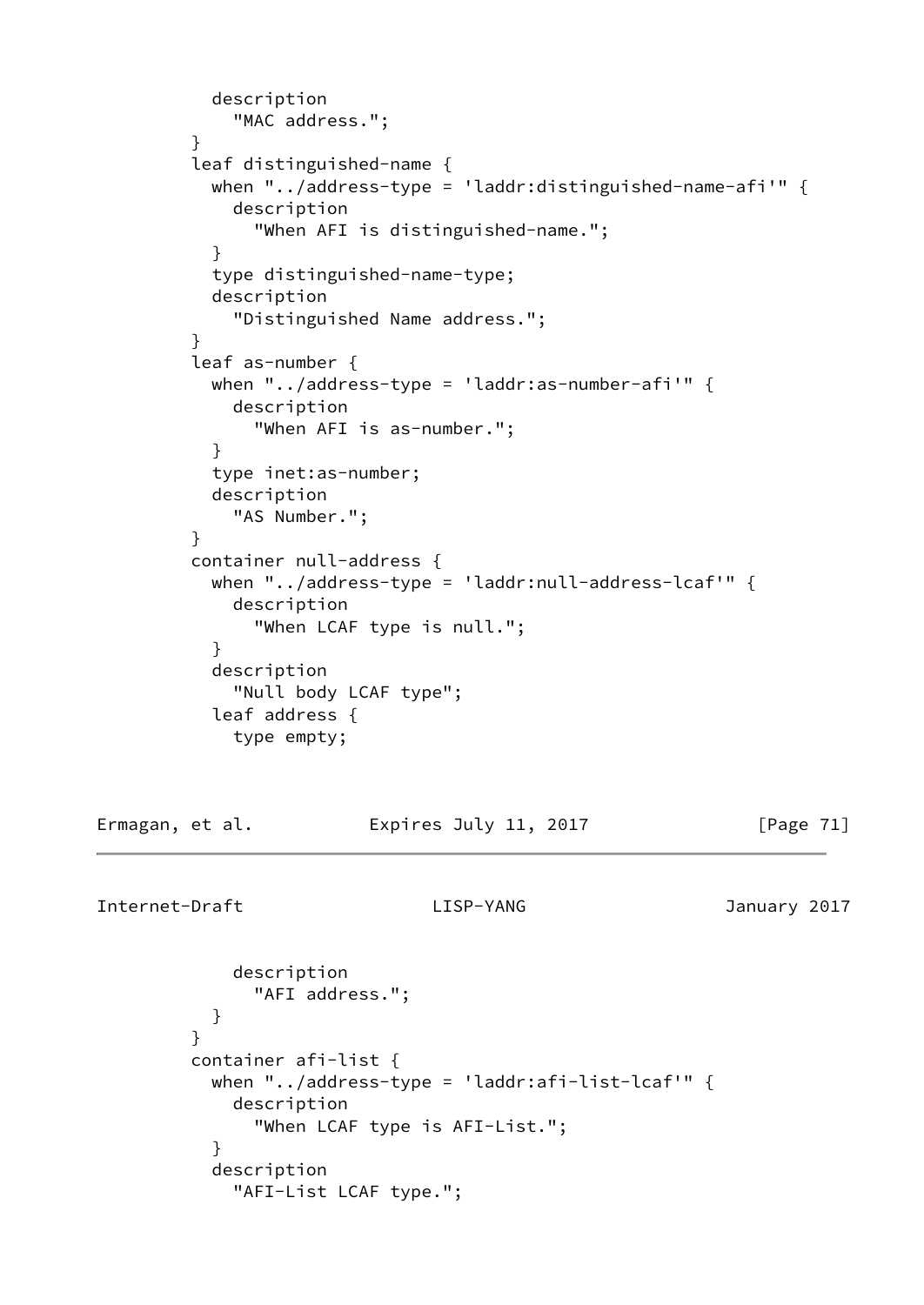```
 reference
             "http://tools.ietf.org/html/draft-ietf-lisp-lcaf-10
              #section-4.16.1";
           leaf-list address-list {
             type simple-address;
             description
               "List of AFI addresses.";
 }
 }
         container instance-id {
          when "../address-type = 'laddr:instance-id-lcaf'" {
             description
               "When LCAF type is Instance-ID";
 }
           description
             "Instance ID LCAF type.";
           reference
             "http://tools.ietf.org/html/draft-ietf-lisp-lcaf-10
              #section-4.2";
           leaf iid {
             type instance-id-type;
             description
               "Instance ID value.";
 }
           leaf mask-length {
               type uint8;
               description
                 "Mask length.";
 }
           leaf address {
             type simple-address;
             description
               "AFI address.";
           }
         }
         container as-number-lcaf {
           when "../address-type = 'laddr:as-number-lcaf'" {
```
Ermagan, et al. **Expires July 11, 2017** [Page 72]

Internet-Draft LISP-YANG January 2017

 description "When LCAF type is AS-Number."; } description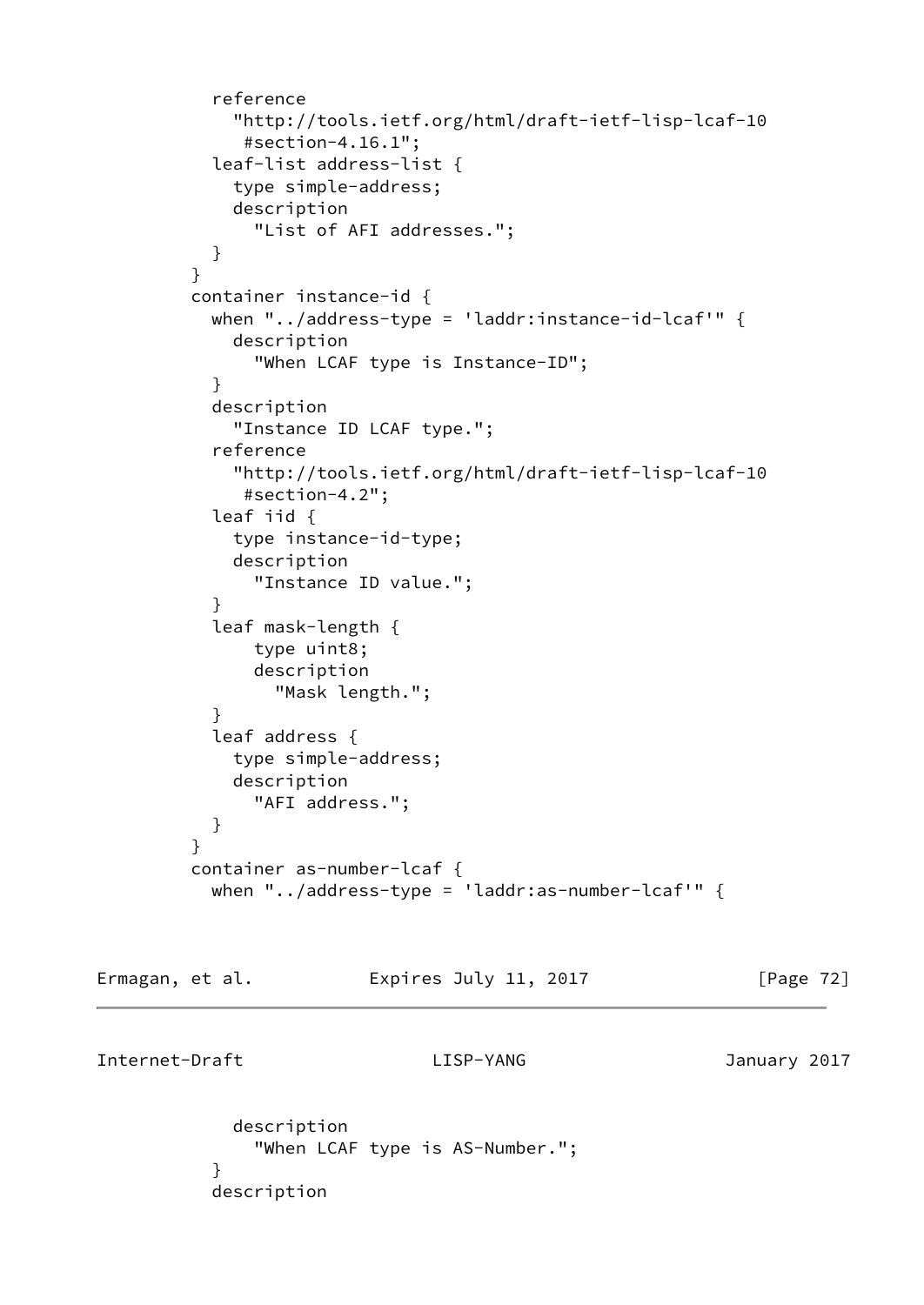```
 "AS Number LCAF type.";
            reference
              "http://tools.ietf.org/html/draft-ietf-lisp-lcaf-10
               #section-4.3";
            leaf as {
              type inet:as-number;
             description
                "AS number.";
 }
            leaf address {
             type simple-address;
             description
               "AFI address.";
 }
         }
         container application-data {
           when "../address-type = 'laddr:application-data-lcaf'" {
             description
                "When LCAF type is Application Data.";
 }
            description
              "Application Data LCAF type.";
            reference
              "http://tools.ietf.org/html/draft-ietf-lisp-lcaf-10
              #section-4.4";
            leaf address {
               type simple-address;
               description
                 "AFI address.";
 }
            leaf protocol {
               type uint8;
               description
                 "Protocol number.";
 }
            leaf ip-tos {
               type int32;
               description
                 "Type of service field.";
 }
            leaf local-port-low {
               type inet:port-number;
               description
                  "Low end of local port range.";
```
Ermagan, et al. Expires July 11, 2017 [Page 73]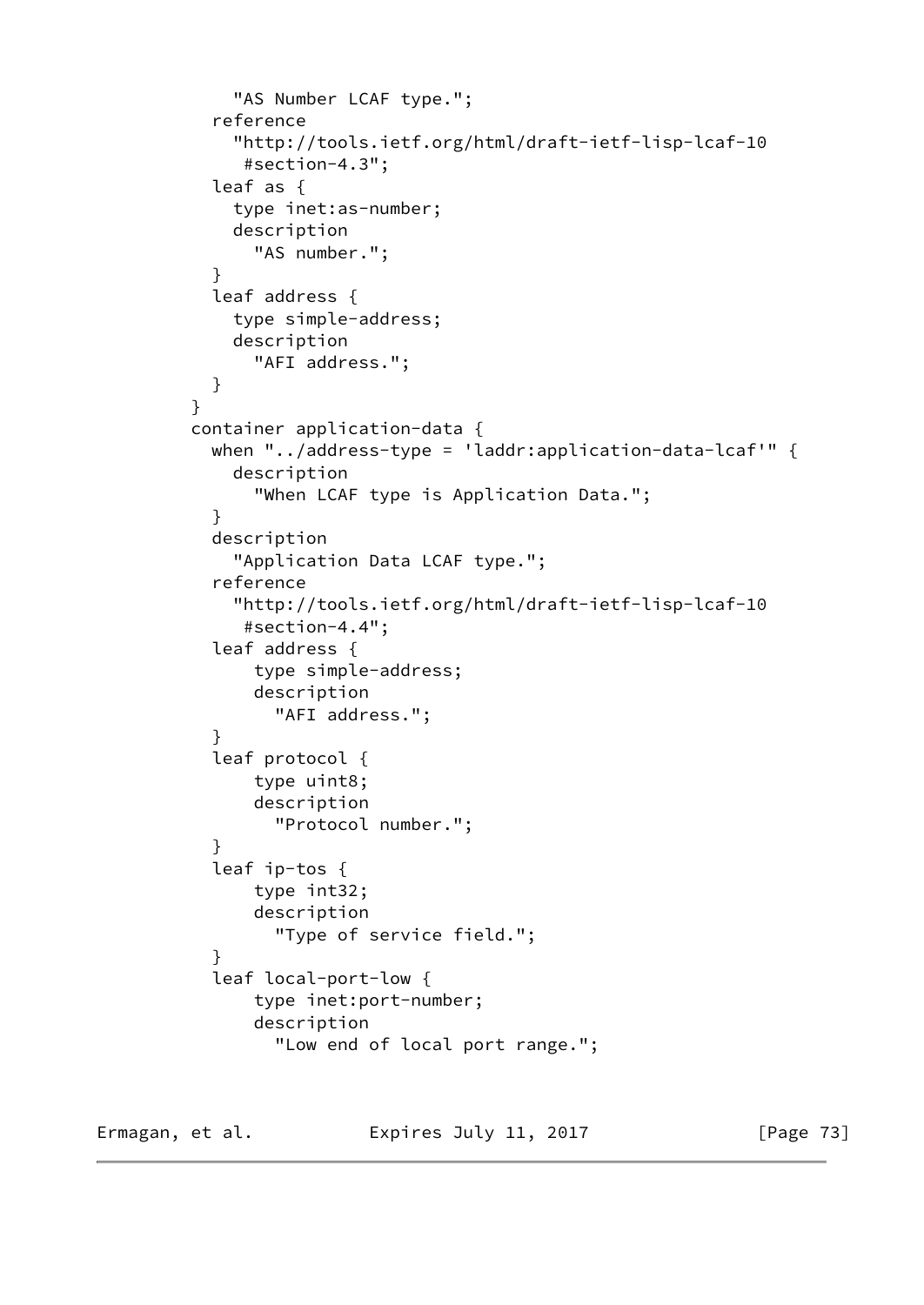}

```
 }
           leaf local-port-high {
              type inet:port-number;
               description
                 "High end of local port range.";
 }
           leaf remote-port-low {
               type inet:port-number;
               description
                 "Low end of remote port range.";
 }
           leaf remote-port-high {
               type inet:port-number;
               description
                 "High end of remote port range.";
 }
         container geo-coordinates {
           when "../address-type = 'laddr:geo-coordinates-lcaf'" {
             description
               "When LCAF type is Geo-coordinates.";
 }
           description
             "Geo-coordinates LCAF type.";
           reference
             "http://tools.ietf.org/html/draft-ietf-lisp-lcaf-10
              #section-4.5";
           leaf latitude {
             type bits {
              bit N {
                 description
                  "Latitude bit.";
 }
 }
             description
               "Bit that selects between North and South latitude.";
 }
           leaf latitude-degrees {
             type uint8 {
               range "0 .. 90";
 }
             description
              "Degrees of latitude.";
 }
           leaf latitude-minutes {
             type uint8 {
               range "0..59";
```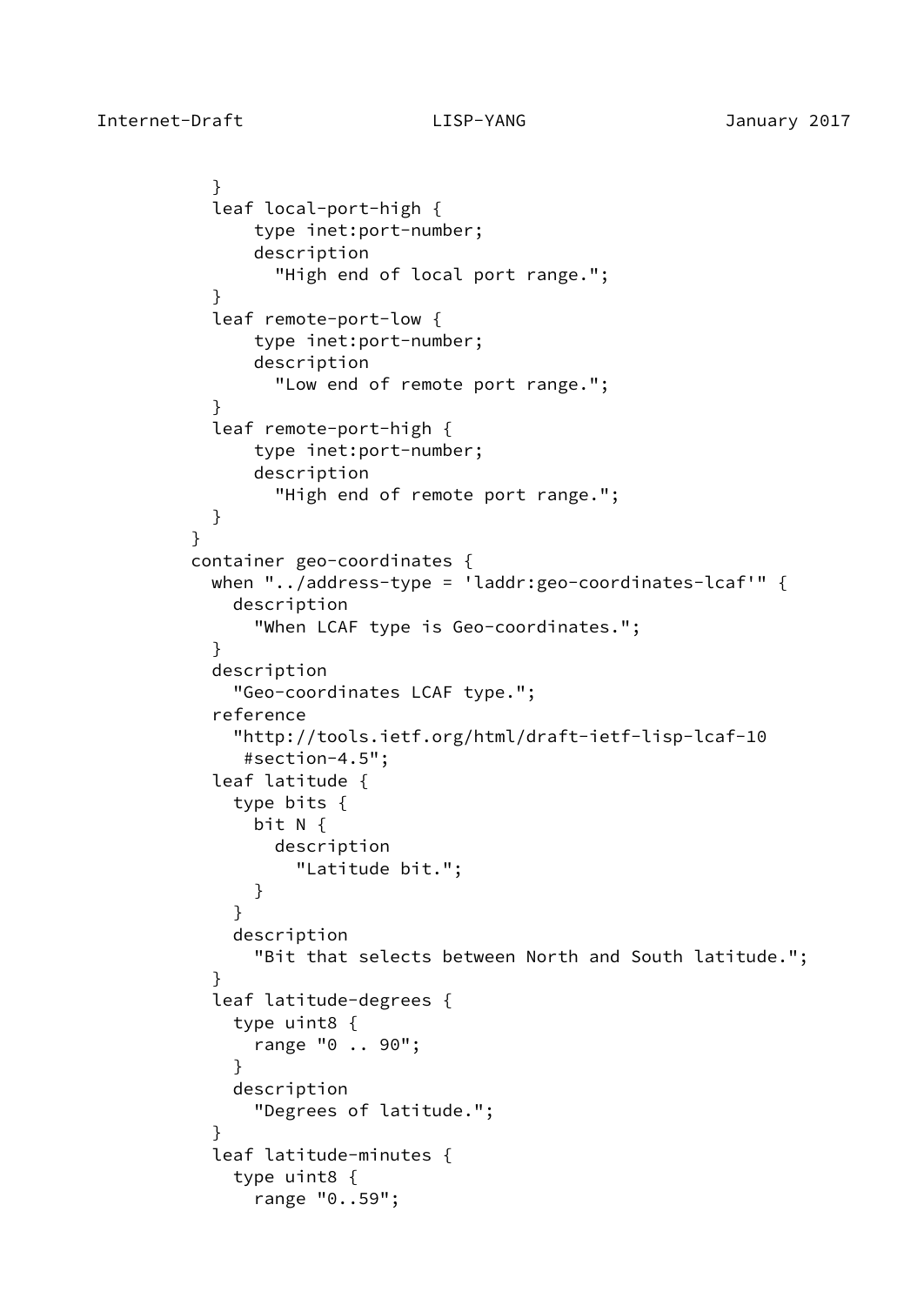}

```
 description
              "Minutes of latitude.";
 }
          leaf latitude-seconds {
            type uint8 {
              range "0..59";
 }
            description
              "Seconds of latitude.";
 }
          leaf longitude {
            type bits {
              bit E {
                description
                 "Longitude bit.";
 }
 }
            description
              "Bit that selects between East and West longitude.";
 }
          leaf longitude-degrees {
            type uint16 {
              range "0 .. 180";
 }
            description
              "Degrees of longitude.";
 }
          leaf longitude-minutes {
            type uint8 {
              range "0..59";
 }
            description
              "Minutes of longitude.";
 }
          leaf longitude-seconds {
            type uint8 {
              range "0..59";
 }
            description
              "Seconds of longitude.";
```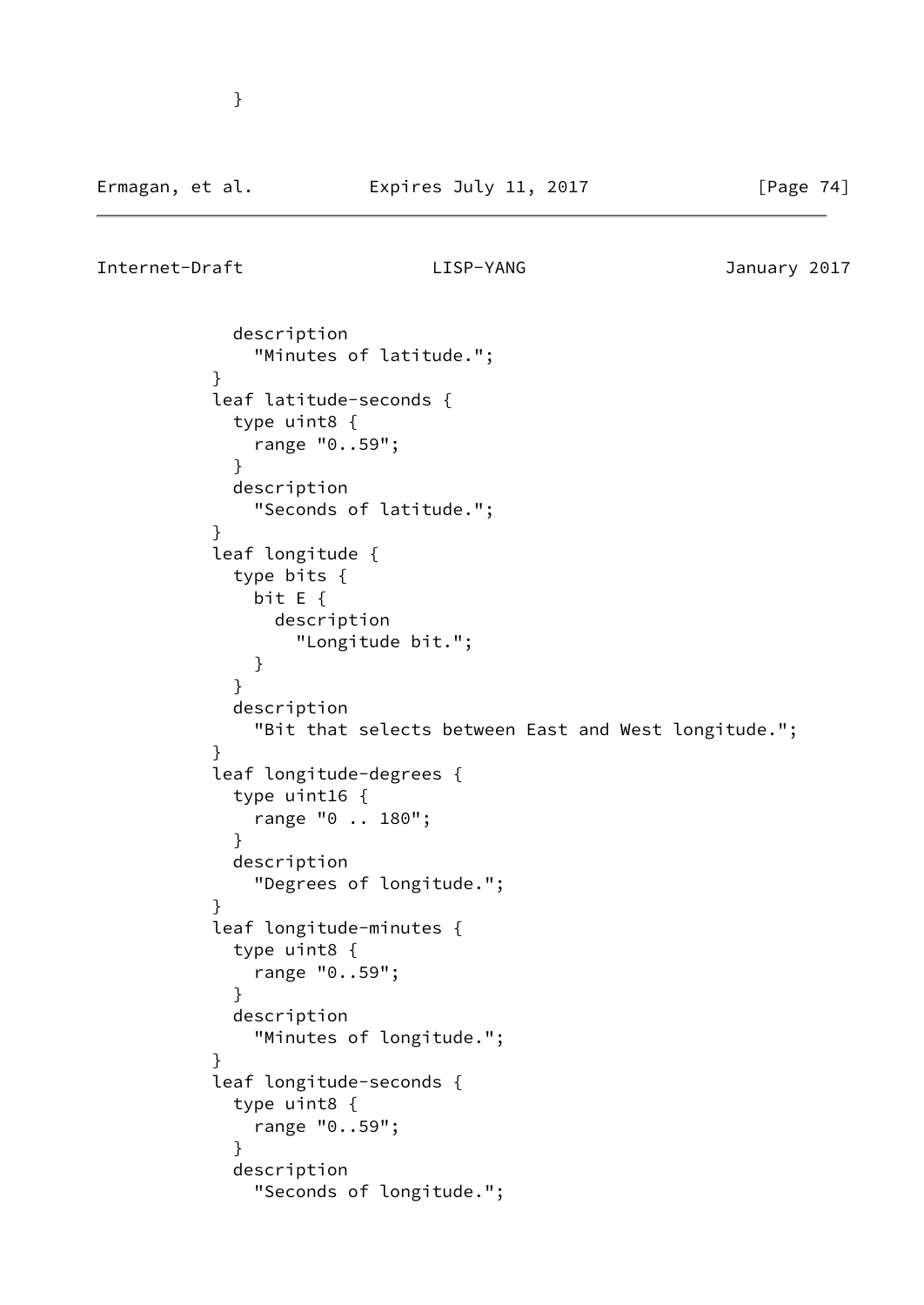```
 }
           leaf altitude {
            type int32;
            description
              "Height relative to sea level in meters.";
 }
           leaf address {
            type simple-address;
```
## Ermagan, et al. **Expires July 11, 2017** [Page 75]

```
Internet-Draft LISP-YANG January 2017
```
}

```
 description
               "AFI address.";
 }
         container nat-traversal {
          when "../address-type = 'laddr:nat-traversal-lcaf'" \{ description
               "When LCAF type is NAT-Traversal.";
 }
           description
             "NAT-Traversal LCAF type.";
           reference
             "http://tools.ietf.org/html/draft-ietf-lisp-lcaf-10
              #section-4.6";
           leaf ms-udp-port {
             type uint16;
             description
               "Map-Server UDP port (set to 4342).";
 }
           leaf etr-udp-port {
             type uint16;
             description
               "ETR UDP port.";
 }
           leaf global-etr-rloc {
             type simple-address;
             description
               "Global ETR RLOC address.";
 }
           leaf ms-rloc {
             type simple-address;
             description
               "Map-Server RLOC address.";
```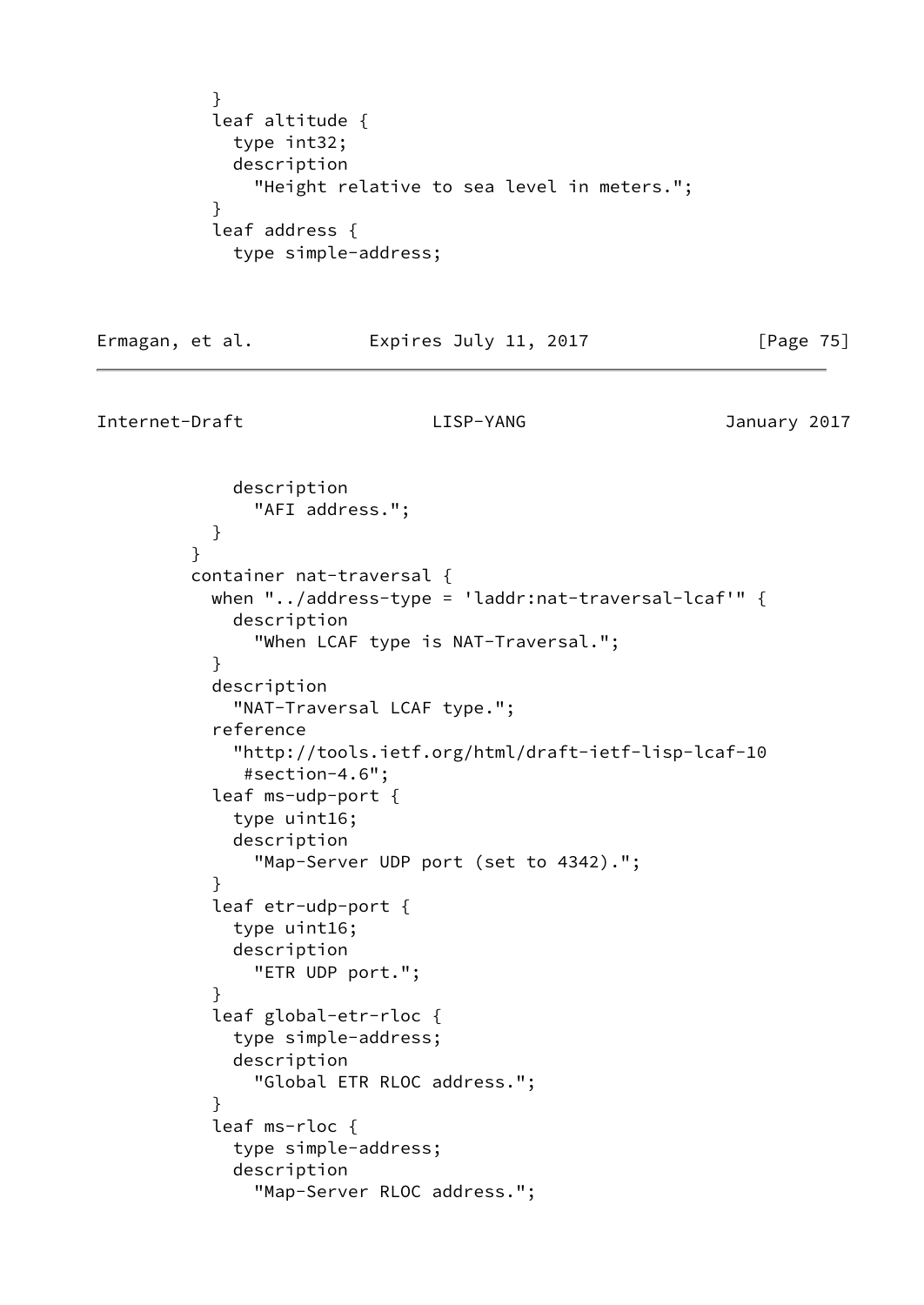```
 }
           leaf private-etr-rloc {
             type simple-address;
             description
               "Private ETR RLOC address.";
 }
           leaf-list rtr-rlocs {
             type simple-address;
             description
               "List of RTR RLOC addresses.";
 }
         }
         container explicit-locator-path {
           when "../address-type = 'laddr:explicit-locator-path-lcaf'" {
             description
```
Ermagan, et al. Expires July 11, 2017 [Page 76]

```
 "When LCAF type type is Explicit Locator Path.";
 }
           description
             "Explicit Locator Path LCAF type.";
           reference
             "http://tools.ietf.org/html/draft-ietf-lisp-lcaf-10
              #section-4.9";
           list hop {
             key "hop-id";
             ordered-by user;
             description
               "List of locator hops forming the explicit path.";
             leaf hop-id {
               type string {
                 length "1..64";
 }
               description
                 "Unique identifier for the hop.";
 }
             leaf address {
               type simple-address;
               description
                 "AFI address.";
 }
             leaf lrs-bits {
               type bits{
```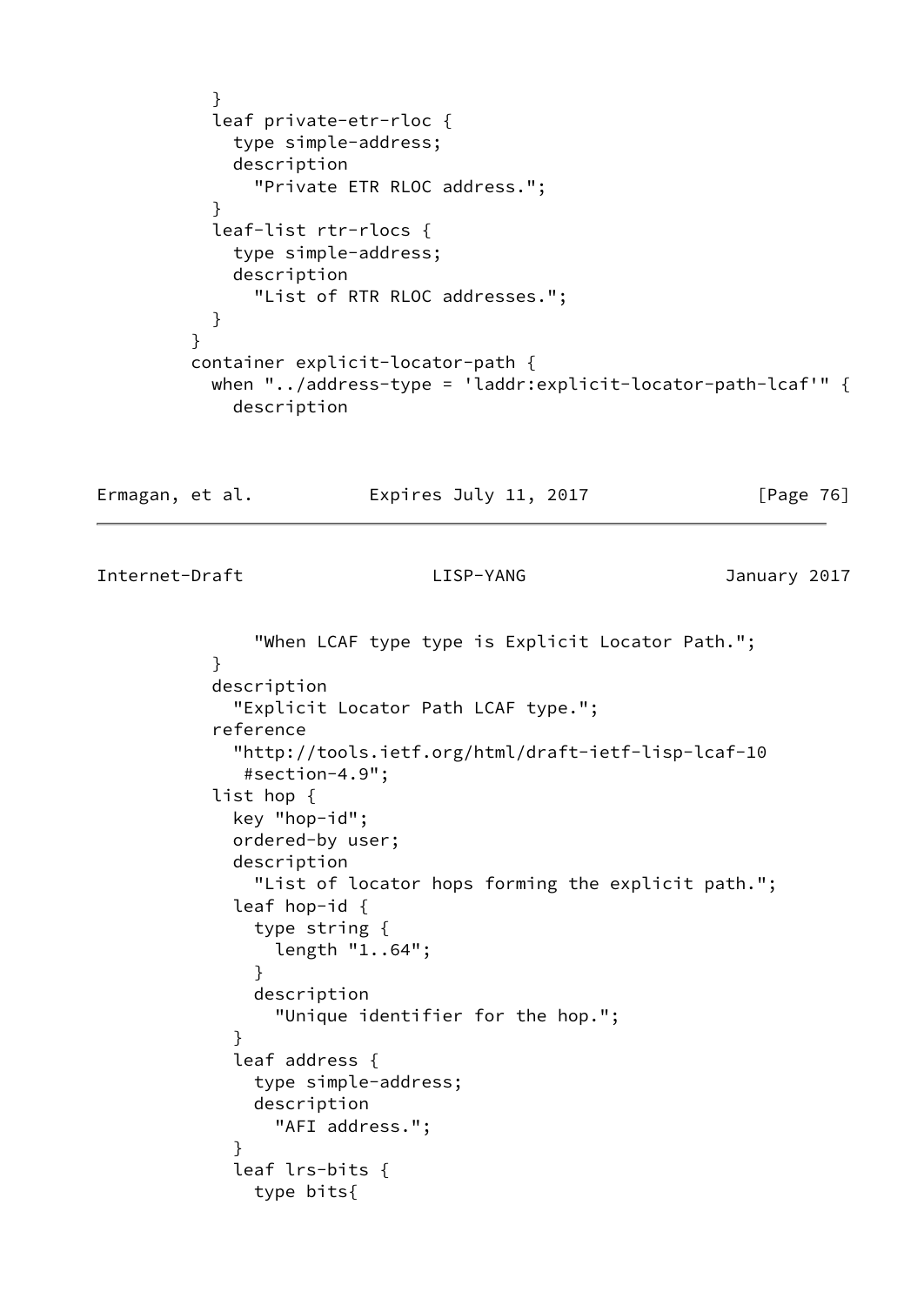```
 bit lookup {
                 description
                   "Lookup bit.";
 }
               bit rloc-probe {
                 description
                  "RLOC-probe bit.";
 }
               bit strict {
                 description
                   "Strict bit.";
 }
 }
             description
               "Flag bits per hop.";
 }
 }
        }
        container source-dest-key {
          when "../address-type = 'laddr:source-dest-key-lcaf'" {
            description
             "When LCAF type type is Source/Dest.";
```
# Ermagan, et al. Expires July 11, 2017 [Page 77]

```
 }
           description
             "Source/Dest LCAF type.";
           reference
               "http://tools.ietf.org/html/draft-ietf-lisp-lcaf-10
               #section-4.11";
           leaf source {
             type simple-address;
             description
               "Source address.";
 }
           leaf dest {
             type simple-address;
             description
               "Destination address.";
           }
 }
         container key-value-address {
           when "../address-type = 'laddr:key-value-address-lcaf'" {
```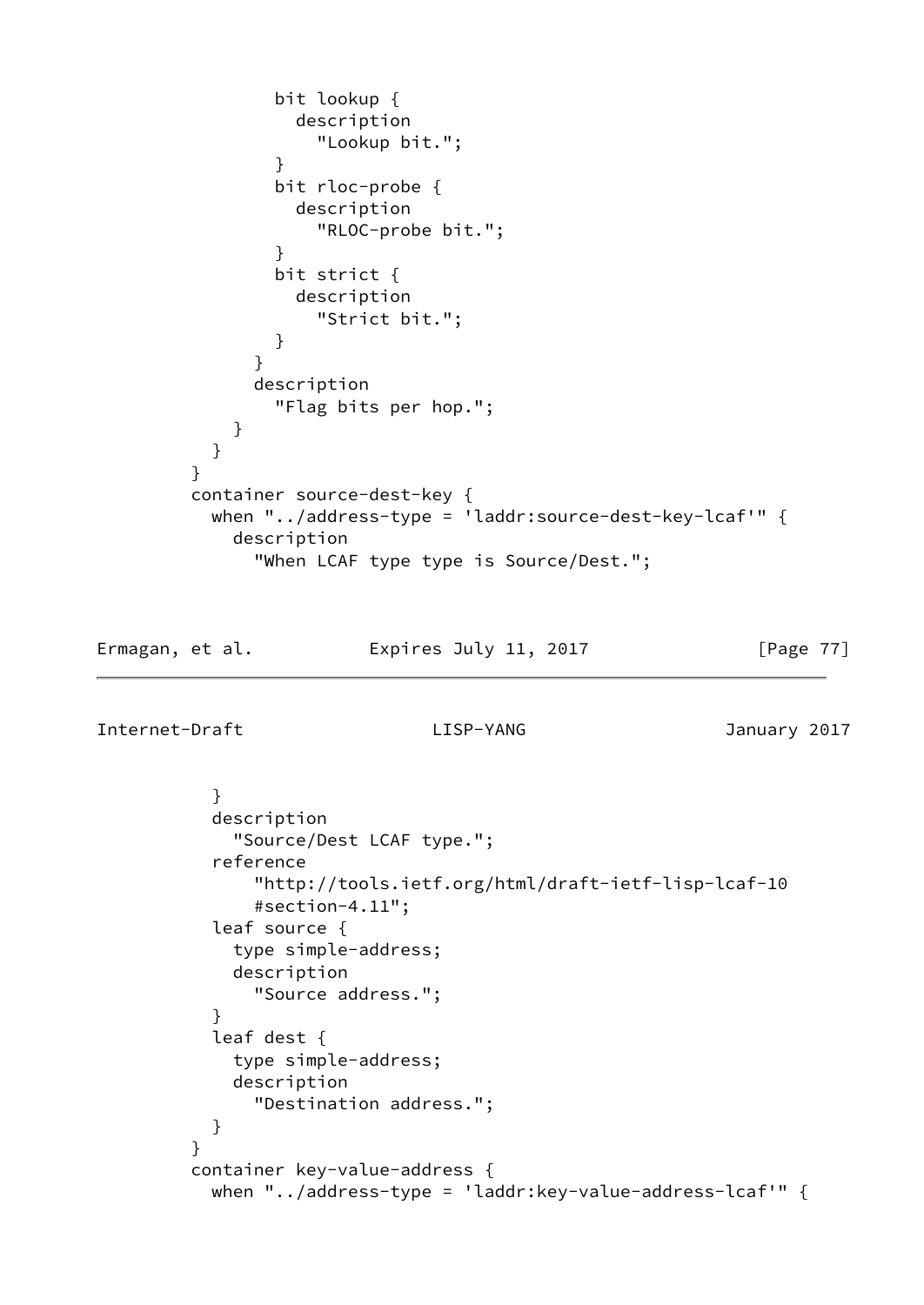```
 description
               "When LCAF type type is Key/Value Address.";
 }
           description
             "Key/Value Address LCAF type.";
           reference
             "http://tools.ietf.org/html/draft-ietf-lisp-lcaf-10
              #section-4.11";
           leaf key {
             type simple-address;
             description
               "Address as Key.";
 }
           leaf value {
             type simple-address;
             description
               "Address as Value.";
 }
 }
         container service-path {
           when "../address-type = 'laddr:service-path-lcaf'" {
           description
             "When LCAF type service path identifier.";
 }
           description
             "Service Path LCAF type.";
           reference
             "http://tools.ietf.org/html/draft-ermagan-lisp-nsh-00";
           leaf service-path-id {
```
Ermagan, et al. **Expires July 11, 2017** [Page 78]

```
Internet-Draft LISP-YANG January 2017
```
 type service-path-id-type; description "Service path identifier for the path for NSH header"; } leaf service-index { type uint8; description "Service path index for NSH header"; } } } }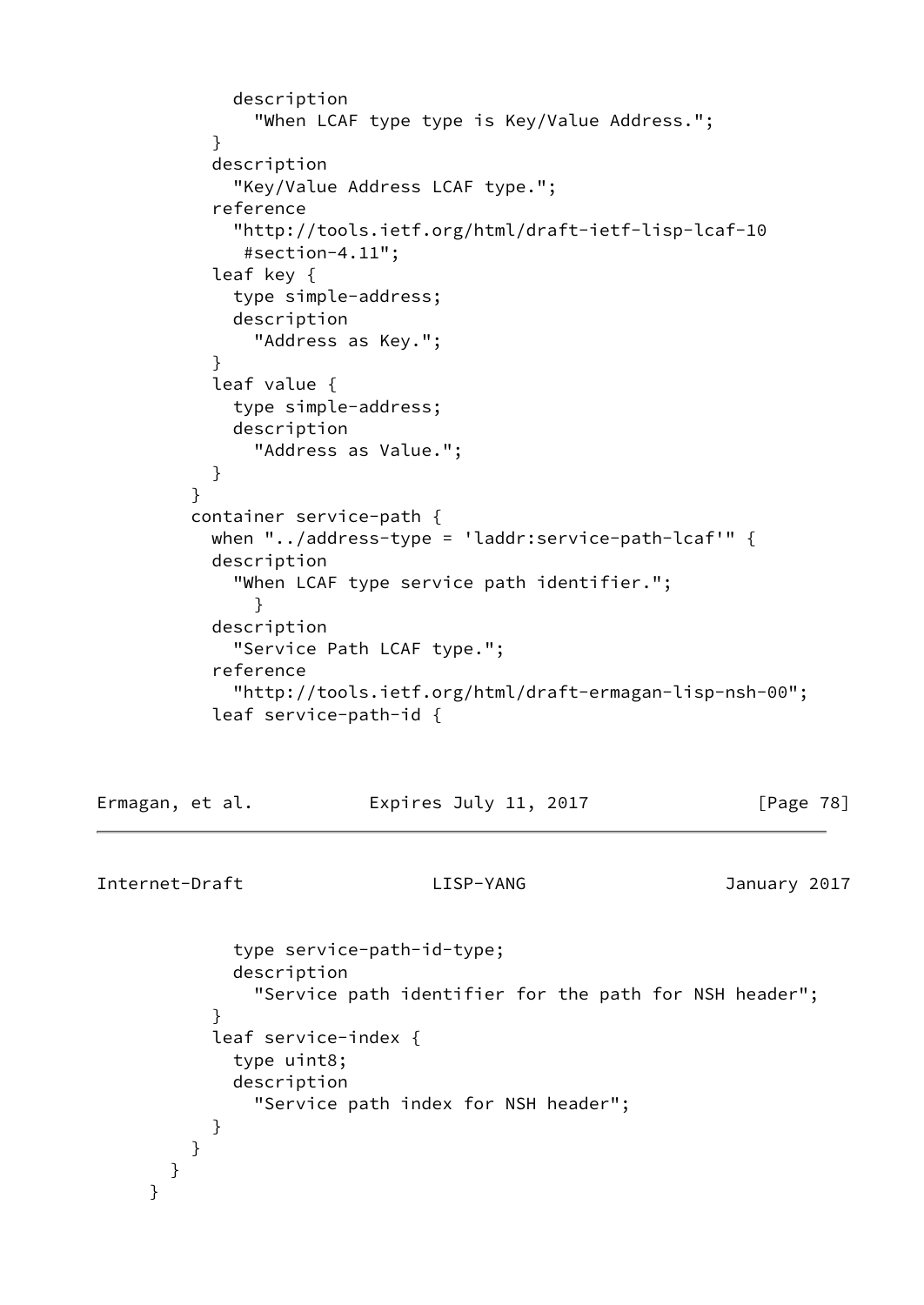}

<CODE ENDS>

<span id="page-89-0"></span>[10.](#page-89-0) Acknowledgments

 The tree view and the YANG model shown in this document have been formated with the 'pyang' tool.

<span id="page-89-1"></span>[11.](#page-89-1) IANA Considerations

This memo includes no request to IANA.

<span id="page-89-2"></span>[12.](#page-89-2) Security Considerations

Security Considerations TBD

- <span id="page-89-3"></span>[13.](#page-89-3) Normative References
	- [I-D.ietf-lisp-ddt]

 Fuller, V., Lewis, D., Ermagan, V., Jain, A., and A. Smirnov, "LISP Delegated Database Tree", [draft-ietf-lisp](https://datatracker.ietf.org/doc/pdf/draft-ietf-lisp-ddt-08) [ddt-08](https://datatracker.ietf.org/doc/pdf/draft-ietf-lisp-ddt-08) (work in progress), September 2016.

- [I-D.ietf-lisp-lcaf] Farinacci, D., Meyer, D., and J. Snijders, "LISP Canonical Address Format (LCAF)", [draft-ietf-lisp-lcaf-22](https://datatracker.ietf.org/doc/pdf/draft-ietf-lisp-lcaf-22) (work in progress), November 2016.
- [RFC2119] Bradner, S., "Key words for use in RFCs to Indicate Requirement Levels", [BCP 14](https://datatracker.ietf.org/doc/pdf/bcp14), [RFC 2119](https://datatracker.ietf.org/doc/pdf/rfc2119), DOI 10.17487/RFC2119, March 1997, <<http://www.rfc-editor.org/info/rfc2119>>.

| Ermagan, et al. | Expires July 11, 2017 | [Page 79]    |
|-----------------|-----------------------|--------------|
| Internet-Draft  | LISP-YANG             | January 2017 |

 [RFC6830] Farinacci, D., Fuller, V., Meyer, D., and D. Lewis, "The Locator/ID Separation Protocol (LISP)", [RFC 6830,](https://datatracker.ietf.org/doc/pdf/rfc6830) DOI 10.17487/RFC6830, January 2013, <<http://www.rfc-editor.org/info/rfc6830>>.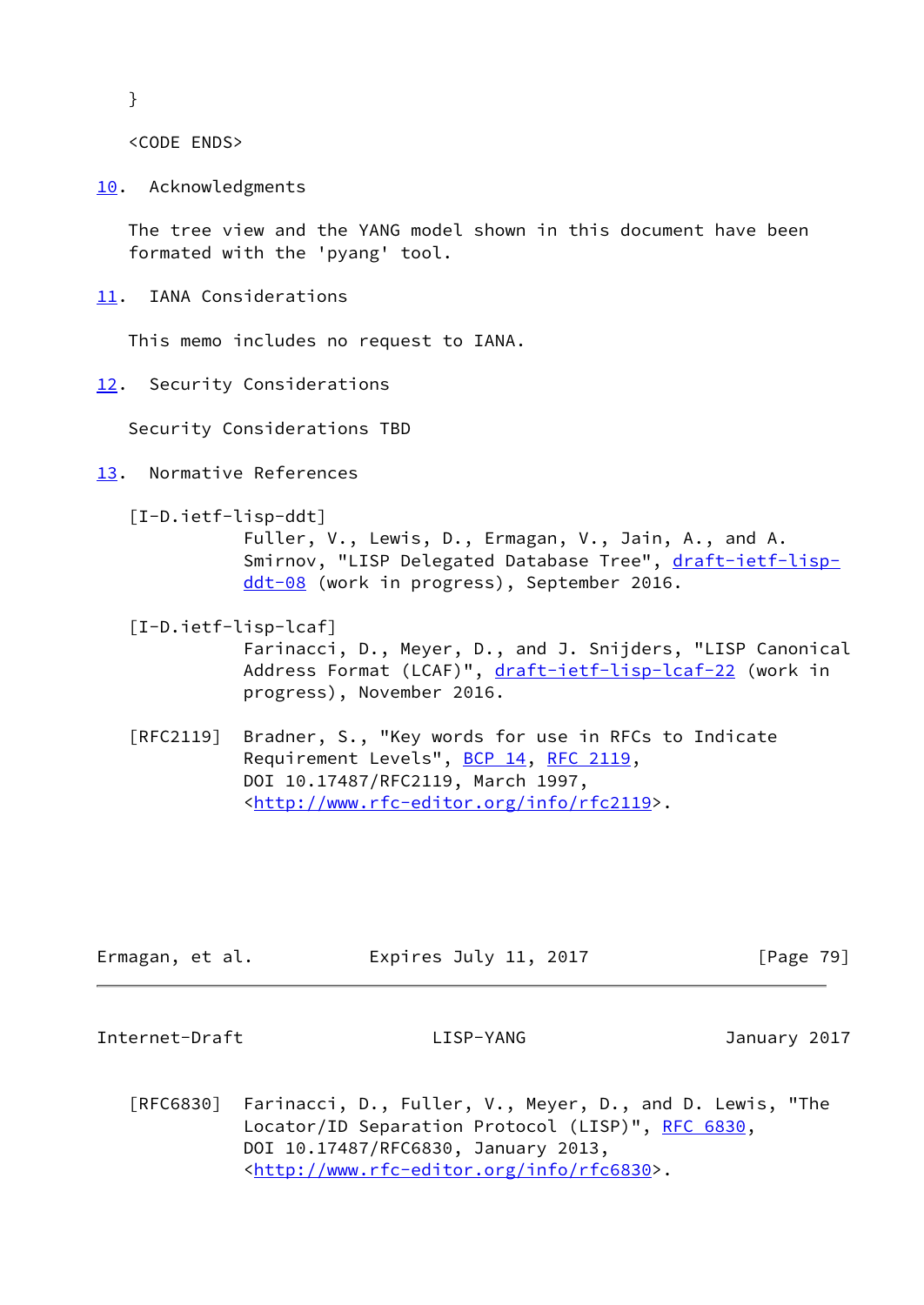- [RFC6832] Lewis, D., Meyer, D., Farinacci, D., and V. Fuller, "Interworking between Locator/ID Separation Protocol (LISP) and Non-LISP Sites", [RFC 6832.](https://datatracker.ietf.org/doc/pdf/rfc6832)
- [RFC6833] Fuller, V. and D. Farinacci, "Locator/ID Separation Protocol (LISP) Map-Server Interface", [RFC 6833](https://datatracker.ietf.org/doc/pdf/rfc6833), DOI 10.17487/RFC6833, January 2013, <<http://www.rfc-editor.org/info/rfc6833>>.
- [RFC6836] Fuller, V., Farinacci, D., Meyer, D., and D. Lewis, "Locator/ID Separation Protocol Alternative Logical Topology (LISP+ALT)", [RFC 6836](https://datatracker.ietf.org/doc/pdf/rfc6836), DOI 10.17487/RFC6836, January 2013, [<http://www.rfc-editor.org/info/rfc6836](http://www.rfc-editor.org/info/rfc6836)>.

Authors' Addresses

 Vina Ermagan Cisco Systems 170 Tasman Drive San Jose, CA USA

Email: vermagan@cisco.com

 Alberto Rodriguez-Natal Technical University of Catalonia Barcelona Spain

Email: arnatal@ac.upc.edu

 Florin Coras Technical University of Catalonia Barcelona Spain

Email: fcoras@ac.upc.edu

Ermagan, et al. Expires July 11, 2017 [Page 80]